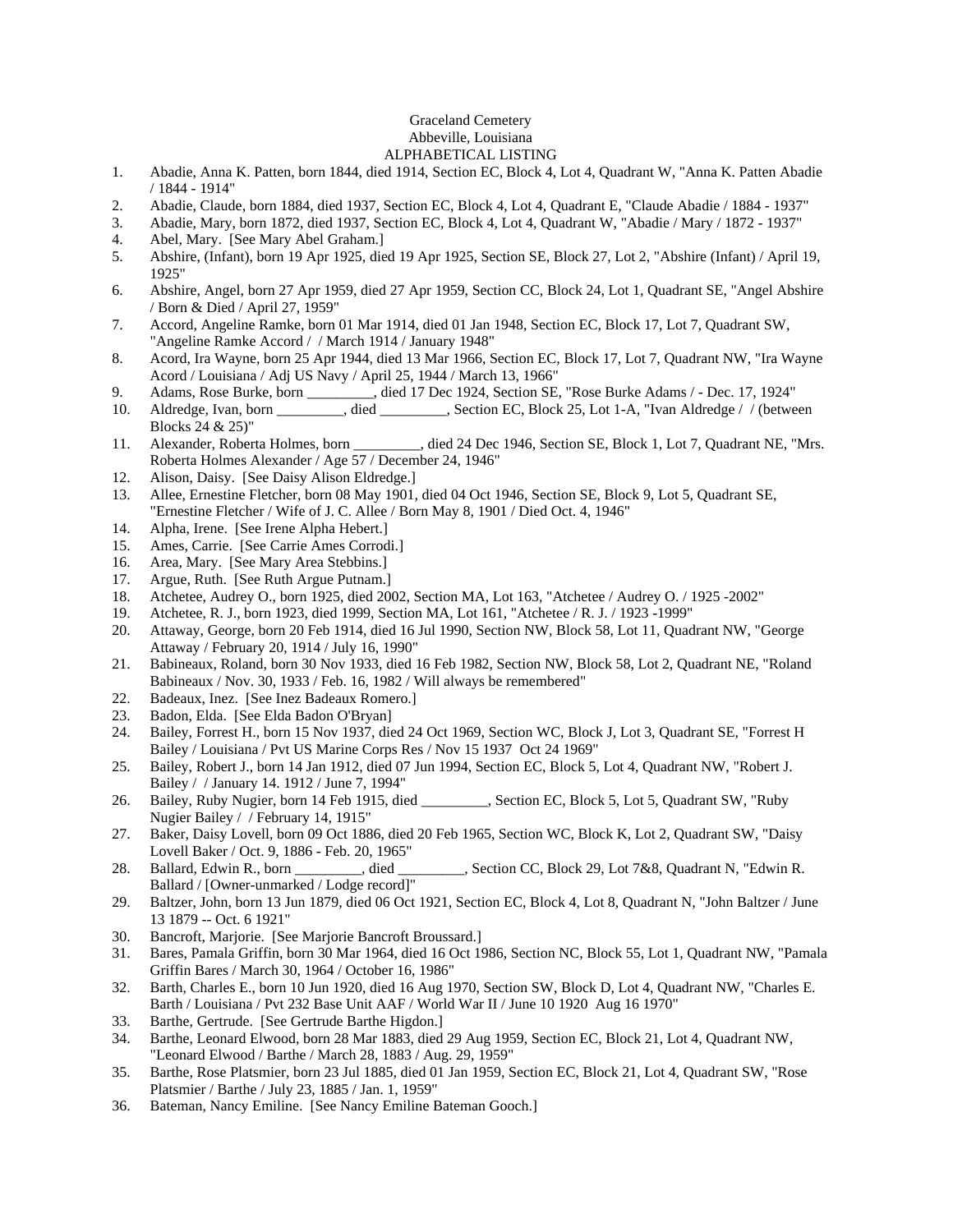- 37. Baudoin, Alpha, born 1888, died 1958, Section SE, Block 1, Lot 1, Quadrant NE 1/3, "Alpha Baudoin / 1888 1958"
- 38. Baudoin, Juanita Campbell, born 1891, died 1955, Section SE, Block 1, Lot 1, Quadrant NW 1/3, "Juanita Campbell Baudoin / 1891 - 1955 / "Sweet peace the gift of God's love""
- 39. Beale, Augusta. [See Augusta Beale Hall.]
- 40. Beasley, Mary Jane. [See Mary Jane Beasley Sirmon.]
- 41. Beaty, Agnes Putnam Broussard Booth, born 13 Feb 1906, died 14 Dec 1991, Section SC, Block 9, Lot 7, Quadrant SW, "Agnes Booth Beaty / February 13, 1906 / December 14, 1991 / Nee Agnes Putnam Broussard"
- 42. Beaver, Lauri Ann. [See Lauri Ann Beaver Pierce.]
- 43. Bell, Eva B., born 20 Sep 1892, died 05 Feb 1987, Section EC, Block 21, Lot 3, Quadrant SW, "Eva B. Bell / Sept. 20, 1892 / Feb. 5, 1987"
- 44. Bell, W. E., born 04 Nov 1876, died 13 Aug 1953, Section EC, Block 21, Lot 3, Quadrant NW, "W. E. Bell / Nov. 4, 1876 / Aug. 13, 1953"
- 45. Bennett, Nellie. [See Nellie Bennett Womack.]
- 46. Benoit, Cynthia Marie, born 28 Jan 1964, died \_\_\_\_\_\_\_\_\_, Section SW, Block G, Lot 38, "Cynthia Marie Benoit / January 28, 1964"
- 47. Benoit, Ethel Mae, born 26 Sep 1927, died \_\_\_\_\_\_\_\_\_, Section NW, Block 59, Lot 3, Quadrant SW, "Ethel Mae Benoit / September 26, 1927"
- 48. Benoit, John Mark, born 27 Dec 1964, died 18 Dec 2002, Section SW, Block G, Lot 38, "John Mark Benoit / December 27, 1964 / December 18, 2002"
- 49. Benoit, Larry James, born 28 Aug 1949, died 26 Nov 1951, Section NW, Block 59, Lot 3, Quadrant SW, "Larry James Benoit / August 28, 1949 / November 26, 1951"
- 50. Benoit, Levie. [See Levie Benoit Durke.]
- 51. Benoit, Reno Adam, born 25 Mar 1926, died \_\_\_\_\_\_\_\_\_, Section NW, Block 59, Lot 3, Quadrant SW, "Reno Adam Benoit / March 25, 1926"
- 52. Bernard, Cinderella W., born 06 Jul 1913, died 28 May 1985, Section NW, Block 58, Lot 17, Quadrant NE, "Cinderella W. Bernard / July 6, 1913 / May 28, 1985"
- 53. Bernard, Eleanor G. Nugier, born 1893, died 1946, Section SE, Block 3, Lot 5, Quadrant W Center, "Eleanor G. Nugier Bernard / 1893 - 1946"
- 54. Bernard, Elizabeth Eloise. [See Elizabeth Eloise Bernard Steen.]
- 55. Bernard, J. Mose, born 1883, died 1967, Section SE, Block 3, Lot 5, Quadrant W Center, "J. Mose Bernard / 1883 - 1967"
- 56. Bernard, Numa, born 24 Aug 1908, died 01 Jun 1987, Section NW, Block 58, Lot 17, Quadrant SE, "Numa Bernard / Born Aug. 24, 1908 / June 1, 1987 / / World War II / P.V.T. First Class"
- 57. Berry, Dean H., born 1931, died 1976, Section MA, Lot 9, "Berry / Dean H. / 1931 1976"
- 58. Berry, Lionel James, born 28 Jul 1909, died 23 Jan 1986, Section CC, Block 18, Lot 2, Quadrant SW, "Lionel James Berry / July 28, 1909 / January 23, 1986"
- 59. Berry, Mattie H., born 1938, died \_\_\_\_\_\_\_\_\_, Section MA, Lot 11, "Berry / Mattie H. / 1938"
- 60. Berry, Minnie King Hall, born 08 Mar 1914, died \_\_\_\_\_\_\_\_\_, Section CC, Block 18, Lot 2, Quadrant NW, "Minnie King Hall / Wife of / Lionel James Berry / March 8, 1914"
- 61. Berry, Minnie King Hall, born \_\_\_\_\_\_\_\_\_, died 02 Mar 2008, Section CC, Block 18, Lot 2, Quadrant NW
- 62. Bertoniere, Irma. [See Irma Bertoniere Caldwell.]
- 63. Bertrand, Agnes T., born 18 Jul 1912, died 07 Aug 1978, Section WC, Block P, Lot 5, Quadrant SE, "Agnes T. Bertrand / July 18, 1912 / Aug. 7, 1978"
- 64. Bertrand, Norma Holman, born 12 Feb 1912, died 26 Jul 1972, Section SW, Block D, Lot 2, Quadrant SW, "Norma Holman Bertrand / Feb. 12, 1912 / July 26, 1972"
- 65. Bertrand, Otis J., born 16 Oct 1909, died 07 Nov 1977, Section WC, Block P, Lot 4, Quadrant NE, "Otis J. Bertrand / Oct. 16, 1909 / Nov. 7, 1977"
- 66. Bertrand, Peggy. [See Peggy Bertrand Ramke.]
- 67. Bigot, Florine B., born 09 Dec 1923, died 03 Apr 1989, Section NC, Block 54, Lot 3, Quadrant SW, "Florine B. Bigot / December 9, 1923 / April 3, 1989 / "We Love You""
- 68. Bigot, Octa J., born 1916, died 1976, Section NC, Block 55, Lot 4, Quadrant NW, "Octa J. Bigot / 1916 1976"
- 69. Blanchard, Annie Mae, born 11 Jan 1928, died 18 Feb 1993, Section SW, Block G, Lot 33, "Annie Mae Blanchard / January 11, 1928 / February 18, 1993"
- 70. Blanchard, Claud, born 12 Jan 1896, died 30 Sep 1986, Section EC, Block 21, Lot 1, Quadrant NE, "Claud Blanchard / / January 12, 1896 / September 30, 1986"
- 71. Blanchard, Edith Romero, born 06 Feb 1918, died 10 Mar 1987, Section NC, Block 56, Lot 15, Quadrant SW, "Edith Romero Blanchard / February 6, 1918 / March 10, 1987"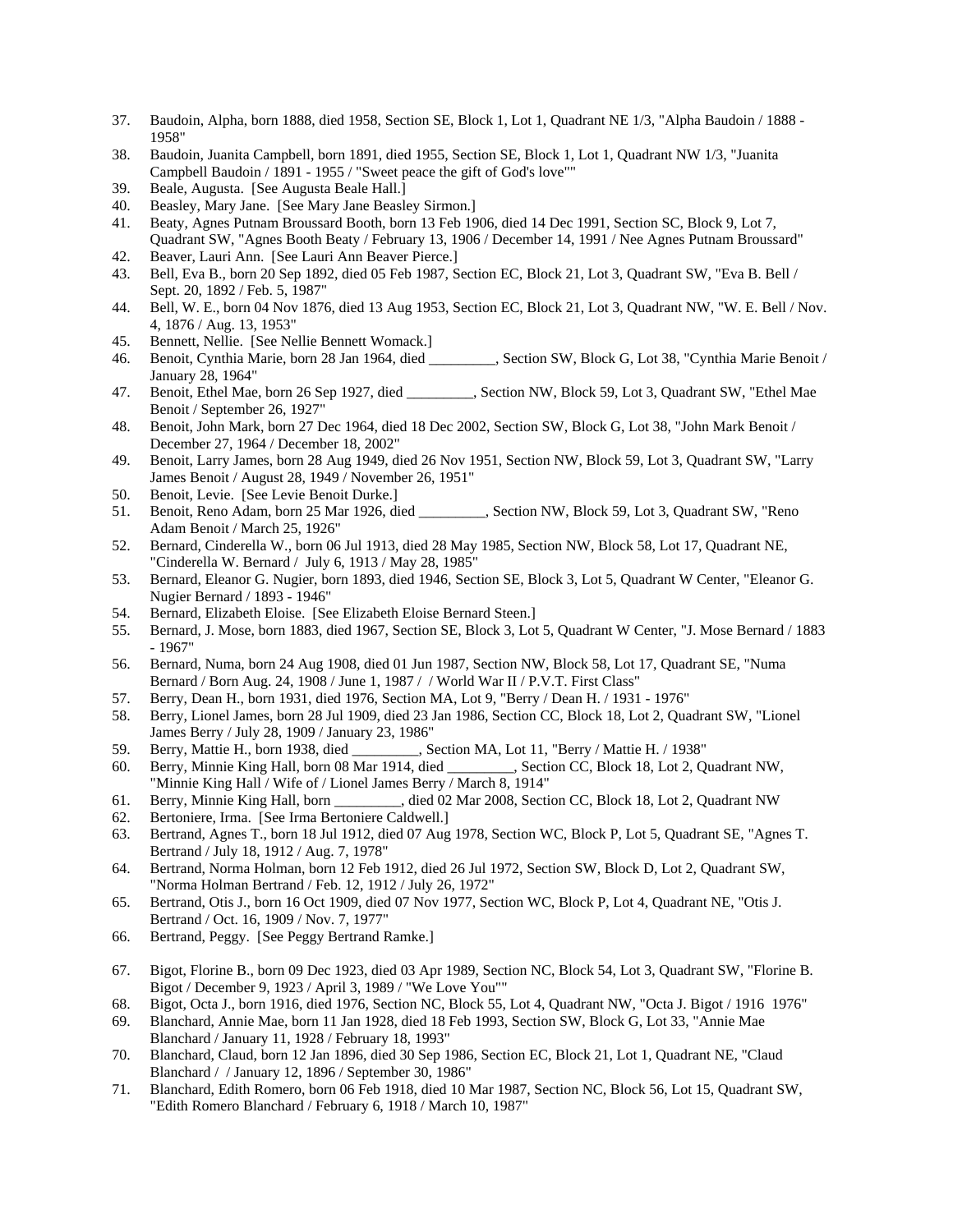- 72. Blanchard, Ethel Lynn, born 03 Sep 1912, died 21 Feb 1995, Section EC, Block 21, Lot 1, Quadrant NE, "Ethel Lynn Blanchard / / September 3, 1912 / February 21, 1995"
- 73. Blanchard, Fadra, born 06 Jun 1916, died 27 Nov 1988, Section SW, Block G, Lot 31, "Fadra Blanchard Boudreaux / June 6, 1916 / November 27, 1988"
- 74. Blanchard, Isaac, born 13 May 1924, died 20 Jan 1975, Section NC, Block 56, Lot 16, Quadrant NW, "Isaac Blanchard / May 13, 1924 / Jan. 20, 1975"
- 75. Blanchard, Luther W., born 22 Dec 1888, died 08 Feb 1933, Section SE, Block 1, Lot 5, Quadrant NE, "Luther W. Blanchard / Dec. 22, 1888 / Feb. 8, 1933"
- 76. Blanchard, Ouida, born 14 Jan 1919, died \_\_\_\_\_\_\_\_\_, Section SW, Block G, Lot 32, "Ouida Blanchard / Jan. 14, 1919"<br>Blanchet, Robert, born
- 77. Blanchet, Robert, born \_\_\_\_\_\_\_\_\_, died 08 Dec 2006, Section CC, Block 11, Lot 8, Quadrant SE
- 78. Bobo, Egbert Clinton, born 17 Jun 1916, died 28 Jun 1973, Section NC, Block 56, Lot 3, Quadrant SE, "Egbert Clinton Bobo / Louisiana / F1 US Navy / World War II / June 17 1916 June 28 1973"
- 79. Bobo, Margaret Virginia Brasseaux, born \_\_\_\_\_\_\_\_\_, died 14 May 2005, Section CC, Block 56, Lot 2, Quadrant NE
- 80. Bonds, Ned, III, born , died 15 Dec 1974, Section CC, Block 26, Lot 1, "[Ned Bonds, III / Lodge record]"
- 81. Bonds, Ned, Jr., born \_\_\_\_\_\_\_\_\_, died 14 May 2006, Section CC, Block 26, Lot 2, "Ned Bonds, Jr."
- 82. Bonvillain, Maria B., born 1894, died 1943, Section EC, Block 25, Lot 1, 2, Quadrant S, "Maria B. / Bonvillain / 1894 - 1943"
- 83. Booth, Al Nugier, born 1904, died 1930, Section SC, Block 9, Lot 7, Quadrant WCenter, "Al Nugier Booth / 1904 - 1930 / Lieutenant / U.S. Air Corps / Just in the morning of his day / In youth and love, he died."
- 84. Boudreaux, Bevelyn, born 23 Jun 1949, died \_\_\_\_\_\_\_\_\_, Section NC, Block 56, Lot 8, Quadrant NW, "Bevelyn Boudreaux / June 23, 1949"
- 85. Boudreaux, Emily Harkins, born 1867, died 1947, Section CC, Block 12, Lot 4, Quadrant NE, "Emily Harkins / Wife of / Leon Boudreaux / 1867 - 1947"
- 86. Boudreaux, Fadra Blanchard, born 06 Jun 1916, died 27 Nov 1988, Section SW, Block G, Lot 31, "Fadra Blanchard Boudreaux / June 6, 1916 / November 27, 1988"
- 87. Boudreaux, Haywood Michael, born 19 Jun 1955, died 31 Jul 1996, Section NW, Block 58, Lot 8, Quadrant SE, "Haywood Michael Boudreaux / June 6, 1955 / July 31, 1996"
- 88. Boudreaux, Leon, born 1850, died 1936, Section SE, Block 28, Lot 6, "Leon Boudreaux / 1850 1936"
- 89. Boudreaux, Paul, born 13 Aug 1909, died 20 Aug 1981, Section NW, Block 58, Lot 17, Quadrant NW, "Paul Boudreaux / Aug. 13, Aug. 20, / 1909 1981"
- 90. Boudreaux, Paul, Jr., born 28 Oct 1935, died 08 Jul 1994, Section SW, Block G, Lot 32, "Paul Boudreaux, Jr / October 28, 1935 / July 8, 1994"
- 91. Boudreaux, Sable. [See Sable Boudreaux Touchet.]
- 92. Boudreaux, Tessie Ann, born \_\_\_\_\_\_\_\_\_, died 28 Jun 2007, Section NW, Block 59, Lot 7, Quadrant SW
- 93. Bouillion, Dauglas, (Infant), born 02 Oct 1950, died 02 Oct 1950, Section CC, Block 24, Lot 8, Quadrant NE, "Dauglas / Bouillion / October 2, 1950 / October 2, 1950"
- 94. Bouillion, Thimmy J., born 20 Jun 1958, died 20 Jun 1958, Section CC, Block 24, Lot 8, Quadrant NE, "Thimmy J. / Bouillion / Born & Died / June 20, 1958"
- 95. Boulet, Beryl. [See Beryl Boulet Stansbury.]
- 96. Boulet, Carmen Kilmer, born 27 Feb 1923, died \_\_\_\_\_\_\_\_\_, Section WC, Block P, Lot 6A, Quadrant W, "Carmen Kilmer Boulet / Feb 27, 1923"
- 97. Boulet, Cleveland, born 18 Oct 1887, died 28 Sep 1985, Section NC, Block 56, Lot 6, Quadrant SW, "Cleveland Boulet / October 18, 1887 / September 28, 1985"
- 98. Boulet, Dan L., Sr., born 05 Feb 1918, died 09 Jun 2000, Section WC, Block P, Lot 6A, Quadrant W, "Dan L. Boulet, Sr. / February 5, 1918 / June 20, 2000"
- 99. Boulet, Edna Faulk, born 06 Dec 1887, died 28 Apr 1975, Section NC, Block 56, Lot 5, Quadrant NW, "Edna Faulk Boulet / Dec. 6, 1887 / April 28, 1975"
- 100. Bouligny, Mary, born 09 Apr 1865, died 02 Feb 1948, Section SE, Block 14, Lot 8, Quadrant NW, "Mary Bouligny / Born Apr. 9, 1865 / Died Feb. 2, 1948"
- 101. Bourdier, Bertha P., born 1908, died 1992, Section MA, Lot 2, "Bourdier / Bertha P. / 1908 -1992"
- 102. Bourdier, Lawrence P., born 1901, died 1975, Section MA, Lot 4, "Bourdier / Lawrence P. / 1901 1975"
- 103. Bourque, Charlene P., born 06 May 1924, died 09 May 2007, Section NC, Block 56, Lot 13, Quadrant NW, "Charlene P. Bourque / May 6, 1924"
- 104. Bourque, Dudley J., born 07 Feb 1920, died 20 Feb 2001, Section NC, Block 56, Lot 13, Quadrant NW, "Dudley J. Bourque / February 7, 1920 / February 20, 2001"
- 105. Bourque, Mary Evelyn. [See Mary Evelyn Bourque Lampman.]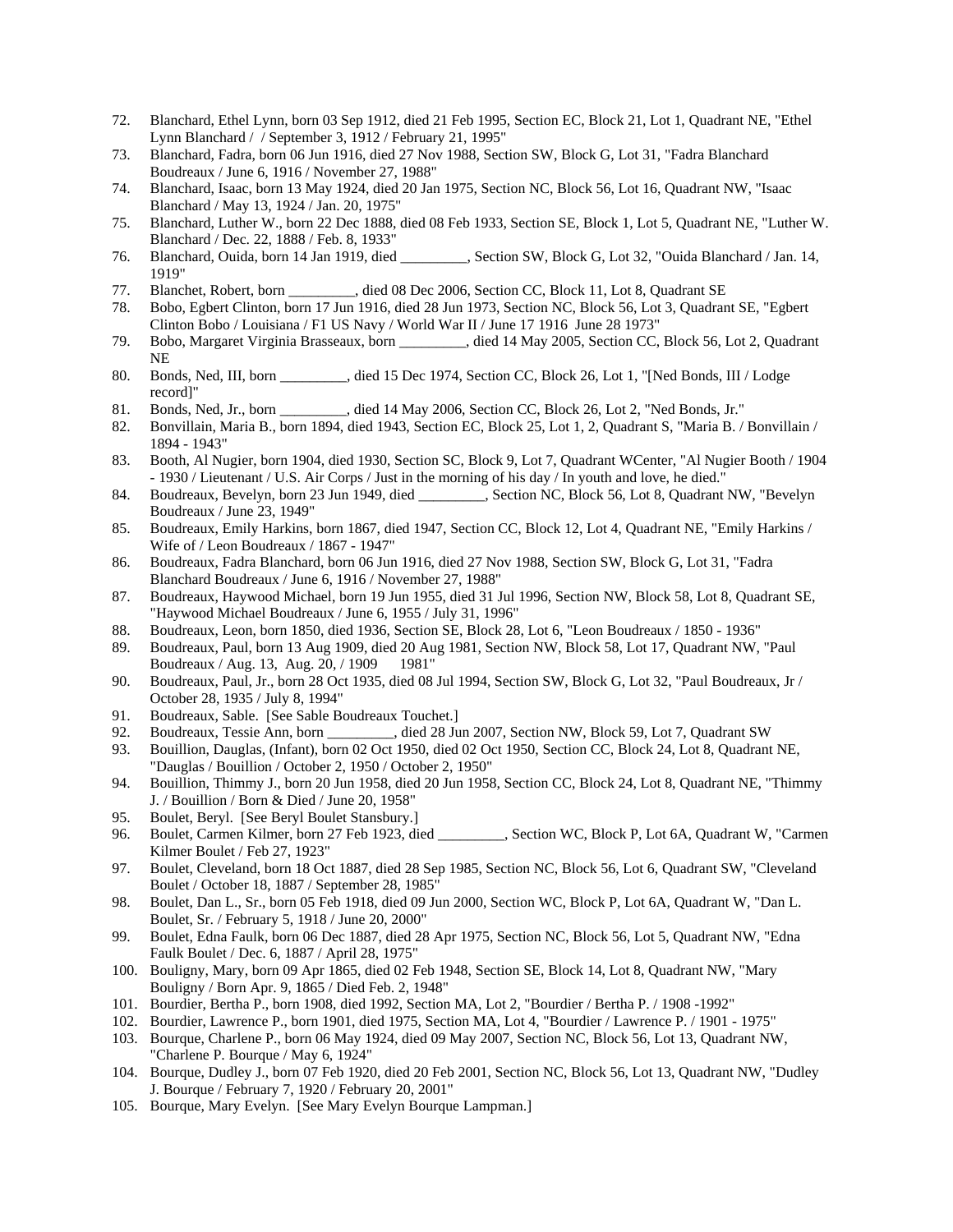- 106. Boutte, Edias, born 1905, died 1994, Section WC, Block O, Lot 8, Quadrant SE, "Edias Boutte / 1905 1994"
- 107. Boutte, Enita R., born 30 Nov 1902, died \_\_\_\_\_\_\_\_\_, Section WC, Block O, Lot 8, Quadrant NE, "Enita R. Boutte / 1902 -"
- 108. Boutte, Lucille M., born 04 Mar 1929, died \_\_\_\_\_\_\_\_\_, Section WC, Block O, Lot 8, Quadrant W, "Boutte / Lucille M. / Mar. 4, 1929"
- 109. Boutte, Ray J., born 26 Dec 1925, died Section WC, Block O, Lot 8, Quadrant W, "Boutte / Ray J. / Dec. 26, 1925"
- 110. Boynton, Anne Edwards, born 21 Mar 1910, died 29 Apr 1998, Section NC, Block 54, Lot 17, Quadrant SE, "Anne Edwards Boynton / March 21, 1910 / April 29, 1998 / Born Abbeville, La"
- 111. Boynton, Joseph Powers, born 13 Mar 1897, died 08 Mar 1971, Section NC, Block 54, Lot 18, Quadrant SW, "Joseph Powers Boynton / Born Brockton, Mass. / March 13, 1897 / March 8, 1971"
- 112. Braly, Maleah R., born \_\_\_\_\_\_\_\_\_, died \_\_\_\_\_\_\_\_\_, Section NW, Block 59, Lot 7, Quadrant NW, SW
- 113. Brandau, Virginia. [See Virginia Brandau Hansen.]
- 114. Brandau, Virginia Spahr, born 10 Nov 1875, died 02 Feb 1953, Section SC, Block 20, Lot 1, Quadrant NW, "Virginia Spahr Brandau / November 10, 1875 / February 2, 1953"
- 115. Brandin, W. R., born 25 Mar 1889, died 03 Oct 1945, Section CC, Block 25, Lot 2, "W. R. Brandin / Mar. 25, 1889 / Oct. 3, 1945"
- 116. Brasseaux, Eula Mae, born 1914, died \_\_\_\_\_\_\_\_\_, Section MA, Lot 132, "Eula Mae Brasseaux / 1914"
- 117. Brasseaux, Joicy D., born 05 Jan 1916, died \_\_\_\_\_\_\_\_\_, Section EC, Block 12, Lot 1, Quadrant NE, "Joicy D. Brasseaux / January 5, 1916"
- 118. Brasseaux, Margaret Virginia. [See Margaret Virginia Brasseaux Bobo.]
- 119. Brasseaux, Rene, born 29 Sep 1910, died 10 Jul 1999, Section EC, Block 12, Lot 1, Quadrant SE, "Rene Brasseaux / / September 29, 1910 / July 10, 1999"
- 120. Brasseux, Adolph Louis "Biddy", born 19 Feb 1912, died 07 Oct 1979, Section SW, Block H, Lot 3, Quadrant NW, "Adolph Louis Brasseux / "Biddy" / Feb. 19, 1912 / Oct. 7, 1979"
- 121. Brasseux, Sadie T., born 26 Oct 1916, died 20 Dec 1974, Section SW, Block H, Lot 3, Quadrant NW, "Sadie T. Brasseux / Oct. 26, 1916 / Dec. 20, 1974"
- 122. Breaux, Leon, Sr., born 11 Apr 1913, died 18 May 1972, Section SW, Block D, Lot 6, Quadrant SE, "Leon Breaux Sr. / Apr. 11, 1913 May 18, 1972 / Jehovah is my refuge / Ps. 91 2"
- 123. Breaux, Lorraine. [See Lorraine Breaux Sirmon.]
- 124. Breaux, Ulgere, born 1899, died 1953, Section CC, Block 29, Lot 5 & 6, Quadrant S, "Ulgere Breaux / 1899 1953 / Rest in Peace"
- 125. Brice, Justine, born 04 Oct 1907, died 22 Jan 1986, Section NC, Block 56, Lot 8, Quadrant SE, "Justine Brice / October 4, 1907 / January 22, 1986"
- 126. Brien, Felicie. [See Felicie Brien Nugier.]
- 127. Brinkman, Minnie Thomas, born 31 Oct 1871, died 18 Apr 1907, Section SE, Block 7, Lot 7, Quadrant NE, "Minnie Thomas / Brinkman / Born Oct. 31, 1871 / Died Apr. 18, 1907"
- 128. Brookshire, C. H. "Harry", born 28 Jan 1893, died 13 Jun 1979, Section CC, Block 11, Lot 8, Quadrant NE, "Brookshire / C. H. "Harry" / Jan. 28, 1893 / June 13, 1979"
- 129. Brouillette, Etienne, Reverend, born 24 Aug 1900, died 28 Jan 1976, Section SE, Block 13, Lot 8, Quadrant SE, "Reverend / Etienne Brouillette / Aug. 24, 1900 / Jan. 28, 1976"
- 130. Brouillette, Jane, born 04 Oct 1903, died 18 Jun 1985, Section SE, Block 13, Lot 8, Quadrant EC, "Jane Brouillette / October 4, 1903 / June 18, 1985"
- 131. Broussard, A. E., Miss, born 09 Sep 1927, died 09 Sep 1927, Section SE, Block 27, Lot 9, "Miss A. E. Broussard / Born & Died Sept. 9, 1927 / At rest for evermore"
- 132. Broussard, Agnes Putnam. [See Agnes Putnam Broussard Booth Beaty.]
- 133. Broussard, Anese, born 28 Feb 1906, died 22 Jun 2003, Section SW, Block G, Lot 30, "Broussard / Anese / Feb. 28, 1906 / Jun. 22, 2003"
- 134. Broussard, Audrey Martin, born 31 Dec 1926, died 01 Mar 2005, Section WC, Block O, Lot 3, Quadrant NW, "Audrey Martin Broussard / Dec. 31, 1926 - March 1, 2005"
- 135. Broussard, Audrey Martin, born 31 Dec 1926, died \_\_\_\_\_\_\_\_\_, Section CC, Block 17, Lot 6, Quadrant NE, "Audrey Martin Broussard / December 31, 1926"
- 136. Broussard, Audrey T., Mrs., born 28 Mar 1923, died 26 Dec 1989, Section WC, Block R, Lot 9, Quadrant N, "Audrey T. Broussard / March 28, 1923 / December 26, 1989"
- 137. Broussard, Beatrice. [See Beatrice Broussard McClellan.]
- 138. Broussard, Bernice. [See Bernice Broussard Erikson.]
- 139. Broussard, Billy Wayne, born \_\_\_\_\_\_\_\_\_, died 29 Feb 2008, Section NW, Block 58, Lot 6, Quadrant SE
- 140. Broussard, Casey, born \_\_\_\_\_\_\_\_\_, died \_\_\_\_\_\_\_\_\_, Section CC, Block 22, Lot 3, Quadrant NE, "Casey Broussard / (Owner)"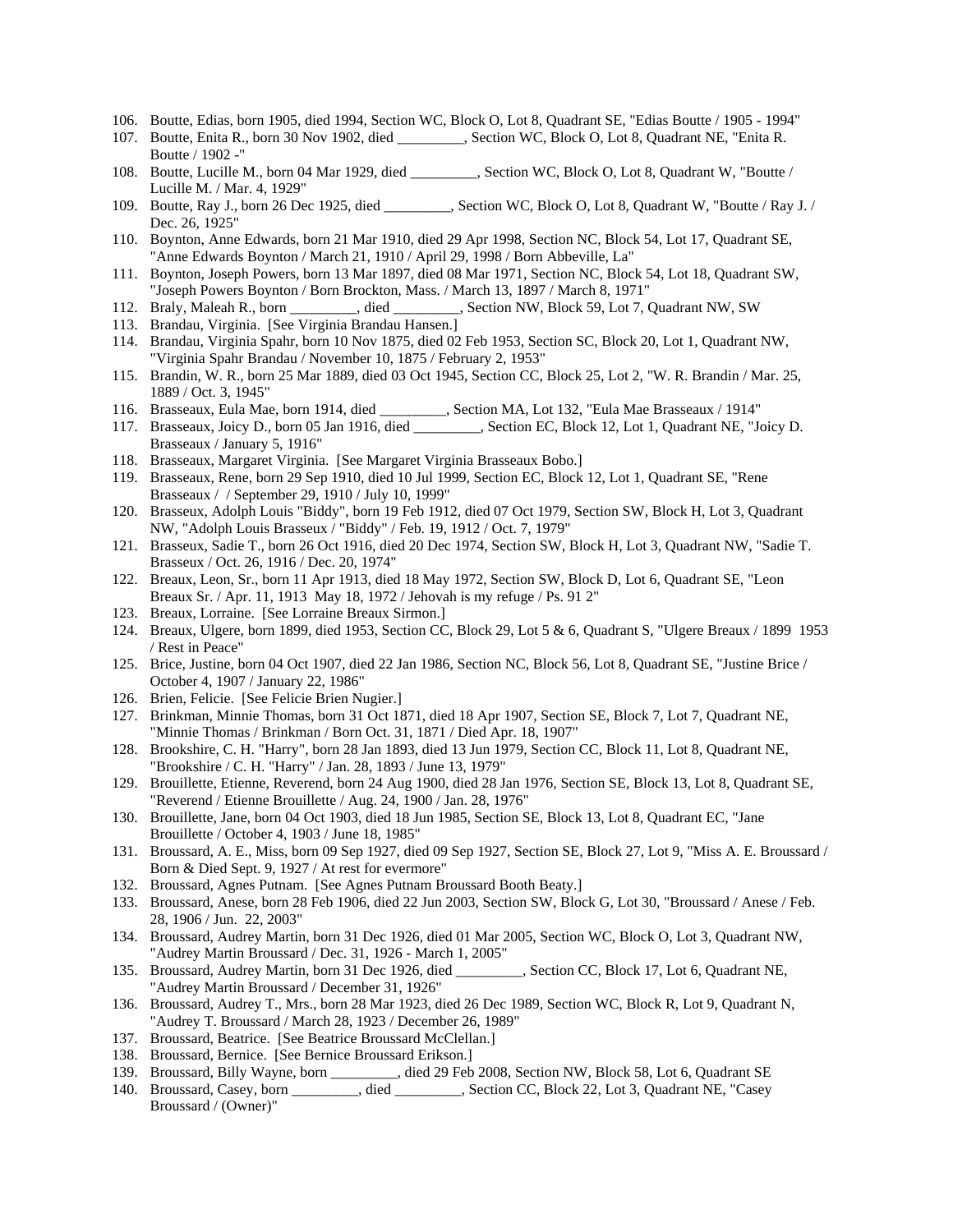- 141. Broussard, Cecile DeHart, born 06 Sep 1913, died 09 Jun 2000, Section NC, Block 56, Lot 1, Quadrant NW, "Cecile DeHart Broussard / September 6, 1913 / June 9, 2000"
- 142. Broussard, Claris B., born 1899, died 1983, Section MA, Lot 3, "Broussard / Claris B. / 1899 1983"
- 143. Broussard, Clarise H., born 18 Sep 1905, died 28 Mar 1987, Section SW, Block E, Lot 3, Quadrant SE, "Clarise H. Broussard / September 18, 1905 / March 28, 1987"
- 144. Broussard, Dolson Antoine, born 03 Feb 1919, died 03 Mar 1983, Section CC, Block 23, Lot 4, Quadrant NE, "Dolson Antoine Broussard / Tec4 US Army / World War II / Feb 3 1919 Mar 3 1983"
- 145. Broussard, Dorothy Kennon, born 10 Apr 1912, died 22 Mar 1998, Section SC, Block 9, Lot 5 & 6, Quadrant WC, "Mrs. J. Otto Broussard, Jr / April 10, 1912 / March 22, 1998 / Nee Dorothy Kennon"
- 146. Broussard, Dudley, born \_\_\_\_\_\_\_\_\_, died \_\_\_\_\_\_\_\_\_, Section NW, Block 58, Lot 5, Quadrant NE
- 147. Broussard, Eddie L., born 27 Jun 1896, died 14 Aug 1990, Section CC, Block 22, Lot 3, Quadrant SW, "Broussard / Eddie L. / June 27, 1896 / August 14, 1990"
- 148. Broussard, Eddie Ray, born 25 Aug 1916, died 02 May 2004, Section CC, Block 22, Lot 6, Quadrant SE, "Eddie Ray Broussard / August 25, 1916 / May 2, 2004"
- 149. Broussard, Edias J., born 1891, died 1943, Section EC, Block 19, Lot 4, Quadrant NW, "Edias J. Broussard / 1891 - 1943"
- 150. Broussard, Edna W., born 13 Mar 1892, died 17 Apr 1970, Section CC, Block 22, Lot 3, Quadrant NW, "Broussard / Edna W. / Mar. 13, 1892 / Apr. 17, 1970"
- 151. Broussard, Elista S., born 12 May 1901, died 07 Oct 1993, Section NC, Block 55, Lot 3, Quadrant SW, "Broussard / Elista S. / May 12, 1901 / October 7, 1993"
- 152. Broussard, Ella. [See Ella Broussard Schriefer.]
- 153. Broussard, Ella Mae H., born 26 Jun 1895, died 12 Apr 1980, Section EC, Block 19, Lot 4, Quadrant SW, "Mrs. Ella Mae H. Broussard / June 26, 1895 / April 12, 1980 / Pvt. 1 Cl. U.S. Army"
- 154. Broussard, Ella S., born 1887, died 1923, Section SE, Block 26, Lot 2, "Ella S. Broussard / 1887 1923"
- 155. Broussard, Elue David, born 02 Apr 1896, died 19 Jul 1959, Section WC, Block M, Lot 2, Quadrant E Center, "Elue David Broussard / Louisiana / Pvt Btry C 75 Arty Cac / World War I / April 2 1896 July 19 1959"
- 156. Broussard, Emic J., born 11 Dec 1898, died 19 Jan 1974, Section CC, Block 23, Lot 1, Quadrant NW, "Broussard / Emic J. / December 11, 1898 / January 19, 1974"
- 157. Broussard, Etta P., born 04 Jan 1905, died 26 Apr 1993, Section SW, Block G, Lot 30, "Broussard / Etta P. / Jan. 4, 1905"
- 158. Broussard, Evelyn Ramke, born \_\_\_\_\_\_\_\_\_, died \_\_\_\_\_\_\_\_\_, Section EC, Block 18, Lot 6, Quadrant NE
- 159. Broussard, George L., born 04 Sep 1929, died \_\_\_\_\_\_\_\_\_, Section WC, Block R, Lot 9, Quadrant N, "George L. Broussard / September 4, 1929"<br>160. Broussard, Gilbert, Mrs., born
- 160. Broussard, Gilbert, Mrs., born \_\_\_\_\_\_\_\_\_, died \_\_\_\_\_\_\_\_\_, Section CC, Block 30, Lot 5&6, Quadrant N, "Gilbert Broussard, Mrs. / [owner-unmarked / Lodge record]"
- 161. Broussard, Grace Derouen, born 13 Sep 1919, died \_\_\_\_\_\_\_\_\_, Section CC, Block 22, Lot 5, Quadrant NE, "Grace Derouen Broussard / September 13, 1919"
- 162. Broussard, Guy Ranier, II, born 24 Dec 1933, died 21 May 1983, Section CC, Block 5, Lot 3&4, Quadrant SC, "Guy Ranier Broussard, II / December 24, 1933 / May 21, 1983"
- 163. Broussard, Hattie Lou Sutton, born 06 Jan 1884, died 19 Feb 1987, Section SW, Block G, Lot 15, "Hattie S. Broussard / January 6, 1884 / February 19, 1987"
- 164. Broussard, Hazel, born \_\_\_\_\_\_\_\_\_, died \_\_\_\_\_\_\_\_\_, Section NW, Block 58, Lot 6, Quadrant SE
- 165. Broussard, Helen, born \_\_\_\_\_\_\_\_\_, died 03 Aug 2007, Section CC, Block 22, Lot 5, Quadrant SW
- 166. Broussard, Irene. [See Irene Broussard DeHart]
- 167. Broussard, Isabell H., born 30 Dec 1924, died \_\_\_\_\_\_\_\_\_, Section CC, Block 23, Lot 4, Quadrant SE, "Isabell H. Broussard / December 30, 1924"
- 168. Broussard, J. Oray, born 16 Sep 1902, died 18 Apr 1991, Section CC, Block 22, Lot 2, Quadrant NE, "J. Oray Broussard / September 16, 1902 / April 18, 1991"
- 169. Broussard, Jay Rex, born 10 Mar 1928, died 16 Mar 1995, Section CC, Block 22, Lot 3, Quadrant SE, "Jay Rex Broussard / March 10, 1928 / March 16, 1995"
- 170. Broussard, John Gladu, born 24 Dec 1883, died 12 Apr 1966, Section SW, Block G, Lot 15, "John Gladu Broussard / December 24 1883 / April 12, 1966"
- 171. Broussard, John Shirley, born 28 Oct 1916, died 21 Apr 1976, Section EC, Block 18, Lot 6, Quadrant NW, "John Shirley / Broussard / October 28, 1916 / April 21, 1976"
- 172. Broussard, Joseph O., born 1899, died 1976, Section MA, Lot 1, "Broussard / Joseph O. / 1899 1976"
- 173. Broussard, Joseph Otto, born 07 Oct 1881, died 12 Sep 1947, Section SC, Block 9, Lot 6, Quadrant SW, "Joseph Otto Broussard / Oct. 7, 1881 / Sept. 12, 1947"
- 174. Broussard, Joseph Otto, Jr., born 17 Oct 1909, died 25 Sep 1981, Section SC, Block 9, Lot 6, Quadrant NW, "Joseph Otto Broussard, Jr / October 17, 1909 / September 25, 1981 / "Chingie""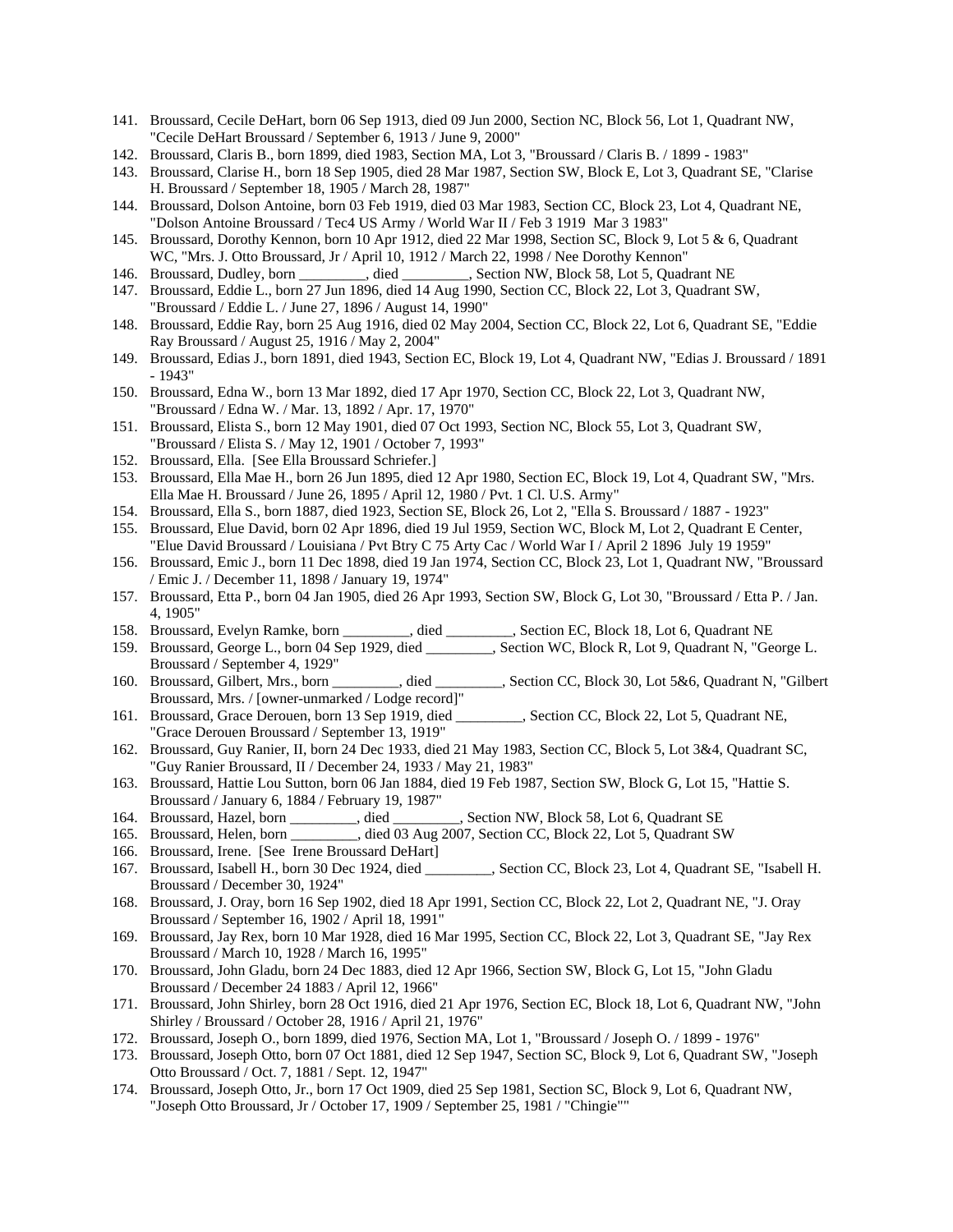- 175. Broussard, Josephine Roemer, born 29 Sep 1880, died 11 Jul 1957, Section SC, Block 8, Lot 6, Quadrant NE, "Josephine Roemer / Broussard / Sept. 29, 1880 / July 11, 1957"
- 176. Broussard, June Rose, born \_\_\_\_\_\_\_\_\_, died 31 Dec 1937, Section EC, Block 23, Lot 6, "June Rose Broussard / / December 31, 1937"
- 177. Broussard, Lastie Odilon, born 1869, died 1944, Section CC, Block 5, Lot 4, Quadrant E, "Lastie Odilon Broussard / 1869 - 1944 / Semper Fidelis -- Semper Idem"
- 178. Broussard, Laura Mae. [See Laura Mae Broussard DeHart.]
- 179. Broussard, Leon, born 1884, died 1944, Section SE, Block 26, Lot 2, "Leon Broussard / 1884 1944"
- 180. Broussard, Leonard W., born 26 Dec 1916, died 16 Jun 2001, Section SC, Block 8, Lot 5, Quadrant W, "Leonard W. Broussard / December 26, 1916 / June 16, 2001"
- 181. Broussard, Lloyd P., born 20 Nov 1897, died 17 Sep 1965, Section WC, Block R, Lot 9 & 10 Center, "Lloyd P. Broussard / Nov. 20, 1897 / Sept. 17, 1965"
- 182. Broussard, Louise. [See Louise Broussard Miller.]
- 183. Broussard, Louise Amelia. [See Louise Amelia Broussard Hebert.]
- 184. Broussard, Lynda Marie, born 21 Oct 1948, died 17 Jul 1961, Section CC, Block 16, Lot 7, Quadrant NW, "Lynda Marie Broussard / Born Oct. 21, 1948 / Died July 17, 1961 / We miss you now, our hearts are sore, / As time goes by we miss you more, / Your loving smile, your gentle face / No one can fill your vacant place."
- 185. Broussard, Lynn G., born 19 Jul 1938, died 16 Mar 1967, Section WC, Block O, Lot 2, Quadrant SW, "Lynn G. Broussard / July 19, 1938 / March 16, 1967"
- 186. Broussard, Mae Harkins, born 10 Apr 1910, died 23 Mar 1995, Section CC, Block 22, Lot 7, Quadrant SE, "Mae Harkins Broussard"
- 187. Broussard, Maggie Dyson, born 18 Apr 1906, died 30 Mar 1984, Section CC, Block 22, Lot 2, Quadrant SE, "Mrs. J. Oray Broussard / Nee / Maggie Dyson / April 18, 1906 / March 30, 1984"
- 188. Broussard, Mamie Taylor, born 18 Feb 1916, died 03 Nov 1990, Section CC, Block 32, Lot 3&4, Quadrant N, "Mamie Taylor Broussard / February 18, 1916 / November 3, 1990"
- 189. Broussard, Marcellus, born 07 Mar 1909, died 25 Sep 1989, Section SW, Block E, Lot 3, Quadrant SE, "Marcellus Broussard / March 7, 1909 / September 25, 1989"
- 190. Broussard, Margaret. [See Margaret Broussard Webb.]
- 191. Broussard, Marjorie Bancroft, born 1886, died 1971, Section CC, Block 5, Lot 4, Quadrant E, "Marjorie Bancroft Broussard / 1886 - 1971"
- 192. Broussard, Mark J., born 23 Sep 1907, died 18 Oct 2002, Section CC, Block 22, Lot 7, Quadrant NE, "Mark J. Broussard / September 23, 1907 / October 18, 2002"
- 193. Broussard, Martha F., born 23 Nov 1899, died 08 Mar 1972, Section WC, Block R, Lot 9 & 10 Center, "Martha F. Broussard / Nov. 23, 1899 / March 8, 1972"
- 194. Broussard, Mary. [See Mary Broussard Daniels.]
- 195. Broussard, Maude. [See Maude Broussard Williams.]
- 196. Broussard, Mayo J., born 18 Dec 1913, died 25 Jul 1987, Section NC, Block 56, Lot 1, Quadrant SW, "Mayo J. Broussard / December 18, 1913 / July 25, 1987"
- 197. Broussard, Mazie, born \_\_\_\_\_\_\_\_\_, died 19 Jun 1913, Section EC, Block 16, Lot 7, "Mazie Broussard / / June 19, 1913 / / (age: 6 months 10 days)"
- 198. Broussard, Minnie Watson Putnam, born 18 Apr 1883, died 26 Sep 1966, Section SC, Block 9, Lot 7, Quadrant NW, "Mrs. Joseph Otto Broussard / Nee Minnie Watson Putnam / April 18, 1883 -- Sept. 26, 1966"
- 199. Broussard, Noemie Thibodeaux, born 01 Jan 1875, died 10 Jul 1957, Section EC, Block 16, Lot 7, Quadrant SW, "Mrs. P. Villier Broussard / Nee / Noemie Thibodeaux / Born Jan. 1, 1875 / Died July 10, 1957"
- 200. Broussard, Ola B., born 02 Mar 1898, died 11 Aug 1987, Section CC, Block 23, Lot 1, Quadrant SW, "Broussard / Ola B. / March 2, 1898 / August 11, 1987"
- 201. Broussard, P. Villier, born 06 Feb 1872, died 25 Aug 1946, Section EC, Block 16, Lot 7, Quadrant NW, "P. Villier Broussard / Born Feb. 6, 1872 / Died Aug. 25, 1946"
- 202. Broussard, Paula Adams, born \_\_\_\_\_\_\_\_\_, died \_\_\_\_\_\_\_\_\_, Section CC, Block 5, Lot 3, Quadrant SE, "Paula Adams Broussard / (marker only) / BROUSSARD"
- 203. Broussard, Rene, born 05 Oct 1904, died 29 Oct 1970, Section NC, Block 55, Lot 3, Quadrant SW, "Broussard / Rene / Oct. 5, 1904 / Oct. 29, 1970"
- 204. Broussard, Robert, born 22 May 1943, died 03 Feb 1986, Section SW, Block E, Lot 3, Quadrant NE, "Robert Broussard / May 22, 1943 / February 3, 1986"
- 205. Broussard, Robert Scott, born 27 Feb 1961, died 04 Mar 1997, Section CC, Block 5, Lot 6, Quadrant SE, "Robert Scott Broussard / February 27, 1961 / March 4, 1997"
- 206. Broussard, Roxie "Poulet". [See Roxie Broussard Moss.]
- 207. Broussard, Ruby B., born 27 Mar 1918, died \_\_\_\_\_\_\_\_\_, Section CC, Block 22, Lot 6, Quadrant NE, "Ruby B. Broussard / March 27, 1918"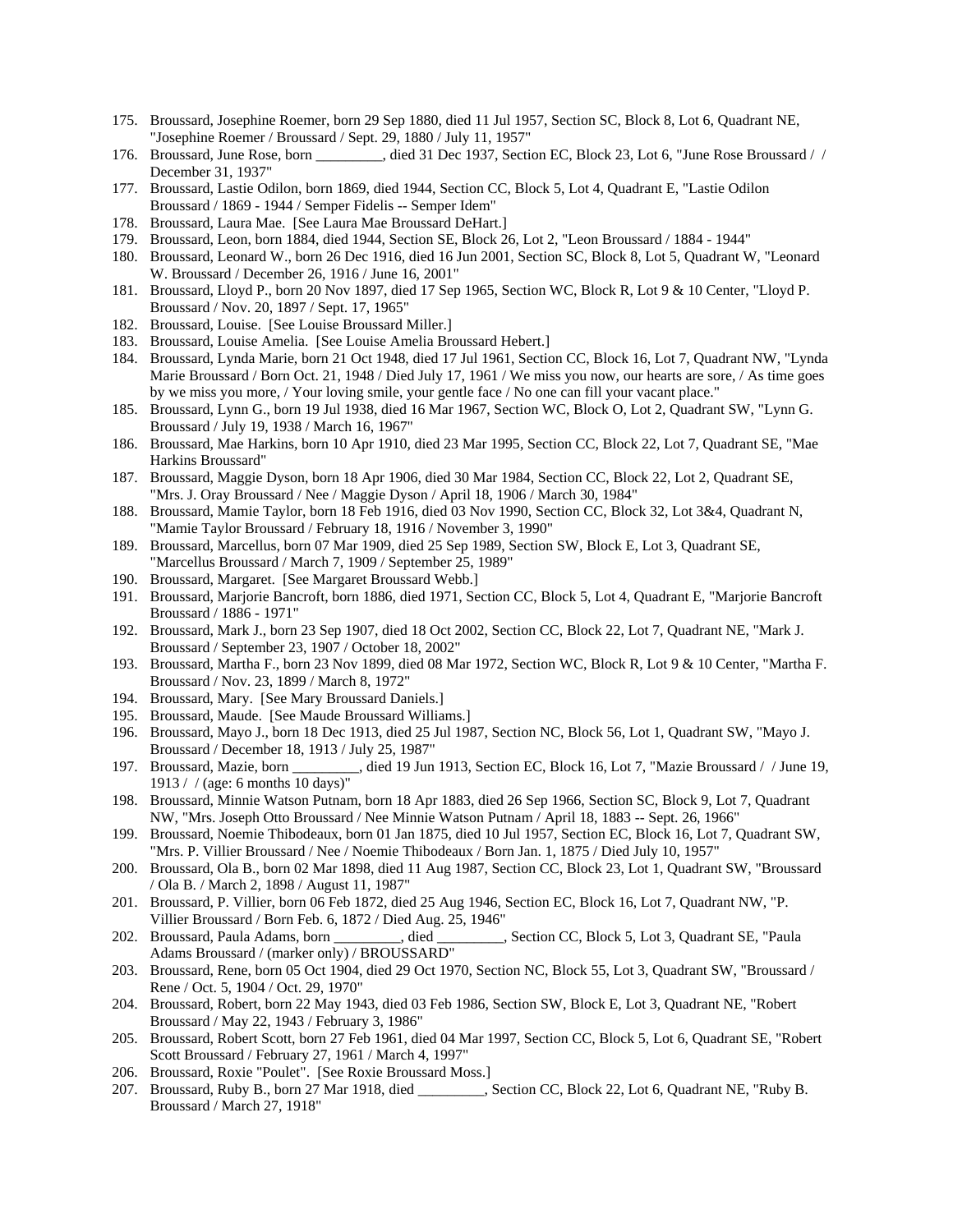- 208. Broussard, Wayne, born \_\_\_\_\_\_\_\_\_, died \_\_\_\_\_\_\_\_\_, Section CC, Block 22, Lot 5, Quadrant W/2
- 209. Broussard, Whitney J., born 28 Jan 1881, died 14 Sep 1955, Section SC, Block 8, Lot 5, Quadrant SE, "Whitney J. Broussard / Jan. 28, 1881 / Sept. 14, 1955"
- 210. Broussard, Woodrow Guy, born 12 Oct 1918, died 04 Jul 2007, Section CC, Block 22, Lot 5, Quadrant SE, "Woodrow Guy Broussard / October 12, 1918"
- 211. Brovice, Mae C., born 09 Jan 1895, died 15 Jul 1987, Section SW, Block F, Lot 8, Quadrant SE, "Mae C. Brovice / January 9, 1895 / July 15, 1987"
- 212. Brovice, Pete, born 25 Jul 1897, died 01 Sep 1981, Section SW, Block E, Lot 1, Quadrant SW, "Pete Brovice / July 25, 1897 / Sept. 1, 1981"
- 213. Brown, Byrum, born \_\_\_\_\_\_\_\_\_, died \_\_\_\_\_\_\_\_\_, Section CC, Block 18, Lot 7, Quadrant SW, "Byrum Brown"
- 214. Brown, Irene S., born 17 Oct 1909, died 05 May 1969, Section CC, Block 18, Lot 7, Quadrant SE, "Irene S. Brown / Oct. 17, 1909 / May 5, 1969"
- 215. Brown, John Brooks, born 18 Mar 1916, died 05 Jan 2002, Section CC, Block 16, Lot 4, Quadrant SE, "John Brooks Brown / March 18, 1916 / January 5, 2002"
- 216. Brown, Madge Sirmon, born 01 Jan 1926, died 14 Feb 2001, Section CC, Block 16, Lot 4, Quadrant NE, "Madge Sirmon Brown / January 1, 1926 / February 14, 2001"
- 217. Brown, Marie, born \_\_\_\_\_\_\_\_\_, died \_\_\_\_\_\_\_\_\_, Section CC, Block 18, Lot 7, Quadrant SW, "Marie Brown"
- 218. Brown, Shen Hugh "Jimmie", born 1910, died 1969, Section CC, Block 18, Lot 7, Quadrant NE, "Shen Hugh Brown / "Jimmie" / 1910 - 1969"
- 219. Brumfield, I. R., born 14 Feb 1874, died 14 Aug 1944, Section CC, Block 11, Lot 5, Quadrant NE, "I. R. Brumfield / August 14, 1944 / 70 years 6 months"
- 220. Brumfield, I. R., Mrs., born \_\_\_\_\_\_\_\_\_, died \_\_\_\_\_\_\_\_\_, Section CC, Block 11, Lot 5, Quadrant SE, "Mrs. I. R. Brumfield"
- 221. Bruno, Jackie, born 26 Mar 1915, died 07 Mar 1973, Section SW, Block C, Lot 7, Quadrant SW, "Jackie Bruno / March 26, 1915 / March 7, 1973"
- 222. Buford, Bertha. [See Bertha Buford Domingue.]
- 223. Buford, Elda. [See Elda Buford LeBlanc.]
- 224. Buford, Emilie D'Arcy, born 1818, died 1908, Section SE, Block 26, Lot 10, "Buford / Emelie D'Arcy / 1818 1908"
- 225. Buford, Iva. [See Iva Buford Quick.]
- 226. Buford, Jessie M., born 1888, died 1958, Section SC, Block 7, Lot 3, Quadrant NW, "Jessie M. Buford / 1888 1958"
- 227. Buford, Nellie Elenore. [See Nellie Elenore Buford Caldwell.]
- 228. Buford, Nolan Valery, born 1869, died 1942, Section EC, Block 5, Lot 7, Quadrant S, "Nolan Valery Buford / 1869 - 1942"
- 229. Buford, Roy Paul, born 1901, died 1963, Section EC, Block 5, Lot 7, Quadrant N, "Roy Paul Buford / 1901 1963"
- 230. Buford, Thomas Jefferson, born 1806, died 1888, Section SE, Block 26, Lot 10, "Buford / Thomas Jefferson / 1806 - 1888"
- 231. Bullick, Laura. [See Laura Bullick Ritter.]
- 232. Bullock, Billy Ray, born 15 May 1969, died 04 Sep 2003, Section NC, Block 56, Lot 11, Quadrant SE, "Billy Ray / Bullock / May 15, 1969 / Sept. 4, 2003 / May he rest in peace"
- 233. Bullock, Joyce R., born 28 Nov 1930, died 02 Mar 1995, Section NC, Block 56, Lot 11, Quadrant SE, "In Loving Memory / Joyce R. Bullock / November 28, 1930 / March 2, 1995"
- 234. Bullock, Marvin H., born 02 Dec 1919, died 24 Feb 1976, Section NC, Block 56, Lot 12, Quadrant NE, "Marvin H. Bullock / Dec. 2, 1919 / Feb. 24, 1976"
- 235. Burke, Rose. [See Rose Burke Adams.]
- 236. Burke, Sallie E.. [See Sallie E. Burke Meaux.]
- 237. Burkett, Louis, born \_\_\_\_\_\_\_\_\_, died \_\_\_\_\_\_\_\_\_, Section EC, Block 5, Lot 6, Quadrant NE, "Louis Burkett"
- 238. Burleson, Mary M. P., born 23 Oct 1911, died 29 Jan 1987, Section SW, Block D, Lot 5, Quadrant NW, "Mary M. P. Burleson / October 23, 1911 / January 29, 1987 / Singsie"
- 239. Burlson, Thomas Hixon, born 13 Aug 1925, died 26 Sep 1995, Section SW, Block D, Lot 5, Quadrant NE, "Thomas Hixon Burlson / August 13, 1925 / September 26, 1995 / CAPT US AIR FORCE US NAVY"
- 240. Burns, Juanita, born \_\_\_\_\_\_\_\_\_, died 18 Dec 1940, Section EC, Block 5, Lot 6, Quadrant NE, "Juanita Burns / / December 18, 1940 / (5 months)"
- 241. Burroughs, Louise Kitchell, born 11 Jan 1904, died 24 Jul 1981, Section SW, Block E, Lot 5, Quadrant SE, "Louise Kitchell Burroughs / Jan. 11, 1904 / July 24, 1981"
- 242. Burroughs, Robert Olin, born 10 May 1904, died 27 Mar 1974, Section SW, Block E, Lot 5, Quadrant NE, "Robert Olin Burroughs / Husband of / Louise Kitchell / May 10, 1904 / March 27, 1974"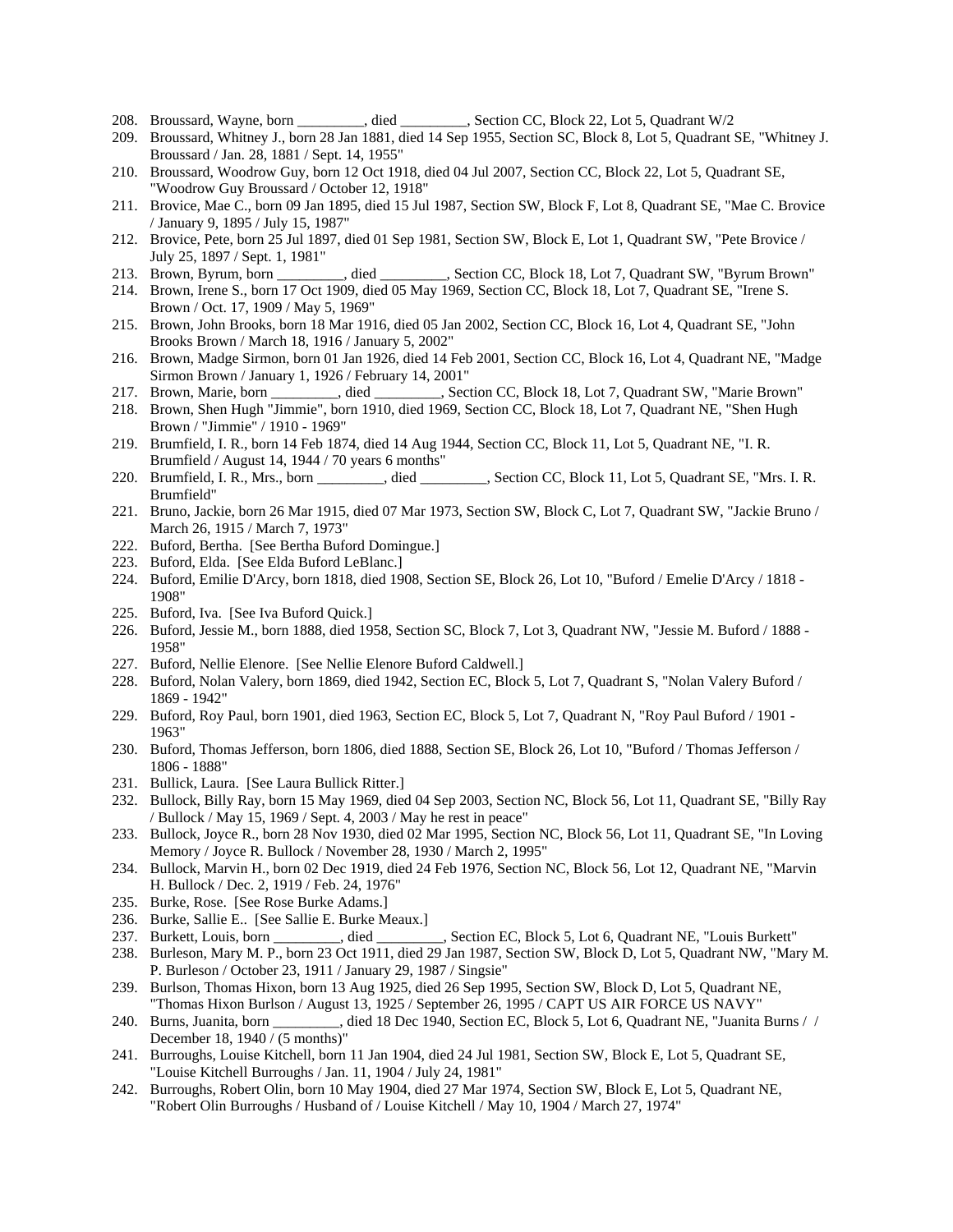- 243. Burt, Hattie. [See Hattie Burt Chauvin.]
- 244. Burwell, Aline Starr. [See Aline Starr Burwell Moist.]
- 245. Burwell, Malia Hall, born 06 Dec 1870, died 13 Feb 1966, Section SE, Block 15, Lot 1, Quadrant SE, "Malia Hall Burwell / Dec. 6, 1870 / Feb. 13, 1966"
- 246. Burwell, Starr Elmore, born 01 Oct 1856, died 19 Apr 1924, Section SE, Block 15, Lot 1, Quadrant SW, "Starr Elmore Burwell / Oct. 1, 1856 / Apr. 19, 1924"
- 247. Bussy, Joseph Julius, born 1885, died 1918, Section SE, Block 8, Lot 6, Quadrant NE, "Joseph Julius Bussy / 1885 - 1918"
- 248. Butaud, A. J., Mrs., born 10 Sep 1905, died 25 Nov 1989, Section CC, Block 12, Lot 5, Quadrant SW, "Mrs A. J. Butaud / September 10, 1905 / November 25, 1989"
- 249. Butaud, Alcibiade, Jr., born 06 Sep 1895, died 30 Oct 1971, Section CC, Block 12, Lot 5, Quadrant NW, "Alcibiade Butaud Jr. / September 6, 1895 / October 30, 1971 / (Foot:) / Alcibiade Butaud Jr / Louisiana / Pvt US Army / World War I / Sept 6 1895 Oct 30 1971"
- 250. Buteaud, Emma Lou Mc, born 12 Dec 1902, died 10 Oct 1995, Section NW, Block 59, Lot 14, Quadrant SW, "Emma Lou Mc Buteaud / December 12, 1902 / October 10, 1995"
- 251. Buteaud, Lufroy J., born 11 Jul 1893, died 22 Jul 1975, Section NC, Block 59, Lot 15, Quadrant NW, "Lufroy J Buteaud / Pvt US Army / World War I / Jul 11 1893 Jul 22 1975"<br>252. Butler, Horace, born \_\_\_\_\_\_\_\_\_, died \_\_\_\_\_\_\_\_, Section NW, B
- 252. Section NW, Block 59, Lot 11, Quadrant SE, "Horace Butler"
- 253. Butler, Maude. [See Maude Butler Womack.]
- 254. Butler, Peggy, born \_\_\_\_\_\_\_\_\_, died \_\_\_\_\_\_\_\_\_, Section NW, Block 58, Lot 13, Quadrant SW, "Peggy Butler"
- 255. Byrom, Josephine M., born 04 Jan 1919, died 03 Oct 1988, Section NC, Block 55, Lot 18, Quadrant NE, "Josephine M. Byrom / January 4, 1919 / October 3, 1988"
- 256. Cage, Elizabeth Posey. [See Elizabeth Posey Cage Wall.]
- 257. Caldwell, Alice. [See Alice Caldwell Moresi.]
- 258. Caldwell, Beulah Orme. [See Beulah Orme Caldwell Peets.]
- 259. Caldwell, Catherine Louise. [See Catherine Louise Caldwell Springer.]
- 260. Caldwell, Charles Buford, born 28 Nov 1897, died 05 Mar 1970, Section SW, Block I, Lot 1, Quadrant SW, "Charles Buford Caldwell / Nov. 28, 1897 / March 5, 1970"
- 261. Caldwell, Donald H., born 24 Jan 1907, died 29 Dec 1937, Section SC, Block 7, Lot 8, Quadrant SE, "Caldwell / Donald H. / Caldwell / Jan. 24, 1907 -- Dec. 29, 1937"
- 262. Caldwell, Eliza Ewing, born 25 Dec 1848, died 02 Apr 1931, Section EC, Block 4, Lot 7, Quadrant S, "Mother / Eliza Ewing Caldwell / Dec. 25, 1848 -- Apr. 2, 1931"
- 263. Caldwell, George W., born 10 May 1836, died 06 Mar 1913, Section EC, Block 4, Lot 8, Quadrant S, "Father / George W. Caldwell / May 10, 1836 / Mar. 6, 1913"
- 264. Caldwell, Irma Bertoniere, born 1911, died 1959, Section SC, Block 13, Lot 1, Quadrant NW, "Irma Bertoniere / Caldwell / 1911 - 1959"
- 265. Caldwell, James Eugene, born 11 Sep 1899, died 13 Jan 1967, Section SC, Block 7, Lot 7, Quadrant SE, "James Eugene / Caldwell / Sept. 11, 1899 / Jan. 13, 1967"
- 266. Caldwell, James Ewing, born 1903, died 1963, Section SC, Block 13, Lot 2, Quadrant SW, "James Ewing / Caldwell / 1903 - 1963"
- 267. Caldwell, Juanita Waring, born 11 Mar 1906, died 08 Feb 1987, Section SW, Block I, Lot 1, Quadrant NW, "Juanita Waring Caldwell / March 11, 1906 / Feb. 8, 1987"
- 268. Caldwell, Katherine Currie, born 28 Jun 1881, died 23 Mar 1953, Section SC, Block 13, Lot 2 & 3, Quadrant W, "Katherine Currie Caldwell / Born June 28, 1881 / Died March 23, 1953"
- 269. Caldwell, Linnie. [See Linnie Caldwell Nussbaum.]
- 270. Caldwell, Mabel Louise Miller, born 29 Aug 1906, died 14 Jan 1997, Section SC, Block 7, Lot 7, Quadrant SC, "Mabel Louise Miller Caldwell / August 29, 1906 / January 14, 1997"
- 271. Caldwell, Nellie Elenore Buford, born 29 Dec 1874, died 17 May 1967, Section SC, Block 7, Lot 6, Quadrant SE, "Caldwell / Nellie Elenore Buford / Dec. 29, 1874 -- May 17, 1967 / Wife of / Vernon Lee Caldwell"
- 272. Caldwell, Olga Mary, born 19 Aug 1896, died 31 Jan 1997, Section SC, Block 7, Lot 6, Quadrant NE, "Olga Mary Caldwell / August 19, 1896 / January 31, 1997"
- 273. Caldwell, Rowland E., born 27 Jul 1903, died 12 Jan 1961, Section SC, Block 7, "Caldwell / Rowland E. Caldwell / July 27, 1903 -- Jan 12, 1961 / / Note: Name appears on Caldwell Marker / Center of Block 7"
- 274. Caldwell, Summerfield LaFleur, born 02 Feb 1878, died 05 Dec 1955, Section SC, Block 13, Lot 2 & 3, Quadrant W, "Summerfield LaFleur Caldwell / Born February 2, 1878 / Died December 5, 1955 / "Age 77""
- 275. Caldwell, Tom, born 27 Feb 1887, died 11 Nov 1958, Section SC, Block 13, Lot 6 & 7, Quadrant ECenter, "Tom / Caldwell / Feb. 27, 1887 / Nov. 11, 1958"
- 276. Caldwell, Vernon Lee, born 12 Dec 1873, died 21 Oct 1947, Section SC, Block 7, Lot 7, Quadrant NE, "Caldwell / Vernon Lee Caldwell / Dec. 12, 1873 -- Oct. 21, 1947"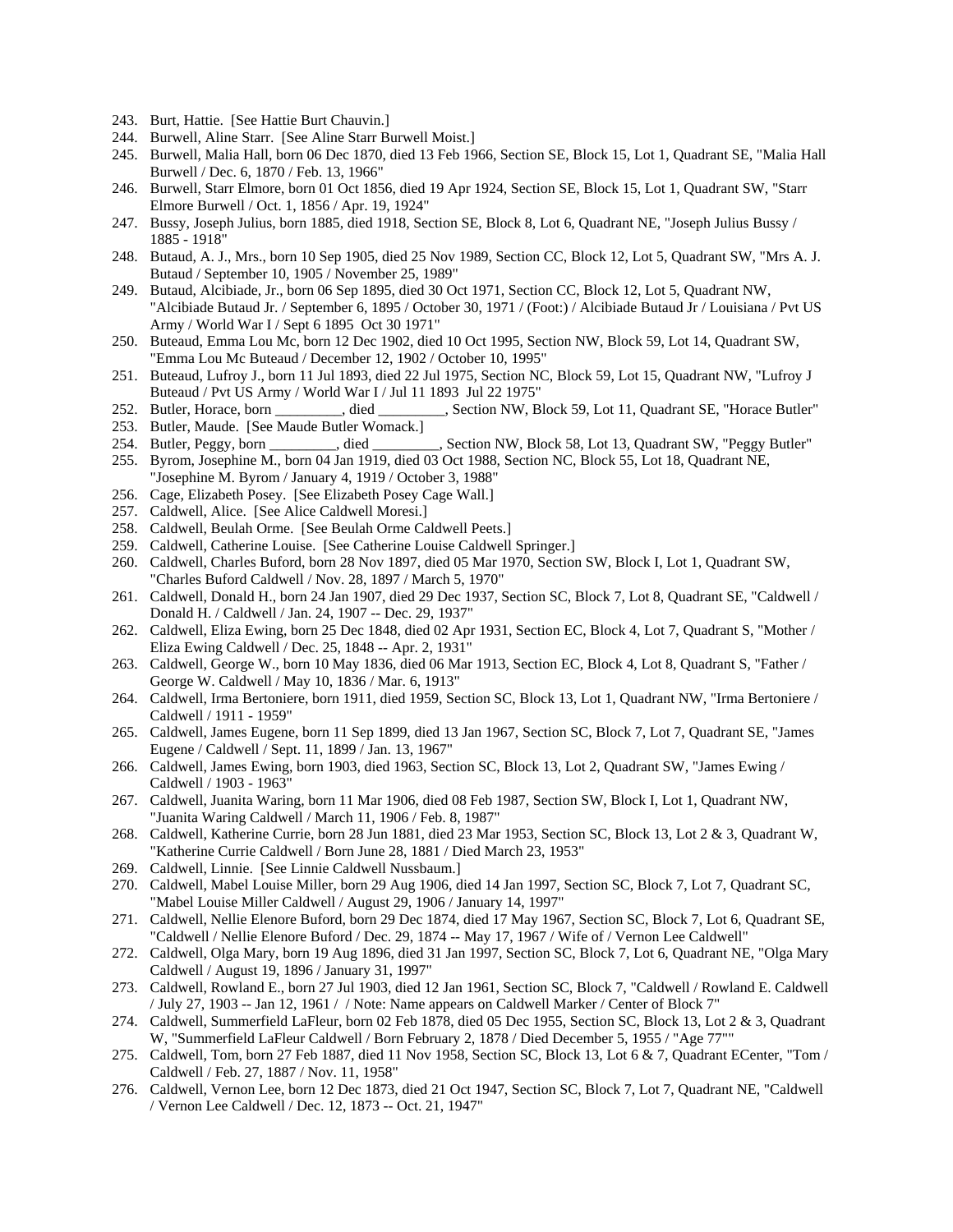- 277. Callahan, Hazel Irene R., born 24 Sep 1912, died 28 Oct 2000, Section WC, Block L, Lot 4, Quadrant NW, "Hazel Irene R. / Callahan / Sept. 24, 1912 / Oct. 28, 2000"
- 278. Callahan, Ivey J., born 23 Apr 1920, died 16 Sep 1994, Section WC, Block M, Lot 1, Quadrant NW, "Ivey J. Callahan / April 23, 1920 / September 16, 1994 / / U. S. Army"
- 279. Callahan, Joseph Freddie, born 13 Dec 1902, died 16 Sep 1967, Section WC, Block L, Lot 4, Quadrant NW, "Joseph Freddie / Callahan / Dec. 13, 1902 / Sept. 16, 1967"
- 280. Callahan, Leon, born 1900, died 1959, Section WC, Block L, Lot 4, Quadrant NW, "Leon Callahan / 1900 1959"
- 281. Callahan, Rita. [See Rita Callahan Sonnier.]
- 282. Callahan, Winnie B., born 10 Oct 1919, died 29 Nov 1994, Section WC, Block M, Lot 1, Quadrant SW, "Winnie B. Callahan / October 10, 1919 / November 29, 1994"
- 283. Campbell, Daniel, born 21 Nov 1925, died \_\_\_\_\_\_\_\_\_, Section WC, Block P, Lot 5, Quadrant NW, "Daniel Campbell / November 21, 1925"
- 284. Campbell, Ellas, born 03 Jul 1899, died 25 Mar 1991, Section WC, Block P, Lot 5, Quadrant SW, "Ellas Campbell / July 3, 1899 / March 25, 1991"
- 285. Campbell, Elline B., born 16 Sep 1909, died 07 Jan 1990, Section WC, Block P, Lot 5, Quadrant SW, "Elline B. Campbell / Sept. 16, 1909 / January 7, 1990"
- 286. Campbell, Elson J., born 30 Nov 1930, died \_\_\_\_\_\_\_\_\_, Section WC, Block P, Lot 5, Quadrant Nw, "Elson J. Campbell / November 30, 1930"
- 287. Campbell, Frances Ellen. [See Frances Ellen Campbell White.]
- 288. Campbell, Juanita. [See Juanita Campbell Baudoin.]
- 289. Campbell, Levi Galloway, born 1842, died 1926, Section SE, Block 1, Lot 1, Quadrant SW 1/3, "Levi Galloway / Campbell / 1842 - 1926 / (Second stone:) / L. Galloway Campbell / Co. C / 8 La Inf. / C.S.A."
- 290. Campbell, Lovelace, born 14 Apr 1897, died 01 Jul 1957, Section SE, Block 1, Lot 1, Quadrant E Center, "Lovelace Campbell / Louisiana / Pvt. 1 Development BN / World War I / April 14, 1897 July 1, 1957"
- 291. Campbell, Lovelace, (Infant sons of), born \_\_\_\_\_\_\_\_\_, died \_\_\_\_\_\_\_\_\_, Section SE, Block 1, Lot 1, Quadrant Center, "Two infant sons / of / Lovelace Campbell"
- 292. Campbell, Mary P. LeBlanc, born 1861, died 1941, Section SE, Block 1, Lot 1, Quadrant SW 1/3, "Mary P. LeBlanc / 1861 - 1941 / Campbell"
- 293. Campbell, Peter N., born 14 Aug 1879, died 26 Dec 1947, Section SE, Block 1, Lot 1, Quadrant W Center, "Peter N. Campbell / Born Aug. 14, 1879 / Died Dec. 26, 1947"
- 294. Campbell, Romeauld, born 07 Feb 1917, died \_\_\_\_\_\_\_\_\_, Section NW, Block 59, Lot 16, Quadrant NW, "Romeauld Campbell / Born Feb. 7, 1917"
- 295. Cantey, Dalton Erwin, Sr., born 10 Jan 1902, died 13 Aug 1970, Section SW, Block I, Lot 2, Quadrant SW, "Dalton Erwin Cantey, Sr. / Jan. 10, 1902 / Aug. 13, 1970"
- 296. Cantey, Mattie Patterson, born 02 Jan 1897, died 26 Feb 1989, Section SW, Block I, Lot 2, Quadrant NW, "Mattie Patterson Cantey / Jan. 2, 1897 / Feb 26, 1989"
- 297. Carl, Leslie. [See Leslie Carl Stansbury.]
- 298. Carlo, Josephine D., born 29 Apr 1895, died 23 Jun 1954, Section SE, Block 7, Lot 8, Quadrant Center W, "Mother / Josephine D. / Carlo / Born April 29, 1895 / Died June 23, 1954"
- 299. Carlo, Rolan May, born 22 Oct 1893, died 24 Sep 1926, Section SE, Block 7, Lot 8, "Rolan May Carlo / October 22 \_\_\_\_\_\_\_ / September 24, 1926"
- 300. Carlson, Bertil G., born 1915, died 1980, Section MA, Lot 174, "Carlson / Bertil G. / 1915 1980"
- 301. Carter, Agnes S., born 04 Feb 1910, died 11 Mar 1989, Section SE, Block 9, Lot 1 & 2, Quadrant WCenter, "Agnes S. Carter / February 4, 1910 / March 11, 1989 / / "A friend to all""
- 302. Carter, Bob, born \_\_\_\_\_\_\_\_\_, died \_\_\_\_\_\_\_\_\_, Section SE, Block 3, Lot 7, "Bob Carter"
- 303. Carter, Cloyd "Pap", born 07 May 1899, died 05 Apr 1987, Section SE, Block 9, Lot 2, Quadrant SE, ""Pap" / Cloyd Carter / May 7, 1899 / April 5, 1987"
- 304. Carter, Dolores. [See Dolores Carter Schomburg.]
- 305. Carter, Emma Bell. [See Emma Bell Carter Miller.]
- 306. Carter, John, born \_\_\_\_\_\_\_\_\_, died 13 Sep 1939, Section SE, Block 3, Lot 7, "John Carter / September 13, 1939"
- 307. Carter, N. S., born \_\_\_\_\_\_\_\_\_, died 11 Dec 1916, Section SE, Block 2, Lot 8, Quadrant E, "N. S. Carter / December 11, 1916 / / 83 years 6 months 14 days"
- 308. Carter, Warren "Baba", born 14 Mar 1902, died 13 Jun 1973, Section SE, Block 9, Lot 2, Quadrant WCenter, "Warren "Baba" Carter / March 14, 1902 / June 13, 1973"
- 309. Carter, Warren (infant), born \_\_\_\_\_\_\_\_\_, died \_\_\_\_\_\_\_\_\_, Section SE, Block 9, Lot 3, Quadrant NE, "Infant Child of / Warren Carter"
- 310. Carter, William A., born 01 Sep 1878, died 10 Feb 1953, Section SE, Block 9, Lot 3, Quadrant Center E, "William A. Carter / Born Sept. 1, 1878 / Died Feb. 10, 1953"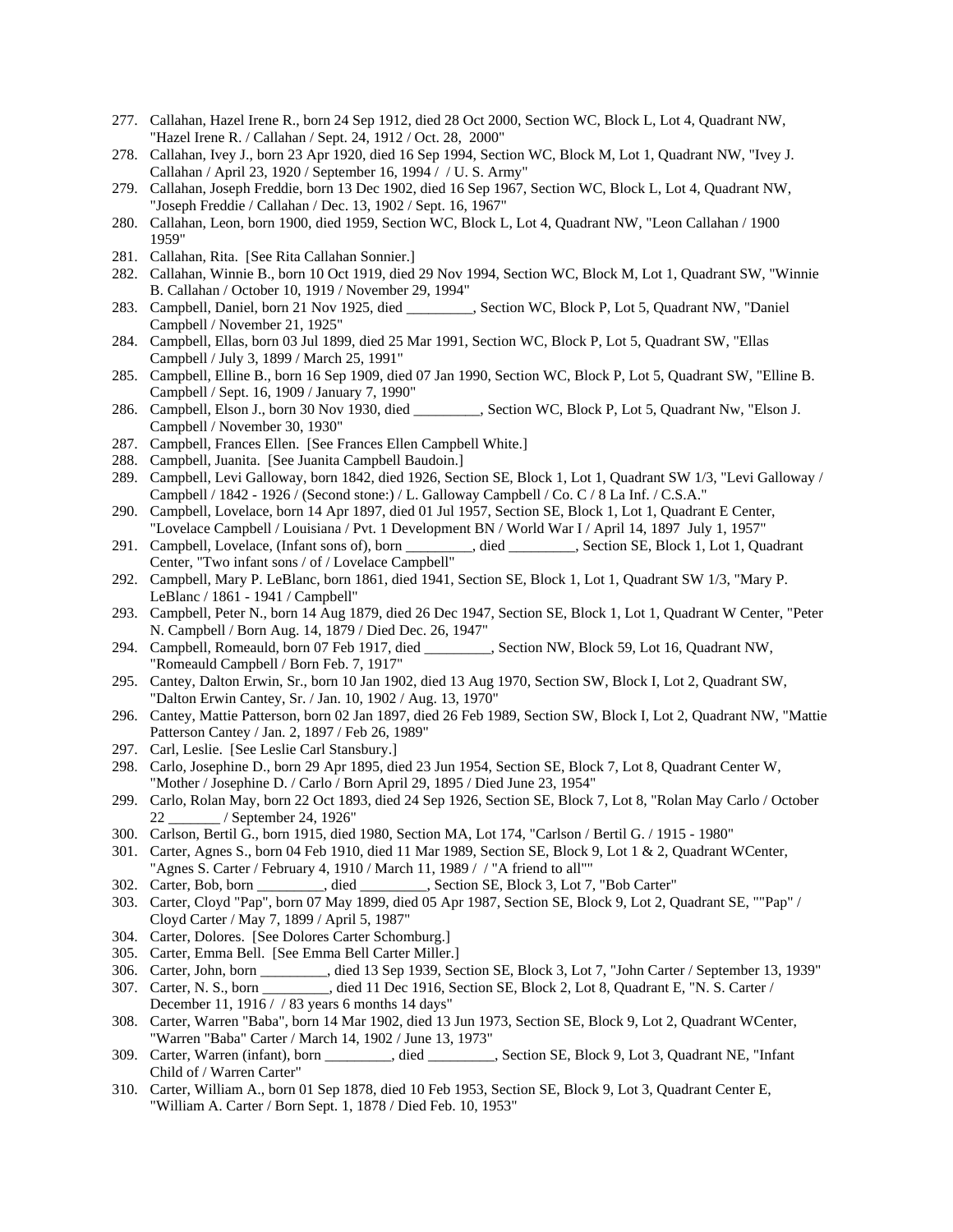- 311. Carver, Margaret B., born 01 Sep 1899, died 17 May 1956, Section CC, Block 11, Lot 5, Quadrant SW, "Margaret B. Carver / Sept. 1, 1899 / May 17, 1956"
- 312. Castalano, Alice. [See Alice Castalano Stansbury.]
- 313. Castanie, (Infant), born 18 Jan 1907, died 18 Jan 1907, Section SE, Block 7, Lot 6, Quadrant SE, "Infant Son of / Wm. & E. M. / Castanie / Jan. 18, 1907"
- 314. Castanie, Lawrence G., born 06 Feb 1891, died 16 Oct 1975, Section SE, Block 7, Lot 6, Quadrant NW, "Lawrence G. Castanie / Pvt. U.S. Army / World War I / Feb 6 1891 Oct 16 1975"
- 315. Chadwick, Ruth. [See Ruth Chadwick Edwards.]
- 316. Champagne, Abel G., born 22 Feb 1913, died 07 Aug 1978, Section NC, Block 55, Lot 6, Quadrant NE, "Abel G. Champagne / Born Feb. 22, 1913 / Died Aug. 7, 1978 / He gave us life / So we could love"
- 317. Chauvin, Agnes. [See Agnes Chauvin Moss.]
- 318. Chauvin, Albert, born 12 Oct 1870, died 17 Jun 1944, Section EC, Block 12, Lot 7, Quadrant SE, "Albert Chauvin / Oct. 12, 1870 / June 17, 1944"
- 319. Chauvin, Corine T., born 03 Jan 1878, died 03 Nov 1968, Section SE, Block 7, Lot 1, Quadrant SE, "Corine T. Chauvin / Jan 3, 1878 / Nov 3, 1968"
- 320. Chauvin, Daniel Wade, born 01 May 1920, died 18 Feb 1976, Section CC, Block 17, Lot 4, Quadrant NE, "Daniel Wade Chauvin / May 1, 1920 / Feb. 18, 1976 / (Foot:) / Daniel W Chauvin / S1 US Coast Guard / World War II / May 1 1920 Feb 18 1976"
- 321. Chauvin, Elvina Theriot, Mrs.. [See Elvina Theriot Chauvin Smith Soirez.]
- 322. Chauvin, Felix, born \_\_\_\_\_\_\_\_\_, died \_\_\_\_\_\_\_\_\_, Section SE, Block 7, Lot 1, Quadrant SW, "Felix Chauvin / Co. H. / 26 La. Inf. / C. S. A."
- 323. Chauvin, Hattie Burt, born 24 Apr 1893, died 29 Jan 1972, Section CC, Block 17, Lot 4, Quadrant NW, "Hattie Burt / Chauvin / April 24, 1893 / Jan. 29, 1972"
- 324. Chauvin, Otis, born 13 Feb 1893, died 20 Aug 1948, Section CC, Block 17, Lot 4, Quadrant NW, "Otis Chauvin / Born Feb. 13, 1893 / Died Aug. 20, 1948"
- 325. Chauvin, Ralph W., born 13 Dec 1914, died 27 Apr 1963, Section SE, Block 7, Lot 1, Quadrant NW, "Ralph W. Chauvin / Louisiana / Pvt. Co. B 743 Tank BN / World War II / Dec. 13, 1914 April 27, 1963"
- 326. Chauvin, Roy, born 1898, died 11 Nov 1924, Section SE, Block 7, Lot 1, Quadrant NE, "Roy Chauvin / / November 11, 1924 / age 26 years"
- 327. Chauvin, Seraphin, born 12 Sep 1874, died 25 May 1949, Section SE, Block 7, Lot 1, Quadrant SE, "Seraphin Chauvin / Sept. 12, 1874 / May 25, 1949"
- 328. Chauvin, Stella H., born 16 Jul 1920, died 14 Mar 1996, Section CC, Block 17, Lot 4, Quadrant NE, "Stella H. Chauvin / July 16, 1920 / March 14, 1996"
- 329. Chauvin, Velia Richardson, born 10 Feb 1903, died 29 Nov 1942, Section SE, Block 8, Lot 8, Quadrant E Center, "Velia / Richardson / Chauvin / Feb. 10, 1903 / Nov. 29, 1942 / Gone but not forgotten"
- 330. Choate, Clyde R., born 04 Nov 1947, died \_\_\_\_\_\_\_\_\_, Section CC, Block 18, Lot 4, Quadrant SW, "Clyde R. Choate / November 4, 1947 / "Infant""
- 331. Choate, Horace (child), born \_\_\_\_\_\_\_\_\_, died \_\_\_\_\_\_\_\_\_, Section SE, Block 27, Lot 10, "Child of / Horace Choate"
- 332. Choate, Marie M., born 1927, died \_\_\_\_\_\_\_\_\_, Section MA, Lot 123, "Choate / Marie M. / 1927"
- 333. Choate, Opha J., Jr., born 1928, died \_\_\_\_\_\_\_\_\_, Section MA, Lot 121, "Choate / Opha J. Jr. / 1928"
- 334. Coburn, Mayme Elizabeth. [See Mayme Elizabeth Coburn Wade.]
- 335. Cole, Felix G., born 06 Jan 1862, died 26 Jul 1937, Section CC, Block 10, Lot 5, Quadrant NE, "Gone but not forgotten / Felix G. Cole / Jan. 6, 1862 / July 26, 1937"
- 336. Cole, Felix Grundy, Jr., born 10 Aug 1896, died 20 Dec 1977, Section CC, Block 10, Lot 5, Quadrant SW, "Felix Grundy / Cole Jr / Aug. 10, 1896 / Dec. 20, 1977"
- 337. Cole, Felix, Jr., (infant of), born 13 Mar 1931, died 13 Mar 1931, Section SE, Block 27, Lot 3, "Infant child of / Felix Cole, Jr. / March 13, 1931 / March 13, 1931"
- 338. Comeaux, Elidia, born 03 Dec 1892, died 23 May 1976, Section CC, Block 28, Lot 1 & 2, Quadrant N, "Elidia Comeaux / Dec. 3, 1892 / May 23, 1976"
- 339. Comeaux, Leonce, born 14 May 1893, died 30 Mar 1949, Section EC, Block 20, Lot 8, Quadrant NW, "Leonce Comeaux / May 14, 1893 / March 30, 1949"
- 340. Comeaux, Mae Meaux, born 27 Mar 1893, died 23 Oct 1971, Section EC, Block 20, Lot 8, Quadrant SW, "Mrs. Leonce Comeaux / Nee / Mae Meaux / March 27, 1893 / Oct. 23, 1971"
- 341. Comeaux, Ouida Hebert, born 28 Jan 1919, died 20 Jul 2004, Section CC, Block 23, Lot 3, Quadrant SE, "Comeaux / Ouida Hebert / Jan. 28, 1919 July 20, 2004"
- 342. Comeaux, Rose. [See Rose Comeaux Thibodeaux.]
- 343. Comeaux, Woodley "Woody", born 30 Jun 1923, died \_\_\_\_\_\_\_\_\_, Section CC, Block 23, Lot 3, Quadrant SE, "Comeaux / Woodley "Woody" / June 30, 1923"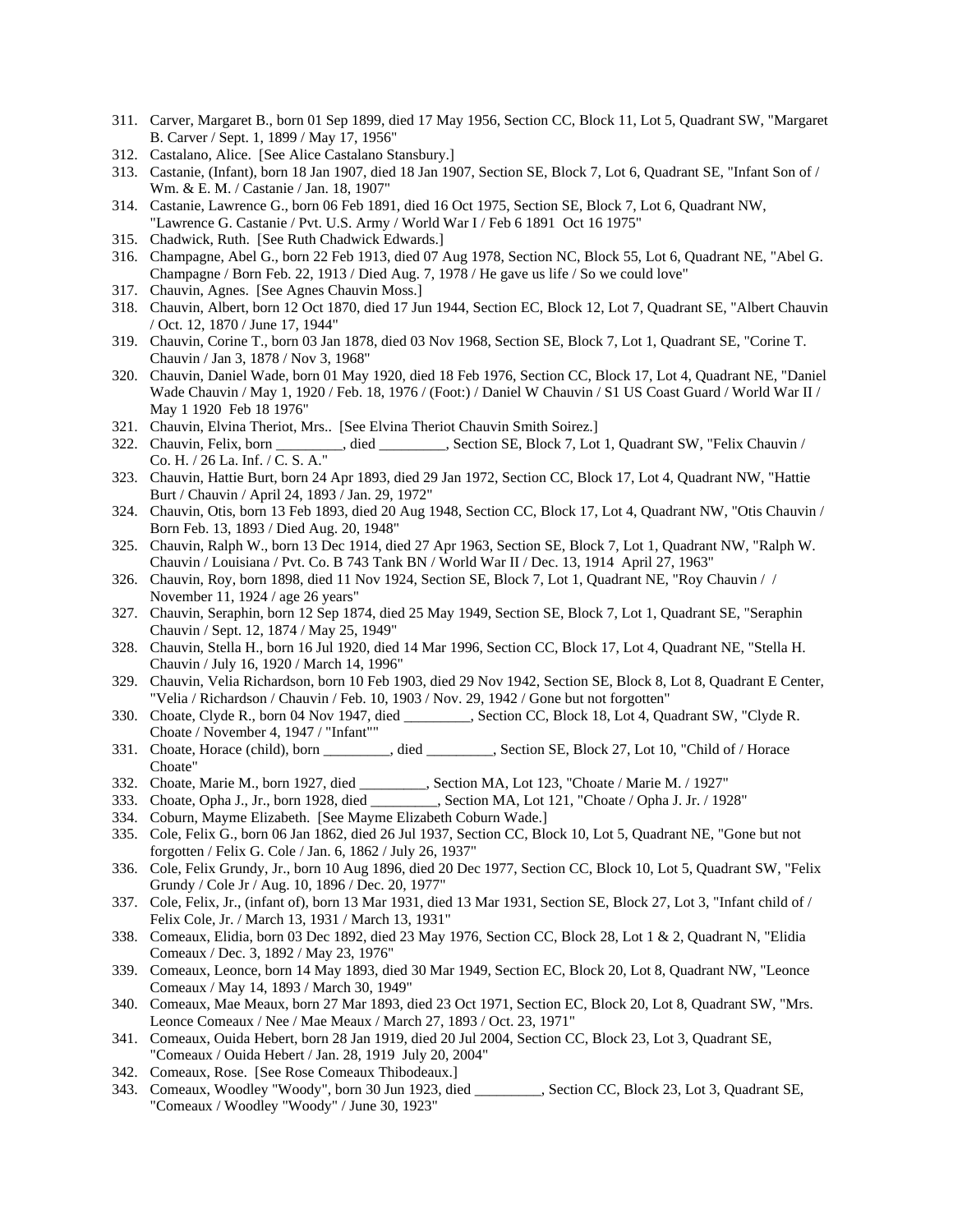- 344. Conrad, Kate O., born 14 Aug 1882, died 29 Aug 1973, Section WC, Block R, Lot 5, Quadrant SE, "Kate O. Conrad / Aug. 14, 1882 / Aug. 29, 1973"
- 345. Conrad, Mary. [See Mary Conrad Holmes.]
- 346. Conrad, O. M., born 10 Jan 1880, died 29 Aug 1960, Section WC, Block R, Lot 5, Quadrant NE, "O. M. Conrad / Born in / Marshall County / Miss. / Jan. 10, 1880 / Aug. 29, 1960"
- 347. Cook, M. E., born \_\_\_\_\_\_\_\_\_, died 01 Dec 1934, Section EC, Block 22, Lot 7, "M. E. Cook / (infant) / / December 1, 1934"
- 348. Cooper, Carolyn Watts, born 20 Jul 1931, died 01 Jan 2004, Section NW, Block 60, Lot 2, Quadrant NW, "Carolyn Watts Cooper / July 20, 1931--January 1, 2004 / She looketh well to the ways / Of her household, and is not idle. / Her children call her blessed; / Her husband also, and he praiseth her. / Proverbs 31.27-28 / A loving and fun mother / and grandmother, a caring friend, / teacher and civic leader. / My incomparable, wonderful wife / for 52 years. S.B.C., Jr."
- 349. Cooper, James Elliot, born 26 Oct 1960, died 15 Sep 2001, Section NW, Block 60, Lot 2, Quadrant SW, "James Elliot Cooper / October 26, 1960--September 15, 2001 / I have fought a good fight, / I have finished my course, / I have kept the faith.... / II Timothy 4:7 / Mourned by an army of friends"
- 350. Cooper, Silas Berry, Jr., born 10 Aug 1930, died 07 Mar 2006, Section NW, Block 60, Lot 3, Quadrant SW, "Silas Berry Cooper, Jr. / Aug. 10, 1930 - March 7, 2006 / Happy are those who long / to be just and good, / for they shall be / completely satisfied. / Matthew 5:6 / To know even one life / has breathed easier because / you have lived. This is to / have succeeded / -Emerson"
- 351. Copell, Roland, born 02 Oct 1927, died 13 Apr 2002, Section WC, Block K, Lot 6, "Roland Copell / October 2, 1927 / April 13, 2002 / / "LOVE AND FAITH""
- 352. Copell, Willie Fern Delino, Mrs., born \_\_\_\_\_\_\_\_\_, died \_\_\_\_\_\_\_\_\_, Section WC, Block K, Lot 6, "Willie Fern Delino Copell / / "MAKE US ONE""
- 353. Copes, Celia. [See Celia Copes Smiley.]
- 354. Corcoran, Christopher M., born 10 Nov 1952, died \_\_\_\_\_\_\_\_\_, Section NE, Block 21, Lot 2, Quadrant NW, "Christopher M. Corcoran / / November 10, 1952"
- 355. Corcoran, Frances Moss, born 01 Jul 1909, died 25 Aug 1987, Section EC, Block 21, Lot 2, Quadrant NW, "Frances Moss Corcoran / July 1, 1909 / August 25, 1987"
- 356. Corcoran, Timothy H., born 03 Oct 1910, died 20 Feb 1985, Section EC, Block 21, Lot 2, Quadrant NW, "Timothy H. Corcoran / / October 3, 1910 / February, 20, 1985"
- 357. Cormier, Angeline Johnson, born 01 Nov 1910, died 01 Dec 1942, Section EC, Block 24, Lot 6, "Mrs. James E. Cormier / Born Nov. 1910 / Died Dec. 1 1942 (?) / / Beloved wife and mother / Angeline Johnson Cormier"
- 358. Cormier, Carroll Gayle, born 30 May 1942, died 20 Jan 1965, Section WC, Block N, Lot 3, Quadrant NE, "Carroll Gayle / Cormier / May 30, 1942 / Jan. 20, 1965 / And I will dwell in the / House of the Lord forever"
- 359. Cormier, Clifton J., born 17 Dec 1931, died 09 Oct 1976, Section SW, Block 4, Lot 1, Quadrant NE, "Clifton J. Cormier / Ssg US Army / Korea Vietnam / Dec 17 1931 Oct 9 1976"
- 360. Cormier, Edier A., born 21 Jan 1940, died 08 Sep 1992, Section NC, Block 54, Lot 3, Quadrant SE, "Edier A. Cormier / January 21, 1940 / September 8, 1992 / Pvt U. S Army"
- 361. Cormier, Eislie, born \_\_\_\_\_\_\_\_\_, died 01 Dec 1942, Section EC, Block 24, Lot 6, "Eislie Cormier / (Mrs. James Cormier) / / December 1, 1942 / age 34"
- 362. Cormier, Eusebe, born 06 Feb 1898, died 23 Aug 1976, Section WC, Block N, Lot 3, Quadrant SE, "Eusebe Cormier / February 6, 1898 / August 23, 1976 / / Beloved Husband and Father / "See You Later Daddy""
- 363. Cormier, Joseph "DADO", born 13 Feb 1909, died 04 Jul 1993, Section SW, Block G, Lot 40, "Joseph "DADO" Cormier / February 13, 1909 / July 4, 1993"
- 364. Cormier, Mary Beulah, born 26 Apr 1921, died 05 Nov 1983, Section SW, Block G, Lot 39, "Mary Beulah / Cormier / April 26, 1921 / Nov. 5, 1983 / "Beloved Wife" / Devoted Mother"
- 365. Cormier, Mary L., born 10 Mar 1929, died 11 Oct 1991, Section NC, Block 54, Lot 3, Quadrant SE, "Mary L. Cormier / March 10, 1929 / October 11, 1991 / We Love You And Miss You Mom"
- 366. Cormier, Melanie. [See Melanie Cormier Hebert.]
- 367. Cormier, Raphial, born 24 Oct 1908, died 31 Aug 1984, Section NW, Block 58, Lot 13, Quadrant NW, "Raphial Cormier / October 24, 1908 / August 31, 1984"
- 368. Corrodi, Carrie Ames, born 1865, died 1938, Section EC, Block 5, Lot 1, Quadrant NW, "Carrie Ames Corrodi / 1865 - 1938"
- 369. Corrodi, Cora May, born 1887, died 1973, Section EC, Block 5, Lot 1, Quadrant SE, "Cora May Corrodi / 1887 1973"
- 370. Corrodi, Louis F., born 1857, died 1919, Section EC, Block 5, Lot 1, Quadrant SW, "Louis F. Corrodi / 1857 1919"
- 371. Corrodi, Sadie Louise, born 1891, died 1962, Section EC, Block 5, Lot 1, Quadrant NE, "Sadie Louise Corrodi / 1891 - 1962"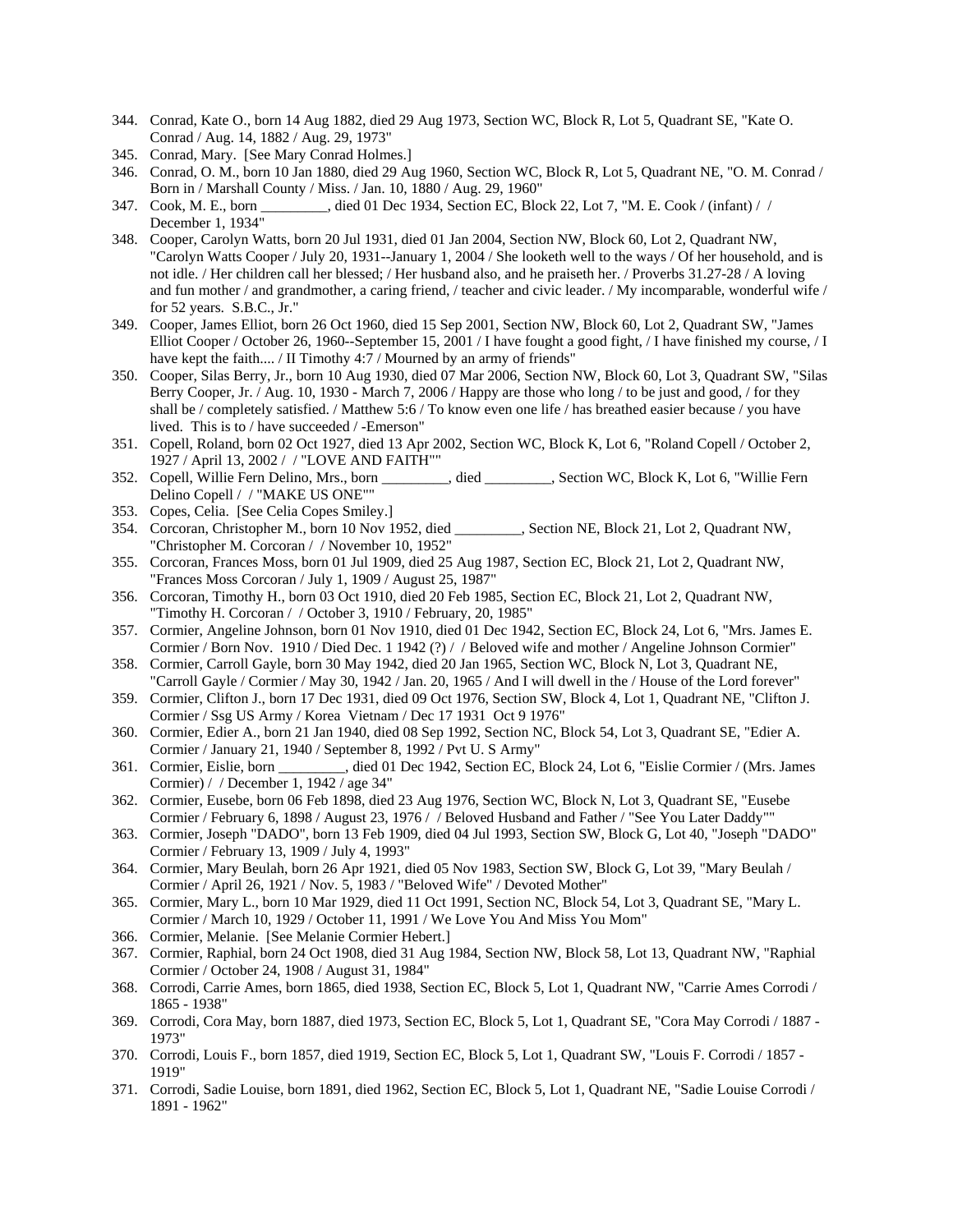- 372. Couvillion, George J., born 12 Mar 1923, died 25 Nov 2003, Section WC, Block N, Lot 3, Quadrant SW, "George J. Couvillion / PFC US ARMY / World War II / Mar 12 1923 Nov 25 2003"
- 373. Couvillion, Henriette (Honey), born 21 Oct 1927, died \_\_\_\_\_\_\_\_\_, Section WC, Block N, Lot 3, Quadrant SW
- 374. Crawford, F.W., (infant child), born 28 Jan 1939, died 28 Jan 1939, Section CC, Block 10, Lot 1, Quadrant N, "infant child / F.W. Crawford's / January 28, 1939 / (10 hours) / Lodge record"
- 375. Crawford, I. W., born 12 Nov 1902, died 28 Apr 1975, Section WC, Block P, Lot 7, Quadrant SW, "I. W. Crawford / Nov. 12, 1902 / April 28, 1975"
- 376. Cremeens, Floyd H., born 16 Feb 1934, died 04 Feb 1980, Section NC, Block 55, Lot 10, Quadrant W, "Floyd H. Cremeens / Feb. 16, 1934 / Feb. 4, 1980 / "Rest in peace our good friend / We'll pray for you""
- 377. Creswell, Henry P., born 16 Aug 1877, died 13 Mar 1939, Section EC, Block 6, Lot 6, Quadrant SW, "Henry P. Creswell / Aug. 16, 1877 / Mar. 13, 1939"
- 378. Creswell, Marie Ada, born 10 Nov 1895, died 05 Aug 1977, Section NC, Block 55, Lot 5, Quadrant SE, "Mother / Marie Ada Creswell / Nov. 10, 1895 / Aug. 5, 1977 / Mom"
- 379. Creswell, Sarah. [See Sarah Creswell Montagne.]
- 380. Crochet, Hypolite Pete, born 17 Apr 1901, died 16 Oct 1968, Section WC, Block J, Lot 1, Quadrant SE, "Hypolite Pete Crochet / April 17, 1901 / October 16, 1968"
- 381. Crochet, Leola McFarlain, born 23 Jul 1910, died 16 Sep 1975, Section WC, Block J, Lot 1, Quadrant NE, "Crochet / Leola McFarlain / July 23, 1910 / Sept. 16, 1975"
- 382. Crochet, Mary Ann. [See Mary Ann Crochet Penny.]
- 383. Crochet, Rosenell. [See Rosenell Crochet Richard.]
- 384. Currie, Katherine. [See Katherine Currie Caldwell.]
- 385. D'Arcy, Emilie. [See Emilie D'Arcy Buford.]
- 386. Daigle, Emily B., born 06 Nov 1893, died 11 Aug 1990, Section SE, Block 7, Lot 3, Quadrant SE, "Emily B. Daigle / Nov. 6 1893 / Aug. 11, 1990"
- 387. Daigle, Gilbert M., born 02 Dec 1893, died 27 Jul 1976, Section SE, Block 7, Lot 3, Quadrant NE, "Gilbert M. Daigle / Dec. 2, 1893 / July 27, 1976"
- 388. Daniels, Allison B., born 1869, died 1939, Section SE, Block 15, Lot 4, Quadrant NE, "Allison B. Daniels / 1869 1939"
- 389. Daniels, Jessie, born 1911, died 1913, Section SE, Block 15, Lot 4, Quadrant NW, "Jessie Daniels / 1911 1913"
- 390. Daniels, Loretta L., born 1876, died 1979, Section SE, Block 15, Lot 4, Quadrant SE, "Loretta L. Daniels / 1876 1979"
- 391. Daniels, Mary Broussard, born 21 Jul 1922, died \_\_\_\_\_\_\_\_\_, Section SE, Block 15, Lot 5, Quadrant SW, "Mary Broussard / July 21, 1922 / Daniels"
- 392. Daniels, Roy Paul, born 1904, died 2001, Section SE, Block 15, Lot 4, Quadrant SE, "Roy Paul Daniels / 1904 -- 2001"
- 393. Daniels, William Hawk, born 02 Aug 1914, died 22 Jan 1983, Section SE, Block 15, Lot 5, Quadrant NW, "William Hawk / Aug. 2, 1914 / Jan. 22, 1983 / quorum pars magna fui / Daniels / (Second stone:) / William Hawk Daniels / Lt Col US Army / World War II / Aug 2 1914 Jan 22 1983"
- 394. David, Josephine "Pinkie". [See Josephine David "Pinkie" Merchant.]
- 395. David, Pauline. [See Pauline David Montgomery.]
- 396. Davidson, Adam, born 01 May 1902, died 11 Oct 1970, Section SW, Block D, Lot 3, Quadrant NE, "Adam Davidson / May 1, 1902 / Oct. 11, 1970"
- 397. Davidson, Alex, born 1860, died 1923, Section SE, Block 7, Lot 5, Quadrant NW, "Davidson / Alex / 1860 1923"
- 398. Davidson, Alice. [See Alice Davidson O'Bryan.]
- 399. Davidson, Angie. [See Angie Davidson Faulk.]
- 400. Davidson, Bernice D., born 02 Apr 1921, died 25 Oct 2000, Section SW, Block D, Lot 3, Quadrant SE, "Bernice D. Davidson / April 2, 1921 / October 25, 2000"
- 401. Davidson, Dora Elizabeth. [See Dora Elizabeth Davidson Lampman.]
- 402. Davidson, Ella B., born 09 Sep 1930, died \_\_\_\_\_\_\_\_\_, Section NC, Block 54, Lot 2, Quadrant SW, "Ella B. Davidson / September 9, 1930"
- 403. Davidson, Felix, born 08 Jan 1906, died 01 Jul 1974, Section SW, Block D, Lot 3, Quadrant SW, "Felix Davidson / Jan. 8, 1906 / July 1, 1974"
- 404. Davidson, Francis, (child), born \_\_\_\_\_\_\_\_\_, died \_\_\_\_\_\_\_\_\_, Section SE, Block 8, Lot 1, "Francis (child) Davidson / June 15, 1915"
- 405. Davidson, Laura B., born 19 Jul 1915, died 23 Sep 2001, Section SW, Block D, Lot 3, Quadrant SW, "Laura B. Davidson / July 19, 1915 / September 23, 2001"
- 406. Davidson, Lillie. [See Lillie Davidson Harkins.]
- 407. Davidson, Louise, born 08 Apr 1855, died 06 Dec 1909, Section SE, Block 7, Lot 5, Quadrant NW, "Louise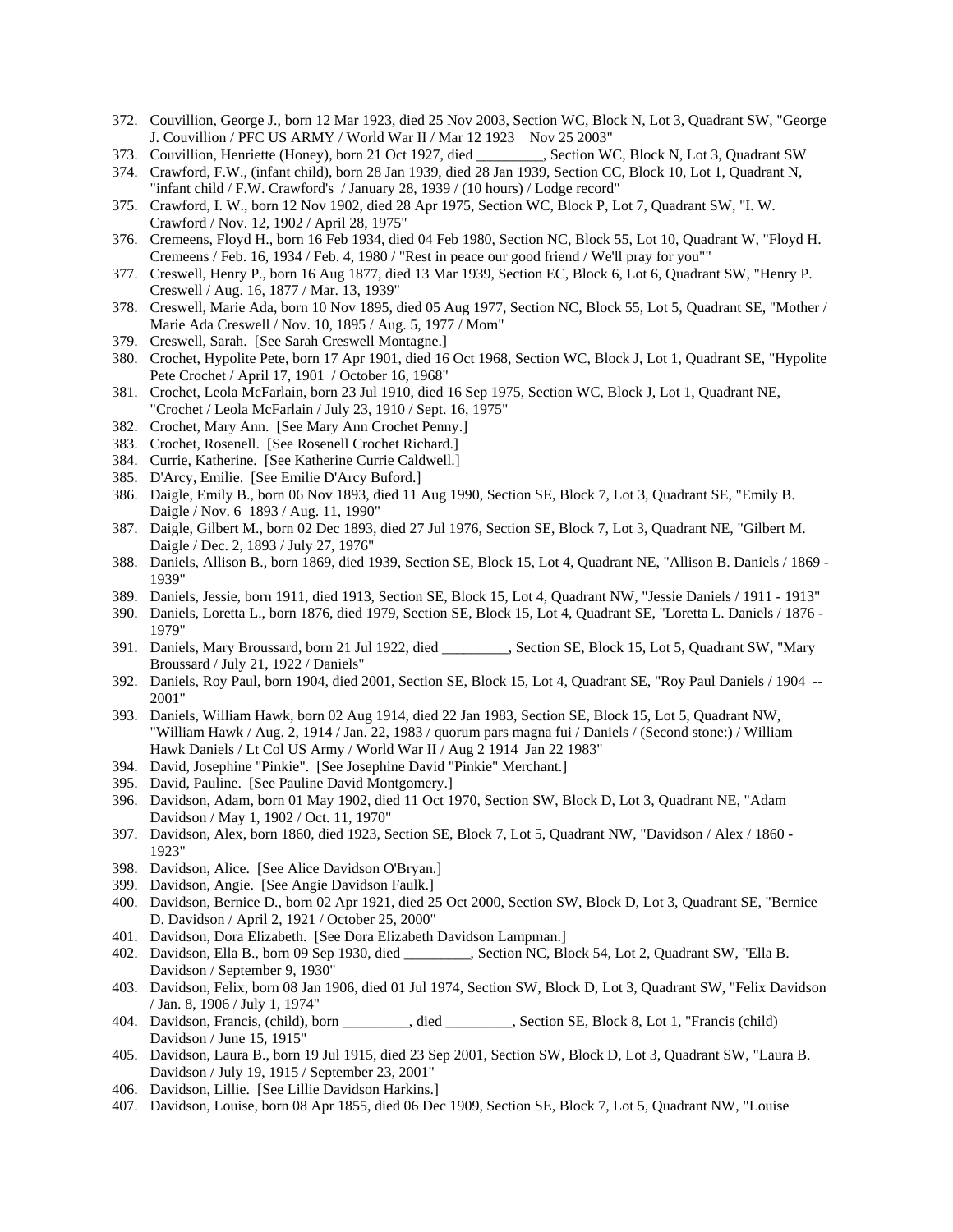Davidson / April 8, 5\_ / December 6, 1909"

- 408. Davidson, Maggy, born \_\_\_\_\_\_\_\_\_, died \_\_\_\_\_\_\_\_\_, Section SE, Block 7, Lot 5, Quadrant SW, "Maggy Davidson / / (died at birth)"
- 409. Davidson, Martha LaCour, born 06 Jan 1892, died 27 Nov 1979, Section CC, Block 27, Lot 4 & 5, "Martha LaCour Davidson / Jan. 6, 1892 -- Nov. 27, 1979"
- 410. Davidson, Mary, born 1860, died 1934, Section SE, Block 7, Lot 5, Quadrant NW, "Davidson / Mary"
- 411. Davidson, Mary Lula Wiley, born 17 Feb 1870, died 19 Jun 1942, Section SE, Block 7, Lot 5, Quadrant SE, "Mother / Mary Lula Wiley Davidson / Born Feb. 17, 1870 -- June 19, 1942"
- 412. Davidson, May M., born 10 May 1912, died 30 Jul 1984, Section SW, Block H, Lot 3, Quadrant SE, "May M. Davidson / May 10, 1912 / July 30, 1984"
- 413. Davidson, Robert, Jr., born 25 Jan 1933, died \_\_\_\_\_\_\_\_\_, Section NC, Block 54, Lot 2, Quadrant SW, "Robert Davidson, Jr / January 25, 1933"
- 414. Davidson, Robert L., born 07 Mar 1869, died 21 Aug 1947, Section SE, Block 7, Lot 5, Quadrant SE, "Father / Robert L. Davidson / Born Mar. 7, 1869 Died Aug. 21, 1947"
- 415. Davidson, Samuel A., born 25 Mar 1892, died 17 Jan 1969, Section CC, Block 27, Lot 4 & 5, "Samuel A. Davidson / Mar. 25, 1892 -- Jan. 17, 1969"
- 416. Decuir, Hulin, born \_\_\_\_\_\_\_\_\_, died \_\_\_\_\_\_\_\_\_, Section WC, Block G, Lot 5, "Hulin Decuir"
- 417. Decuir, Irvin J., born \_\_\_\_\_\_\_\_\_, died \_\_\_\_\_\_\_\_\_, Section SW, Block G, Lot 6, "Irvin J. Decuir"
- 418. Decuir, Virgie, born \_\_\_\_\_\_\_\_\_, died \_\_\_\_\_\_\_\_\_, Section WC, Block G, Lot 5, "Virgie Decuir"
- 419. Decuir, Vivian Ann, born 22 Jan 1941, died 27 Aug 1992, Section SW, Block G, Lot 16, "Vivian Ann Decuir / January 22, 1941 / August 27, 1992"
- 420. DeCuir, Willie J. "Bill", born 22 Jan 1931, died 17 Nov 1982, Section NW, Block 58, Lot 6, Quadrant NW, ""Bill" / Willie J. DeCuir / Jan. 22, 1931 / Nov. 17, 1982"
- 421. DeHart, Abraham, Jr., born 31 Jan 1893, died 06 Dec 1981, Section WC, Block N, Lot 7 & 8 W Center, "Abraham DeHart, Jr. / Jan. 31, 1893 / Dec. 6, 1981"
- 422. DeHart, Albert, born 04 Nov 1878, died 08 Jul 1967, Section EC, Block 6, Lot 4, Quadrant SW, "Albert / Dehart / Nov. 4, 1878 / July 8, 1967"
- 423. DeHart, Alfred, born 14 Jan 1918, died 18 Apr 1997, Section MA, Lot 150, "DeHart / Alfred / January 14,1914 / April 18, 1997"
- 424. DeHart, Alice. [See Alice Dehart Ramke.]
- 425. DeHart, Caroline L., born 03 Jan 1907, died 15 Jan 2000, Section WC, Block N, Lot 7, Quadrant SW, "Caroline L. DeHart / Jan. 3, 1907 / Jan 15, 2000"
- 426. DeHart, Catherine, born 30 Oct 1873, died 25 Oct 1938, Section EC, Block 6, Lot 7, Quadrant SW, "Catherine DeHart / Born Oct. 30, 1873 / Died Oct. 25, 1938"
- 427. DeHart, Cecile. [See Cecile DeHart Broussard.]
- 428. DeHart, Cleona Gray, born 20 Aug 1891, died 21 Feb 1976, Section WC, Block O, Lot 10, Quadrant NE, "Mrs. Alfred DeHart Sr. / Nee / Cleona Gray / Aug. 20, 1891 / Feb. 21, 1976"
- 429. DeHart, Clifton, born 07 Nov 1925, died 13 Feb 1985, Section WC, Block Q, Lot 9, Quadrant SE, "Clifton DeHart / November 7, 1925 / February 13, 1985 / / SI US NAVY World War II"
- 430. DeHart, Dedrick, born 08 Mar 1891, died 10 Nov 1969, Section WC, Block P, Lot 3, Quadrant SW, "Dedrick DeHart / Mar. 8, 1891 / Nov. 10, 1969"
- 431. DeHart, Hartwell, born 04 Dec 1932, died 26 Apr 1961, Section WC, Block N, Lot 8, Quadrant NW, "Hartwell DeHart / Dec. 4, 1932 / April 26, 1961"
- 432. DeHart, Hilda Angeline, born 17 Nov 1909, died 02 Sep 1982, Section EC, Block 12, Lot 2, Quadrant NW, "Hilda Angeline DeHart / Nov. 17, 1909 / Sept. 2, 1982"
- 433. DeHart, Irene Broussard, born 15 Apr 1917, died \_\_\_\_\_\_\_\_\_, Section EC, Block 6, Lot 4, Quadrant SE, "Irene Broussard DeHart / / April 15, 1917"
- 434. DeHart, Jacintha. [See Jacintha DeHart Langley.]
- 435. DeHart, Jesse, born 14 Aug 1886, died 08 Nov 1956, Section EC, Block 6, Lot 5, Quadrant E, "Father / Jesse DeHart / Aug. 14, 1886 / Nov. 8, 1956"
- 436. DeHart, Jesse Earl, Sr., born 19 Apr 1918, died 07 May 1998, Section EC, Block 6, Lot 5, Quadrant SW, "Jesse Earl DeHart, Sr. / / April 19, 1918 / May 7, 1998"
- 437. DeHart, Laura Mae Broussard, born 13 Oct 1919, died 18 Apr 1992, Section EC, Block 6, Lot 5, Quadrant NW, "Laura Mae Broussard DeHart / / October 13, 1919 / April 18, 1992"
- 438. DeHart, Leroy, born 03 Aug 1922, died 15 Jan 1980, Section EC, Block 6, Lot 3, Quadrant SE, "Leroy DeHart / Pfc US Army / World War II / Aug 3, 1922 Jan 15, 1980"
- 439. DeHart, Lucille, born 24 Feb 1922, died 02 Jan 1990, Section EC, Block 12, Lot 2, Quadrant SE, "Lucille DeHart / / February 24, 1922 / January 2, 1990"
- 440. DeHart, Lydia. [See Lydia DeHart Ramke.]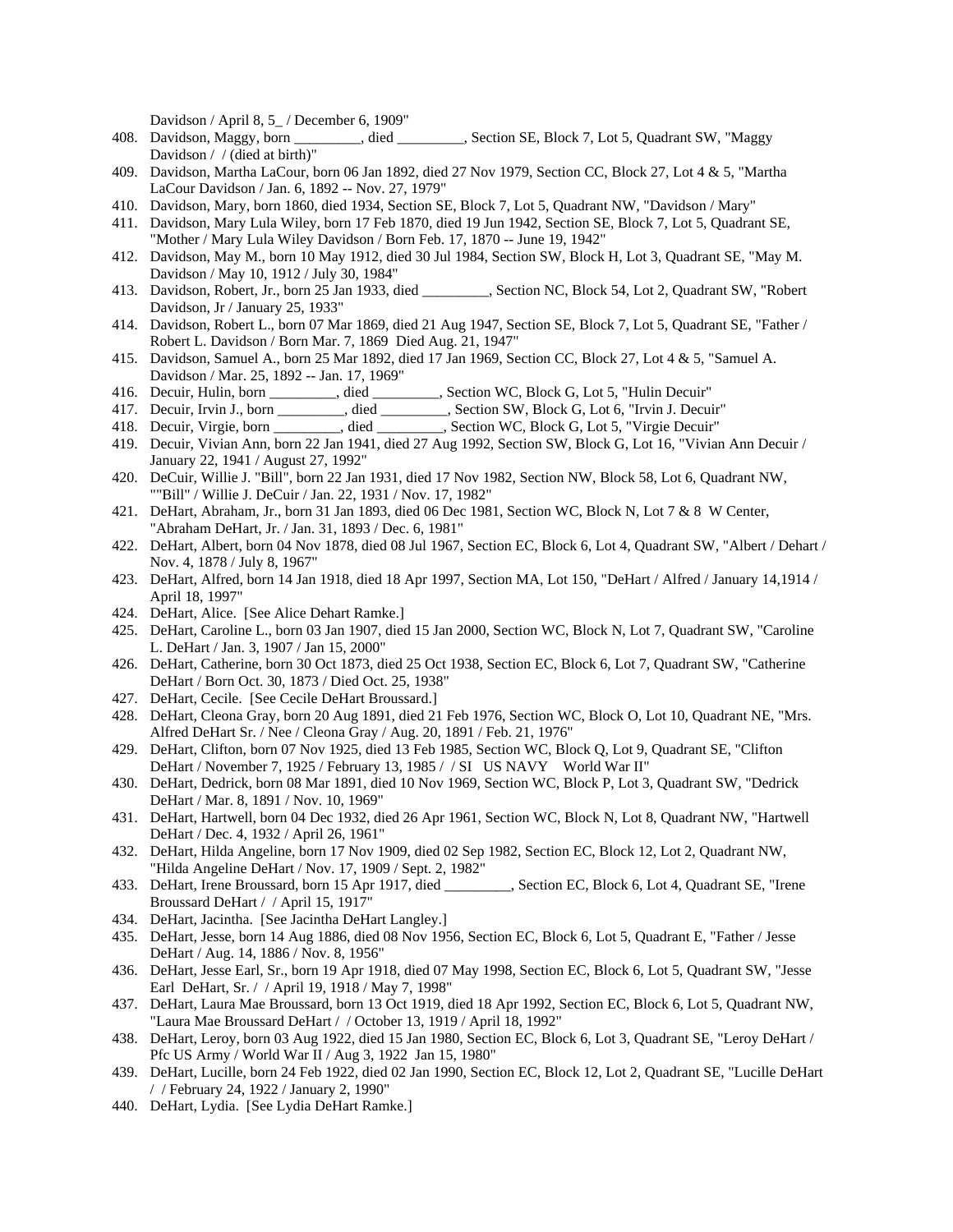- 441. DeHart, Mabel H., born 09 Nov 1921, died 05 Dec 2000, Section MA, Lot 152, "DeHart / Mabel H. / November 9, 1921 / December 5, 2000"
- 442. DeHart, Mary Rebecca Ramke, born 21 Aug 1887, died 01 Nov 1965, Section EC, Block 6, Lot 5, Quadrant E, "Mother / Mary R. DeHart / Aug. 21, 1887 / Nov. 1, 1965"
- 443. DeHart, Matilda Ramke, born 25 May 1880, died 09 Dec 1953, Section EC, Block 6, Lot 3, Quadrant NW, "Matilda R. / DeHart / May 25, 1880 / Dec. 9, 1953"
- 444. DeHart, Murry, born 17 Jan 1924, died 14 Dec 1944, Section WC, Block Q, Lot 10, Quadrant SE, "Murry / DeHart / Louisiana / Pfc. 127 Inf / 32 Inf Div / World War II / January 17 1924 December 14 1944"
- 445. DeHart, Nolan, born 19 Dec 1927, died 27 Mar 1991, Section WC, Block Q, Lot 9, Quadrant NE, "Nolan DeHart / December 19, 1927 / March 27, 1991 / / PVT US ARMY KOREA"
- 446. DeHart, Nora Lee, born 24 Oct 1890, died 05 Aug 1961, Section EC, Block 6, Lot 7, Quadrant SE, "Nora Lee Dehart / Born Oct. 24, 1890 / Died Aug. 5, 1961"
- 447. DeHart, Sheldon A., born 27 Oct 1913, died 22 Oct 1971, Section EC, Block 6, Lot 4, Quadrant NW, "Sheldon A DeHart / Louisiana / CM1 US Coast Guard / World War II / Oct 27 1913 Oct 22 1971"
- 448. DeHart, Sherwood, born 07 Mar 1921, died 28 Apr 1988, Section EC, Block 12, Lot 2, Quadrant NE, "Sherwood DeHart / / March 7, 1921 / April 28, 1988 / / MOMM3 US Coast Guard WW II"
- 449. DeHart, Thelma Lydia, born 05 Dec 1910, died 22 Nov 1990, Section EC, Block 6, Lot 7, Quadrant NW, "Thelma Lydia DeHart / Dec. 5, 1910 / Nov. 22, 1990"
- 450. DeHart, Thomas, born 30 Sep 1884, died 20 Mar 1970, Section EC, Block 6, Lot 7, Quadrant NE, "Thomas DeHart / Born Sept. 30, 1884 / Died March 20, 1970"
- 451. DeHart, Virgie, born 12 Jan 1910, died 18 May 1933, Section EC, Block 6, Lot 3, Quadrant SW, "Virgie DeHart / Born Jan. 12, 1910 / Died May 18, 1933."
- 452. DeHart, Wallie, born 13 Oct 1915, died 26 Jul 1996, Section EC, Block 6, Lot 4, Quadrant SE, "Wallie DeHart / / October 13, 1915 / July 26, 1996"
- 453. Delafosse, Lois S., born 29 Apr 1920, died 10 Sep 2000, Section SW, Block C, Lot 1, Quadrant SE, "Lois S. Delafosse / April 29, 1920 / September 10, 2000"
- 454. Delafosse, Marion, born 11 Jan 1917, died 25 Apr 1974, Section SW, Block C, Lot 1, Quadrant SE, "Marion Delafosse / Louisiana / Pvt US Army / World War II / Jan 11 1917 Apr 25 1974"
- 455. Delcambre, Deborah Trahan, born 25 Aug 1956, died 11 Jun 1994, Section NC, Block 54, Lot 18, Quadrant SW, "Deborah Trahan Delcambre / August 25, 1956 / June 11, 1994"
- 456. Delcambre, Gerryl Jude, born 19 Jul 1951, died \_\_\_\_\_\_\_\_\_, Section NC, Block 54, Lot 18, Quadrant NW, "Gerryl Jude Delcambre"
- 457. Delcambre, Jeremy Jude, born 27 Feb 1977, died \_\_\_\_\_\_\_\_\_, Section NC, Block 54, Lot 18, Quadrant NW, "Jeremy Jude Delcambre"
- 458. Delcambre, Ryan Kieth, born 16 Dec 1978, died \_\_\_\_\_\_\_\_\_, Section NC, Block 54, Lot 18, Quadrant NW, "Ryan Kieth Delcambre"
- 459. Delcambre, Wilmer Joseph, born 28 Aug 1920, died 25 Oct 1989, Section NW, Block 59, Lot 15, Quadrant SE, "Wilmer Joseph Delcambre / August 28, 1920 / October 25, 1989"
- 460. Delhomme, Mary "Mema". [See Mary Delhomme Rowe.]
- 461. Delino, Bertha Ramke, born 16 Sep 1903, died 09 Aug 1974, Section WC, Block K, Lot 7, Quadrant S, "Mother / Bertha Ramke Delino / Born Sept. 16, 1903 / Died Aug. 9, 1974"
- 462. Delino, Christine, (Infant; body moved), born 06 Dec 1953, died 13 Apr 1954, Section WC, Block K, Lot 8, Quadrant SW, "Christine Delino / Dec. 6, 1953 / April. 13, 1954 / Suffer little children to / Come unto me, and forbid / Them not, for of such / Is the kingdom of God"
- 463. Delino, Doris, born 23 Jan 1926, died 14 Feb 1937, Section WC, Block K, Lot 5, Quadrant NE, "Doris Delino / Jan. 23, 1926 / Feb. 14, 1937 / Safe in the arms of / Jesus."
- 464. Delino, Earl Oling, born 11 Nov 1900, died 30 May 1975, Section WC, Block K, Lot 7, Quadrant N, "Father / Earl Oling Delino / Born Nov. 11, 1900 / Died May 30, 1975"
- 465. Delino, Howard, born 05 Nov 1902, died 04 Jul 1991, Section WC, Block K, Lot 5, Quadrant SW, "Husband / Howard Delino / Nov. 5, 1902 / July 4, 1991"
- 466. Delino, Joseph, born 1877, died 1939, Section EC, Block 12, Lot 1, Quadrant SW, "Joseph / Delino / 1877 1939 / At rest"
- 467. Delino, Joy T. Moore, born 17 Apr 1930, died 27 Dec 1960, Section WC, Block K, Lot 8, Quadrant SE, "Joy T. Moore / Wife of / Raymond E. Delino / April 17, 1930 / Dec. 27, 1960"
- 468. Delino, Leona C., born 26 Oct 1899, died 31 May 1981, Section NC, Block 56, Lot 17, Quadrant NW, "Leona C. Delino / Oct. 26, May 31, / 1899 1981 / Meet me in heaven"
- 469. Delino, Leroy, born 21 Feb 1931, died 29 Nov 1994, Section NW, Block 59, Lot 5, Quadrant NW, "Leroy Delino / February 21, 1931 / November 29, 1994"
- 470. Delino, Loveless J., born 11 Nov 1899, died 09 Jul 1979, Section NC, Block 56, Lot 17, Quadrant SW, "Loveless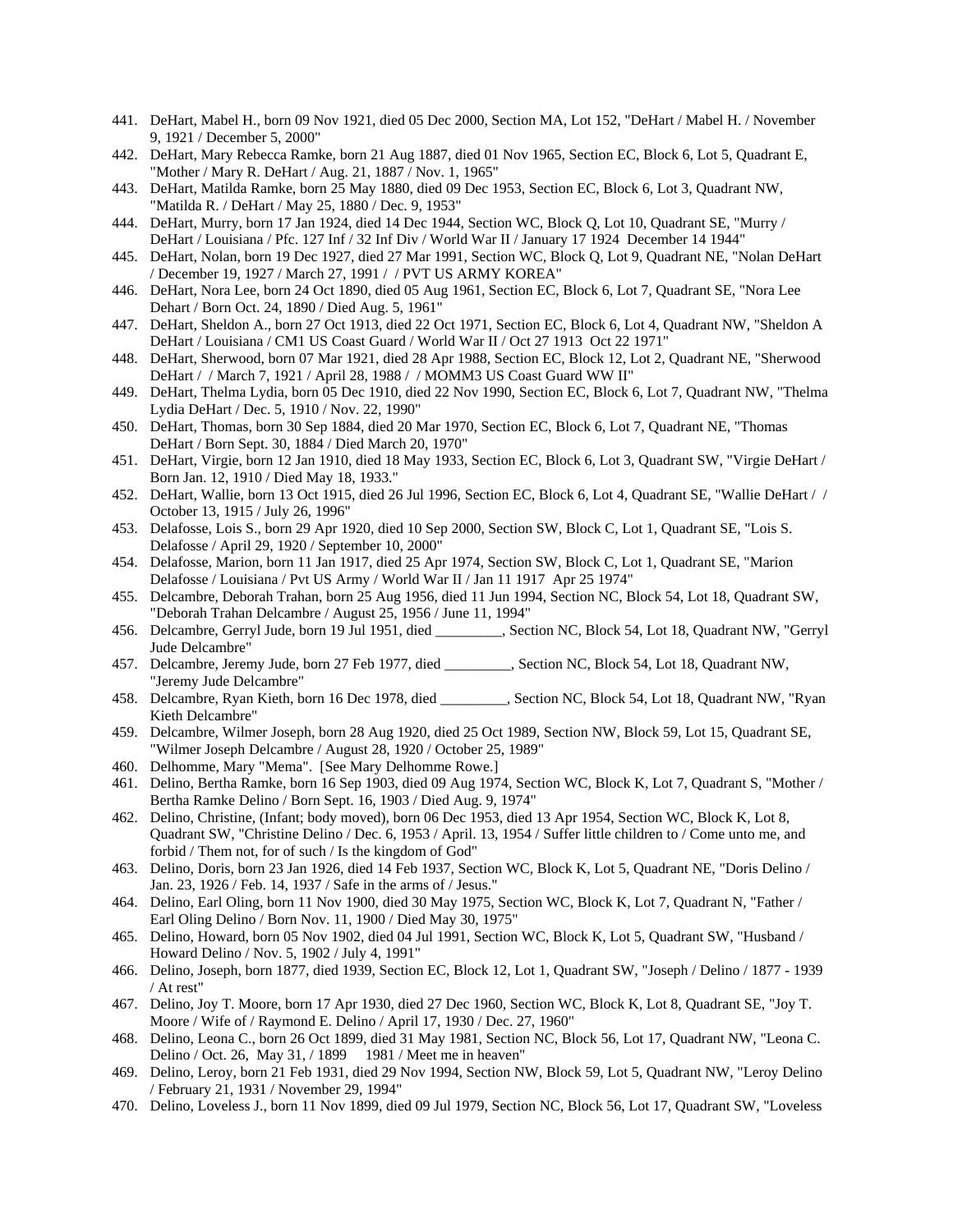J. Delino / Nov. 11, July 9, / 1899 1979 / We will meet again"

- 471. Delino, Lula Vanslyke, born 1878, died 1955, Section EC, Block 12, Lot 1, Quadrant NW, "Lula / Vanslyke / 1878 - 1955 / At rest / Wife of / Joseph Delino"
- 472. Delino, Magdeline, born 31 Jan 1933, died \_\_\_\_\_\_\_\_\_, Section NW, Block 59, Lot 5, Quadrant NW, "Magdeline Delino / January 31, 1933"
- 473. Delino, Mary Lou, born 03 Mar 1929, died \_\_\_\_\_\_\_\_, Section NW, Block 59, Lot 3, Quadrant NW, "Mary Lou Delino / March 3, 1929"
- 474. Delino, Murphy, born 16 Jan 1924, died 11 Jul 1989, Section NW, Block 59, Lot 3, Quadrant NW, "Murphy Delino / January 16, 1924 / July 11, 1989"
- 475. Delino, Nellie R., born 01 Feb 1905, died 11 Jun 1981, Section WC, Block K, Lot 5, Quadrant NW, "Wife / Nellie R. Delino / Feb. 1, 1905 / June 11, 1981"
- 476. Delino, Verna. [See Verna Delino Dyson.]
- 477. DeRouen, Adolphe C., born 1873, died 1940, Section CC, Block 6, Lot 1,2,7,8, "DeRouen / Adolphe C. / 1873 1940 / "Death doth hide, / But not divide, / Thou art but on Christ's other side! / Thou art with Christ, and Christ with me, / In Christ united still are we.""
- 478. DeRouen, Antonia R., born 25 Sep 1901, died 17 Mar 1992, Section CC, Block 6, Lot 3, Quadrant NE, "Antonia R. DeRouen / September 25, 1901 / March 17, 1992"
- 479. DeRouen, Arthur L., born 20 Nov 1871, died 10 Sep 1954, Section CC, Block 6, Lot 3, Quadrant SW, "Arthur L. DeRouen / Born Nov. 20, 1871 / Died Sept. 10, 1954"
- 480. Derouen, Grace. [See Grace Derouen Broussard.]
- 481. DeRouen, Lily Stansbury, born 1879, died 1969, Section CC, Block 6, Lot 1,2,7,8, "DeRouen / His Wife / Lily Stansbury / 1879 - 1969 / "Death doth hide, / But not divide, / Thou art but on Christ's other side! / Thou art with Christ, and Christ with me, / In Christ united still are we.""
- 482. DeRouen, Martha Holmes, born 07 Feb 1869, died 18 Jan 1957, Section CC, Block 6, Lot 3, Quadrant NW, "Mrs. Martha Holmes / DeRouen / Born Feb. 7, 1869 / Died Jan. 18, 1957"
- 483. DeRouen, Wendell H., born 28 Feb 1906, died 30 Dec 1966, Section CC, Block 6, Lot 3, Quadrant SE, "Wendell H. DeRouen / February 28, 1906 / December 30, 1966"
- 484. Derveloy, Lillian Steen, born 1902, died 29 Jun 2003, Section CC, Block 16, Lot 6, Quadrant NW, "Lillian Steen Derveloy / DOD June 29, 2003 / age 101"
- 485. Derveloy, Shafter L., Sr., born 1898, died 1973, Section CC, Block 16, Lot 6, Quadrant SE, "Shafter L. Derveloy Sr. / 1898 - 1973"
- 486. Desormeaux, Suzanne. [See Suzanne Desormeaux Roy.]
- 487. Desormeaux, Theodule, Jr., born 01 Apr 1926, died 02 Jul 1974, Section EC, Block 12, Lot 8, Quadrant NW, "Theodule Desormeaux Jr / SHSN US Navy / Apr 1 1926 Jul 2 1974"
- 488. Desormeaux, Theodule, Mrs., born \_\_\_\_\_\_\_\_\_, died \_\_\_\_\_\_\_\_\_, Section EC, Block 11, Lot 8, "Mrs. Theodule Desormeaux"
- 489. Detraz, Margaret D., born 05 Nov 1919, died 21 Mar 1980, Section EC, Block 6, Lot 4a, Quadrant W, "Margaret D. Detraz / Nov. 5, 1919 / March 21, 1980"
- 490. Deville, Wilbert, born 11 Apr 1926, died 22 Oct 1948, Section CC, Block 24, Lot 8, Quadrant SE, "Wilbert Deville / April 11, 1926 / October 22, 1948"
- 491. Devoltz, Beulah, born 01 Jan 1918, died 1990, Section WC, Block J, Lot 2, Quadrant W 1/2, "Devoltz / Beulah / 1918 - 1990 / In loving memory"
- 492. Devoltz, Henry D., born 15 Aug 1949, died 27 Nov 1968, Section WC, Block J, Lot 2, Quadrant NE, "Henry D. Devoltz / Aug. 15, 1949 / Nov. 27, 1968"
- 493. Devoltz, Joseph, born 1906, died 1973, Section WC, Block J, Lot 2, Quadrant W1/2, "Devoltz / Joseph / 1906 1973 / In loving memory"
- 494. DiCarlo, J. H., Jr., born 20 May 1921, died 27 Sep 1967, Section WC, Block Q, Lot 5A, Quadrant SE, "J. H. DiCarlo, Jr. / May 20, 1921 / Sept. 27, 1967"
- 495. Dickens, Myrtis P., born 25 Jan 1897, died 10 Jan 1969, Section SE, Block 13, Lot 7, Quadrant SW, "Myrtis P. Dickens / Jan 25, 1897 / Jan 10, 1969"
- 496. Didier, Enolia Henry, born 31 Oct 1896, died 21 May 1970, Section WC, Block O, Lot 3, Quadrant NE, "Enolia Henry Didier / Oct. 31, 1896 / May 21, 1970"
- 497. Didier, Joseph Edward, born 05 Apr 1896, died 14 Jun 1967, Section WC, Block O, Lot 3, Quadrant SE, "Joseph Edward Didier / April 5, 1896 / June 14, 1967"
- 498. Dietz, Ruth. [See Ruth Dietz Richardson.]
- 499. Dixon, Charles E., born 25 Aug 1876, died 17 May 1907, Section SE, Block 7, Lot 5, Quadrant NE, "Chas. E. Dixon / Farewell dear Husband / Born / Aug. 25, 1876 / Died / May 17, 1907 / Asleep in Jesus, blessed sleep, / from which none ever wake to weep"
- 500. Dixon, Charlsey Virginia, born 19 Mar 1906, died 19 Mar 1906, Section SE, Block 7, Lot 5, Quadrant E Center,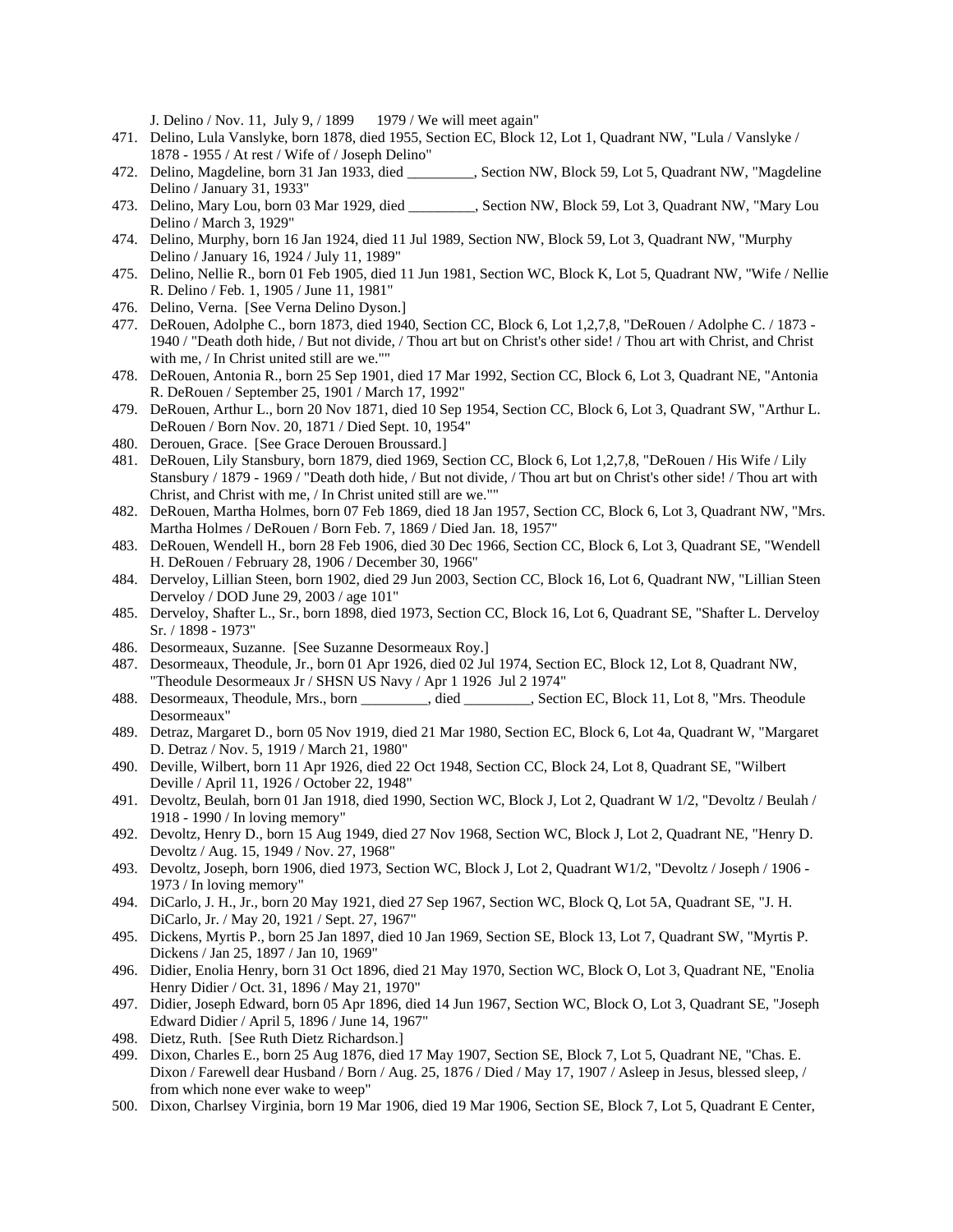"Charlsey Virginia / Dixon / Born Mar. 19, 1906 / Age 4 hrs. / She came to raise our / Hearts to Heaven / She goes to call / Us there"

- 501. Doan, Lep Van, born 12 Feb 1932, died 15 Apr 1993, Section NC, Block 54, Lot 9, Quadrant W, "Lep Van Doan / February 12, 1932 / April 15, 1993"
- 502. Dolan, James H., born 02 Jul 1914, died 12 Oct 1957, Section CC, Block 25, Lot 3, "James H / Dolan / Louisiana / Pvt / US Marine Corps / July 2 1914 / October 12 1957"
- 503. Domingue, Bertha Buford, born 20 Feb 1903, died 25 Mar 1978, Section EC, Block 5, Lot 8, Quadrant N, "Bertha Buford Domingue / Feb. 20, 1903 / March 25, 1978"
- 504. Domingue, Grace. [See Grace Domingue Moss.]
- 505. Domingue, Lillian F., born 16 Feb 1911, died 20 Oct 1987, Section NC, Block 55, Lot 5, Quadrant SW, "Lillian F. Domingue / Feb. 16, 1911 / Oct. 20, 1987"
- 506. Domingue, Lindia Ann, born 16 Dec 1959, died 19 Nov 1960, Section EC, Block 20, Lot 8, "Lindia Ann Domingue / Born Dec. 16, 1959 / Died Nov. 19, 1960"
- 507. Domingue, Neveal, Sr., born 02 Dec 1905, died 16 Jan 1983, Section NC, Block 55, Lot 5, Quadrant SW, "Neveal Domingue Sr. / Dec. 2, 1905 / Jan. 16, 1983"
- 508. Domingue, Shirley. [See Shirley Domingue Koch.]
- 509. Dore, Elize F., born 08 Apr 1938, died 19 Jun 1986, Section NC, Block 54, Lot 8, Quadrant NW, "Elize F. Dore / April 8, 1938 / June 19, 1986"
- 510. Dore, Maude B., born 1912, died \_\_\_\_\_\_\_\_\_, Section MA, Lot 143, "Dore / Maude B. / 1912"
- 511. Dore, Murphy P., born 22 May 1937, died 19 Apr 2002, Section NC, Block 54, Lot 8, Quadrant NW, "Murphy P. Dore / May 22, 1937 / April 19, 2002 / PFC U. S. Army"
- 512. Dore, Wilkerson, born 1908, died 1992, Section MA, Lot 141, "Dore / Wilkerson / 1908-1992"
- 513. Dorman, Beatrice G., born 1906, died 1992, Section WC, Block M, Lot 6, Quadrant NE, "BEATRICE G. DORMAN / 1906 - 1992"
- 514. Dorman, George M., born 1945, died 1960, Section WC, Block M, Lot 6, Quadrant SE, "George M. Dorman / 1945 - 1960 / "I'll see you in the morning""
- 515. Doucet, Sidney, born 05 Mar 1909, died 14 Nov 1964, Section WC, Block Q, Lot 2, Quadrant NE, "Sidney Doucet / March 5 Nov. 14 / 1909 1964"
- 516. Doucet, Winnie M., born 05 Mar 1907, died 26 Jan 2000, Section WC, Block Q, Lot 2, Quadrant SE, "WINNIE M. DOUCET / MARCH 5, 1907 / JANUARY 26, 2000"
- 517. Dow, Minnie. [See Minnie Dow LeBlanc.]
- 518. Doyle, Della. [See Della Doyle Gooch.]
- 519. Driskell, Marie Nolia, born 17 Jul 1922, died 13 May 2005, Section WC, Block O, Lot 3, Quadrant NW, "In Loving Memory / Marie H. Driskell / July 17, 1922 / May 13, 2005"
- 520. Dronet, Loveless, born 05 Feb 1902, died 14 Sep 1975, Section WC, Block R, Lot 4, Quadrant SW, "Dronet / Loveless Dronet / Feb. 5 1902 / Sept. 14, 1975"
- 521. Dronet, Olphida Lachaussee, born 04 Mar 1903, died \_\_\_\_\_\_\_\_\_, Section WC, Block R, Lot 4, Quadrant NW, "Dronet / Olphida Lachaussee / March 4, 1903"
- 522. Dubois, Desire, born 26 Dec 1937, died \_\_\_\_\_\_\_\_\_, Section EC, Block 22, Lot 3, "Desire / Dubois / Louisiana / Pvt 156 Inf / 39 Div. / December 26, 1937"
- 523. Dubois, Lelia. [See Lelia Dubois Stansbury.]
- 524. Dudoit, Melvin, born \_\_\_\_\_\_\_, died \_\_\_\_\_\_, Section CC, Block 30, "Melvin Dudoit / 2/54 / [Lodge record]"
- 525. Duhon, Andrew C., Jr., born \_\_\_\_\_\_\_\_\_, died \_\_\_\_\_\_\_\_\_, Section WC, Block L, Lot 1, Quadrant NE, "ANDREW C. DUHON, JR."
- 526. Duhon, Andrew C., Sr., born 23 Apr 1909, died 12 Aug 1989, Section WC, Block L, Lot 8, Quadrant SW, "ANDREW C. DUHON, SR. / APRIL 23, 1909 / AUGUST 12, 1989"
- 527. Duhon, Arthur, born 01 Jul 1897, died 08 Jul 1983, Section NC, Block 55, Lot 7, Quadrant NW, "Arthur Duhon / July 1, July 8, / 1897 1983"<br>528. Duhon, Audrey M., born
- 52. died 14 Dec 2000, Section WC, Block N, Lot 4, Quadrant NE, "AUDREY M. DUHON / (cremated) / / DECEMBER 14, 2000 DOD / "
- 529. Duhon, Azena. [See Azena Duhon Fletcher.]
- 530. Duhon, Byron Anthony, born \_\_\_\_\_\_\_\_\_, died 31 Mar 2006, Section WC, Block 64, Lot 19, Quadrant NE
- 531. Duhon, Grace E. O'Bryan, born \_\_\_\_\_\_\_\_\_, died \_\_\_\_\_\_\_\_\_, Section WC, Block L, Lot 8, Quadrant NW, "GRACE E. O'BRYAN DUHON"
- 532. Duhon, Jeffery, born 30 Mar 1915, died 14 Sep 1979, Section SW, Block B, Lot 7, Quadrant NE, "Jeffery Duhon / Pvt US Army / World War II / Mar 30 1915 Sep 14 1979"
- 533. Duhon, Jesse, born 08 Aug 1910, died 31 Jan 1990, Section SW, Block B, Lot 7, Quadrant SW, "Jesse Duhon / August 8, 1910 / January 31, 1990"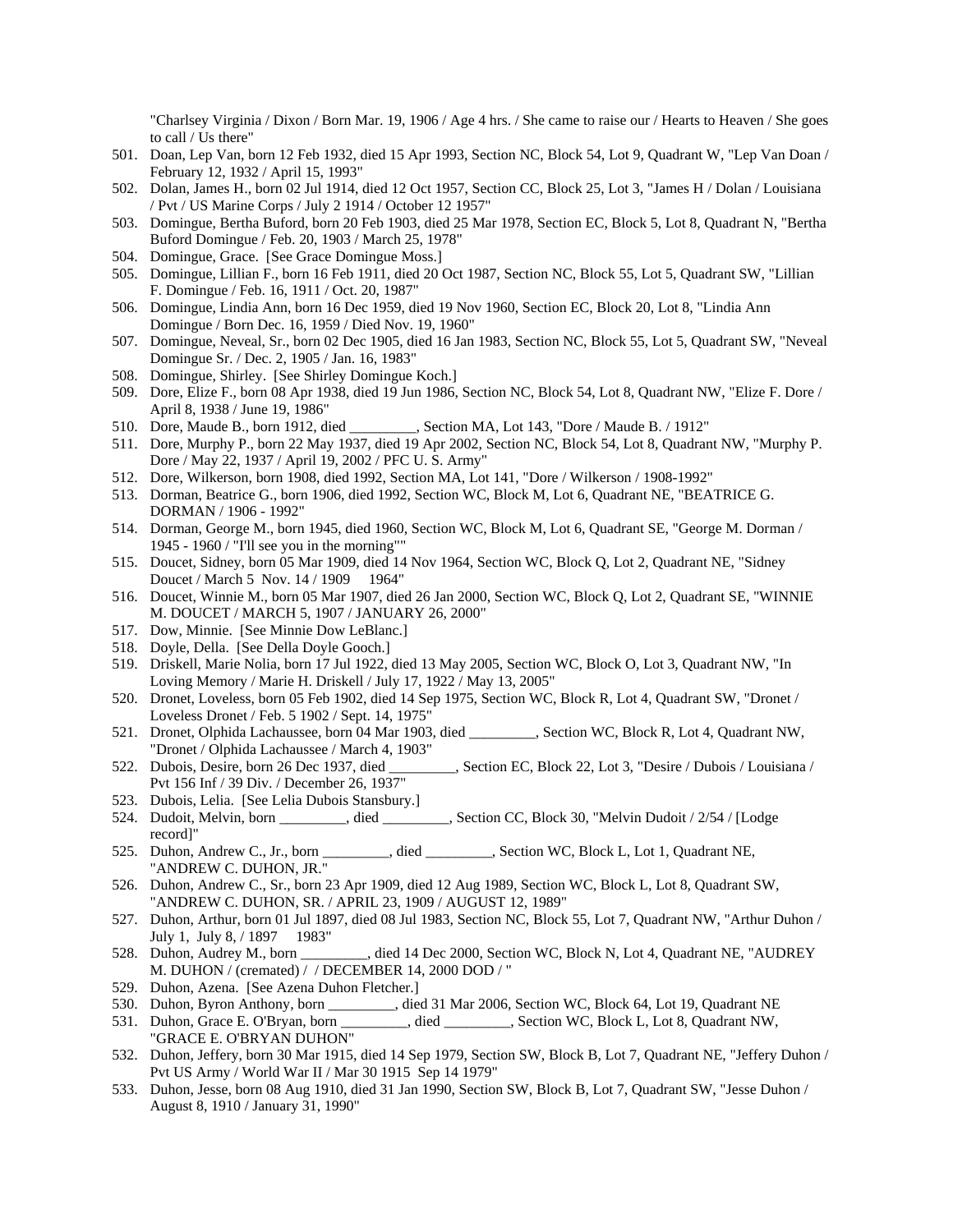- 534. Duhon, Joyce D., born 28 Aug 1926, died 03 Jan 1996, Section SW, Block B, Lot 6, Quadrant SE, "Joyce D. Duhon / August 28, 1926 / January 3, 1996"
- 535. Duhon, Telside H., born 15 Nov 1910, died 02 Dec 1991, Section NC, Block 55, Lot 8, Quadrant SW, "Telside H. Duhon / Nov. 15, / 1910 / Dec. 2, / 1991"
- 536. Duplantis, Augusta H., born 17 Feb 1913, died 06 Dec 1984, Section NC, Block 55, Lot 11, Quadrant NW, "Augusta H. Duplantis / February 17, 1913 / December 6, 1984"
- 537. Duplantis, Fay T., born 22 Jul 1909, died 11 Aug 1990, Section NC, Block 56, Lot 4, Quadrant SE, "Fay T. Duplantis / July 22, 1909 / August 11, 1990"
- 538. Duplantis, Horace R., born 20 Mar 1928, died 13 Aug 1998, Section NW, Block 59, Lot 13, Quadrant SE, "Horace R. Duplantis / March 20, 1928 / August 13, 1998"
- 539. Duplantis, Horace R., Mrs., born 09 Dec 1925, died 19 Nov 1999, Section NW, Block 59, Lot 13, Quadrant NE, "Mrs. Horace R. Duplantis / December 9, 1925 / November 19, 1999"
- 540. Duplantis, Lindy P., born 06 Feb 1958, died 28 Aug 1992, Section NW, Block 58, Lot 8, Quadrant NE, "Lindy P. Duplantis / February 6, 1958 / August 28, 1992 / Love Always Cara Dale Shara Sharla"
- 541. Duplantis, Luke, born 19 Mar 1890, died 12 Jun 1974, Section NC, Block 56, Lot 3, Quadrant NE, "Luke Duplantis / Pvt US Army / Mar 19 1890 Jun 12 1974"
- 542. Duplantis, Marcellus, born 15 Jan 1905, died 1988, Section NC, Block 55, Lot 11, Quadrant SW, "Marcellus Duplantis / January 15, 1905 / 1988"
- 543. Durke, Al James "Pep", born 22 Nov 1934, died 13 Aug 1983, Section WC, Block L, Lot 5, Quadrant SW, "Al James "Pep" / Nov. 22, 1934 / Aug. 13, 1983 / Durke"
- 544. Durke, Ashby, born 15 Dec 1899, died 18 Jul 1986, Section WC, Block L, Lot 7, Quadrant SE, "Ashby Durke / Dec. 15, 1899 / July 18, 1986"
- 545. Durke, Carl James (C.J.), born 06 May 1927, died 21 Sep 2000, Section WC, Block L, Lot 2, Quadrant SE, "Carl James (C. J.) Durke / May 6, 1927 / September 21 2000 / / "Sadly missed but not Forgotten""
- 546. Durke, Charles "Billy", born 02 Sep 1931, died 13 Jul 1995, Section WC, Block L, Lot 6, Quadrant SW, "Charles "Billy" Durke / September 2, 1931 / July 13, 1995"
- 547. Durke, Clay Allan, born 19 Sep 1971, died 13 Aug 1983, Section WC, Block L, Lot 6, Quadrant NW, ""Clayboy" / Clay Allan / Durke / Sept. 19, 1971 / Aug. 13, 1983 / We will always love you"
- 548. Durke, Creighton, born 27 Aug 1933, died 17 Jul 2000, Section NW, Block 58, Lot 12, Quadrant SW, "Creighton Durke / August 27, 1933 / July 17, 2000"
- 549. Durke, Elsie Z., born 07 May 1903, died \_\_\_\_\_\_\_\_\_, Section SW, Block I, Lot 5 & 6, Quadrant E, "Elsie Z. Durke / Born May 7, 1903"
- 550. Durke, Essie Kibbe, born 04 Jun 1880, died 16 Oct 1975, Section SW, Block I, Lot 7 & 8, Quadrant E, "Essie Kibbe Durke / Wife of / Harry Mayo Durke / Born June 4, 1880 / Died October 16, 1975"
- 551. Durke, Gene, born 28 Aug 1933, died 14 Feb 1964, Section SW, Block I, Lot 6, Quadrant E Center, "Gene Durke / Aug. 28, 1933 / Feb. 14, 1964 / For hearts that love / There is no seperation"
- 552. Durke, Gertrude. [See Gertrude Durke Palombo.]
- 553. Durke, Gloria, born 15 May 1944, died 15 May 1944, Section SE, Block 26, Lot 1, "Gloria Durke / May 15, 1944 / May 15, 1944"
- 554. Durke, Gumaro Carillo, born 24 Aug 2006, died 24 Aug 2006, Section NW, Block 58, Lot 12, Quadrant SW
- 555. Durke, Harry, born 12 Oct 1897, died 17 Mar 1980, Section WC, Block P, Lot 8, Quadrant NE, "Durke / Harry / Oct. 12, 1897 / March 17, 1980"
- 556. Durke, Harry Mayo, born 23 Jan 1863, died 10 Nov 1934, Section SW, Block I, Lot 7, Quadrant E Center, "Harry Mayo Durke / Born January 23, 1863 / Died November 10, 1934"
- 557. Durke, Hazel Sellers, born 21 Jul 1939, died \_\_\_\_\_\_\_\_\_, Section NW, Block 58, Lot 12, Quadrant NW, "Hazel Sellers Durke / July 21, 1939"
- 558. Durke, Ida F., born 02 Mar 1899, died 25 Apr 1971, Section WC, Block P, Lot 8, Quadrant SE, "Durke / Ida F. / March 2, 1899 / April 25, 1971"
- 559. Durke, John C., born 10 Oct 1923, died 02 Aug 1995, Section CC, Block 25, Lot 8, "John C. Durke / October 10, 1923 / August 2, 1995 / US Army World War II"
- 560. Durke, Levie Benoit, born 14 May 1902, died 05 Apr 1982, Section WC, Block L, Lot 5, Quadrant SE, "Mrs. Walter V. Durke / Nee / Levie Benoit / May 14, 1902 / April 5, 1982"
- 561. Durke, Lillian LeBlanc, born 04 May 1933, died \_\_\_\_\_\_\_\_\_, Section WC, Block L, Lot 2, Quadrant NE, "Lillian LeBlanc Durke / May 4, 1933"
- 562. Durke, Linwood James, born 1948, died 1953, Section CC, Block 25, Lot 7, "Linwood James Durke / 1948 1953"
- 563. Durke, Neomie L., born 04 Apr 1890, died 28 Oct 1951, Section CC, Block 22, Lot 8, Quadrant SE, "Neomie L. Durke / Apr. 4, 1890 -- Oct. 28, 1951"
- 564. Durke, Nita. [See Nita Durke Picard.]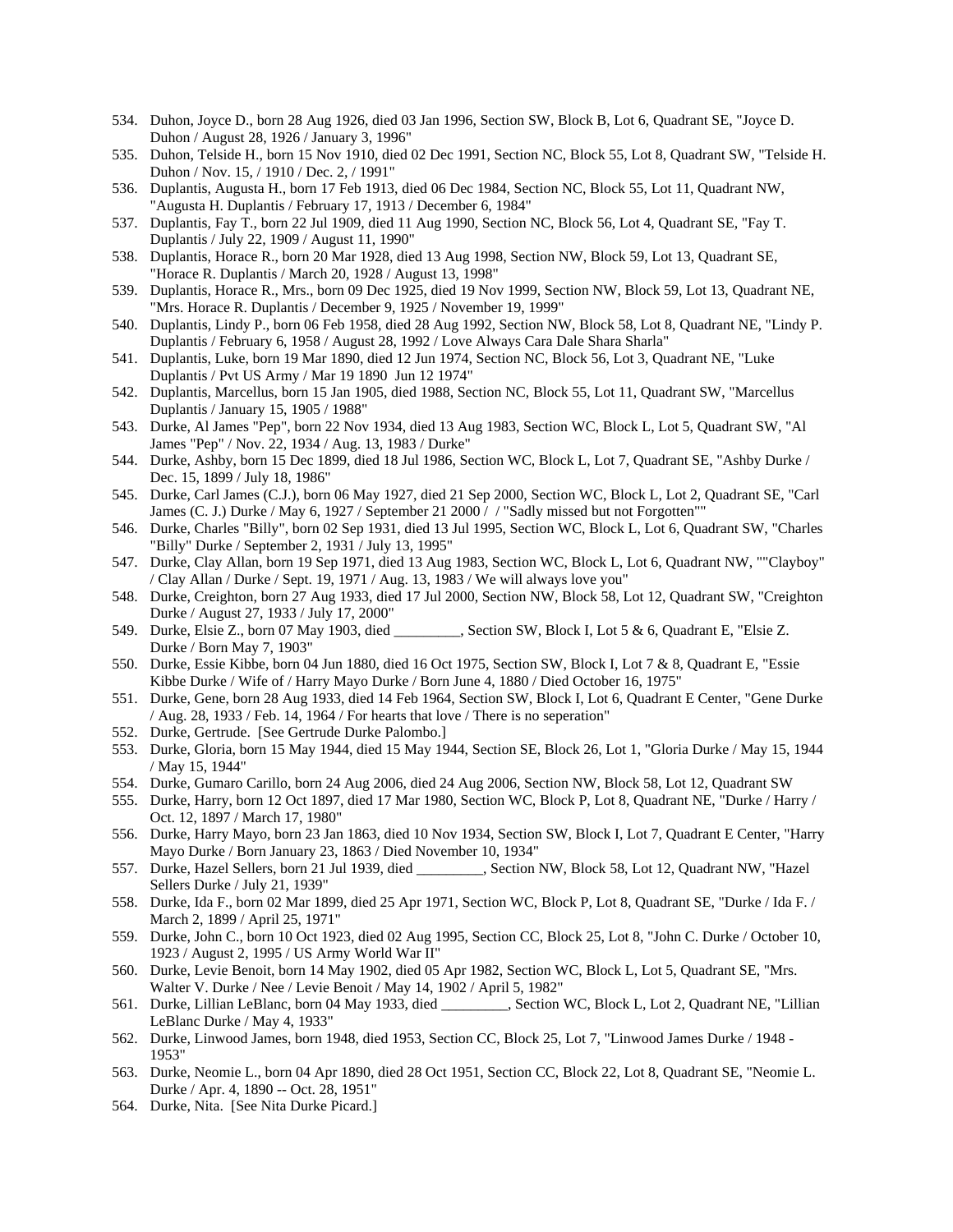- 565. Durke, Paula N., born 20 Apr 1893, died 24 Jul 1958, Section WC, Block L, Lot 2, Quadrant NW, "Paula N. Durke / Wife of / Rodalph Durke / Born April 20, 1893 / Died July 24, 1958"
- 566. Durke, Priscilla Ann, born 1957, died 1971, Section CC, Block 25, Lot 7, "Priscilla Ann Durke / 1957 1971"
- 567. Durke, Ray, Jr., born 27 Aug 1925, died 23 Aug 1930, Section SW, Block I, Lot 7, Quadrant SE, "Ray Durke, Jr. / Born August 27, 1925 / Died August 23, 1930"
- 568. Durke, Ray Vernon, born 1945, died 1945, Section CC, Block 25, Lot 7, "Ray Vernon Durke / 1945 1945"
- 569. Durke, Rayward, (infant child of), born \_\_\_\_\_\_\_\_\_, died \_\_\_\_\_\_\_\_\_, Section SE, Block 1, Lot 2, "Infant child of / Rayword Durke"
- 570. Durke, Raywood L., born 10 Mar 1902, died 08 Oct 1983, Section SW, Block I, Lot 5, Quadrant E Center, "Raywood L. Durke / Born March 10, 1902 / Died October 8, 1983"
- 571. Durke, Rodalph O., born 07 Nov 1890, died 06 Apr 1978, Section WC, Block L, Lot 2, Quadrant SW, "Rodalph O. Durke / November 7, 1890 / April 6, 1978"
- 572. Durke, Rosebelle. [See Rosebelle Durke Luquette.]
- 573. Durke, Viola R., born 18 Nov 1901, died 12 Feb 1980, Section WC, Block L, Lot 7, Quadrant NE, "Viola R. Durke / Nov. 18, 1901 / Feb. 12, 1980"
- 574. Durke, Walter V., born 15 Aug 1885, died 09 Jan 1976, Section WC, Block L, Lot 6, Quadrant NE, "Walter V. Durke / Aug. 15, 1885 / Jan. 9, 1976"
- 575. Durke, William W., born 29 Dec 1888, died 01 Dec 1967, Section CC, Block 22, Lot 8, Quadrant NE, "William W. Durke / Dec. 29, 1888 Dec. 1, 1967"
- 576. Durke, Willie Mae "Sister", born 25 Sep 1919, died 05 Dec 1989, Section CC, Block 22, Lot 8, Quadrant W, "Willie Mae "Sister" Durke / September 25, 1919 / December 5, 1989"
- 577. Durocher, Alsina Pommier, born 26 Feb 1913, died 17 Sep 2003, Section SW, Block E, Lot 4, Quadrant NE, "Mrs. George Durocher / Nee Alsina Pommier / February 26, 1913 / September 17, 2003"
- 578. Durocher, George, born 09 Aug 1906, died 30 Jun 1993, Section SW, Block E, Lot 4, Quadrant SE, "George Durocher / August 9, 1906 / June 30 1993"
- 579. Dutell, Eva, born 1905, died 1936, Section SE, Block 28, Lot 4, "Eva Dutell / 1905 1936"
- 580. Dyson, Alice C., born 26 Sep 1883, died 02 Apr 1948, Section CC, Block 17, Lot 7, Quadrant SE, "Alice C. Dyson / Wife of / James Dyson / Born Sept. 26, 1883 / Died April 2, 1948 / Read 14th chapter / of St. John"
- 581. Dyson, Alton Guy, born 25 Sep 1923, died 11 Oct 1995, Section CC, Block 22, Lot 1, Quadrant NW, "Alton Guy Dyson / September 25, 1923 / October 11, 1995 / "If God would Build a Stairway I would climb on up to Heaven and bring you back again. I miss you Maudry""
- 582. Dyson, Bertha S., born 24 Jun 1893, died 22 Apr 1965, Section SE, Block 8, Lot 2, Quadrant SW, "Dyson / Bertha S. / June 24, 1893 / April 22, 1965"
- 583. Dyson, Bethel P., born 26 Jun 1902, died 17 Oct 1938, Section CC, Block 22, Lot 1, Quadrant SW, "Bethel P. Dyson / June 26, 1902 / Oct. 17, 1938 / We will meet again."
- 584. Dyson, Clarence, born 02 Jan 1888, died 10 Jun 1958, Section SE, Block 8, Lot 2, Quadrant NW, "Dyson / Clarence / Jan. 2, 1888 / June 10, 1958"
- 585. Dyson, Eula L. Morgan, born 1885, died 1940, Section CC, Block 22, Lot 1, Quadrant SE, "Mother / Eula L. Morgan / Dyson / 1885 - 1940 / Prov. 31 10-31"
- 586. Dyson, Harold, born 02 Aug 1915, died 20 Jan 1995, Section SE, Block 8, Lot 2, Quadrant SE, "Harold Dyson / August 2, 1915 / January 20, 1995"
- 587. Dyson, Henry, born 13 Mar 1891, died 01 Oct 1974, Section SW, Block C, Lot 1, Quadrant NE, "Our beloved father / Henry Dyson / March 13, 1891 / October 1, 1974"
- 588. Dyson, James, born 10 Aug 1894, died 24 Mar 1968, Section CC, Block 17, Lot 7, Quadrant NE, "James / Dyson / Louisiana / Wagoner / 2 Pioneer Inf / World War I / August 10 1894 / March 24 1968"
- 589. Dyson, Lovenia M., born 11 Nov 1903, died 14 Jan 1990, Section SW, Block C, Lot 2, Quadrant SE, "Our beloved mother / Lovenia M. Dyson / November 11, 1903 / January 14, 1990"
- 590. Dyson, Maggie. [See Maggie Dyson Broussard.]
- 591. Dyson, Maudry Robicheaux, born 30 Apr 1927, died 01 Apr 2001, Section CC, Block 22, Lot 2, Quadrant SW, "Maudry Robicheaux Dyson / April 30, 1927 / April 1, 2001"
- 592. Dyson, Peter B., born 1881, died 1958, Section CC, Block 22, Lot 1, Quadrant NE, "Father / Peter B. Dyson / 1881 - 1958 / Psalms 23 1-6"
- 593. Dyson, Sarah Elizabeth White, born 17 Mar 1900, died 23 May 1986, Section CC, Block 17, Lot 7, Quadrant SW, "Sarah Elizabeth White Dyson / March 17, 1900 / May 23, 1986 / SHE GAVE HER LIFE FOR OTHERS"
- 594. Dyson, Verna Delino, Mrs., born 02 Oct 1915, died 10 Sep 2000, Section SE, Block 8, Lot 2, Quadrant NE, "Verna Delino Dyson / October 2, 1915 / September 10, 2000"
- 595. Eads, Eva L., born 05 Jan 1921, died 23 May 1986, Section NW, Block 58, Lot 7, Quadrant SW, "Eva L. Eads / January 5, 1921 / May 23, 1986"
- 596. Eads, James A., born 24 Oct 1943, died 06 Sep 1989, Section NW, Block 59, Lot 11, Quadrant SE, "James A.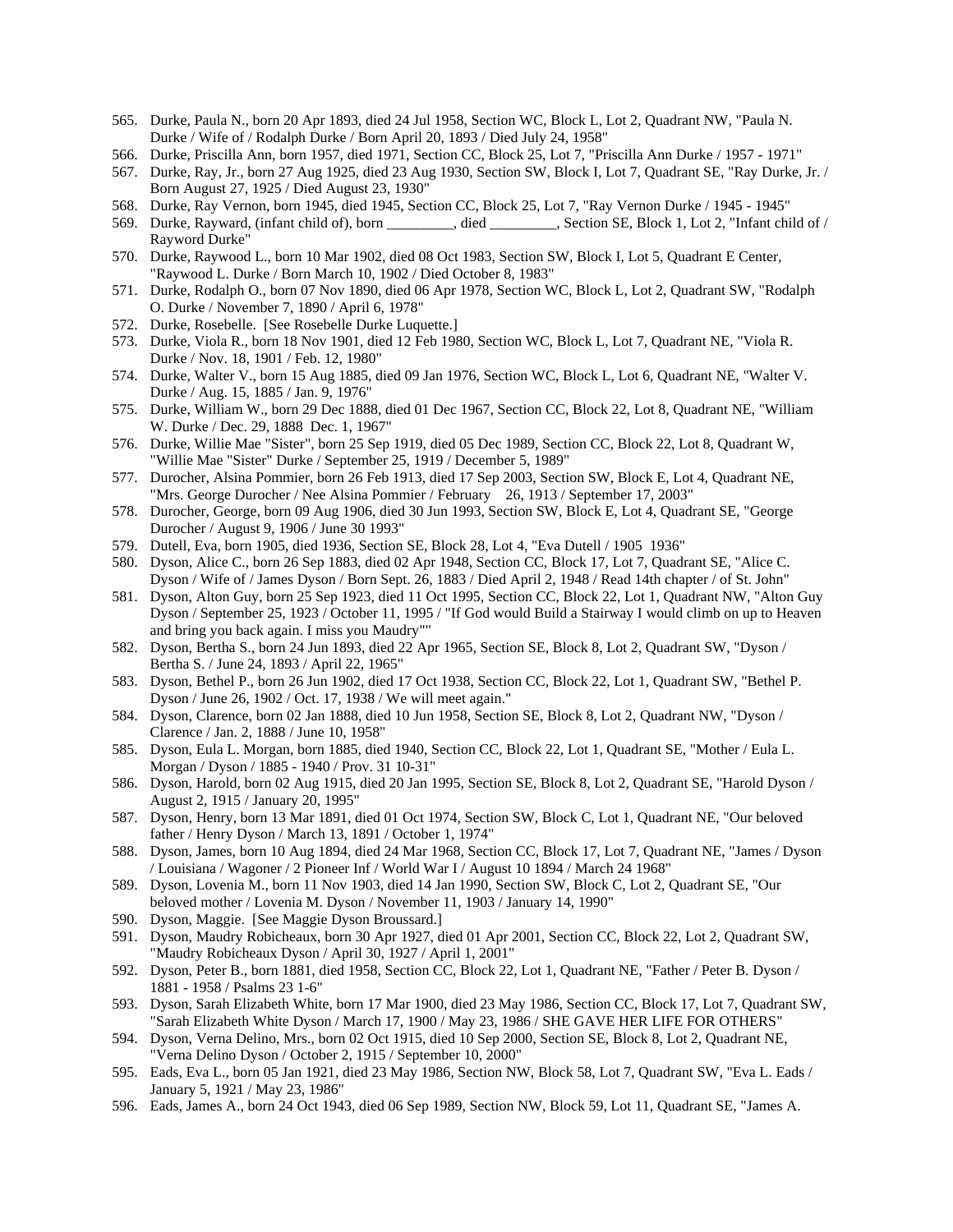Eads / October 24, 1943 / September 6, 1989"

- 597. Eads, Johnnie W., born 27 Nov 1914, died 03 Jul 1986, Section NW, Block 58, Lot 7, Quadrant NW, "Johnnie W. Eads / November 27, 1914 / July 3, 1986"
- 598. Ealer, Fannie. [See Fannie Ealer Putnam.]
- 599. East, Gladu, born 27 Jan 1913, died 01 Nov 1976, Section NC, Block 56, Lot 7, Quadrant NE, "Gladu East / Born Jan. 27, 1913 / Died Nov. 1, 1976 / In memory of a loving / Father & husband"
- 600. Edwards, Anne. [See Anne Edwards Boynton.]
- 601. Edwards, Doris Smiley, born 23 Dec 1905, died 21 May 1987, Section CC, Block 16, Lot 2, Quadrant SW, "Doris Smiley Edwards / December 23, 1905 / May 21, 1987"
- 602. Edwards, Jean Martin, born 1929, died 2001, Section SC, Block 2, Lot 5, Quadrant SW, "Jean Martin Edwards / 1929 / 2001 / His Wife"
- 603. Edwards, Lula Mae Moss, born 08 Oct 1898, died 02 Nov 1977, Section EC, Block 17, Lot 2, Quadrant NE, "Lula Mae Moss Edwards / Oct. 8, 1898 / Nov. 2, 1977"
- 604. Edwards, Martha Hollingsworth, born 1832, died 1908, Section SC, Block 3, Lot 6, Quadrant SW, "Edwards / Martha Hollingsworth / His Wife / 1832 - 1908"
- 605. Edwards, Roger C., born 1923, died 2000, Section SC, Block 2, Lot 6, Quadrant NW, "Roger C. Edwards / 1923 / 2000"
- 606. Edwards, Ruth Chadwick, born 23 Sep 1884, died 19 Apr 1945, Section SC, Block 2, Lot 6, Quadrant SW, "Edwards / Ruth Chadwick / His Wife / 1884 - 1945 / 9-23-1884 / R.C.E. / 4-19-1945"
- 607. Edwards, Wakeman W., born 28 Dec 1897, died 06 Nov 1949, Section CC, Block 16, Lot 1, Quadrant NW, "Wakeman W. Edwards / Dec. 28, 1897 -- Nov. 6, 1949."
- 608. Edwards, Wakeman W., born 13 Sep 1826, died 10 Mar 1921, Section SC, Block 3, Lot 7, Quadrant NW, "Edwards / Wakeman W. Edwards / 1826 - 1921"
- 609. Edwards, William Pierrepont, born 30 Nov 1867, died 03 May 1950, Section SC, Block 2, Lot 7, Quadrant NW, "Edwards / William Pierrepont / Edwards / 1867 - 1950 / 11-30-1867 / W.P.E. / 5-3-1950"
- 610. Eldredge, Daisy Alison, born 1857, died 1928, Section SE, Block 8, Lot 3, Quadrant SW & W Center, "Eldredge / Daisy Alison / 1857 - 1928"
- 611. Eldredge, George M., born 11 Aug 1883, died 09 Nov 1973, Section CC, Block 4, Lot 3, Quadrant SW, "Eldredge / George M. / Aug. 11, 1883 / Nov. 9, 1973"
- 612. Eldredge, Hartwell A., (infant son), born 22 Jul 1915, died 24 Jul 1915, Section SE, Block 8, Lot 4, "Infant son of / Dr. H. A. Eldredge / July 22, 1915 / July 14, 1915 / (2 days old) / / / re: George Eldredge, 2003-- / "There were two sons buried here""
- 613. Eldredge, Margaret, born 16 Nov 1910, died 09 Feb 1913, Section SE, Block 8, Lot 4, Quadrant NW & W Center, "Margaret Eldredge / Nov. 16, 1910 / Feb. 9, 1913"
- 614. Eldredge, Marion Langdon, born 1848, died 1921, Section SE, Block 8, Lot 3, Quadrant SW & W Center, "Eldredge / Marion Langdon / 1848 - 1921"
- 615. Eldredge, Mary Emma, born 1846, died 1927, Section SE, Block 8, Lot 3, Quadrant SW & W Center, "Eldredge / Mary Emma / 1846 - 1927"
- 616. Eldredge, Mattie M., born 01 Nov 1889, died 20 Oct 1971, Section CC, Block 4, Lot 2, Quadrant NW, "Eldredge / Mattie M. / Nov. 1, 1889 / Oct. 20, 1971"
- 617. Eldredge, May, born 16 Nov 1910, died 16 Feb 1913, Section SE, Block 8, Lot 4, Quadrant NW & W Center, "May Eldredge / Nov. 16, 1910 / Feb. 16, 1913"
- 618. Emmons, Della M., born 1906, died 1979, Section WC, Block R, Lot 5, Quadrant SW, "Emmons / Della M. / 1906 - 1979"
- 619. Emmons, Roy H., born 1906, died 1960, Section WC, Block R, Lot 5, Quadrant NW, "Emmons / Roy H. / 1906 1960"
- 620. Erath, Hulda Olga, born 23 Jun 1908, died 15 Aug 1979, Section WC, Block P, Lot 2, Quadrant SE, "Hulda Olga Erath / June 23, 1908 / Aug. 15, 1979"
- 621. Erath, Mary Laura Frenzel. [See Mary Laura Frenzel Erath Moresi.]
- 622. Erath, Olga Henrietta, born 29 May 1897, died 02 Nov 1969, Section WC, Block P, Lot 1, Quadrant SE, "Olga Henrietta Erath / May 29, 1897 / Nov. 2, 1969"
- 623. Erikson, Bernice Broussard, born 1926, died 1952, Section CC, Block 12, Lot 1, Quadrant SW, "Bernice Broussard / Wife of / Shelton Erikson / 1926 1952 / Always remembered."
- 624. Ewell, Joe, born \_\_\_\_\_\_\_\_\_, died 11 Mar 1945, Section SE, Block 3, Lot 5, "Joe Ewell / March 11, 1945 / 78 years / / Ewell-above Curry-below"
- 625. Ewell, John, born \_\_\_\_\_\_\_\_\_, died \_\_\_\_\_\_\_\_\_, Section SE, Block 3, Lot 5, "John Ewell / / (buried above his father Jo Ewell)"
- 626. Ewing, Arthur C., born 1882, died 1962, Section EC, Block 11, Lot 2, Quadrant SE, "Arthur C. Ewing / 1882 1962"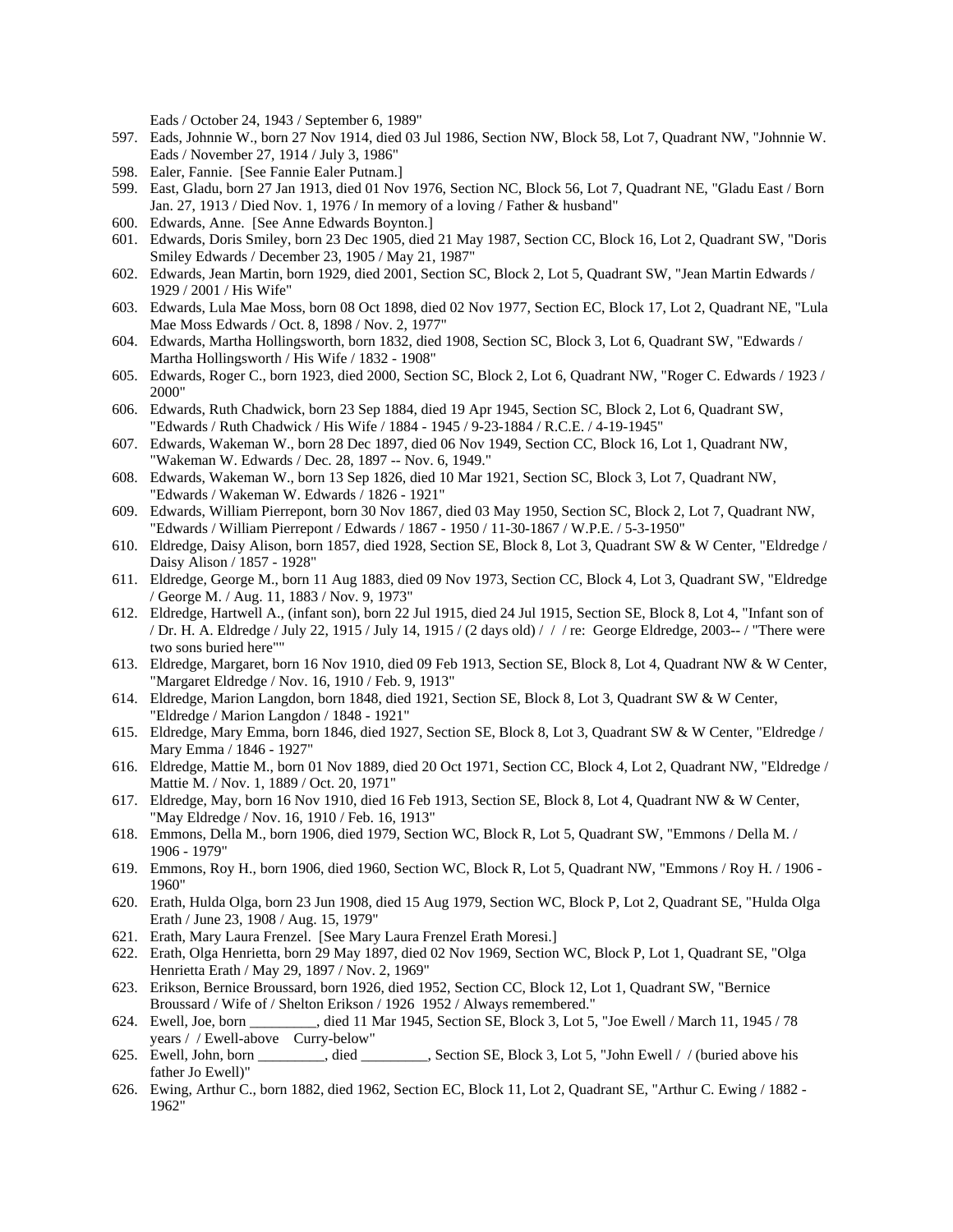- 627. Ewing, Charlette H., born 1893, died 1969, Section EC, Block 11, Lot 2, Quadrant SW, "Ewing / Charlette H. / 1893 - 1969"
- 628. Ewing, Clara S., born 1855, died 1921, Section EC, Block 11, Lot 1, Quadrant SW, "Ewing / Clara S. / 1855 1921"
- 629. Ewing, Eliza. [See Eliza Ewing Caldwell.]
- 630. Ewing, Emmette Will, born 16 Feb 1874, died 04 May 1938, Section EC, Block 11, Lot 6, Quadrant NE, "Ewing / Emmette Will / Feb. 16, 1874 / May 4, 1938"
- 631. Ewing, Frank W., born 18 Oct 1900, died 11 Sep 1975, Section EC, Block 11, Lot 4, Quadrant SE, "In memory of / Frank W. Ewing / Oct. 18, 1900 / Sept. 11, 1975"
- 632. Ewing, Hank C., born 1856, died 1937, Section EC, Block 11, Lot 1, Quadrant NW, "Ewing / Hank C. / 1856 1937"
- 633. Ewing, Henry S., born 1884, died 1975, Section EC, Block 11, Lot 2, Quadrant NW, "Ewing / Henry S. / 1884 1975"
- 634. Ewing, Holly D., born 1889, died 1942, Section EC, Block 11, Lot 1, Quadrant SE, "Holly D. Ewing / 1889 1942"
- 635. Ewing, Jeanette K., born 1907, died 1993, Section EC, Block 11, Lot 6, Quadrant NW, "Jeanette K. Ewing / 1907 - 1993"
- 636. Ewing, Nellie S., born 05 Sep 1879, died 18 Dec 1937, Section EC, Block 11, Lot 6, Quadrant SE, "Ewing / Nellie S. / Sept. 5, 1879 / Dec. 18, 1937"
- 637. Ewing, Paula LeBlanc, born 03 Jul 1909, died 12 Jan 1989, Section EC, Block 11, Lot 4, Quadrant NE, "Paula LeBlanc Ewing / July 3, 1909 / January 12, 1989"
- 638. Ewing, Sarah Ione, born 1909, died 1989, Section EC, Block 11, Lot 6, Quadrant SW, "Sarah Ione Ewing / 1919 1989"
- 639. Faciane, Lewis J., born \_\_\_\_\_\_\_\_\_, died \_\_\_\_\_\_\_\_\_, Section NC, Block 52, Lot 1, 2, 17, 18
- 640. Falgout, Virginia Inez, born 11 Dec 1918, died 06 Nov 1995, Section WC, Block L, Lot 6A, Quadrant SE, "Virginia Inez Falgout / December 11, 1918 / November 6, 1995"
- 641. Fall, Velma S., born \_\_\_\_\_\_\_\_\_, died \_\_\_\_\_\_\_\_\_, Section MA, Lot 165, "Velma S. Fall"
- 642. Fariss, Ethel Rose, born 25 Aug 1918, died 13 Nov 1984, Section CC, Block 12, Lot 6, Quadrant NE, "Ethel Rose Fariss / August 25, 1918 / November 13, 1984"
- 643. Fariss, Ira Wilson, born 11 Nov 1915, died 26 Oct 1988, Section CC, Block 12, Lot 6, Quadrant SE, "Ira Wilson Fariss / November 11, 1915 / October 26, 1988"
- 644. Faulk, Angie Davidson, born 08 Mar 1914, died 13 Nov 1970, Section CC, Block 27, Lot 4 & 5, "Mrs. Oris J. Faulk / Nee Angie Davidson / Mar. 8, 1914 -- Nov. 13, 1970"
- 645. Faulk, Clara Cornelius. [See Clara Cornelius Faulk Meaux.]
- 646. Faulk, Dorothy. [See Dorothy Faulk Libersat.]
- 647. Faulk, Edna. [See Edna Faulk Boulet.]
- 648. Faulk, Euna H., born 26 May 1915, died 31 May 1994, Section NC, Block 56, Lot 11, Quadrant NE, "Mother / Euna H. Faulk / May 26, 1915 / May 31, 1994"
- 649. Faulk, Naomie "Mim" T., born 18 Nov 1900, died 28 Dec 1979, Section EC, Block 16, Lot 2, Quadrant E Center, "Naomie "Mim" T. Faulk / Born Nov. 18, 1900 / Died Dec. 28, 1979 / Gone but not forgotten"
- 650. Faulk, Ozias, born 11 Jun 1915, died 19 Jan 1979, Section SW, Block C, Lot 1, Quadrant NW, "Ozias Faulk / June 11 Jan. 19 / 1915 1979"
- 651. Feray, Leontine. [See Leontine Feray Mills.]
- 652. Feray, Rosa M.. [See Rosa M. Feray Stansbury.]
- 653. Fermantal, Frances R., born \_\_\_\_\_\_\_\_\_, died 25 Aug 1945, Section SE, Block 28, Lot 8, "Frances R Fermantal / August 25, 1945 / / 69 years of age"
- 654. Ferrier, Amy. [See Amy Ferrier Hinkley.]
- 655. Finnerty, Margaret, born \_\_\_\_\_\_\_\_\_, died 15 Jan 2007, Section SE, Block 13, Lot 3, Quadrant SE
- 656. Fischer, Rosella T., born 11 Nov 1919, died 06 Feb 1998, Section NC, Block 54, Lot 6, Quadrant NW, "Rosella T. Fischer / November 11, 1919 / February 6, 1998"
- 657. Fish, Mary Elizabeth. [See Mary Elizabeth Fish Kirkpatrick.]
- 658. Fisk, D. G., (Infant of), born 13 May 1935, died 13 May 1935, Section SE, Block 15, Lot 2, Quadrant NE, "Infant of / Mr. & Mrs. D. G. Fisk / May 13, 1925 / / died at birth"
- 659. Fleming, Rachel J.. [See Rachel J. Fleming Stebbins.]
- 660. Fletcher, Audele. [See Audele Fletcher Rageur.]
- 661. Fletcher, Azena Duhon, born 08 Apr 1864, died 07 May 1945, Section SE, Block 15, Lot 5, Quadrant W or SW, "[Unmarked.]"
- 662. Fletcher, Bobby, born \_\_\_\_\_\_\_\_\_, died \_\_\_\_\_\_\_\_\_, Section EC, Block 19, Lot 6, Quadrant SW, "Our darling / Baby / Bobby Fletcher"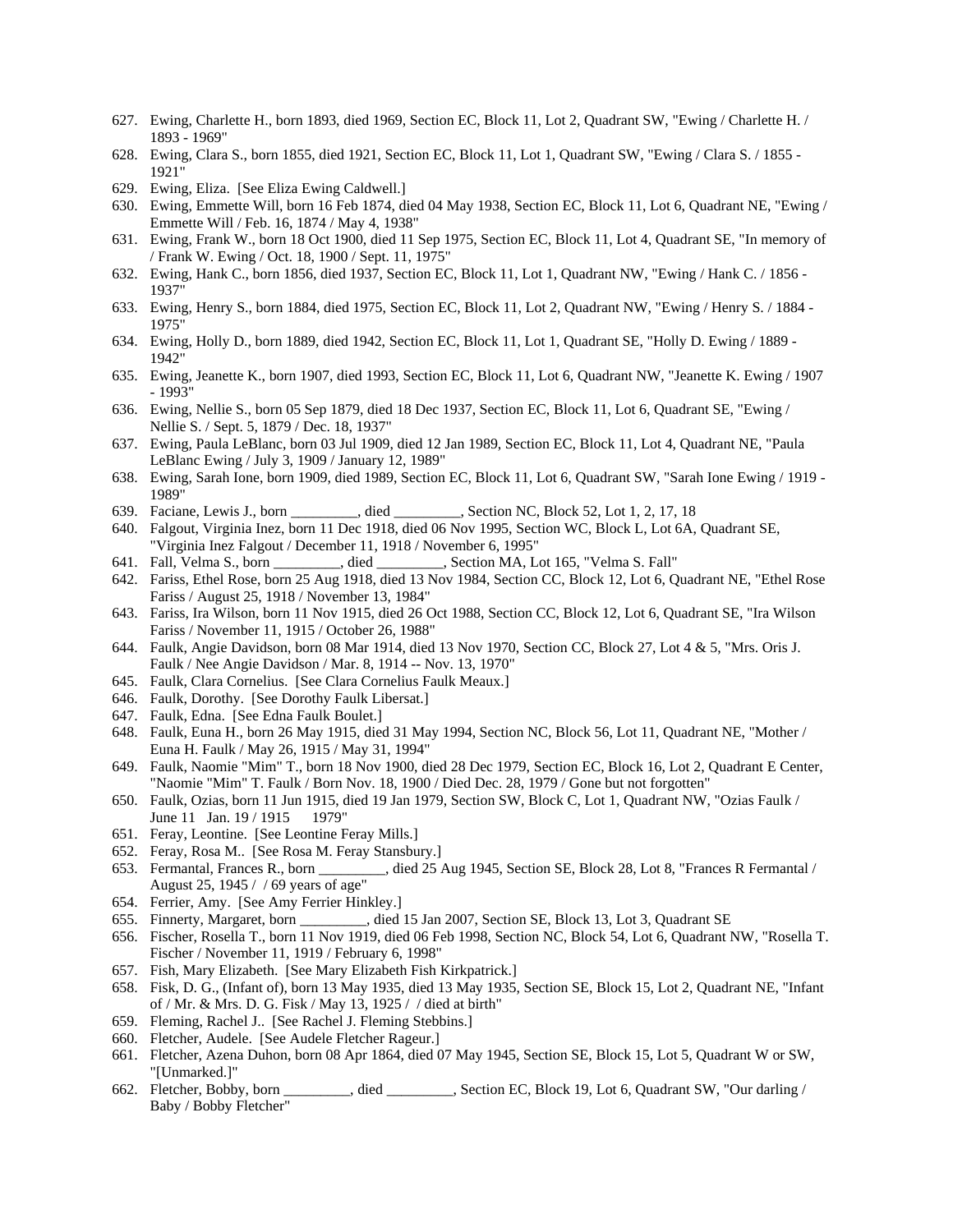- 663. Fletcher, Charles, born 07 Apr 1907, died 01 Apr 1934, Section SE, Block 9, Lot 5, Quadrant NE, "Charles Fletcher / Born Apr. 7, 1907 / Died Apr. 1, 1934"
- 664. Fletcher, Clarie Stansbury, born 04 Mar 1855, died 04 Oct 1926, Section SE, Block 9, Lot 5, Quadrant W Center, "Clarie Stansbury Fletcher / Mar. 4, 1855 / Oct. 4, 1926 / Age 47 years"
- 665. Fletcher, Emma. [See Emma Fletcher Richardson.]
- 666. Fletcher, Ernest C., born 18 Oct 1874, died 07 May 1931, Section SE, Block 9, Lot 5, Quadrant E Center, "Ernest C. Fletcher / Born Oct. 18, 1874 / Died May 7, 1931"
- 667. Fletcher, Ernest C., Mrs., born 29 May 1878, died 06 Jul 1925, Section SE, Block 9, Lot 5, Quadrant NW, "Mrs. Ernest C. Fletcher / Born May 29, 1878 / Died July 6, 1925 / Age 47 years"
- 668. Fletcher, Ernestine. [See Ernestine Fletcher Allee.]
- 669. Fletcher, Hattie. [See Hattie Fletcher Guidry.]
- 670. Fletcher, John Albert, born 30 Mar 1853, died 28 Feb 1936, Section SE, Block 9, Lot 5, Quadrant SW, "Father / Rest in peace / John Albert Fletcher / Mar. 30, 1853 / Feb. 28, 1936"
- 671. Fletcher, John Edward, born 23 Jul 1883, died 04 Jan 1962, Section SE, Block 9, Lot 7, Quadrant W Center, "John Edward Fletcher / July 23, 1883 / Jan. 4, 1962"
- 672. Fletcher, John Howard "Sam", born 12 Jun 1894, died 02 Feb 1958, Section SE, Block 9, Lot 7, Quadrant SW, "John Howard "Sam" Fletcher / Jun. 12 1894 / Feb. 2 1958"
- 673. Fletcher, L. L., Sr., born 16 Jul 1891, died 26 Mar 1939, Section SE, Block 9, Lot 6, Quadrant SW, "In memory of / L. L. Fletcher, Sr. / July 16, 1891 / Mar. 26, 1939"
- 674. Fletcher, M. Antoinette Trahan, born 08 Feb 1893, died 03 Dec 1974, Section SE, Block 9, Lot 7, Quadrant NE, "M. Antoinette Fletcher / Born Trahan / Feb. 8, 1893 / Dec. 3, 1974 / Our beloved Mother"
- 675. Fletcher, Maude P., born 06 Nov 1891, died 09 Nov 1964, Section SE, Block 9, Lot 6, Quadrant SE, "Maude P. Fletcher / Nov. 6, 1891 / Nov. 9, 1664 [?]"
- 676. Fletcher, Ray Vernon, born 08 May 1930, died 23 May 1990, Section SW, Block G, Lot 37, "Ray Vernon Fletcher / May 8, 1930 / May 23, 1990 / T. Sgt. US Air Force, Korea, Vietnam"
- 677. Fletcher, Sidney, born 10 Jan 1907, died 15 Mar 1972, Section CC, Block 18, Lot 6, Quadrant NW, "Sidney Fletcher / Louisiana / Pvt US Army / World War II / Jan 10 1907 March 15 1972"
- 678. Fletcher, T. C., Mrs., born \_\_\_\_\_\_\_\_\_, died 07 May 1945, Section SE, Block 15, Lot 5, Quadrant W or SW, "[Unmarked]"
- 679. Fletcher, Thomas Clement, born 30 Jun 1855, died 27 Mar 1936, Section SE, Block 14, Lot 5, Quadrant NW, "T. C. Fletcher / March 27, 1936 / age 81"
- 680. Flock, Bunice Jenkins, born 01 Sep 1907, died 20 Mar 1988, Section NW, Block 58, Lot 5, Quadrant SW, "Bunice Jenkins Flock / September 1, 1907 / March 20, 1988"
- 681. Floyd, Gloria. [See Gloria Floyd Stansbury.]
- 682. Foote, Elsie P.. [See Elsie P. Foote Manning.]
- 683. Foote, Francis T., born 04 May 1861, died 10 Nov 1932, Section EC, Block 11, Lot 7, Quadrant SE, "Francis T. Foote / May 4, 1861 / Nov. 10, 1932"
- 684. Foote, Mary F., born 19 Nov 1874, died 09 Aug 1946, Section EC, Block 11, Lot 7, Quadrant NE, "Mary F. Foote / Nov. 19, 1874 / Aug. 9, 1946"
- 685. Foote, May Palmer Summers, born 1886, died 1973, Section EC, Block 10, Lot 3, Quadrant NW, "May Palmer Summers / Foote / 1886 - 1973"
- 686. Foreman, Clarence, (twin girls of), born 10 Jul 1946, died 10 Jul 1946, Section EC, Block 18, Lot 4, Quadrant SE, "Twin Girls of / Clarence Foreman / / July 10, 1946 / July 10, 1946"
- 687. Foreman, June C., born 22 Jan 1943, died 11 Dec 1978, Section NC, Block 55, Lot 8, Quadrant NE, "Mother / June C. Foreman / Jan. 22, 1943 Dec. 11, 1978"
- 688. Foster, Alcide D., Mrs., born 29 Nov 1893, died 15 Jul 1976, Section CC, Block 17, Lot 7, Quadrant NW, "Mrs. Alcide D. Foster / Born Nov. 29, 1893 / Died July 15, 1976 / In God we trust"
- 689. Foster, Annie. [See Annie Foster Prejean.]
- 690. Foster, Emma. [See Emma Foster Ramke.]
- 691. Foster, Eugene Julius, born 23 Mar 1943, died 24 Feb 1996, Section CC, Block 18, Lot 6, Quadrant SW, "Eugene Julius Foster / March 23, 1943 / February 24, 1996"
- 692. Foster, Hugh, born 16 Sep 1891, died 28 Feb 1958, Section EC, Block 24, Lot 8a, "Hugh / Foster / Louisiana / Pfc Co E / 114 Infantry / World War I / September 16 1891 / February 28, 1958 / PH"
- 693. Foster, Jessie Mae. [See Jessie Mae Foster Roy.]
- 694. Foster, Julius Peter, born 22 Feb 1880, died 07 Jan 1940, Section EC, Block 24, Lot 1, "Julius Peter Foster / Feb. 22, 1880 / Jan. 7, 1940"
- 695. Foster, Lovelace, born 1916, died 1979, Section WC, Block Q, Lot 7, Quadrant SW, "Lovelace Foster / 1916 1979"
- 696. Foster, Marion D., born 15 May 1930, died 12 Mar 1998, Section NC, Block 54, Lot 7, Quadrant SW, "Marion D.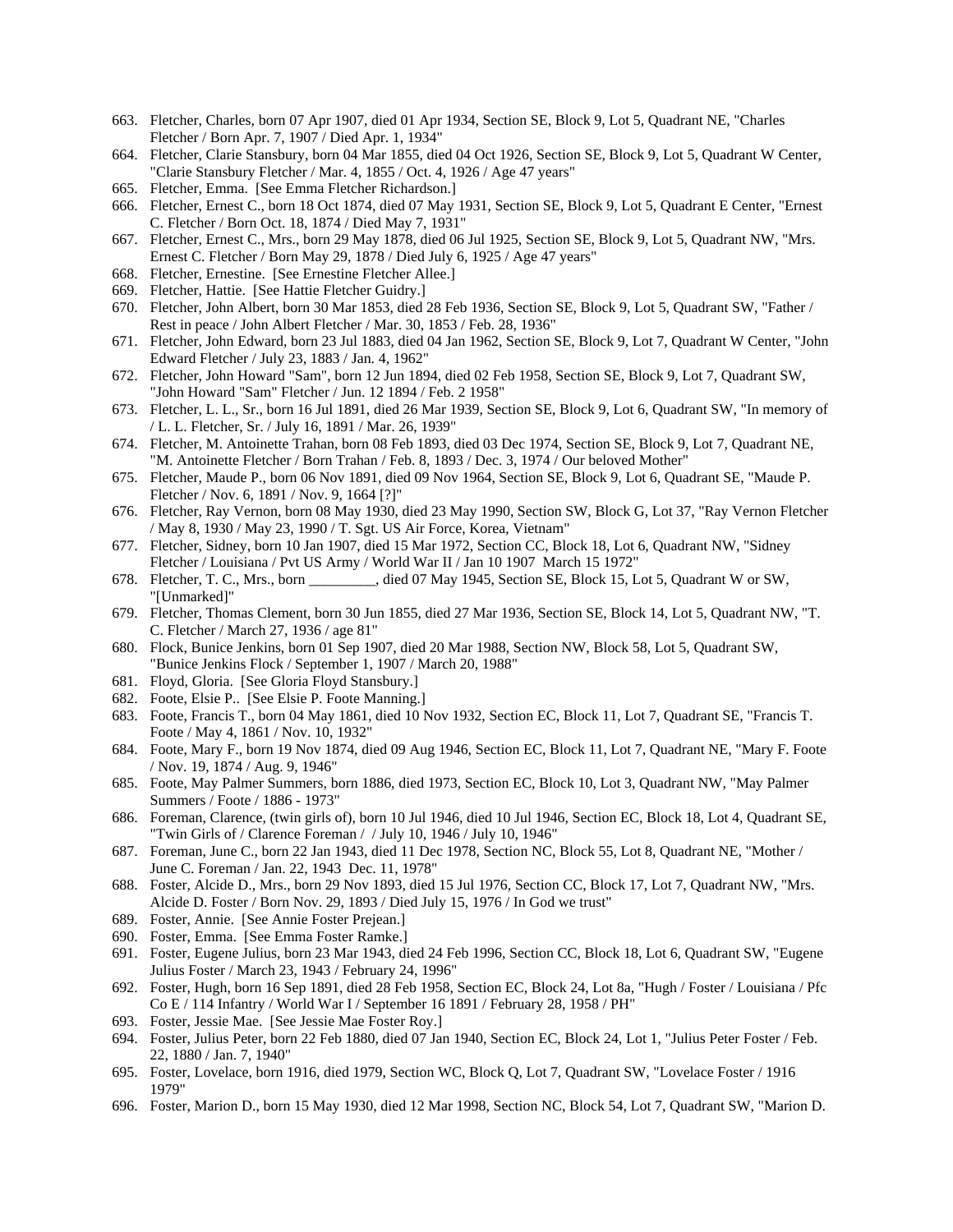Foster / May 15, 1930 / March 12, 1998 / U S Army, Korea"

- 697. Foster, Mary Grace, born 13 Dec 1913, died 23 Dec 1973, Section EC, Block 24, Lot 1, "Mary Grace Foster / Dec. 13, 1913 / Dec. 23, 1973"
- 698. Foster, Pamela D., born 29 Nov 1893, died 19 Apr 1962, Section WC, Block Q, Lot 7, Quadrant NE, "Pamela D. Foster / Born Nov. 29, 1893 / Died April 19, 1962 / In loving memory of her 4 children"
- 699. Foster, Sidney, born 20 Nov 1910, died 19 Apr 1983, Section NC, Block 55, Lot 6, Quadrant SE, "Mr. Sidney Foster / Nov. 20, 1910 / April 19, 1983"
- 700. Foster, Sidney, Mrs., born 14 Aug 1910, died 09 Jul 1978, Section NC, Block 55, Lot 5, Quadrant NE, "Mrs. Sidney Foster / Aug. 14, 1910 / July 9, 1978"
- 701. Foster, William "June", Jr., born 26 Feb 1922, died 26 Mar 1996, Section WC, Block Q, Lot 7, Quadrant SW, "William "June" Foster, Jr. / February 26, 1922 / March 26, 1996"
- 702. Frederick, Angelas, Mrs., born 1906, died 13 Sep 1953, Section CC, Block 25, Lot 6, "Mrs. / Angelas Frederick / Born 1906 / Died Sept. 13, 1953"
- 703. Frederick, Cecile T., born 23 Jun 1901, died 26 May 1975, Section NC, Block 56, Lot 13, Quadrant SW, "Mom / Cecile T. Frederick / June 23, 1901 / May 26, 1975"
- 704. Frederick, Ferdinand Joseph, born 21 Oct 1910, died 27 Jan 1994, Section WC, Block Q, Quadrant E, "Ferdninand Joseph Frederick / October 10, 1910 / January 27 1994"
- 705. Frederick, Flordury. [See Flordury Frederick Thibodeaux.]
- 706. Frederick, Herbert, born 15 Nov 1918, died 09 Feb 1980, Section SW, Block G, Lot 23, "Herbert Frederick / Nov. 15, 1917 / Feb. 9, 1980 / (Second stone:) / Herbert Frederick / Ssgt US Army / World War II / Nov 15 1918 Feb 9 1980"
- 707. Frederick, Mary Lucille LaBauve, born 11 May 1911, died 12 Feb 1993, Section WC, Block Q, Lot 8, Quadrant E, "Mary Lucille LaBauve Frederick / May 11, 1911 / February 12, 1993"
- 708. Frederick, Rene, born 11 Dec 1899, died 19 Jul 1975, Section NC, Block 56, Lot 14, Quadrant NW, "Papa / Rene Frederick / Dec. 11, 1899 / July 19, 1975"
- 709. Frederick, Rose D., born 13 Mar 1910, died 13 Nov 1989, Section SW, Block G, Lot 24, "Rose D. Frederick / Mar. 13, 1910 / November 13, 1989"
- 710. Frenzel, Mary Laura. [See Mary Laura Frenzel Erath Moresi.]
- 711. Fuchs, Effie Vanslyke, born 1881, died 1939, Section EC, Block 6, Lot 6, Quadrant NW, "Mother / Effie Vanslyke / Wife of John Fuchs / 1881 - 1939 / Beloved, how we miss you"
- 712. Fuchs, John, born 1875, died 1959, Section EC, Block 6, Lot 6, Quadrant NE, "Father / John Fuchs / 1875 1959 / O, Lord my God / Have mercy on me"
- 713. Fuhrer, Mary Frances. [See Mary Frances Fuhrer Thomas.]
- 714. Garner, Annie, born 1863, died 1923, Section SE, Block 15, Lot 4, Quadrant SW, "Annie Garner / 1863 1923"
- 715. Garrett, Isabelle Strane, born 17 Aug 1908, died 20 Sep 1987, Section WC, Block R, Lot 6, Quadrant N, "Isabelle Strane Garrett / August 17, 1908 / September 20, 1987"
- 716. Garrett, William M., born 1907, died 1961, Section WC, Block R, Lot 6, Quadrant S, "William M. Garrett / 1907 1961"
- 717. Garteiser, Joe W., born 04 Apr 1913, died 03 Feb 1994, Section EC, Block 21, Lot 2, Quadrant SW, "Joe W. Garteiser / April 4, 1913 / February 3, 1994"
- 718. Garteiser, Joe William, Jr., born 29 Jan 1947, died 26 Sep 2004, Section EC, Block 21, Lot 1, Quadrant NW, "Joe William / Garteiser, Jr. / Jan. 29, 1947 / Sept. 26, 2004"
- 719. Garteiser, Nina Moss, born 12 Jun 1913, died 11 Nov 1996, Section EC, Block 21, Lot 2, Quadrant SW, "Nina Moss Garteiser / June 12, 1913 / November 11, 1996"
- 720. Gary, Adelia D., born 19 Sep 1913, died 20 Oct 1990, Section MA, Lot 18, "Adelia D. Gary / Sept. 19, 1913 / Oct. 20, 1990"
- 721. Gary, Cleo, born \_\_\_\_\_\_\_\_\_, died 1970, Section EC, Block 20, Lot 5, 6, Quadrant W, "Cleo -- Gary / Died -- 1970"
- 722. Gary, Cleo, Mrs., born \_\_\_\_\_\_\_\_\_, died 1969, Section EC, "Mrs. Cleo / Gary / Died -- 1969"
- 723. Gary, Ellen Gail, born 11 Apr 1950, died 30 Apr 1954, Section EC, Block 20, Lot 6, Quadrant SW, "Ellen Gail Gary / April 11, 1950 / April 30, 1954 / "Our little T-Pun""
- 724. Gary, Harry J., born 26 Apr 1912, died 24 Dec 2001, Section MA, Lot 20, "Harry J. Gary / April 26, 1912 / December 24, 2001"
- 725. Gaspard, Cecile F., born 1920, died \_\_\_\_\_\_\_\_\_, Section MA, Lot 103, "Gaspard / Cecile F. / 1920"
- 726. Gaspard, Garland L., born 26 Jul 1948, died 20 Mar 1986, Section NW, Block 58, Lot 6, Quadrant SW, "Garland L. Gaspard / July 26, 1948 / March 20, 1986 / SGT US Air Force Vietnam / Through Jesus Christ our Lord Romans 6:23 / The Gift of God is eternal life"
- 727. Gaspard, Harry L., born 26 Apr 1928, died 01 Sep 1983, Section NC, Block 55, Lot 15, Quadrant SW, "Harry L. Gaspard / April 26, 1928 / Sept. 1, 1983"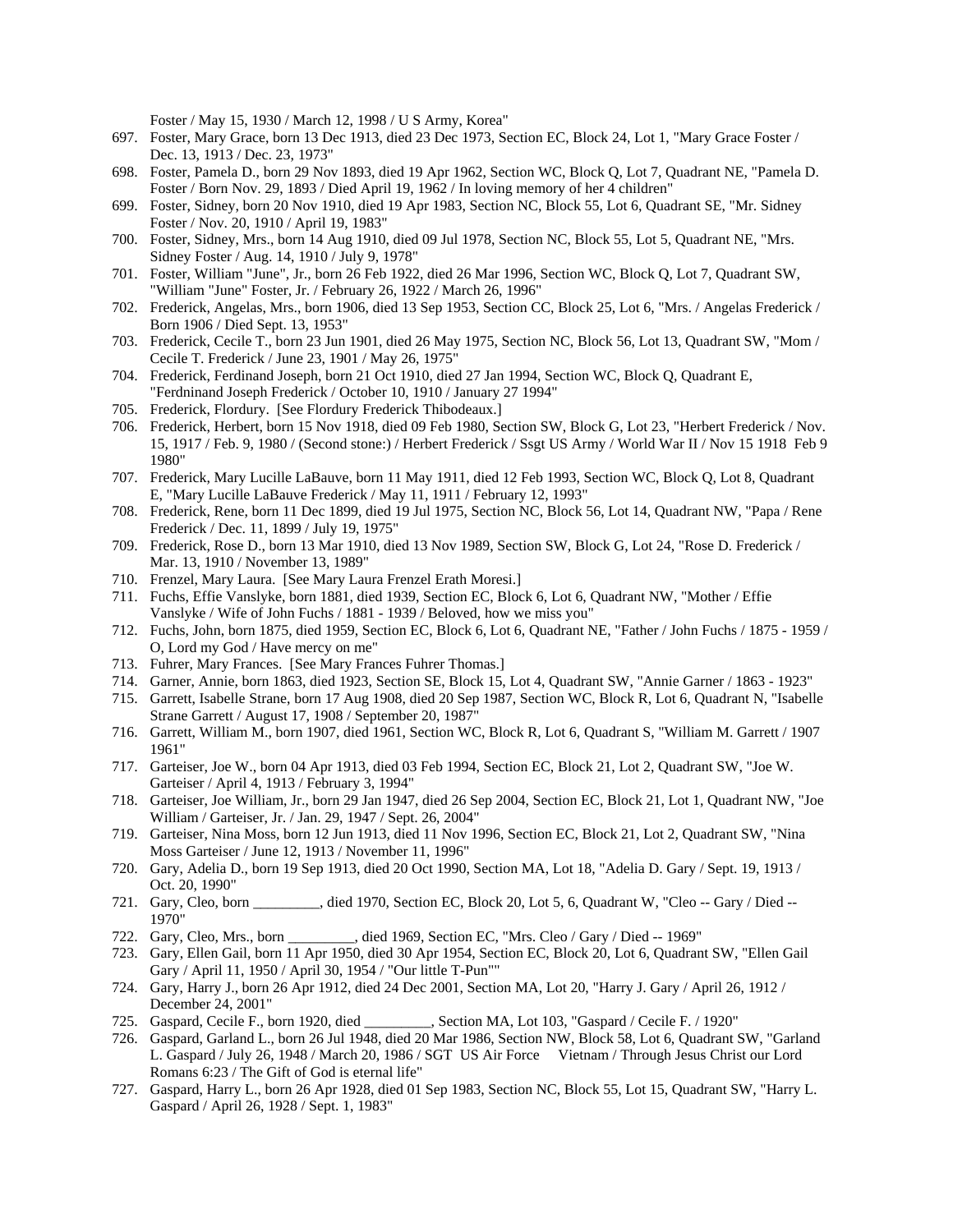- 728. Gaspard, Laurice F., born 12 Apr 1929, died 10 Mar 1981, Section NC, Block 56, Lot 13, Quadrant SE, "Laurice F. Gaspard / April 12, 1929 / March 10, 1981"
- 729. Gaspard, Lounella B., born 1927, died 20 Sep 2006, Section MA, Lot 111, "Gaspard / Lounella B. / 1927"
- 730. Gaspard, Mae M., born 1920, died \_\_\_\_\_\_\_\_\_, Section MA, Lot 107, "Gaspard / Mae M. / 1920"
- 731. Gaspard, Opha, born 1914, died 1993, Section MA, Lot 105, "Gaspard / Opha / 1914 1993"
- 732. Gaspard, P. Aladin, born 08 May 1884, died 15 Feb 1953, Section CC, Block 24, Lot 1, Quadrant NW, "Mr. / P. Aladin Gaspard / Born May 8 1884 / Died Feb. 15 1953"
- 733. Gaspard, P. Aladin, Mrs., born 20 Aug 1890, died 08 Oct 1948, Section CC, Block 24, Lot 1, Quadrant SW, "Mrs. / P. Aladin Gaspard / Born Aug. 20, 1890 / Died Oct. 8, 1948"
- 734. Gaspard, Paul S., born 26 Sep 1924, died 06 Jun 1995, Section CC, Block 24, Lot 2, Quadrant NW, "Paul S. Gaspard / September 26, 1924 / June 6, 1995 / U. S Army World War II"
- 735. Gaspard, Pierre L., born 17 Feb 1926, died 21 Dec 1982, Section NC, Block 56, Lot 14, Quadrant NE, "Pierre L. Gaspard / Feb. 17, 1926 / Dec. 21, 1982"
- 736. Gaspard, Raymon A., born 1927, died 1988, Section MA, Lot 109, "Gaspard / Raymon A. / 1927 1988"
- 737. Gaspard, Rene John, born 1911, died 1985, Section MA, Lot 101, "Gaspard / Rene John / 1911 1985"
- 738. Gaspard, Reno, born 14 Mar 1907, died 19 Mar 1926, Section CC, Block 24, Lot 1, Quadrant NE, "Reno Gaspard / March 14, 1907 / March 19, 1926"
- 739. Gayneaux, Inez, born 25 Jul 1917, died \_\_\_\_\_\_\_\_\_, Section EC, Block 20, Lot 4, Quadrant SW, "Inez Gayneaux / July 25, 1917"
- 740. Gayneaux, Valire, born 12 Aug 1908, died 16 Dec 1965, Section EC, Block 20, Lot 4, Quadrant NW, "Valire Gayneaux / Aug. 12, 1908 / Dec. 16, 1965"
- 741. Gerac, Robert H., born 21 Oct 1911, died 26 Jun 1964, Section WC, Block Q, Lot 2, Quadrant SW, "Robert H. Gerac / Oct. 21, 1911 / June 26, 1964"
- 742. Gerber, Ana, born 25 Apr 1936, died 04 Feb 1923, Section EC, Block 19, Lot 8, Quadrant E, "Ana Gerber / April 25, 1936 / Ferruary 4, 1923"
- 743. Gerber, Niklaus, born 23 Apr 1850, died 25 Jan 1936, Section EC, Block 19, Lot 8, Quadrant E, "Niklaus Gerber / April 23, 1850 / January 25, 1936"
- 744. Gibson, Louise Amilda. [See Louise Amilda Gibson Griffin.]
- 745. Giraud, Renee (Renée). [See Renée Giraud Theriot.]
- 746. Godchaux, Agnes Jackson Putnam, born 1880, died 1962, Section SC, Block 15, Lot 7, Quadrant NW, "Godchaux / Agnes P. / 1880 - 1962"
- 747. Godchaux, Charles, (Infant daughter of), born 25 Sep 1957, died 25 Sep 1957, Section SC, Block 15, Lot 1, Quadrant SW, "Infant daughter / of / Wilma & Charles Godchaux / Sept. 25, 1957"
- 748. Godchaux, Frank Area, born 1879, died 1965, Section SC, Block 15, Lot 6, Quadrant SW, "Godchaux / Frank Area Godchaux / 1879 1965 / Husband / of / Agnes Putnam Godchaux"
- 749. Godchaux, Frank Area, Jr., born 1901, died 1978, Section SC, Block 15, Lot 3, Quadrant SE, "Godchaux / Frank Area Godchaux, Jr. / 1901 - 1978"
- 750. Godchaux, Mary Ragland, born 1902, died 1970, Section SC, Block 15, Lot 3, Quadrant SE, "Godchaux / Mary Ragland Godchaux / 1902 - 1970 / Wife / of / Frank Area Godchaux Jr."
- 751. Godchaux, Wilma Monypeny, born 1930, died 1985, Section SC, Block 15, Lot 1, Quadrant NW, "Wilma Monypeny Godchaux / 1930 / 1985 / Beloved Wife of Charles R. Godchaux"
- 752. Golden, Melba B., born \_\_\_\_\_\_\_\_\_, died \_\_\_\_\_\_\_\_\_, Section CC, Block 11, Lot 5, Quadrant NW, "Melba B. Golden"
- 753. Golden, Thelma. [See Thelma Golden Norman.]
- 754. Gooch, Amy M., born 29 Sep 1902, died 02 Apr 1983, Section CC, Block 11, Lot 2, Quadrant NW, "Amy M. Gooch / Sept. 29, April 2,  $\sqrt{1902}$
- 755. Gooch, David Dee, born 17 Mar 1892, died 31 Oct 1971, Section CC, Block 11, Lot 2, Quadrant SW, "David Dee Gooch / Louisiana / Pvt Hq Co 317 Infantry / World War I / March 17 1892 Oct 31 1971"
- 756. Gooch, Della Doyle, born 1857, died 1946, Section CC, Block 11, Lot 6, Quadrant EC, "Della Doyle Gooch / 1857 - 1946"
- 757. Gooch, Dorethea. [See Dorethea Gooch Putnam.]
- 758. Gooch, Gladys, born \_\_\_\_\_\_\_\_\_, died 05 Mar 2001, Section WC, Block M, Lot 7, Quadrant SW, "Gladys Gooch / / Date of Burial: March 5, 2001"
- 759. Gooch, Ida, born 09 Jul 1882, died 16 Jun 1895, Section WC, Block M, Lot 6 & 7, Quadrant W, "Gooch / In memory of / Ida / July 9, 1882 / June 16, 1895 / Infant / of / Mr. and Mrs. W. D. Gooch"
- 760. Gooch, Infant of Mr. & Mrs. W. D., born \_\_\_\_\_\_\_\_\_, died \_\_\_\_\_\_\_\_\_, Section WC, Block M, Lot 6, Quadrant W, "Infant of Mr. & Mrs. W. D. Gooch"
- 761. Gooch, James Elijah, born 22 Jan 1845, died 10 Mar 1896, Section CC, Block 11, Lot 6, Quadrant SE, "James Elijah Gooch / Born / Jan. 22, 1845, / Died / March 10, 1896. / Into thy hands I / Commend my spirit"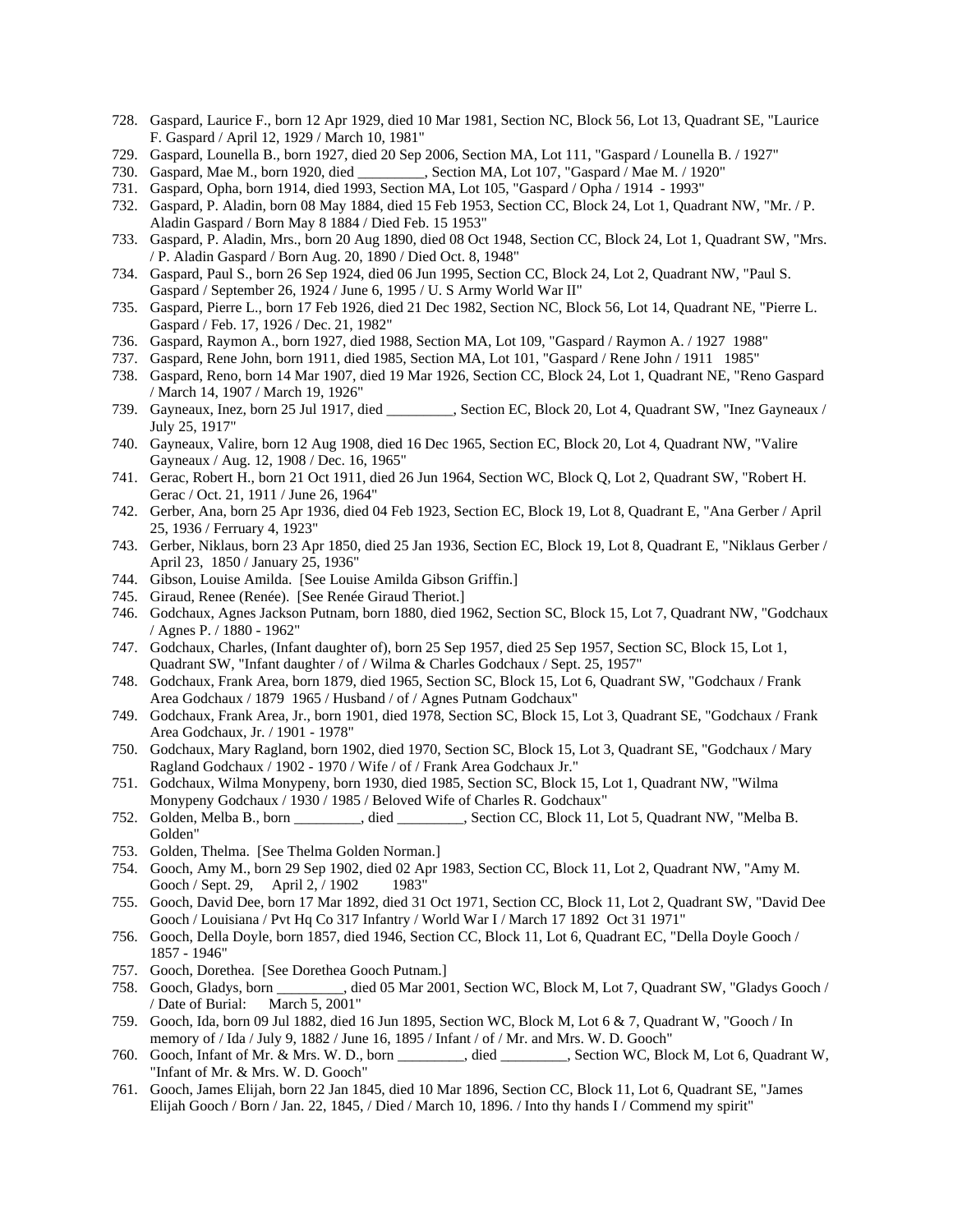- 762. Gooch, John Edward, born 12 Mar 1875, died 06 Apr 1956, Section CC, Block 11, Lot 6, Quadrant SW, "John Edward Gooch / March 12, 1875 / April 6, 1956"
- 763. Gooch, John Milton, born 03 Sep 1812, died 04 May 1903, Section WC, Block M, Lot 6 & 7, Quadrant W, "Gooch / In memory of / John Milton / Sept. 3, 1812 / N. Carolina / May 4, 1903 / Perry, La."
- 764. Gooch, Joseph P., born 1878, died 1936, Section WC, Block M, Lot 7, Quadrant NE, "Joseph P. Gooch / 1878 1936"
- 765. Gooch, Lelia H., born 1872, died 1969, Section WC, Block M, Lot 7, Quadrant SE, "Lelia H. Gooch / 1872 1969"
- 766. Gooch, Mary V., born 15 Feb 1884, died 02 Feb 1973, Section CC, Block 11, Lot 6, Quadrant NW, "Mary V. Gooch / Feb. 15, 1884 / Feb. 2, 1973"
- 767. Gooch, Nancy Emiline Bateman, born 16 Sep 1858, died 24 Aug 1930, Section SE, Block 27, Lot 4, "Nancy Emiline Bateman / Wife of / W. B. Gooch / Born Sept. 16, 1858 / Died Aug. 24, 1930"
- 768. Gooch, William Silas, born 19 Dec 1872, died 27 Oct 1892, Section WC, Block M, Lot 6 & 7, Quadrant W, "Gooch / In memory of / William Silas / Dec. 19, 1872 / Oct. 27, 1892"
- 769. Gordy, Laura Cage Haynes, born 1877, died 1949, Section EC, Block 4, Lot 1, 2, "Gordy / Laura Haynes / 1877 1949"
- 770. Gordy, Minos Thomas, Jr., born 1864, died 1926, Section EC, Block 4, Lot 1, 2, "Gordy / Minos Thomas / 1864 1926 / [Note: The dates are those of Minos Talbot Gordy, Jr., not of his son Minos Thomas Gordy, who is buried in the New Catholic Cemetery in Abbeville.]"
- 771. Gosselin, Hazel O'Bryan, born 22 Mar 1912, died 14 Aug 1975, Section EC, Block 12, Lot 5, Quadrant SE, "Wife / Hazel O. Gosselin / March 22, 1912 / Aug. 14, 1975"
- 772. Gosselin, William Marcus, born 27 Oct 1903, died 14 Mar 1988, Section EC, Block 12, Lot 5, Quadrant NE, "William Marcus Gosselin / / October 27, 1903 / March 14, 1988 / SM2 US Navy World War II"
- 773. Graham, Mary Abel, Mrs., born \_\_\_\_\_\_\_\_\_, died 19 Oct 1913, Section SE, Block 3, Lot 5, Quadrant NW, "Mary Abel Graham / October 19 1913 / / wife of (William)"
- 774. Graham, William, born 04 May 1856, died 17 Apr 1910, Section SE, Block 3, Lot 5, Quadrant NE, "William Graham / Born May 4, 1856 / Died April 17, 1910 / Gone, but not forgotten."
- 775. Granger, Enez, born 06 Aug 1921, died 26 Feb 1985, Section SW, Block G, Lot 14, "Enez Granger / August 6, 1921 / February 26, 1985"
- 776. Gray, Cleona. [See Cleona Gray DeHart.]
- 777. Gray, Mandy. [See Mandy Gray Sorbet.]
- 778. Greene, J. Nelson, born 1872, died 1937, Section SC, Block 1, Lot 7, Quadrant NW, "Greene / J. Nelson Greene / 1872 - 1937"
- 779. Greene, Mathilde Molaison, born 1873, died 06 Mar 1943, Section SC, Block 1, Lot 6, Quadrant SW, "Greene / Mathilde Molaison / His Wife / 1873 - 1943"
- 780. Greene, Preston J., born 1881, died 1937, Section SC, Block 8, Lot 7 & 8, Quadrant ECenter, "Greene / Preston J. / 1881 - 1937"
- 781. Greeson, Robert L., born 19 Jul 1922, died 12 Oct 1974, Section NC, Block 56, Lot 4, Quadrant NE, "Robert L Greeson / 2d Lt US Army / Jul 19 1922 Oct 12 1974"
- 782. Grice, Hudson, born \_\_\_\_\_\_\_\_\_, died 22 Sep 1936, Section EC, Block 22, Lot 4, "Hudson Grice / September 22, 1936 / 17 years / / [Note: Lodge Records / North-East Side Block 23 / "Hudson Grice was moved from Lot 4, Block 22 / No record here Block 22 (Notice- See Page 113" / Page 113 contains Block 22 records"
- 783. Griffin, Courtney, born 10 Nov 1900, died 29 Apr 1915, Section SE, Block 3, Lot 8, Quadrant SE, "Griffin / Courtney / Nov. 10, 1900 / Apr. 29, 1915"
- 784. Griffin, Daisy H., born 21 Dec 1881, died 16 Mar 1954, Section SE, Block 1, Lot 6, Quadrant W Center, "Daisy H. Griffin / Dec. 21, 1881 / Mar. 16, 1954"
- 785. Griffin, Daniel Paul, born 21 May 1923, died 19 Jan 1989, Section SW, Block C, Lot 1, Quadrant SW, "Daniel Paul Griffin / May 21, 1923 / January 19, 1989"
- 786. Griffin, George J., born 27 Dec 1870, died 03 Nov 1935, Section SE, Block 1, Lot 5, Quadrant SW, "George J. Griffin / Dec. 27 -- 1870 / Nov. 3 -- 1935"
- 787. Griffin, George J., Jr., born 11 Dec 1902, died 18 Mar 1935, Section SE, Block 1, Lot 5, Quadrant NW, "George J. Griffin Jr. / Dec. 11 -- 1902 / March 18 -- 1935"
- 788. Griffin, Honorine B., born 10 Dec 1888, died 13 Mar 1954, Section SE, Block 3, Lot 8, Quadrant NW, "Honorine B. Griffin / Dec. 10, 1888 / March 13, 1954"
- 789. Griffin, Lawrence, born 28 Dec 1914, died 26 Jun 1990, Section SE, Block 3, Lot 8, Quadrant SW, "Lawrence Griffin / December 28, 1914 / June 26, 1990"
- 790. Griffin, Louise Amilda Gibson, born 14 Oct 1865, died 29 Jul 1912, Section SE, Block 3, Lot 8, Quadrant SE, "Griffin / Louise Amilda Gibson / Oct. 14, 1865 / July 29, 1912"
- 791. Griffin, Marion, born 19 Apr 1904, died 15 Sep 1962, Section SE, Block 3, Lot 8, Quadrant NE, "Marion Griffin /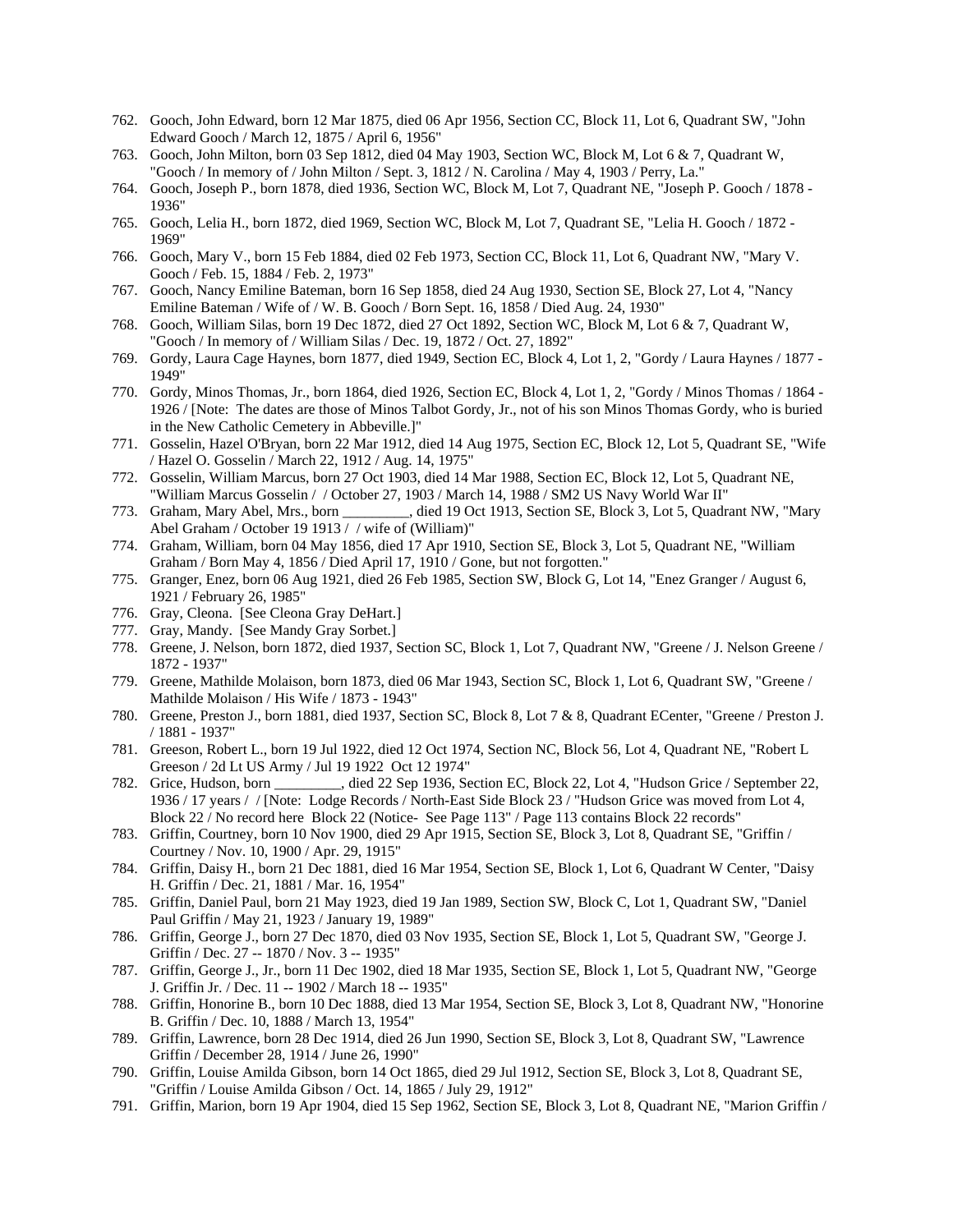Louisiana / Pvt. US Army / World War II / April 19, 1904 / Sept 15, 1962"

- 792. Griffin, Pamala. [See Pamala Griffin Bares.]
- 793. Griffin, Pearl W., born 31 Jul 1917, died \_\_\_\_\_\_\_\_\_, Section SE, Block 3, Lot 8, Quadrant SW, "Pearl W. Griffin / July 31, 1917"
- 794. Griffin, Robert "Bob", born 19 Aug 1889, died 10 Aug 1961, Section SE, Block 3, Lot 8, Quadrant NW, "Robert "Bob" Griffin / Aug. 19, 1889 / Aug. 10, 1961"
- 795. Griffin, Theresa, born 29 Jan 1885, died 28 Nov 1964, Section SE, Block 3, Lot 8, Quadrant SE, "Griffin / Theresa / Jan. 29, 1885 / Nov. 28, 1964"
- 796. Griffin, Zack Lafayel, born 04 Mar 1860, died 07 Mar 1931, Section SE, Block 3, Lot 8, Quadrant SE, "Griffin / Zack Lafayel / Mar. 4, 1860 / Mar. 7, 1931"
- 797. Grimm, Electa. [See Electa Grimm Labit.]
- 798. Grimm, Sadie. [See Sadie Grimm Nilson.]
- 799. Guidry, Cebra J. "Tan", born 28 Feb 1916, died 05 Aug 1997, Section EC, Block 20, Lot 5, Quadrant NW, "Cebra J. "Tan" Guidry / / February 28, 1916 / August 5, 1997 / US ARMY WORLD WAR ll / "ALWAYS LOVED AND NEVER FORGOTTEN""
- 800. Guidry, Eunice T., born 12 Dec 1910, died 19 Dec 1976, Section CC, Block 10, Lot 3, Quadrant NW, "Eunice T. Guidry / Dec. 12, 1910 / Dec. 19, 1976"
- 801. Guidry, Frank, born 11 Apr 1912, died 27 Jun 1936, Section SE, Block 9, Lot 6, Quadrant W Center, "Frank Guidry / Apr. 11, 1912 / June 27, 1936"
- 802. Guidry, Hattie Fletcher, born 21 Jun 1886, died 06 Feb 1927, Section SE, Block 9, Lot 6, Quadrant NW, "Guidry / Hattie Fletcher Guidry / Born June 21, 1886 / Died Feb. 6, 1927"
- 803. Guidry, Hazel V., born 17 Nov 1890, died 31 Aug 1956, Section EC, Block 23, Lot 6, 7, Quadrant S, "Wife / Hazel V. Guidry / Born Nov. 17, 1890 / Died Aug. 31, 1956"
- 804. Guidry, J. M., born 21 Jun 1905, died 01 Feb 1957, Section CC, Block 10, Lot 3, Quadrant SW, "J. M. Guidry / June 21, 1905 / Feb. 1, 1957"
- 805. Guidry, James Roland, born 30 Apr 1932, died 23 Mar 1992, Section CC, Block 10, Lot 3, Quadrant SE, "James Roland Guidry / April 30, 1932 / March 23, 1992 / A 3C US Air Force Korea"
- 806. Guidry, Lucille Hoffpauir, born 05 Aug 1921, died \_\_\_\_\_\_\_\_\_, Section SW, Block H, Lot 2, Quadrant NW, "Lucille Hoffpauir Guidry / August 5, 1921"
- 807. Guidry, Margaret. [See Margaret Guidry Winch.]
- 808. Guidry, Mary Alice. [See Mary Alice Guidry Pelletier.]
- 809. Guidry, Mary Lorena, born \_\_\_\_\_\_\_, died \_\_\_\_\_\_\_, Section WC, Block R, Lot 2, Quadrant NW, "Mary Lorena Guidry"
- 810. Guidry, May. [See May Guidry Libersat.]
- 811. Guidry, Milton, born 16 May 1910, died 15 Mar 1987, Section SW, Block H, Lot 2, Quadrant SW, "Milton Guidry / May 16, 1910 / March 15, 1987"
- 812. Guidry, Owen Roy, born 12 Aug 1921, died 11 Apr 2001, Section NW, Block 59, Lot 6, Quadrant SW, "Owen Roy Guidry / August 12, 1921 / April 11, 2001"
- 813. Guidry, Rodolph, born 15 May 1888, died 14 May 1940, Section EC, Block 23, Lot 6, 7, Quadrant N, "Husband / Rodolph Guidry / Born May 15, 1888 / Died May 14, 1940"
- 814. Guidry, Rosie G. "Nany", born 01 Feb 1917, died 21 Jul 1986, Section EC, Block 20, Lot 5, Quadrant SW, "Rosie G. "Nany" Guidry / February 1, 1917 / July 21, 1986 / "ALWAYS LOVED AND NEVER FORGOTTEN""
- 815. Guidry, Valmon, born 04 Mar 1870, died 11 Oct 1956, Section CC, Block 29, Lot 7 & 8, Quadrant N, "Valmon Guidry / Born March 9 1870 / Died Oct 11 1956"
- 816. Guillotte, Severene, born 1992, died 19 Nov 1909, Section SE, Block 7, Lot 3, "Severene Guillotte / 90-92 / November 19, 1909"
- 817. Hackenrod, Henry, born \_\_\_\_\_\_\_\_\_, died 1935, Section EC, Block 20, Lot 7, "Henry Hackenrod / / 1935"
- 818. Hagan, Charles William, born 01 May 1916, died 13 Oct 1993, Section CC, Block 24, Lot 4, Quadrant NE, "Charles William Hagan / May 1, 1916 / October 13, 1993 / U.S. Air Force"
- 819. Hagan, Margie McEvers, born 16 Mar 1926, died \_\_\_\_\_\_\_\_\_, Section CC, Block 24, Lot 4, Quadrant SE, "Margie McEvers Hagan / March 16, 1926"
- 820. Hagan, Richard S., born 22 Nov 1919, died 17 Jun 1977, Section CC, Block 24, Lot 4, Quadrant NE, "Richard S. Hagan / Nov. 22, 1919 June 17, 1977"
- 821. Hagood, Clifton Earl, born 16 May 1910, died 16 Jul 1989, Section SW, Block B, Lot 4, Quadrant SE, "Hagood / Clifton Earl / May 16, 1910 / July 16, 1989"
- 822. Hagood, Mary Kitchell, born 29 May 1908, died 11 Feb 1982, Section SW, Block B, Lot 4, Quadrant NE, "Hagood / Mary Kitchell / May 29, 1908 / Feb. 11, 1982"
- 823. Hall, Ann Laura Smith, born 04 Aug 1914, died 29 Dec 1992, Section CC, Block 18, Lot 3, Quadrant SE, "Ann Laura Smith / Wife of / William Mercer Hall, Jr. / Aug. 4, 1914 / December 29, 1992"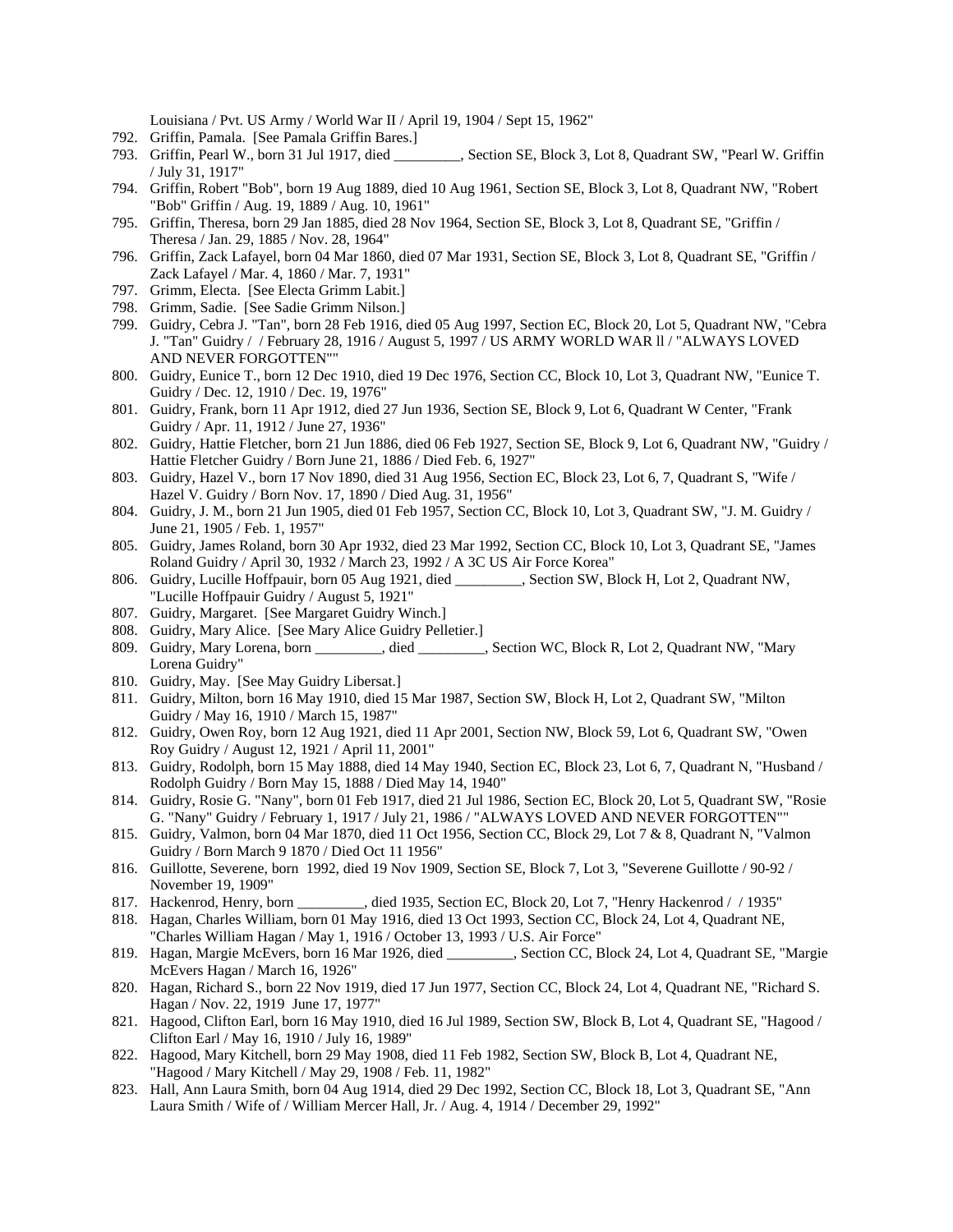- 824. Hall, Augusta Beale, born 27 May 1884, died 15 Oct 1962, Section CC, Block 18, Lot 3, Quadrant NW, "Augusta Beale Hall / Wife of / William Mercer Hall / May 27, 1884 / October 15, 1962"
- 825. Hall, Lindsay Beale, born 07 May 1912, died 19 Aug 1993, Section CC, Block 18, Lot 2, Quadrant SE, "Lindsay Beale Hall / May 7, 1912 / August 19, 1993"
- 826. Hall, Lindsay Beale, Jr., born 28 Jul 1944, died 16 Dec 1995, Section CC, Block 18, Lot 2, Quadrant SE, "Lindsay Beale Hall, Jr / July 28, 1944 / December 16, 1995"
- 827. Hall, Malia. [See Malia Hall Burwell.]
- 828. Hall, Minnie King. [See Minnie King Hall Berry.]
- 829. Hall, Minnie King. [See Minnie King Hall Berry.]
- 830. Hall, William Mercer, born 31 Jul 1882, died 25 Mar 1950, Section CC, Block 18, Lot 3, Quadrant SW, "William Mercer Hall / July 31, 1882 / March 25, 1950."
- 831. Hall, William Mercer, Jr., born 28 Oct 1910, died 20 Mar 1980, Section CC, Block 18, Lot 3, Quadrant NE, "William Mercer Hall, Jr. / Oct. 28, 1910 / March 20, 1980"
- 832. Haner, Angie Bailey. [See Angie Bailey Haner Huff.]
- 833. Hanks, Leon George, born 01 Nov 1929, died 11 Nov 1992, Section SE, Block 13, Lot 2, Quadrant SE, "Leon George Hanks / November 1, 1929 / November 11, 1992"
- 834. Hansen, Virginia Brandau, born 26 Oct 1908, died 03 Jun 1952, Section SC, Block 20, Lot 1, Quadrant SE, "Virginia Brandau Hansen / October 26, 1908 -- June 3, 1952"
- 835. Hardee, Frank S., born 24 Aug 1901, died 02 Oct 1995, Section SW, Block I, Lot 3, Quadrant SE, "Frank S. Hardee / August 24, 1901 / October 2, 1995 / Lt. Col. WWII"
- 836. Hardee, Grace Montgomery, born 17 May 1916, died 26 Sep 1991, Section SW, Block I, Lot 3, Quadrant NE, "Grace M. Hardee / May 17, 1916 / September 26, 1991"
- 837. Hardy, Louis Joe, born \_\_\_\_\_\_\_, died \_\_\_\_\_\_, Section NW, Block 60, Lot 13, Quadrant E 1/2, "Louis Joe Hardy"
- 838. Harkins, Alvin M. "Buster", born 16 Jun 1913, died 01 Jan 1961, Section CC, Block 23, Lot 7, Quadrant SW, "Alvin M. Harkins / June 16, 1913 Jan. 1, 1961"
- 839. Harkins, Emily. [See Emily Harkins Boudreaux.]
- 840. Harkins, Hartwell L., born 12 Feb 1909, died 17 Mar 1989, Section NW, Block 58, Lot 1, Quadrant SE, "Hartwell L. Harkins / February 12, 1909 / March 17, 1989"
- 841. Harkins, Lillie Davidson, born 1881, died 1960, Section CC, Block 23, Lot 7, Quadrant SE, "Lillie Davidson / Harkins / 1881 -- 1960"
- 842. Harkins, Mae. [See Mae Harkins Broussard.]
- 843. Harkins, Thelma. [See Thelma Harkins Wingate.]
- 844. Harkins, Willis M., born 1871, died 1966, Section CC, Block 23, Lot 7, Quadrant NE, "Willis M. Harkins / 1871 1966"
- 845. Harper, George W., born 03 Aug 1934, died 19 Oct 1974, Section SW, Block H, Lot 5, Quadrant NW, "George W. Harper / Aug. 3, 1934 - Oct. 19, 1974 / Not lost, but gone before / (Poem "High Flight" by John Gillespie McGee, Jr)"
- 846. Harrington, Amedia C., born 10 Jan 1909, died 25 Apr 1997, Section SW, Block F, Lot 5, Quadrant NE, "Amedia C. Harrington / January 10, 1909 / April 25, 1997"
- 847. Harrington, Aurelia G., born 10 Sep 1909, died 11 Jan 1988, Section NC, Block 56, Lot 14, Quadrant SE, "Aurelia G. Harrington / September 10, 1909 / January 11, 1988"
- 848. Harrington, Dora A., born 17 Sep 1906, died 21 Aug 1985, Section EC, Block 6, Lot 4, Quadrant NE, "Dora A. Harrington / September 17, 1906 / August 21, 1985"
- 849. Harrington, Gustave, born 1884, died 1980, Section EC, Block 20, Lot 7, Quadrant NW, "Gustave Harrington / 1884 1980"
- 850. Harrington, Hazel C., born 1933, died \_\_\_\_\_\_\_\_\_, Section MA, Lot 115, "Harrington / Hazel C. / 1933"
- 851. Harrington, Isabelle W., born 16 Jun 1926, died 09 May 1996, Section NW, Block 59, Lot 16, Quadrant SW, "Isabelle W. Harrington / June 16, 1926 / May 9, 1996"
- 852. Harrington, J. Carnelius, born 1857, died 20 Dec 1940, Section EC, Block 19, Lot 2, Quadrant SE, "Harrington / J. Carnelius / Harrington / 1857 - 1940 / Loved by God and man / Gone but not forgotten"
- 853. Harrington, Laura Stephens, born 24 May 1862, died 11 Jun 1929, Section EC, Block 19, Lot 2, Quadrant NW, "Laura Stephens / Harrington / May 24, 1862 / June 11, 1929"
- 854. Harrington, Lloyd, born 14 Dec 1907, died 05 May 1980, Section NC, Block 56, Lot 14, Quadrant SE, "Lloyd Harrington / December 14, 1907 / May 5, 1980"
- 855. Harrington, Louise M., born 1886, died 1951, Section EC, Block 20, Lot 7, Quadrant SW, "Louise M. Harrington / 1886 1951"
- 856. Harrington, Louise T., born \_\_\_\_\_\_\_\_\_, died \_\_\_\_\_\_\_\_\_, Section EC, Block 16, Lot 4, "Louise T. Harrington"
- 857. Harrington, Louise T., born 1885, died 29 Jun 1933, Section EC, Block 16, Lot 3, Quadrant NE, "Louise T.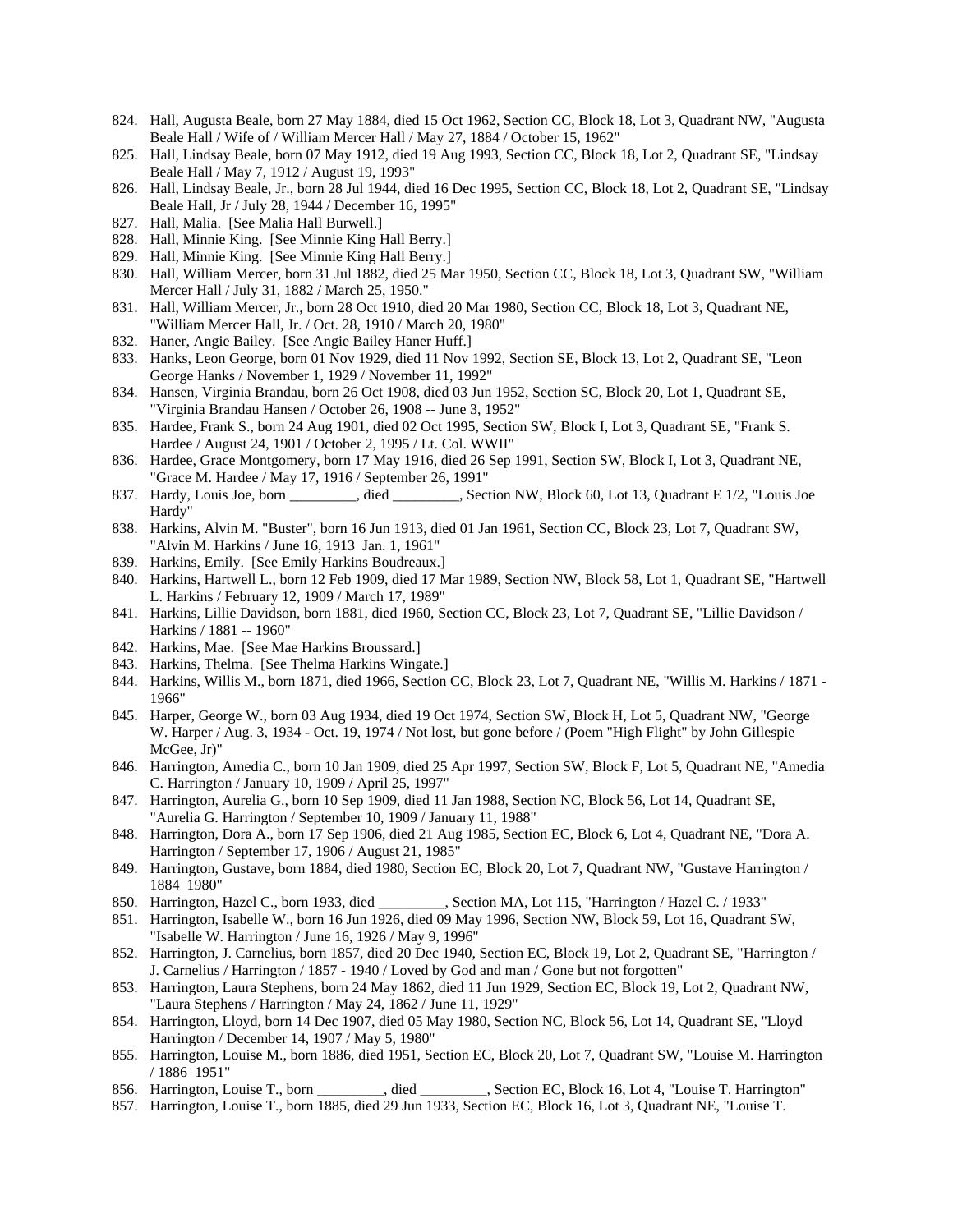Harrington / 1885 - 1933 / / [old lodge records indicate A. C. Delion is buried here "but Clapha Harrington's wife is intered on lot?"]"

- 858. Harrington, Luke P., born 18 Oct 1917, died 15 Jul 1990, Section NW, Block 59, Lot 16, Quadrant SW, "Luke P. Harrington / October 18, 1917 / July 15, 1990"
- 859. Harrington, Melridge J., born 1928, died 2001, Section MA, Lot 113, "Harrington / Melridge J. / 1928"
- 860. Harrington, Perry, born 09 Sep 1935, died \_\_\_\_\_\_\_\_\_, Section EC, Block 19, Lot 2, Quadrant NE, "Perry / Harrington / Texas / Pvt. 1 Cl. U.S. Army / September 9, 1935"
- 861. Harrington, Pervis J., born 11 Apr 1901, died 28 May 1961, Section CC, Block 27, Lot 1, "Pervis J Harrington / April 11, 1901 / May 28, 1961 / May he rest / In peace"
- 862. Harris, Elva Jean, born 05 Sep 1938, died 05 Aug 2000, Section WC, Block 64, Lot 31, Quadrant E, "Harris / Elva Jean / Sept. 5, 1938 / Aug. 5, 2000"
- 863. Harris, Heber Dovaughn, born 27 Jul 1929, died , Section WC, Block 64, Lot 31, Quadrant E, "Harris / Heber Dovaughn / July 27, 1929"
- 864. Harris, Heber H., born 08 Oct 1908, died 11 Mar 1969, Section WC, Block J, Lot 4, Quadrant NW, "Heber H Harris / Louisiana / Tec5 3860 Svc Comd Unit / World War II / Oct 8 1908 March 11 1969"
- 865. Harris, Sallie. [See Sallie Harris Ruffner.]
- 866. Harrison, R. Walker, born 24 Mar 1902, died 19 Oct 1976, Section EC, Block 6, Lot 4, Quadrant NE, "R. Walker Harrison / March 24, 1902 / October 19, 1976"
- 867. Hart, Emma E.. [See Emma E. Hart Stebbins.]
- 868. Hartman, Annie Maie S., born 02 Nov 1912, died 11 Jun 1987, Section SW, Block H, Lot 5, Quadrant NE, "Annie Maie S. Hartman / Nov. 2, 1912 / June 11, 1987"
- 869. Hartman, Ella Mearia, born 16 Aug 1907, died 04 Jan 2002, Section SW, Block I, Lot 2, Quadrant NE, "Ella Mearia Hartman / August 16, 1907 / January 4, 2002"
- 870. Hartman, G. H., born 17 Jun 1910, died 20 Jun 1990, Section SW, Block H, Lot 5, Quadrant SE, "G. H. Hartman / June 17, 1910 / jUNE 20, 1990"
- 871. Hartman, Whitney Melanchton, born 28 Mar 1903, died 11 Oct 1978, Section SW, Block I, Lot 2, Quadrant SE, "Whitney Melanchton Hartman / March 28, 1903 / Oct. 11, 1978"
- 872. Hartner, William Henry, born 28 Jan 1861, died 13 Jun 1929, Section SE, Block 27, Lot 6, "Born / Jan. / 28th / 1861 / Wm. Henry Hartner / Died / June / 13th / 1929"
- 873. Hartner, William Henry, Mrs., born \_\_\_\_\_\_\_\_\_, died 13 Apr 1930, Section SE, Block 27, Lot 5, "Mrs. William Hartner / / April 13, 1930 (DOD)"
- 874. Hasemann, Arnold, born 12 Jul 1916, died 26 Jul 1972, Section CC, Block 30, Lot 3 & 4 S, "Arnold Hasemann / July 12, 1916 / July 26, 1972"
- 875. Hasemann, Darwin Dean, born 05 Feb 1953, died 20 Nov 1953, Section CC, Block 30, Lot 1 & 2, Quadrant S, "Darwin Dean Hasemann / Feb. 5, 1953 -- Nov. 20, 1953"
- 876. Hasemann, Garrett, born 07 Dec 1974, died 08 Dec 1974, Section CC, Block 30, Lot 3 & 4, Quadrant N, "Garrett Hasemann / Dec. 7, 1974 Dec. 8, 1974"
- 877. Hasemann, Keston, born 23 Dec 1962, died 29 Oct 2005, Section WC, Block L, Lot 1, Quadrant NW, "Sunshine for so many / Keston Hasemann / December 23, 1962 / October 29, 2005"
- 878. Hasson, Laura. [See Laura Hasson Moss.]
- 879. Haydell, Bertine V. Miller, born 25 Dec 1905, died 31 May 1978, Section CC, Block 17, Lot 1, Quadrant NE, "Bertine V. Miller / Haydell / Dec. 25, 1905 / May 31, 1978"
- 880. Haynes, L. O., born \_\_\_\_\_\_\_\_\_, died 04 Oct 1939, Section EC, Block 19, Lot 1, "L.O. Haynes / October 4, 1939"
- 881. Haynes, L. O., Mrs., born \_\_\_\_\_\_\_\_\_, died 22 Apr 1923, Section EC, Block 19, Lot 1, "Mrs. L. O. Haynes / April 22, 1923"
- 882. Haynes, Laura Cage. [See Laura Cage Haynes Gordy.]
- 883. Hebert, Adrian, born 1920, died 1969, Section MA, Lot 133, "Hebert / Adrian / 1920 1969"
- 884. Hebert, Angel, born 25 Apr 1908, died 27 Dec 1999, Section SW, Block G, Lot 12, "Angel Hebert (Mother) / April 25, 1908 / December 27, 1999"
- 885. Hebert, Angelle, born 07 Jun 1903, died 23 Nov 1976, Section WC, Block P, Lot 5, Quadrant NE, "Angelle Hebert / June 7, 1903 / Nov. 23, 1976"
- 886. Hebert, Annie Mae P., born 1926, died \_\_\_\_\_\_\_\_\_, Section MA, Lot 135, "Hebert / Annie Mae P. / 1926"
- 887. Hebert, Bryan Alpha, born 14 Jul 1928, died \_\_\_\_\_\_\_\_\_, Section CC, Block 17, Lot 5, Quadrant W, "Hebert / Bryan Alpha / July 14, 1928"
- 888. Hebert, Clementine "Toot", born 03 Dec 1914, died 11 Aug 1989, Section NC, Block 54, Lot 4, Quadrant NW, "Clementine "Toot" Hebert / December 3, 1914 / August 11, 1989"
- 889. Hebert, Cleve, born 1922, died 1970, Section MA, Lot 145, "Hebert / Cleve / 1922 1970"
- 890. Hebert, Dolores Richardson, born 29 Jan 1932, died 11 Nov 1990, Section SW, Block G, Lot 10, "Dolores Richardson Hebert / January 29, 1932 / November 11, 1990"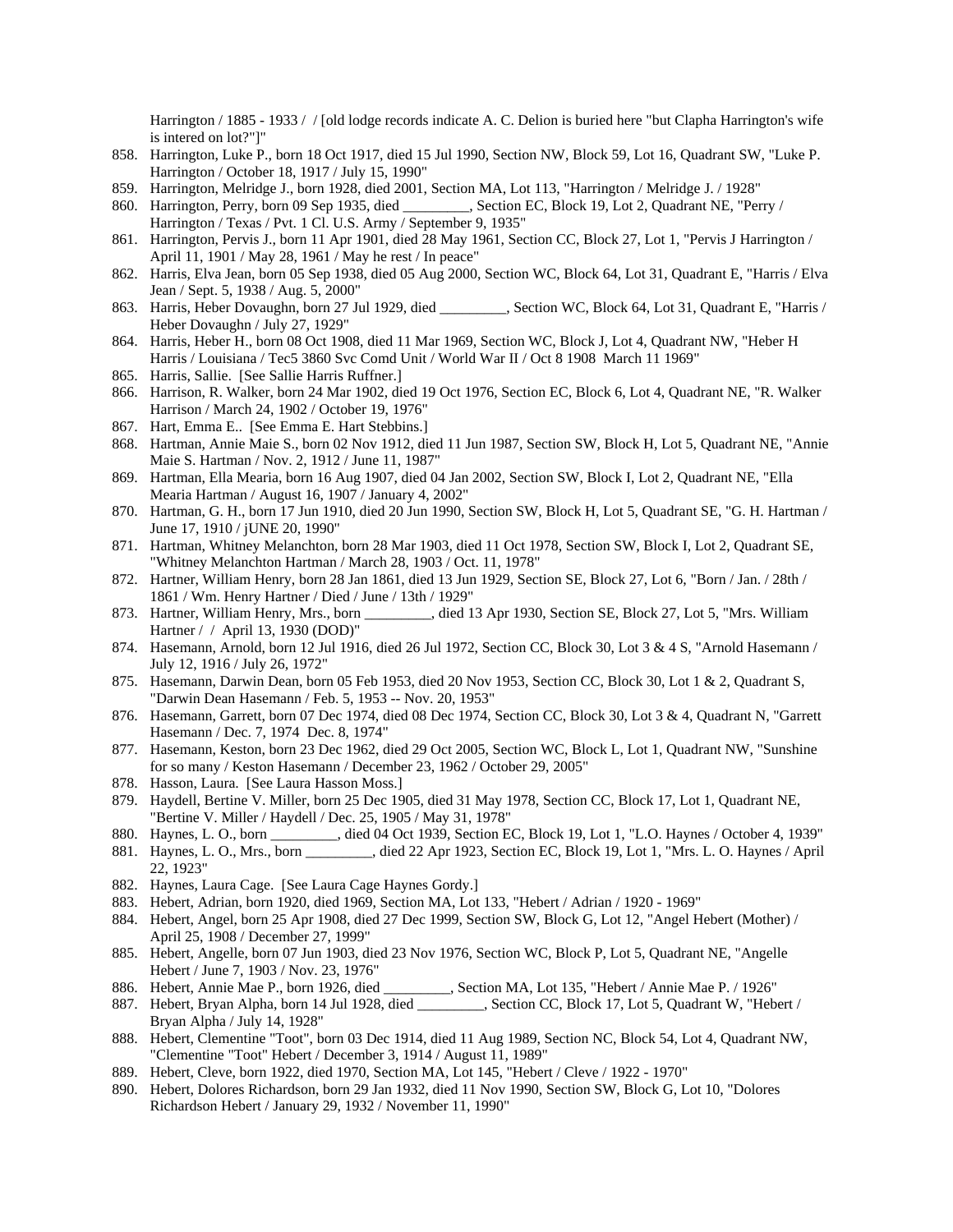- 891. Hebert, Elma P., born 1903, died 1998, Section MA, Lot 29, "Hebert / Elma P. / 1903-1998"
- 892. Hebert, Eva, born 10 Jan 1910, died 08 Mar 2001, Section NC, Block 55, Lot 3, Quadrant NE, "Eva Hebert / January 10, 1910 / March 8, 2001"
- 893. Hebert, Gloria D., born 1926, died 1987, Section MA, Lot 104, "Hebert / Gloria D. / 1926-1987"
- 894. Hebert, Irene Alpha, born 04 Jan 1902, died 22 Oct 1994, Section CC, Block 17, Lot 5, Quadrant W, "Hebert / Irene Alpha / Jan. 4, 1902"
- 895. Hebert, Jaywood J., born 06 Feb 1929, died 03 Oct 1991, Section SW, Block G, Lot 13, "Jaywood J. Hebert / February 6, 1929 / October 3, 1991 / SK3 US Navy World War II"
- 896. Hebert, Joe, born 30 Jul 1907, died \_\_\_\_\_\_\_\_\_, Section WC, Block Q, Lot 8, Quadrant SW, "Joe Hebert / July 30, 1907 / / NO HEADSTONE"
- 897. Hebert, Joe, Mrs., born 08 Feb 1911, died \_\_\_\_\_\_\_\_, Section WC, Block Q, Lot 8, Quadrant SW, "Mrs Joe Hebert / Feb. 8, 1911 / / NO HEADSTONE"
- 898. Hebert, Lester Henry, born 07 Jul 1904, died 28 May 1990, Section SC, Block 8, Lot 6, Quadrant SE, "Lester Henry Hebert / July 7, 1904 / May 28, 1990"
- 899. Hebert, Louis, born 23 May 1943, died 15 Apr 1991, Section NC, Block 54, Lot 3, Quadrant NW, "Louis Hebert / May 23, 1943 / April 15, 1991 / There is going to be a Resurrection- Acts 24:15"
- 900. Hebert, Louise Amelia Broussard, born 12 Mar 1910, died 01 Jan 1994, Section SC, Block 8, Lot 6, Quadrant ECenter, "Louise Amelia / Broussard Hebert / March 12, 1910 / January 1, 1994"
- 901. Hebert, Lucille Marie, born 11 Dec 1908, died 15 Jun 1982, Section CC, Block 23, Lot 3, Quadrant SW, "Lucille Marie Hebert / Dec. 11, 1908 / June 15, 1982"
- 902. Hebert, Lydia, born \_\_\_\_\_\_\_\_\_, died 1934, Section SE, Block 7, Lot 8, Quadrant W Center, "Lydia Hebert / 1934 (DOD) / (Buried with Josephine Carlo)"
- 903. Hebert, Marie. [See Marie Hebert Roy.]
- 904. Hebert, Mary Lou B., born 1928, died \_\_\_\_\_\_\_\_\_, Section MA, Lot 147, "Hebert / Mary Lou B. / 1928"
- 905. Hebert, Melanie Cormier, born 08 Feb 1900, died 18 Sep 1960, Section WC, Block R, Lot 3, Quadrant SW, "Mrs. Milton Hebert / Nee / Melanie Cormier / Feb. 8, 1900 Sept. 18, 1960"
- 906. Hebert, Michael, born 1948, died 1987, Section MA, Lot 145/147, "Michael Hebert / 1948 1987"
- 907. Hebert, Ola, Mrs., born 11 Apr 1883, died 04 Jul 1959, Section CC, Block 23, Lot 3, Quadrant NW, "Mrs / Ola Hebert / Born April 11 1883 / Died July 4 1959"
- 908. Hebert, Osburn, born 1922, died \_\_\_\_\_\_\_\_\_, Section MA, Lot 102, "Hebert / Osburn / 1922"
- 909. Hebert, Ouida. [See Ouida Hebert Comeaux.]
- 910. Hebert, Purvis P., (Son), born 11 Jun 1935, died 09 Nov 1999, Section SW, Block G, Lot 12, "Purvis P. Hebert (Son) / June 11, 1935 / November 9, 1999"
- 911. Hebert, Raymond, born 27 Jun 1949, died 21 Mar 2003, Section NC, Block 55, Lot 12, Quadrant NE, "Hebert / Raymond / June 27, 1949 / March 21, 2003 / [Married] July 13, 1974"
- 912. Hebert, Rita, born 15 Aug 1947, died \_\_\_\_\_\_\_\_\_, Section NC, Block 55, Lot 12, Quadrant NE, "Rita Hebert / August 15, 1947"
- 913. Hebert, Romulus J., born 31 May 1897, died 16 Nov 1973, Section CC, Block 17, Lot 5, Quadrant W, "Hebert / Romulus J. / May 31, 1897 / Nov. 16, 1973"
- 914. Hebert, Shelton, (Son), born 26 Nov 1943, died Section SW, Block G, Lot 12, "Shelton Hebert (Son) / November 26, 1943"
- 915. Hebert, Sylvia B., born 04 Dec 1898, died 03 Aug 1956, Section CC, Block 23, Lot 4, Quadrant SW, "Sylvia B. Hebert / Dec. 4, 1898 / Aug. 3, 1956"
- 916. Hebert, Victor, born 24 Jun 1949, died 06 Jan 1987, Section NC, Block 55, Lot 15, Quadrant NE, "Victor Hebert / June 24, 1940 / January 6, 1987"
- 917. Hebert, Willie, born 1900, died 1966, Section MA, Lot 106, "Hebert / Willie / 1900 1966"
- 918. Hebert, Wilson, born 25 Jul 1914, died 19 Apr 1982, Section NC, Block 56, Lot 13, Quadrant NE, "Wilson Hebert / Pfc US Army / World War II / Jul 25 1914 Apr 19 1982"
- 919. Henley, Ethle H., born 30 Sep 1901, died \_\_\_\_\_\_\_\_\_, Section WC, Block M, Lot 8, Quadrant NW, "Ethle H. Henry / Sept. 30, 1901"
- 920. Henley, Martha Ann, born 28 Dec 1947, died 14 Jul 1959, Section WC, Block M, Lot 8, Quadrant E Center, "Martha Ann Henley / Dec. 28, 1947 / July 14, 1959 / 23rd Psalms"
- 921. Henley, Otis H., born 05 Jul 1895, died 06 Jan 1960, Section WC, Block M, Lot 8, Quadrant SW, "Otis H. Henley / July 5, 1895 / Jan. 6, 1960 / Pvt. Co. K Dev. No. 1 / Texas World War 1"
- 922. Henry, Bascom William, born 03 Dec 1886, died 04 Apr 1955, Section CC, Block 17, Lot 2, Quadrant NE, "Bascom William Henry / Born Died / Dec. 3, 1886 April 4, 1955 / Age 69 yrs."
- 923. Henry, Bessie Knox, born 1890, died 1974, Section SC, Block 8, Lot 3, Quadrant WCenter, "Bessie Knox Henry / 1890 - 1974"
- 924. Henry, Emmet William, born 12 Jan 1891, died 06 Oct 1980, Section SC, Block 8, Lot 2 & 3, Quadrant WCenter,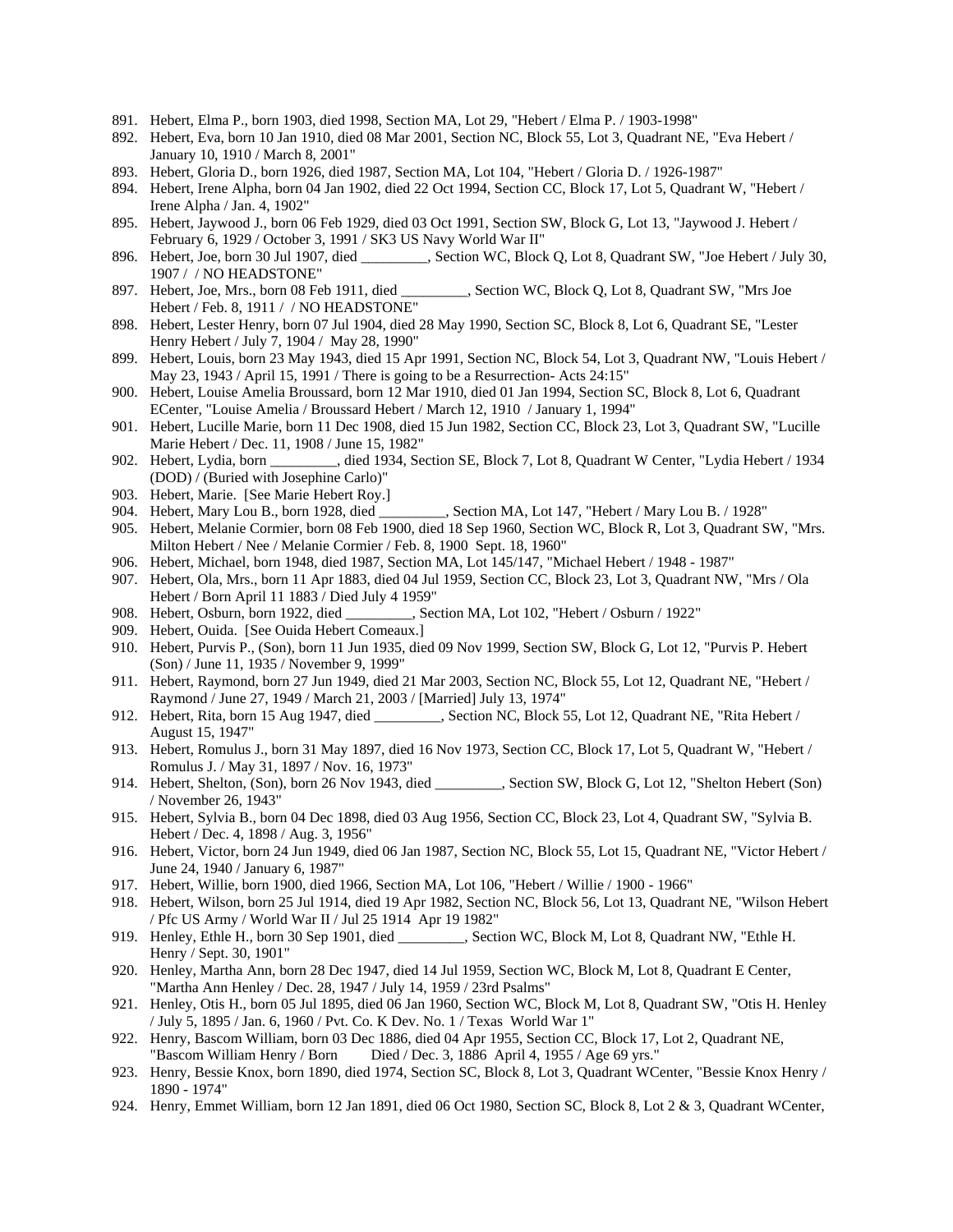"E. W. Henry / 1891 - 1980"

- 925. Henry, Enolia. [See Enolia Henry Didier.]
- 926. Henry, Mary F., born 1888, died 1962, Section SC, Block 8, Lot 2, Quadrant WCenter, "Mary F. Henry / 1888 1962"
- 927. Henry, William W., born 13 Sep 1917, died 17 Mar 1965, Section CC, Block 17, Lot 2, Quadrant SE, "William W Henry / Louisiana / A1C 1611 Air Trans Wg AF / World War II / Sept 13 1917 March 17 1965"
- 928. Hernandez, Edgar, (Infant child of), born 20 Aug 1945, died 20 Aug 1945, Section SE, Block 28, Lot 7, "Hernandez / Infant child of Edgar / Died at birth / August 20, 1945"
- 929. Higdon, Gertrude Barthe, born 31 Dec 1906, died 28 Oct 1990, Section EC, Block 21, Lot 4, Quadrant NE, "Gertrude Barthe / Higdon / Dec. 31, 1906 / Oct. 28, 1990"
- 930. Higdon, Houston Buel, born 09 Nov 1900, died 27 Dec 1961, Section EC, Block 21, Lot 4, Quadrant SE, "Houston Buel / Higdon / Nov. 9, 1900 / Dec. 27, 1961"
- 931. Hill, Anna Kontner, born 1889, died 1964, Section CC, Block 12, Lot 1, Quadrant NE, "Anna Kontner Hill / 1889 - 1964"
- 932. Hill, Blanche M., born 11 May 1897, died 07 Jul 1980, Section NW, Block 58, Lot 17, Quadrant SW, "Blanche M. Hill / May 11, July 7, / 1897 1980"
- 933. Hill, Hattie. [See Hattie Hill McPherson.]
- 934. Hill, James Harrel (infant), born \_\_\_\_\_\_\_\_\_, died 07 Aug 1929, Section SE, Block 3, Lot 8, Quadrant NE, "James Harrel Hill / Infant / August 7, 1929 (DOD)"
- 935. Hinckley, J. V., born \_\_\_\_\_\_\_\_\_, died 22 May 1928, Section SE, Block 9, Lot 1, Quadrant SE, "In memory of our Loved one / J. V. Hinckley / Entered the great beyond / May 22, 1928."
- 936. Hinkley, Amy Ferrier, born 15 Apr 1863, died 30 Jul 1935, Section SE, Block 9, Lot 1, 2, Quadrant E Center, "Amy Ferrier Hinkley / April 15, 1863 / July 30, 1935"
- 937. Hoffman, Adelaide Marguerite Jacob, born 03 Dec 1892, died 26 May 1973, Section CC, Block 11, Lot 7, Quadrant NE, "Adelaide Marguerite / Jacob Hoffman / Dec. 3, 1892 / May 26, 1973"
- 938. Hoffpauir, Anna Lee H., born 05 Mar 1882, died 02 Feb 1959, Section WC, Block L, Lot 3, Quadrant NW, "Anna Lee H. Hoffpauir / Mar. 5, 1882 / Feb. 2, 1959"
- 939. Hoffpauir, Ella J., born 01 Oct 1879, died 21 May 1946, Section EC, Block 10, Lot 5, Quadrant NE, "Hoffpauir / Ella J. / Oct. 1, 1879 / May 21, 1946"
- 940. Hoffpauir, J. Oneal, born 19 Oct 1878, died 25 Sep 1966, Section WC, Block L, Lot 3, Quadrant SW, "J. Oneal Hoffpauir / Oct. 19, 1878 / Sept. 25, 1966"
- 941. Hoffpauir, Kattie B., born 27 Jul 1909, died 09 Aug 1999, Section EC, Block 10, Lot 5, Quadrant NW, "Kattie B. Hoffpauir / / July 27, 1909 / August 9, 1999 / / US Army World War II"
- 942. Hoffpauir, Lucille. [See Lucille Hoffpauir Guidry.]
- 943. Hoffpauir, Manoah A., born 06 May 1862, died 24 Aug 1943, Section EC, Block 10, Lot 5, Quadrant SE, "Hoffpauir / Manoah A. / May 6, 1862 / Aug. 24, 1943"
- 944. Hoffpauir, Myrtie Fay. [See Mrs. Horace Duplantis.]
- 945. Hoffpauir, Roy V., born 1916, died \_\_\_\_\_\_\_\_\_, Section MA, Lot 105, "Roy V. Hoffpauir / 1916"
- 946. Hollier, Maggie M., born 1897, died 1978, Section MA, Lot 155, "Hollier / Maggie M. / 1897 1978"
- 947. Hollier, Nelson P., born 1897, died 1978, Section MA, Lot 153, "Hollier / Nelson P. / 1897 1978"
- 948. Hollingsworth, Martha. [See Martha Hollingsworth Edwards.]
- 949. Holman, Norma. [See Norma Holman Bertrand.]
- 950. Holmes, Brae Whitfield, born 20 Nov 1967, died 22 Aug 1974, Section SW, Block D, Lot 2, Quadrant NE, "Brae / Brae Whitfield / Holmes / Nov. 20, 1967 / Aug. 22, 1974 / For Jesus called them unto him / St. Luke 18:16"
- 951. Holmes, Charlie Marie, born 05 Jun 1922, died \_\_\_\_\_\_\_\_\_, Section SE, Block 14, Lot 3, Quadrant E Center, "Charlie Marie Holmes / June 5, 1922"
- 952. Holmes, Evelina M., born 22 May 1895, died 13 Sep 1970, Section WC, Block K, Lot 2, Quadrant NE, "Beloved Mama / Evelina M. Holmes / May 22, 1895 / Sept. 13, 1970"
- 953. Holmes, James W., Jr., born 1929, died 1971, Section MA, Lot 162, "Holmes / James W. / 1929 1971 / Jesus saves"
- 954. Holmes, James W., Sr., born 04 Jan 1896, died 21 Feb 1967, Section WC, Block K, Lot 2, Quadrant SE, "James W Holmes Sr / Louisiana / Pvt Quartermaster Corps / World War I / Jan 4 1896 Feb 21 1967"
- 955. Holmes, Julia, ("Little"). [See Mary P. Walker Holmes.]
- 956. Holmes, Loretta H., born 1931, died \_\_\_\_\_\_\_\_\_, Section MA, Lot 164, "Holmes / Loretta H. / 1931 / Jesus saves"
- 957. Holmes, Louis, (Infant), born 17 Apr 1957, died \_\_\_\_\_\_\_\_\_, Section CC, Block 26, Lot 7, "infant child / Louis Holmes / April 17, 1957 / Lodge record"
- 958. Holmes, Louis E., born 01 Nov 1889, died 20 Mar 1959, Section SE, Block 14, Lot 7, Quadrant SE, "Louis E. Holmes / Louisiana / Pvt / U.S. Army / World War I / November 1, 1889 / March 20, 1959"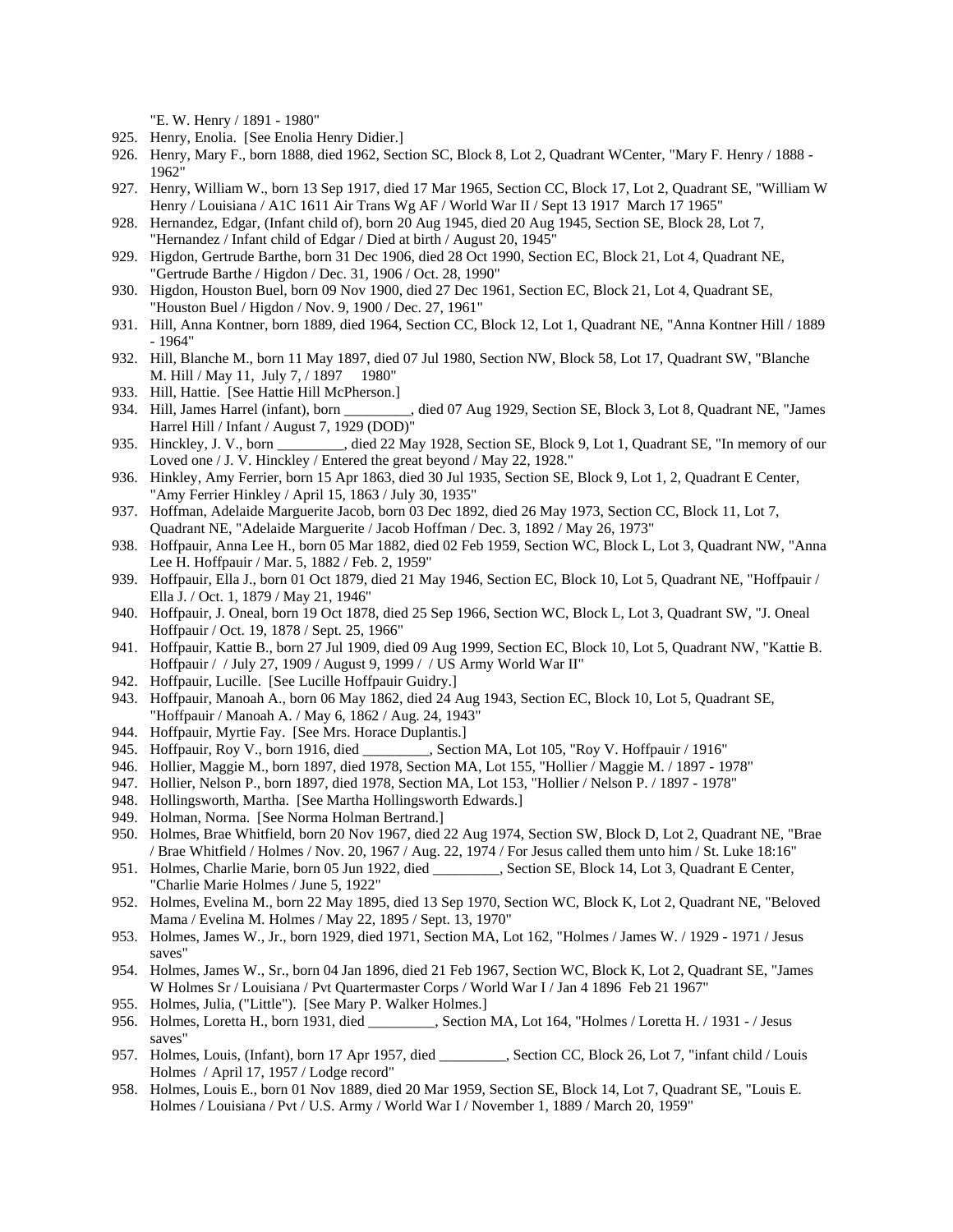- 959. Holmes, Louis Edward "Bubba", Jr., born 04 Oct 1965, died 22 Aug 1974, Section SW, Block D, Lot 2, Quadrant NE, "Bubba / Louis Edward, Jr. / Holmes / Oct. 4, 1965 / Aug. 22, 1974 / For Jesus called them unto him / St. Luke 18:16"
- 960. Holmes, Martha. [See Martha Holmes DeRouen.]
- 961. Holmes, Mary Conrad, born 26 Nov 1877, died 26 Jun 1970, Section SE, Block 14, Lot 3, Quadrant W Center, "Mary Conrad Holmes / Nov. 26, 1877 / June 26, 1970"
- 962. Holmes, Mary P. Walker, born 18 Jan 1870, died 13 Aug 1914, Section SE, Block 14, Lot 7, Quadrant NW, "In Memory of / Mary P. Walker Holmes / Jan. 18, 1870 / Aug. 13, 1914 / "Little" Julia Holmes"
- 963. Holmes, Oliver Mason, born 29 Jan 1922, died 23 Jul 1991, Section SE, Block 14, Lot 3, Quadrant NE, "Oliver Mason Holmes / January 29, 1922 / July 23, 1991 / Rest in Peace"
- 964. Holmes, Roberta, Mrs.. [See Roberta Holmes Alexander.]
- 965. Holmes, Vergie, born 27 Jun 1940, died 04 Jan 1971, Section SW, Block D, Lot 2, Quadrant SE, "Vergie Holmes / June 27, 1940 / January 4, 1971"
- 966. Holmes, W. D., born 19 Jul 1860, died 09 Sep 1945, Section SE, Block 14, Lot 7, Quadrant NE, "W. D. Holmes / Born July 19, 1860 / Died Sept. 9, 1945"
- 967. Holmes, W. J., Sr., born 1862, died 1936, Section SE, Block 14, Lot 3, Quadrant NW, "W. J. Holmes, Sr. / 1862 1936"
- 968. Homine, Elodie, born 14 Nov 1900, died 02 May 1980, Section CC, Block 24, Lot 8, Quadrant SW, "IHS / Elodie Homine / Nov. 14, 1900 / May 2, 1980"
- 969. Homine, Herbert, born 1892, died 1968, Section CC, Block 24, Lot 8, Quadrant NW, "Herbert Homine / 1892 1968"
- 970. Howard, Charles W., Jr., born 1906, died 1928, Section SE, Block 14, Lot 4, Quadrant NW, "Charles W. Howard, Jr. / 1906 - 1928"
- 971. Howard, Charles W., Sr., born 1884, died 1945, Section SE, Block 14, Lot 4, Quadrant NE, "Charles W. Howard, Sr. / 1884 - 1945"
- 972. Howard, Dewitt, born \_\_\_\_\_\_\_\_\_, died 28 Dec 1935, Section EC, Block 18, Lot 4, Quadrant NW, "Dewitt Howard / December 28, 1935"
- 973. Howard, Dorothy Mae, born 25 Jul 1923, died 15 Feb 1995, Section WC, Block R, Lot 5A, Quadrant SE, "Dorothy Mae Howard / July 25, 1923 / February 15, 1995 / / "Beloved Mother""
- 974. Howard, Gail Marie, born \_\_\_\_\_\_\_\_\_, died \_\_\_\_\_\_\_\_\_, Section NW, Block 58, Lot 9, Quadrant W, "Gail Marie Howard / burial permit Dec 27, 2002"
- 975. Howard, Hollie, born \_\_\_\_\_\_\_, died \_\_\_\_\_\_\_, Section EC, Block 22, Lot 5, "Hollie Howard / / [Old lodge records indicate / "Benjamin Messick" buried here.]"
- 976. Howard, Hollie Mawleen, born 08 Oct 1935, died 28 Dec 1935, Section EC, Block 22, Lot 5, "A tiny angel / Hollie / Mawleen Howard / Born Oct 8 1935 / Died Dec 28 1935"
- 977. Howard, Mary M., born 1883, died 1965, Section SE, Block 14, Lot 4, Quadrant E Center, "Mary M. Howard / 1883 1965"
- 978. Hudson, Donald L., born \_\_\_\_\_\_\_\_, died \_\_\_\_\_\_\_\_, Section NW, Block 60, Lot 1, Quadrant SE
- 979. Huff, (Infant), born 1914, died 1914, Section SE, Block 7, Lot 4, Quadrant SE, "Huff Infant / 1914 / Died at Birth"
- 980. Huff, Angie Bailey Haner, born 1851, died 1910, Section SE, Block 1, Lot 4, Quadrant SW, "Huff / Angie Bailey / 1851 / 1910"
- 981. Huff, Edward Wilson, born 1844, died 1913, Section SE, Block 1, Lot 4, Quadrant NW, "Huff / Edward Wilson / 1844 / 1913"
- 982. Huff, Sarah Elizabeth Wilson, born 1822, died 1911, Section SE, Block 1, Lot 4, Quadrant NE, "Huff / Sarah Elizabeth / 1822 - 1911"
- 983. Humble, Curley C., born 13 Apr 1919, died 18 Apr 1974, Section SW, Block C, Lot 8, Quadrant SW, "Curley C. Humble / Louisiana / Pfc US Army / World War II / Apr 13 1919 Apr 18 1974"
- 984. Humble, Curley O., born 1897, died 1959, Section CC, Block 24, Lot 7, Quadrant SE, "Curley O. Humble / 1897 - 1959"
- 985. Humble, Lucille H., born 04 Aug 1900, died 15 Apr 1981, Section SW, Block B, Lot 8, Quadrant SE, "Lucille H. Humble / Aug. 4, 1900 / Apr. 15, 1981"
- 986. Humble, Wilfred Allen, born 06 Jan 1927, died 11 Sep 1993, Section SW, Block B, Lot 8, Quadrant NE, "Wilfred Allen Humble / January 6, 1927 / September 11, 1993"
- 987. Hutchinson, Marjorie. [See Marjorie Hutchinson Williams.]
- 988. Hutchinson, Nellie May Pound, born 20 Nov 1887, died 25 Nov 1977, Section NC, Block 56, Lot 2, Quadrant SW, "Nellie Mae Pound / Hutchinson / Nov. 20, 1887 / Nov. 25, 1977"
- 989. Hutton, Bernice Ramke, born 01 Jan 1908, died 27 Aug 2001, Section NC, Block 56, Lot 16, Quadrant SE, "Bernice Ramke Hutton / January 1, 1908 / August 27, 2001"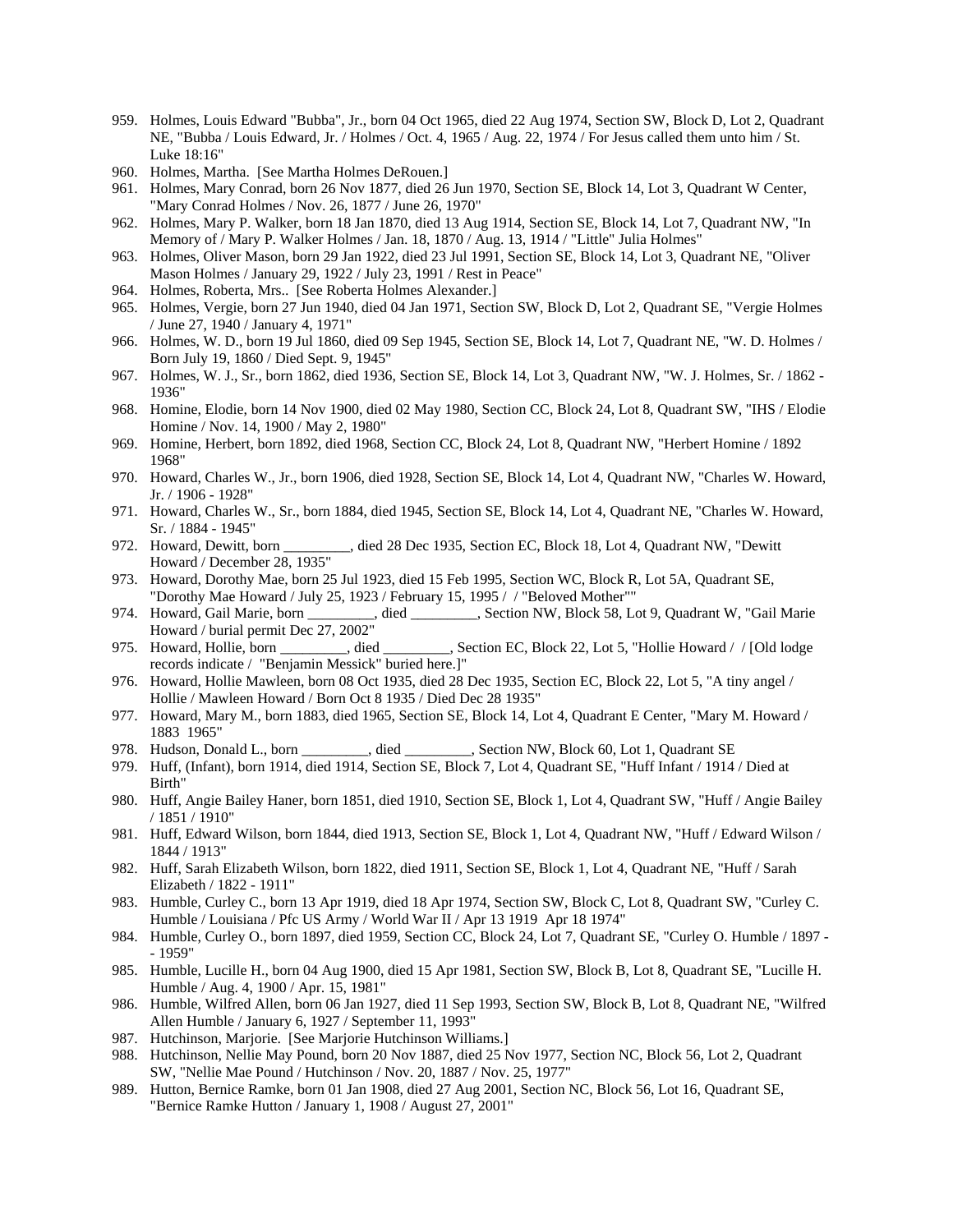- 990. Hutton, Kenneth Lewis, born 19 May 1909, died 11 Nov 1996, Section NC, Block 56, Lot 17, Quadrant NE, "Kenneth Lewis Hutton / May 19, 1909 / November 11, 1996"
- 991. Ingram, Carrie Ann. [See Carrie Ann Ingram Sellers.]
- 992. Ingtre, Jerry, born \_\_\_\_\_\_\_\_\_, died 21 Apr 1941, Section EC, Block 24, Lot 6, "Jerry Ingtre / / April 21, 1941 / 3 months"
- 993. Isaac, Leopaul, born \_\_\_\_\_\_\_\_\_, died \_\_\_\_\_\_\_\_\_, Section SE, Block 13, Lot 5, Quadrant SW, "Leopaul Isaac"
- 994. Isaac, Saul, born \_\_\_\_\_\_\_\_\_, died 18 Feb 1934, Section SE, Block 13, Lot 5, Quadrant NW, "Saul Isaac / / February 18, 1934 (DOD)"<br>995. Isaac, Susie Yates, born
- 13 Mar 1947, Section SE, Block 13, Lot 5, Quadrant NE, "Susie Yates Isaac / / March 13, 1947 (DOD)"
- 996. Isaacs, Ben, born 08 Oct 1866, died 11 Jul 1944, Section SE, Block 13, Lot 5, Quadrant NE, "At Rest / Ben Isaacs / Born Oct. 8, 1866 / Died July 11, 1944"
- 997. Istre, Albert, born 18 Mar 1910, died 30 Dec 1989, Section NC, Block 56, Lot 9, Quadrant W, "Albert Istre / March 18, 1910 / December 30, 1989"
- 998. Istre, Elisa T., born 01 May 1885, died 09 Jun 1974, Section NC, Block 56, Lot 7, Quadrant NW, "Elisa T. Istre / Born May 1 1885 / Died / June / 9 / 1974"
- 999. Istre, Joseph Wilfred, born 02 May 1925, died 29 Oct 2006, Section SW, Block G, Lot 38, "Joseph Wilfred / Istre / May 2, 1925 / Oct.29, 2006"
- 1000. Istre, Onezine, born 18 Mar 1878, died 19 Sep 1977, Section NC, Block 56, Lot 8, Quadrant SW, "Onezine Istre / Born Mar 18 1878 / Died / Sept / 19 / 1977"
- 1001. Jacob, Adelaide Marguerite. [See Adelaide Marguerite Jacob Hoffman.]
- 1002. Jacob, Julia, born 02 Oct 1890, died 12 Nov 1977, Section CC, Block 11, Lot 7, Quadrant SE, "Julia Jacob / Oct. 2, 1890 / Nov. 12, 1977"
- 1003. James, Alta B., born 09 May 1910, died 12 Nov 1986, Section NW, Block 58, Lot 1, Quadrant NW, "Alta B. James / May 9, 1910 / November 12, 1986"
- 1004. James, Manning, born 17 Dec 1907, died 18 Sep 1994, Section NW, Block 58, Lot 1, Quadrant SW, "Manning James / Dec. 17, 1907 / Sept 18, 1994"
- 1005. James, Morris Oscar, born 16 Oct 1902, died 25 Dec 1960, Section WC, Block R, Lot 3, Quadrant SE, "Morris Oscar / James / Oct. 16, 1902 / Dec. 25, 1960"
- 1006. Janid, Joyce L., born 1925, died 18 Dec 1984, Section EC, Block 19, Lot 5, Quadrant NW, "Joyce L. Janid / / 1925 / December 18, 1984"
- 1007. Jaquet, Mildred Marcelle, born 22 Sep 1906, died 28 May 1992, Section CC, Block 18, Lot 2, Quadrant NE, "Mildred Marcelle Jaquet / September 22, 1906 / May 28, 1992 / "Wife of LIndsay Beale Hall""
- 1008. Jeanise, Benjamin J., Sr., born 24 Mar 1932, died 04 Feb 1998, Section NC, Block 54, Lot 8, Quadrant SW, "Benjamin J. Jeanise, Sr / March 24, 1932 / February 4, 1998"
- 1009. Jenkins, Bunice. [See Bunice Jenkins Flock.]
- 1010. Jenkins, Mildred. [See Mildred Jenkins Mire.]
- 1011. Johnson, Angeline. [See Angeline Johnson Cormier.]
- 1012. Johnson, Charlotte Ann, born 15 Aug 1938, died 20 Mar 1939, Section EC, Block 6, Lot 6, Quadrant SE, "Charlotte Ann Johnson / August 15, 1938 / March 20, 1939"
- 1013. Johnson, Ida T., born 20 Jan 1912, died 22 Sep 1961, Section WC, Block N, Lot 6, Quadrant SE, "Ida T. Johnson / Jan. 20, 1912 / Sept. 22, 1961"
- 1014. Johnson, J. E. "Pop", born 17 Jun 1898, died 13 Mar 1963, Section WC, Block N, Lot 6, Quadrant NE, "J. E. "Pop" Johnson / June 17, 1898 / March 13, 1963"
- 1015. Johnston, Gordon D., born 04 Nov 1903, died 21 Jun 1988, Section CC, Block 6, Lot 4, Quadrant SE, "Gordon D. Johnston / November 4, 1903 / June 21, 1988 / Lt.C US Army World War II"
- 1016. Johnston, Wilma M., born 11 Dec 1904, died 06 Jun 1988, Section CC, Block 6, Lot 4, Quadrant NE, "Wilma M. Johnston / December 11, 1904 / June 6, 1988 / Beloved Wife"
- 1017. Jucta, Jackie B., born 12 Dec 1944, died 12 Jul 1995, Section SW, Block B, Lot 8, Quadrant SW, "Jackie B. Jucta / December 12, 1944 / July 12, 1995"
- 1018. Kennon, Dorothy. [See Dorothy Kennon Broussard.]
- 1019. Kerksieck, Ann. [See Ann Kerksieck Weill.]
- 1020. Kerksieck, Ellen. [See Ellen Kerksieck Schaefer.]
- 1021. Kerksieck, Frank William, born 26 Feb 1885, died 27 Sep 1956, Section CC, Block 5, Lot 2, Quadrant N, "Kerksieck / Frank W. Kerksieck / Feb. 26, 1885 / Sept. 27, 1956"
- 1022. Kerksieck, Jane H., born 31 Oct 1926, died 23 Jan 1956, Section CC, Block 5, Lot 1, Quadrant S, "Kerksieck / Jane H. Kerksieck / Oct. 31, 1926 / Jan. 23, 1956"
- 1023. Kerksieck, Margaret Manley, born 08 Jul 1892, died 20 Oct 1980, Section CC, Block 5, Lot 1 N & 2 S, Quadrant N & S, "Kerksieck / Margaret M. Kerksieck / July 8, 1892 / Oct. 20, 1980"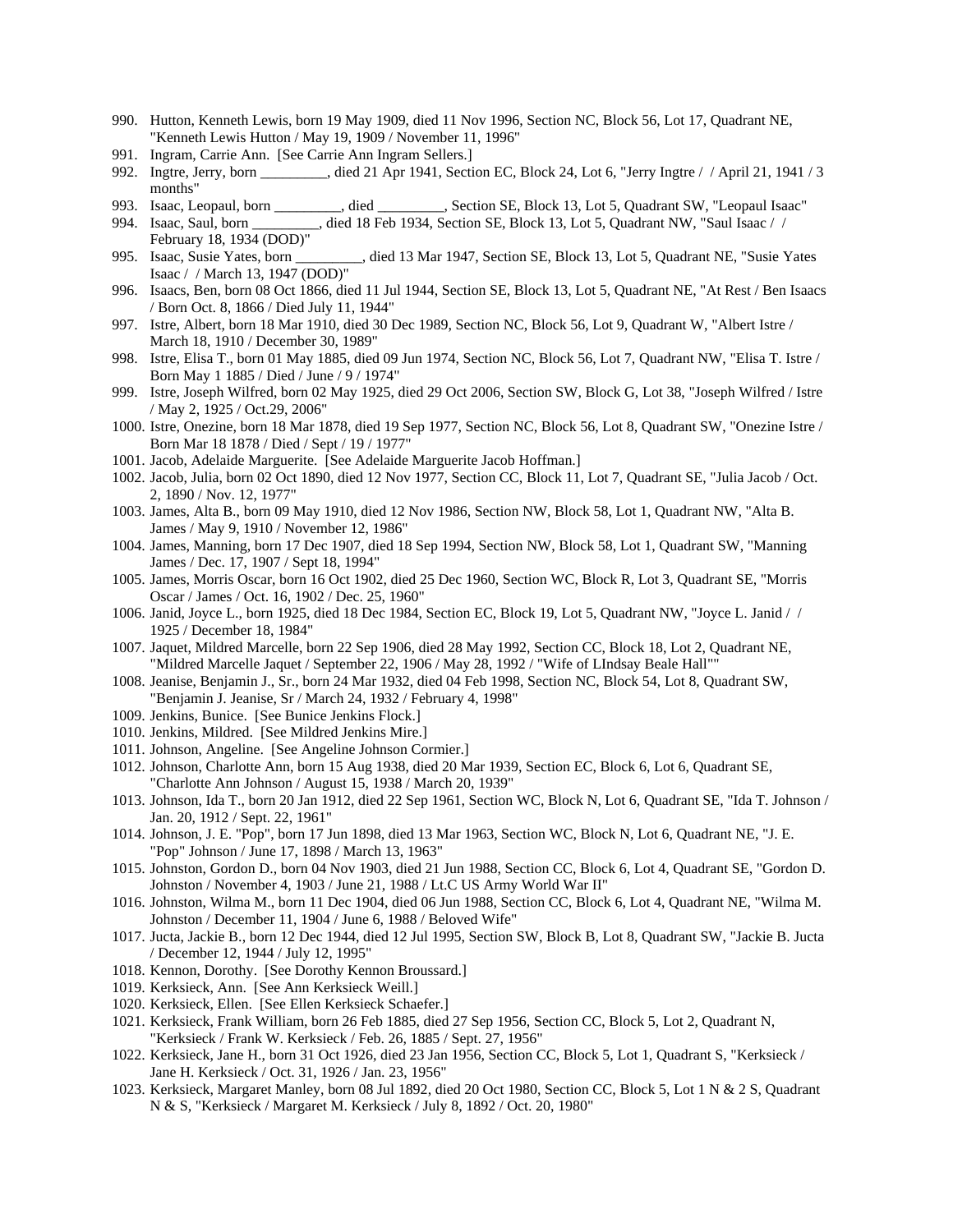- 1024. Kibbe, Essie. [See Essie Kibbe Durke.]
- 1025. Kibbe, Henry, born 1855, died 26 Sep 1931, Section SE, Block 28, Lot 1, "Henry Kibbe / Age 76 / September 26, 1931"
- 1026. Kilmer, Carmen. [See Carmen Kilmer Boulet.]
- 1027. Kirkpatric, Paul Dare, born 12 Jan 1909, died 17 Jun 1968, Section WC, Block J, Lot 4, Quadrant NE, "Paul Dare Kirkpatric / Jan. 12, 1909 / June 17, 1968"
- 1028. Kirkpatrick, Elijah Nevins, born 1894, died 1945, Section SC, Block 9, Lot 4, Quadrant SW, "Kirkpatrick / Elijah Nevins Kirkpatrick / 1894 - 1945 / Born in Nashville Tennessee"
- 1029. Kirkpatrick, Mary Elizabeth Fish, born 1896, died 1977, Section SC, Block 9, Lot 3, Quadrant NW, "Kirkpatrick / Mary Fish Kirkpatrick / 1896 - 1977 / Born in Williamsburg Kentucky"
- 1030. Kitchell, Isabel, born 06 Dec 1898, died 17 Jul 1984, Section SW, Block E, Lot 6, Quadrant NE, "Isabel Kitchell / December 6, 1898 / July 17 1984"
- 1031. Kitchell, James R., born 04 Feb 1865, died 01 Mar 1929, Section SE, Block 3, Lot 3, Quadrant NE, "James R. Kitchell / Feb. 4 1865 / March 1 1929"
- 1032. Kitchell, James Robert, born 25 Jul 1902, died 22 Dec 1974, Section SW, Block E, Lot 7, Quadrant NE, "James Robert Kitchell / July 25, 1902 / Dec. 22, 1974"
- 1033. Kitchell, Louise. [See Louise Kitchell Burroughs.]
- 1034. Kitchell, Mary. [See Mary Kitchell Hagood.]
- 1035. Kitchell, Mary Emma White, born 01 Apr 1873, died 03 Apr 1931, Section SE, Block 3, Lot 3, Quadrant SE, "Mary Emma White / Wife of James R. Kitchell / April 1, 1873 / April 3, 1931"
- 1036. Knight, Era Cole, born 10 Aug 1908, died 29 Dec 1992, Section WC, Block M, Lot 5, Quadrant SW, "Era Cole Knight / Born Aug. 10, 1908 / Died Dec. 29, 1992"
- 1037. Knight, Homer J., born 20 Dec 1899, died 19 Oct 1976, Section WC, Block M, Lot 5, Quadrant NW, "Homer J. Knight / Born Dec. 20, 1899 / Died Oct. 19, 1976"
- 1038. Knighten, Annie Mae Prior, born 13 May 1897, died 27 Dec 1992, Section WC, Block Q, Lot 5, Quadrant NW, "Annie Mae Prior Knighten / May 13 1897 / December 27 1992 / / "wife of William F. Knighten, Sr.""
- 1039. Knighten, Ruby, born \_\_\_\_\_\_\_\_\_, died 1963, Section WC, Block Q, Lot 5, Quadrant NE, "Knighten / Ruby / Died 1963"
- 1040. Knighten, Ruth, born \_\_\_\_\_\_\_\_\_, died \_\_\_\_\_\_\_\_\_, Section WC, Block Q, Lot 5, Quadrant SW, "Knighten / Ruth"
- 1041. Knighten, William F., born 24 Aug 1893, died 15 Oct 1962, Section WC, Block Q, Lot 5, Quadrant SE, "William F Knighten / Louisiana / Cfr Flying Sch Det Air Svc / World War I / Aug 24 1893 Oct 15 1962"
- 1042. Knilans, Gail Perrin, born 08 Aug 1935, died 16 Apr 1967, Section CC, Block 11, Lot 4, Quadrant SE, "Gail Perrin Knilans / Aug. 8, 1935 / April 16, 1967"
- 1043. Knilans, Robert B., born 21 May 1928, died 10 Dec 1987, Section CC, Block 11, Lot 4, Quadrant SE, "Robert B. Knilans / May 21, 1928 / December 10, 1987 / Rest In Peace"
- 1044. Knox, Bessie. [See Bessie Knox Henry.]
- 1045. Knox, Margaret. [See Margaret Knox Lanier.]
- 1046. Knox, Mary Bell. [See Mary Bell Knox Summers.]
- 1047. Koch, Shirley Domingue, born 06 Oct 1943, died 04 Apr 1996, Section NC, Block 54, Lot 5, Quadrant SW, "Shirley Domingue Koch / October 6, 1943 / April 4, 1996 / Beloved Mother and Grandmother"
- 1048. Kontner, Anna. [See Anna Kontner Hill.]
- 1049. Kopenhofer, Gerry, (Infant son of), born 24 Dec 1984, died 24 Dec 1984, Section SC, Block 15, Lot 5, Quadrant SE, "Kopenhofer / December 24, 1984 / December 24, 1984 / "Infant Son of Gerry & Leslie Kopenhofer""
- 1050. LaBauve, Eloise Elizabeth, born 08 Mar 1919, died 20 Dec 1997, Section WC, Block Q, Lot 8, Quadrant E, "Eloise Elizabeth LaBauve / March 8, 1919 / December 20, 1997"
- 1051. LaBauve, Florence Mae, born 12 May 1916, died 22 Oct 1986, Section WC, Block Q, Lot 8, Quadrant E, "Florence Mae LaBauve / May 12, 1916 / October 22, 1986 / / WAC W W II"
- 1052. LaBauve, Irene Elise, born 08 Sep 1888, died 20 Aug 1985, Section WC, Block Q, Lot 8, Quadrant E, "Irene Elise LaBauve / September 8, 1888 / August 20, 1985"
- 1053. LaBauve, Mary Lucille. [See Mary Lucille LaBauve Frederick.]
- 1054. LaBauve, Raphael J., born 1898, died 1962, Section WC, Block Q, Lot 8, Quadrant E, "Raphael J. / LaBauve / 1878 - 1962"
- 1055. Labit, Electa Grimm, born 1880, died 1976, Section CC, Block 10, Lot 2, Quadrant NE, "Electa Grimm Labit / 1880 - 1976"
- 1056. Labit, Frank C., born died 18 Jul 1932, Section EC, Block 5, Lot 7, Quadrant SE, "Frank C. Labit / / July 18, 1932 / Age 60"
- 
- 1057. Labit, Georgia. [See Georgia Labit McPherson.] 1058. Labit, Howard, born died die contract the Section EC, Block 5, Lot 5 ?, "Howard Labit / / [Note: Labits owned lots 7 & 8; / unmarked grave in Lot 7 SE.]"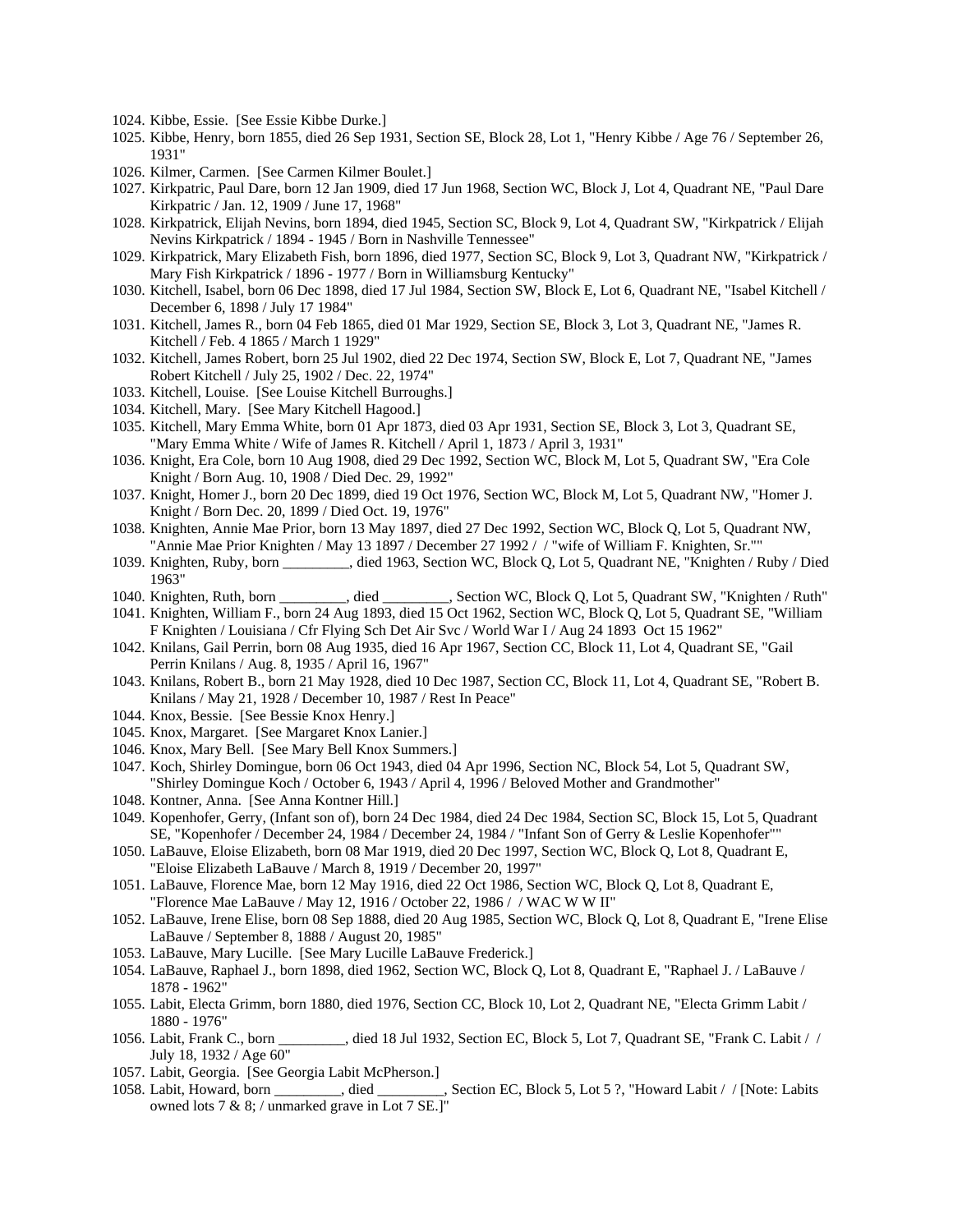- 1059. Labit, Howard Gayle, born 1917, died \_\_\_\_\_\_\_\_\_, Section CC, Block 10, Lot 2, Quadrant SE, "Howard Gayle Labit / 1917"
- 1060. Labit, Joseph T., born 1846, died 1913, Section EC, Block 10, Lot 8, Quadrant NE, "Joseph T. Labit / 1846 1913"
- 1061. Labit, Lizzie Lyons, born 1850, died 1912, Section EC, Block 10, Lot 8, Quadrant SE, "Lizzie Lyons Labit / 1850 - 1912"
- 1062. LaBorde, Octavia. [See Octavia LaBorde LeBlanc.]
- 1063. Lachaussee, Olphida. [See Olphida Lachaussee Dronet.]
- 1064. LaCour, Martha. [See Martha LaCour Davidson.]
- 1065. Lambert, Herschel, born 23 Apr 1907, died 28 Jan 1978, Section SW, Block E, Lot 4, Quadrant SW, "Herschel Lambert / April 23, 1907 / Jan. 28, 1978"
- 1066. Lambert, Mark, born 14 Feb 1963, died 16 Jul 1976, Section NC, Block 55, Lot 3, Quadrant NW, "Mark Lambert / Feb. 14, 1963 / July 16, 1976 / Jesus saves"
- 1067. Lambert, Willam (Bill), born 23 Jul 1913, died 26 Dec 1993, Section NC, Block 55, Lot 4, Quadrant SW, "William (Bill) Lambert / July 23, 1913 / December 26, 1993"
- 1068. Lambert, William D., born 12 Sep 1932, died 11 Oct 1986, Section SW, Block E, Lot 3, Quadrant NW, "William D. Lambert / September 12, 1932 / October 11, 1986 / US Navy, Korea"
- 1069. Lampman, (Infant), born \_\_\_\_\_\_\_\_\_, died \_\_\_\_\_\_\_\_\_, Section SE, Block 7, Lot 4, "Lampman / Infant / Died at Birth"
- 1070. Lampman, Dora Elizabeth Davidson, born 18 Nov 1882, died 22 Mar 1947, Section SE, Block 7, Lot 4, Quadrant NW, "Mother / Dora Elizabeth Davidson / Lampman / Born Nov. 18, 1882 / Died Mar. 22, 1947"
- 1071. Lampman, Edward A., born 27 Jul 1875, died 25 Nov 1959, Section SE, Block 7, Lot 4, Quadrant SW, "Father / Edward A. Lampman / Born July 27, 1875 / Died Nov. 25, 1959"
- 1072. Lampman, Guy, born 1909, died 01 May 1909, Section SE, Block 7, Lot 4, "Guy Lampman / 3 months / May 1909"
- 1073. Lampman, Hilda, born 27 Oct 1901, died 24 Feb 1970, Section SE, Block 7, Lot 4, Quadrant NE, "Hilda Lampman / Oct. 27, 1901 / Feb. 24, 1970"
- 1074. Lampman, Martin Van, Jr., born 28 Mar 1902, died 14 Mar 1950, Section CC, Block 18, Lot 1, Quadrant SW, "Martin Van / Lampman Jr / Louisiana / Ha 2 / US Navy / World War I / March 28 1902 / March 14 1950 / (Separate stone:) / M. V. Lampman / Husband of / Mary Evelyn Bourque / Rest in Peace"
- 1075. Lampman, Mary Evelyn Bourque, born 01 Jun 1919, died 06 Jan 2002, Section CC, Block 18, Lot 1, Quadrant NW, "Mary Evelyn Bourque / Wife of / M. V. Lampman / Born 6-1, 1919 / Died / Rest in Peace"
- 1076. Landry, Bernard, Sr., born 20 Aug 1908, died 22 Nov 1976, Section NC, Block 55, Lot 3, Quadrant SE, "Bernard Landry Sr. / Aug. 20, 1908 Nov. 22, 1976"
- 1077. Landry, Cecil James, born 14 Oct 1946, died 29 May 1963, Section CC, Block 22, Lot 4, Quadrant NW, "Cecil James Landry / Oct. 14, 1946 / May 29, 1963"
- 1078. Landry, Dale Martin, born 28 Jan 1952, died 07 Dec 1999, Section CC, Block 22, Lot 4, Quadrant NW, "Dale Martin Landry / January 28, 1952 / December 7, 1999"
- 1079. Landry, Daniel Lee, born 28 Jan 1952, died 01 Feb 1952, Section CC, Block 22, Lot 4, Quadrant NW, "Daniel Lee Landry / Jan. 28, 1952 / Feb. 1, 1952"
- 1080. Landry, Edna Mae B.. [See Edna Mae B. Landry Meaux.]
- 1081. Landry, Electa, born \_\_\_\_\_\_\_\_\_, died 18 Jan 2006, Section NC, Block 55, Quadrant SW
- 1082. Landry, Fonna, born 13 Jun 1916, died 29 Sep 1992, Section NW, Block 59, Lot 15, Quadrant SW, "Fonna Landry / June 13, 1916 / September 29, 1992"
- 1083. Landry, Francis J. (Jerry), born \_\_\_\_\_\_\_\_\_, died \_\_\_\_\_\_\_\_\_, Section SC, Block 14, Lot 8, Quadrant SE, "Francis J. (Jerry) Landry"
- 1084. Landry, Judith W., born 02 Jul 1943, died 19 Jul 2001, Section SC, Block 14, Lot 8, Quadrant NE, "Judith W. Landry / July 2, 1943 / July 19, 2001"
- 1085. Landry, Lois M., born 14 Nov 1933, died 27 Jan 1998, Section CC, Block 22, Lot 3, Quadrant SE, "Lois M. Landry / November 14, 1933 / January 27, 1998"
- 1086. Landry, Paul, born 20 Mar 1912, died 30 Sep 1978, Section NC, Block 55, Lot 8, Quadrant NW, "Paul Landry / Sgt US Army / World War II / Mar 20 1912 Sep 30 1978"
- 1087. Landry, Paul Donald, born 15 Aug 1922, died 29 Sep 1994, Section CC, Block 22, Lot 4, Quadrant SW, "Paul Donald Landry / August 15, 1922 / September 29, 1994"
- 1088. Landry, Placide, born 05 Oct 1896, died 20 Jan 1977, Section NC, Block 55, Lot 5, Quadrant NW, "Placide Landry / Born Oct. 5, 1896 / Died Jan. 20, 1977 / In God we trust"
- 1089. Landry, Rena G., born 1924, died 1980, Section NC, Block 55, Lot 15, Quadrant NW, "Rena G Landry / 1924 1980"
- 1090. Landry, Thelma. [See Thelma Landry Trahan.]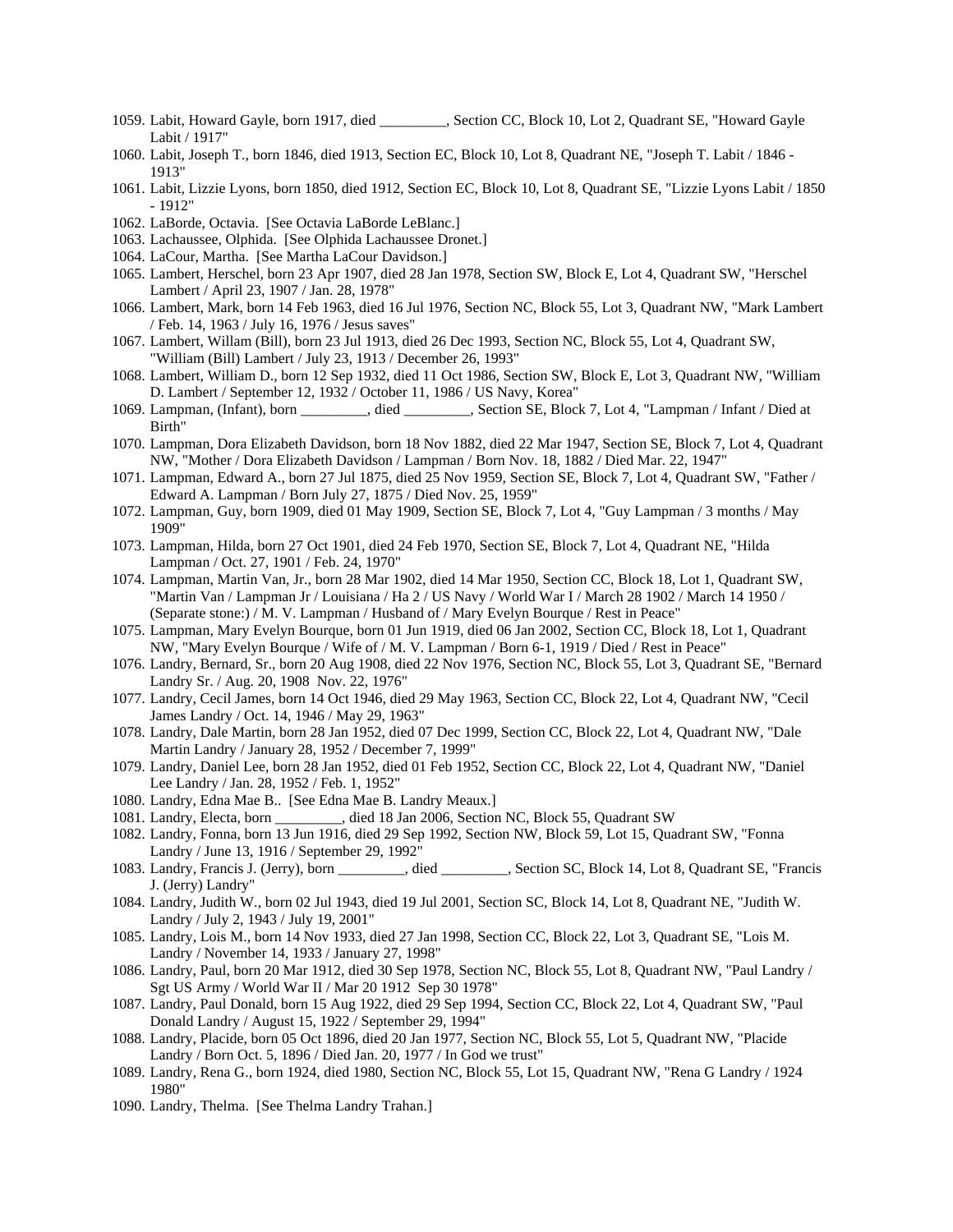- 1091. Landry, Velma T., born 24 Nov 1918, died 26 Sep 1998, Section NW, Block 59, Lot 15, Quadrant SW, "Velma T. Landry / November 24, 1918 / September 26, 1998"
- 1092. Lange, Lucille T., born 19 Jul 1878, died 19 May 1972, Section EC, Block 19, Lot 1, Quadrant SE, "Lucille T. Lange / July 19, 1878 -- May 19, 1972"
- 1093. Langley, Jacintha DeHart "Mother", born 26 May 1897, died 17 Nov 1941, Section EC, Block 12, Lot 2, Quadrant SW, "Jacintha DeHart "Mother" Langley / May 26, 1897 / November 17, 1941"
- 1094. Langlinais, Corrine M., born 21 Oct 1909, died 17 Dec 1995, Section SW, Block D, Lot 3, Quadrant NW, "Corrine M. Langlinais / October 21, 1909 / December 17, 1995"
- 1095. Langlinais, Evy Lee, born 29 Aug 1911, died 08 Jan 1993, Section WC, Block L, Lot 1, Quadrant SW, "Evy Lee Langlinais / August 29, 1911 / January 8, 1993"
- 1096. Langlinais, Perry C., born 1911, died 1958, Section WC, Block L, Lot 1, Quadrant SW, "Perry C. Langlinais / 1911 - 1958"
- 1097. Langlinais, Theodore, born 04 Aug 1913, died 30 Dec 1986, Section SW, Block D, Lot 4, Quadrant SW, "Theodore Langlinais / August 4, 1913 / December 30, 1986"
- 1098. Languirand, George Eldredge, born 1946, died 1997, Section CC, Block 4, Lot 4, Quadrant NE, "George Eldredge Languirand / 1946 / 1997 / U S Navy Vietnam"
- 1099. Languirand, Janie Eldredge, born 03 Feb 1919, died 06 Sep 2000, Section CC, Block 4, Lot 2, Quadrant SW, "Janie Eldredge Languirand / February 3, 1919 / September 6, 2000"
- 1100. Languirand, John Marshall, born 12 Aug 1953, died 31 Aug 2001, Section CC, Block 4, Lot 2, Quadrant SE, "John Marshall Languirand / August 12, 1953 / August 31, 2001"
- 1101. Lanier, Margaret Knox, born 26 Dec 1916, died 01 Mar 1998, Section SC, Block 8, Lot 3, Quadrant NW, "Margaret Knox Lanier / December 26, 1916 / March 1, 1998"
- 1102. Lanier, Roy K., born 06 May 1924, died \_\_\_\_\_\_\_\_\_, Section SC, Block 8, Lot 3, Quadrant NW, "Roy K. Lanier / May 6, 1924"
- 1103. Laperouse, Kenneth J., Sr., born 07 Jun 1931, died 18 May 1980, Section CC, Block 32, Lot 5&6, Quadrant S, "Kenneth J. Laperouse, Sr / June 7, 1931 / May 18, 1980"
- 1104. Laperouse, Mamie E. "Beth", born 17 Nov 1956, died \_\_\_\_\_\_\_\_\_, Section CC, Block 32, Lot 7&8, Quadrant S, "Mamie E. "Beth" Laperouse / November 17, 1956"
- 1105. Laperouse, Shirley Taylor, born 20 May 1931, died 12 May 1991, Section CC, Block 32, Lot 5&6, Quadrant S, "Shirley Taylor Laperouse / May 20, 1931 / May 12, 1991"
- 1106. Larpenter, Rose, born \_\_\_\_\_\_\_\_\_, died 25 May 1923, Section EC, Block 19, Lot 8, Quadrant W, "Mrs. Rose Larpenter / May 25, 1923"
- 1107. Lasseinge, Paul "Son", born \_\_\_\_\_\_\_\_\_, died \_\_\_\_\_\_\_\_\_, Section NC, Block 55, Lot 18, Quadrant NE, "Paul "Son" Lasseinge"
- 1108. Lattier, Earl, born \_\_\_\_\_\_\_\_\_, died \_\_\_\_\_\_\_\_\_, Section SE, Block 7, Lot 6, Quadrant NE, ""In Memory of Earl Lattier" / / (Marker only)"
- 1109. Lattier, Marie B., born 20 Aug 1918, died \_\_\_\_\_\_\_\_\_, Section SE, Block 14, Lot 6, Quadrant NE, "Marie B. Lattier / August 20, 1918"
- 1110. Lattier, Nellie G., born 12 Oct 1885, died 27 Jun 1980, Section SE, Block 14, Lot 6, Quadrant NE, "Lattier / Nellie G. / Oct. 12, 1885 / June 27, 1980"
- 1111. Lattier, Victor Samuel, Jr., born 06 Dec 1914, died 18 Dec 2005, Section SE, Block 14, Lot 6, Quadrant SE, "Victor Lattier, Jr. / December 6, 1914"
- 1112. Lattier, Victor Samuel, Sr., born 22 Feb 1879, died 11 Dec 1956, Section SE, Block 14, Lot 6, Quadrant SE, "Lattier / Victor S. Sr. / Feb. 22, 1879 / Dec. 11, 1956"
- 1113. Lavier, Paul A., born 13 Sep 1917, died 17 Sep 1917, Section SE, Block 7, Lot 2, "Paul A. Lavier / 4 days old / September 17, 1917 (DOD)"
- 1114. LeBlanc, Adam, born 01 Mar 1884, died 25 Mar 1948, Section CC, Block 17, Lot 8, Quadrant SE, "Adam LeBlanc / March 1, 1884 / March 25, 1948"
- 1115. LeBlanc, Albert J., born 20 Dec 1893, died 12 Feb 1988, Section EC, Block 18, Lot 7, Quadrant NW, "Albert J. LeBlanc / December 20, 1893 / Feb 12, 1988"
- 1116. LeBlanc, Carmen, born 30 Jan 1901, died 20 Mar 1994, Section SC, Block 9, Lot 8, Quadrant NW, "Carmen LeBlanc / January 30, 1901 / March 20, 1994 / Wife of Lewis H. Wood"
- 1117. LeBlanc, Cleomere J., born 11 Jul 1893, died 29 Mar 1954, Section CC, Block 23, Lot 6, Quadrant SE, "Cleomere J. LeBlanc / July 11, 1893 / March 29, 1954 / LeBlanc"
- 1118. LeBlanc, Doris, born 28 Nov 1935, died 10 Jul 2007, Section NW, Block 60, Lot 16, Quadrant NW, "Doris LeBlanc / November 28, 1935 / "TO GOD BE THE GLORY, GREAT THINGS HE HATH DONE""
- 1119. LeBlanc, Elda Buford, born 1880, died 1956, Section EC, Block 5, Lot 8, Quadrant S, "Elda Buford LeBlanc / 1880 - 1956"
- 1120. LeBlanc, Elva Stansbury, born 15 Oct 1895, died 21 Sep 1989, Section EC, Block 18, Lot 7, Quadrant SW, "Elva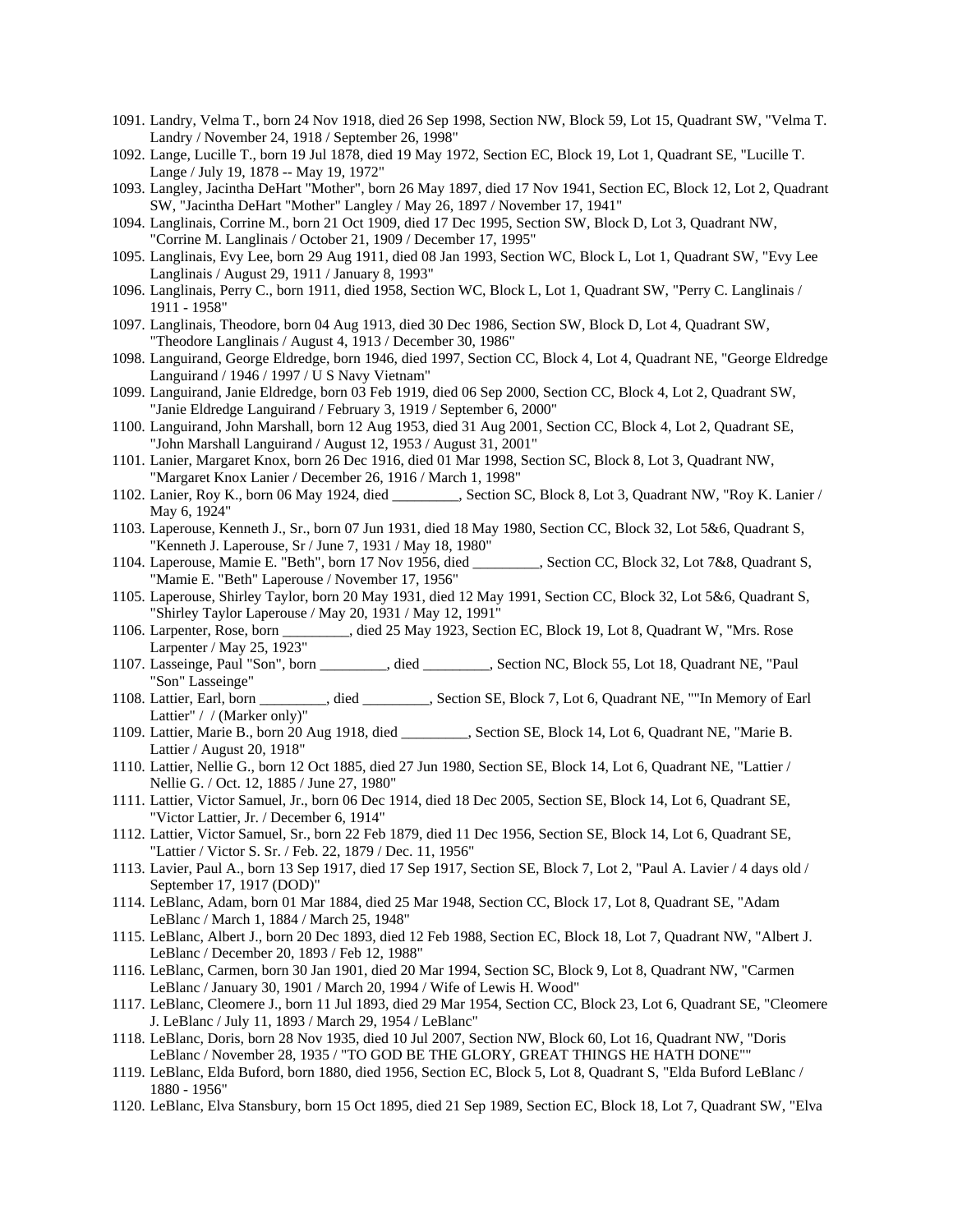Stansbury LeBlanc / Oct 15, 1895 / Sept 21, 1989"

- 1121. LeBlanc, Evine LeBlanc, born 28 Jan 1886, died 18 Dec 1969, Section CC, Block 17, Lot 8, Quadrant NE, "Mrs Adam LeBlanc / Nee Evine LeBlanc / Jan. 28, 1886 / Dec. 18, 1969"
- 1122. LeBlanc, Felicia Ann. [See Felicia Ann Trahan LeBlanc.]
- 1123. LeBlanc, Harry, born 13 Dec 1918, died 28 Jun 1977, Section CC, Block 17, Lot 8, Quadrant SW, ""Tee Tee" / Harry LeBlanc / Born Dec. 13, 1918 / Died June 28, 1977 / We love you"
- 1124. LeBlanc, Lillian. [See Lillian LeBlanc Durke.]
- 1125. LeBlanc, Lucille, born 07 Aug 1898, died 14 Apr 1999, Section SW, Block I, Lot 3, Quadrant NE, "Lucille LeBlanc / Aug. 7, 1898 / April 14, 1999"
- 1126. LeBlanc, Luna Marie, born 19 Jan 1914, died 28 Mar 1976, Section CC, Block 17, Lot 8, Quadrant NW, ""To Bee" / Luna Marie LeBlanc / Born Jan. 19, 1914 / Died March 28, 1976"
- 1127. LeBlanc, Mary Helen, born 1921, died 1989, Section MA, Lot 11, "LeBlanc / Mary Helen / 1921-1989"
- 1128. LeBlanc, Mary P.. [See Mary P. LeBlanc Campbell.]
- 1129. LeBlanc, Minnie Dow, born 29 Oct 1902, died 15 Dec 1979, Section WC, Block M, Lot 1, Quadrant NE, "Minnie Dow LeBlanc / Born Oct. 29, 1902 / Died Dec. 15, 1979"
- 1130. LeBlanc, Octavia LaBorde, born 1874, died 1956, Section SC, Block 9, Lot 8, Quadrant ECenter, "Octavia LaBorde / LeBlanc / 1874 - 1956"
- 1131. LeBlanc, Paula. [See Paula LeBlanc Ewing.]
- 1132. LeBlanc, Roy S., born 1909, died 1971, Section MA, Lot 9, "LeBlanc / Roy S. / 1909 1971"
- 1133. LeBlanc, Sue Thompson, born 04 Mar 1934, died \_\_\_\_\_\_\_\_\_, Section NW, Block 60, Lot 15, Quadrant SW, "Sue Thompson LeBlanc / March 4, 1934 / / "I SHALL DWELL IN THE HOUSE OF THE LORD FOREVER""
- 1134. LeBlanc, Timothy K., born 21 Jun 1961, died 21 Nov 1998, Section NW, Block 60, Lot 16, Quadrant SW, "Timothy K. LeBlanc / June 21, 1961 / November 21, 1998 / "A SHINING STAR-LOVED FOREVER""
- 1135. LeBlanc, Vergie D., born 10 Dec 1920, died 19 Oct 1965, Section WC, Block P, Lot 9, Quadrant NE, "Vergie D. LeBlanc / Dec. 10 1920 / Oct. 19 1965"
- 1136. Leboeuf, Alcide, born 10 Feb 1882, died 26 Dec 1969, Section WC, Block K, Lot 1, Quadrant NW, "Alcide Leboeuf / Louisiana / Pvt Co K 43 Infantry / World War I / Feb 10 1882 Dec 26 1969"
- 1137. Lee, Clifton, (Infant of), born \_\_\_\_\_\_\_\_\_, died \_\_\_\_\_\_\_\_\_, Section CC, Block 12, Lot 5, "[infant child / Clifton Lee's / died at birth / Lodge record]"
- 1138. Lee, Clifton C., born \_\_\_\_\_\_\_\_\_, died \_\_\_\_\_\_\_\_\_, Section CC, Block 12, Lot 5, Quadrant NE, "[Buried elsewhere in Graceland.]"
- 1139. Lee, Clifton Clyde, born 19 May 1913, died 20 Jul 1976, Section WC, Block N, Lot 1, Quadrant NE, "Clifton Clyde Lee / May 19, 1913 / July 20, 1976"
- 1140. Lee, Edwina, born \_\_\_\_\_\_\_\_\_, died 03 Mar 1939, Section EC, Block 5, Lot 3, "Edwina Lee / March 3, 1939"
- 1141. Lee, Granville, born 09 Dec 1879, died 09 Jun 1972, Section WC, Block N, Lot 2, Quadrant SE, "Granville Lee / Dec. 9, 1879 / June 9, 1972"
- 1142. Lee, Granville, Mrs., born 18 Sep 1877, died 03 Jun 1965, Section WC, Block N, Lot 2, Quadrant NE, "Mrs. Granville Lee / Sept. 18, 1877 / June 3, 1965"
- 1143. Lee, Israel Taylor, born 07 Nov 1915, died 15 Sep 1950, Section CC, Block 29, Lot 1 & 2 S, "Israel Taylor Lee / Louisiana / F2 USNR / World War II / Nov 7 1915 Sept 15 1950"
- 1144. Lee, Laura. [See Laura Lee Lewis.]
- 1145. Lee, Leontine. [See Leontine Lee Moss.]
- 1146. Lee, Madeline M., born 14 Jan 1894, died 08 Jan 1975, Section EC, Block 19, Lot 5, Quadrant SW, "Madeline M. Lee / Jan. 14, 1894 / Jan. 8, 1975"
- 1147. Lee, Martha, Mrs., born \_\_\_\_\_\_\_\_\_, died \_\_\_\_\_\_\_\_\_, Section EC, Block 5, Lot 4, Quadrant E, "Mrs. Martha Lee" 1148. Lee, Michael James, born 10 Nov 1956, died 15 Jun 1980, Section MA, Lot 24, "Lee / Michael James / Nov. 10,
- 1956 / June 15, 1980"
- 1149. Lee, Nora. [See Nora Lee DeHart.]
- 1150. Lee, Odelia. [See Odelia Lee Thibodeaux.]
- 1151. Lee, Pauline. [See Pauline Lee Thibodeaux.]
- 1152. Lee, Renette G., born 1913, died 2002, Section MA, Lot 10, "Lee / Renette G. / 1913-2002"
- 1153. Lee, Roy J., born 1908, died 1991, Section MA, Lot 12, "Lee / Roy J. / 1908"
- 1154. Lege, Perry Charles, born 26 Jun 1966, died 09 Apr 2004, Section NC, Block 54, Lot 3, Quadrant NE, "Perry C. Lege / June 26, 1966 / April 9, 2004"
- 1155. LeGuenec, Francis M., born 08 Jul 1876, died 02 Nov 1955, Section CC, Block 30, Lot 7 & 8, Quadrant N, "Francis M LeGuenec / Sgt Co K / 2 Regt / US Vol Inf / Sp Am War / July 8, 1876 / Nov. 2, 1955"
- 1156. Lehman, Sandra Kathryn. [See Sandra Kathryn Lehman Theall.]
- 1157. LeJeune, Arthur Andre, Jr., born 12 Aug 1920, died 15 May 1945, Section SC, Block 9, Lot 1, Quadrant SW, "Arthur Andre LeJeune, Jr / August 12, 1920 / May 15, 1945 / TSGT US Army World War II"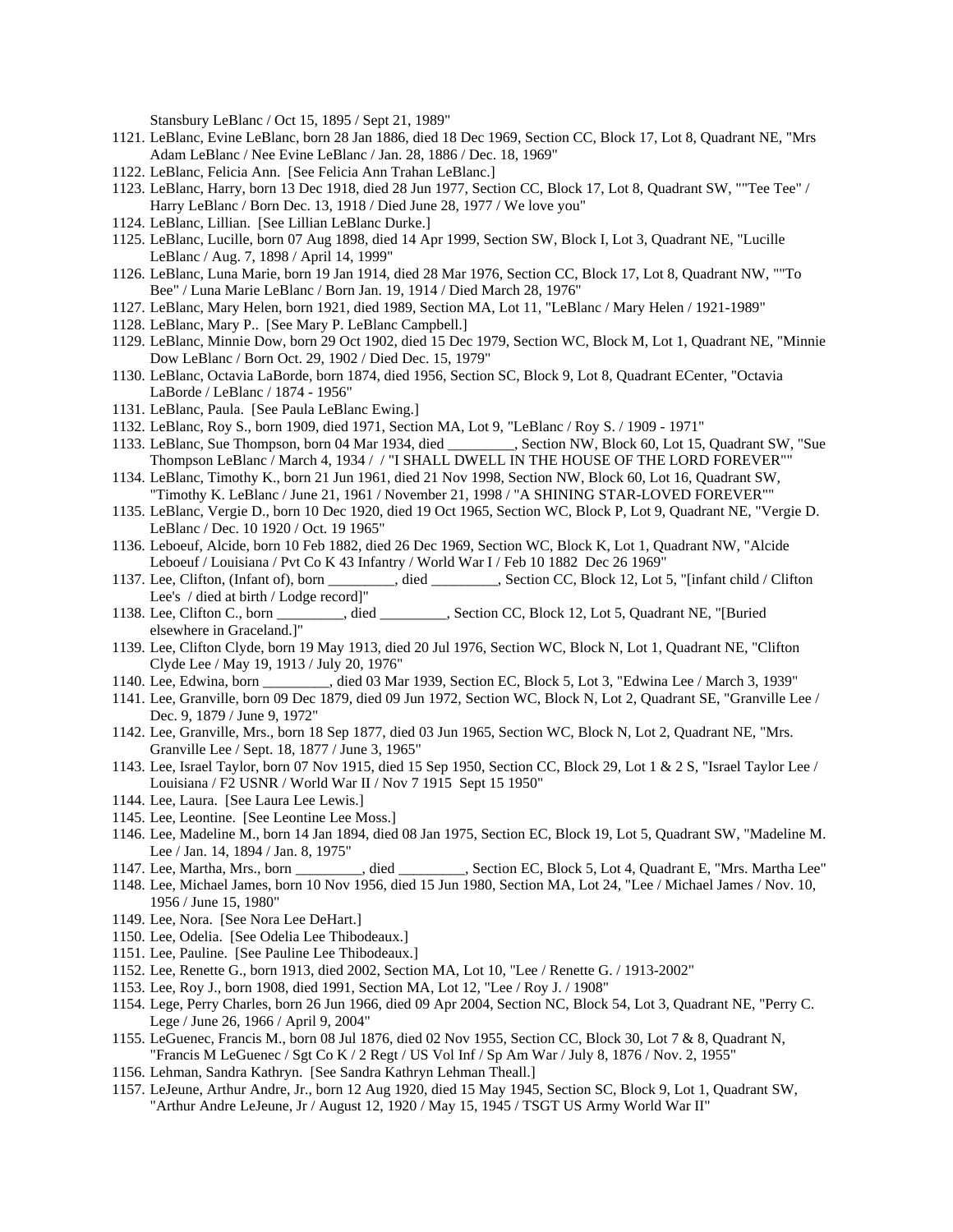- 1158. LeJeune, Arthur Andre, Sr., born 23 Jun 1893, died 19 May 1969, Section SC, Block 9, Lot 1, Quadrant NW, "LeJeune / Arthur Andre / Born June 23, 1893 / Died May 19, 1969 / (Foot:) / Arthur A LeJeune / Louisiana / 1st Lieutenant US Army / World War I / June 23 1893 May 19 1969"
- 1159. LeJeune, Maude Womack, born 02 Sep 1892, died 19 Mar 1982, Section SC, Block 9, Lot 2, Quadrant SW, "LeJeune / Maude Womack / Born Sept. 2, 1892 / Died March 19, 1982"
- 1160. LeJeune, Sterling Womack, Sr., born 16 Jan 1922, died 12 Nov 1991, Section SC, Block 9, Lot 2, Quadrant NW, "Sterling Womack LeJeune, Sr / January 16, 1922 / November 12, 1991 / (foot) Col US Army WWII Korea"
- 1161. LeMaire, Wallen, born \_\_\_\_\_\_\_\_\_, died \_\_\_\_\_\_\_\_\_, Section WC, Block 64, Lot 30, Quadrant East 1/2, "Wallen LeMaire / / [Note: Mr. LeMaire was buried in or near Kaplan, LA]"
- 1162. Lewis, Esther M., born 15 Aug 1925, died \_\_\_\_\_\_\_\_\_, Section NC, Block 56, Lot 12, Quadrant NW, "Esther M. Lewis"
- 1163. Lewis, Harris E., born 01 Sep 1919, died 14 Aug 1975, Section NC, Block 56, Lot 12, Quadrant NW, "Harris E Lewis / Ssgt Army Air Forces / World War II / Sep 1 1919 Aug 14 1975"
- 1164. Lewis, Laura Belle, born 18 Nov 1921, died 23 Aug 1922, Section EC, Block 5, Lot 3, "Laura Belle Lewis / August 23, 1922 / / (9 months 5 days) / / [Note: unmarked gravesite Block 5 Lot 3 NE]"
- 1165. Lewis, Laura Lee, born 13 Dec 1884, died 21 Apr 1976, Section EC, Block 5, Lot 4, Quadrant SW, "Laura Lee Lewis / Dec. 13, 1884 / April 21, 1976"
- 1166. Lewis, Leda, born \_\_\_\_\_\_\_\_\_, died \_\_\_\_\_\_\_\_\_, Section EC, Block 5, Lot 4, Quadrant W, "Leda Lewis"
- 1167. Lewis, Lula W., born 1907, died 1985, Section MA, Lot 160, "Lewis / Lula W. / 1907-1985"
- 1168. Lewis, Noy O., born 1905, died 1979, Section MA, Lot 158, "Lewis / Noy O. / 1905 1979"
- 1169. Lewis, Will Slaughter, born 12 Feb 1883, died 26 Oct 1953, Section EC, Block 5, Lot 3, Quadrant NW, "Will Slaughter Lewis / Louisiana / Cox US Coast Guard Res / World War II / Feb 12 1883 Oct 26 1953"
- 1170. Libersat, Bernard, born 20 Aug 1888, died 05 Dec 1963, Section CC, Block 31, Lot 7 & 8, "Bernard Libersat / Aug 20, 1888 Dec 5, 1963"
- 1171. Libersat, Denise Ann, born 23 Apr 1957, died 17 May 1985, Section NC, Block 55, Lot 13, Quadrant SE, "Denise Ann Libersat / April 23, 1957 / May 17, 1985"
- 1172. Libersat, Donald Lee, born 23 Aug 1936, died 03 Nov 1988, Section NC, Block 55, Lot 14, Quadrant NE, "Donald Lee Libersat / August 23, 1936 / November 3, 1988"
- 1173. Libersat, Dorothy Faulk, born 15 Dec 1933, died \_\_\_\_\_\_\_\_\_, Section NC, Block 55, Lot 14, Quadrant NE, "Dorothy Faulk Libersat / December 15, 1933"
- 1174. Libersat, Ida L., born 07 May 1888, died 02 Jan 1955, Section CC, Block 31, Lot 7 & 8, "Ida L. Libersat / May 7, 1888 -- Jan 2, 1955"
- 1175. Libersat, Mae. [See Mae Libersat Nunez.]
- 1176. Libersat, May Guidry, born 21 Jun 1915, died \_\_\_\_\_\_\_\_\_, Section CC, Block 31, Lot 5 & 6, Quadrant S, "Mother / May Guidry / Libersat / Born June 21, 1915"
- 1177. Libersat, Murphy "Mutt", born 11 May 1914, died 22 Jun 1976, Section CC, Block 31, Lot 5 & 6, Quadrant N, "Father / Murphy "Mutt" / Libersat / Born May 11, 1914 / Died June 22, 1976"
- 1178. Liechi, Elizabeth, born 01 Apr 1855, died 21 Oct 1937, Section EC, Block 19, Lot 8, Quadrant E, "Elizabeth Liechi / April 1855 / Oct 21, 1937"
- 1179. Lormand, Henry W., born 22 Aug 1923, died \_\_\_\_\_\_\_\_\_, Section SW, Block G, Lot 34, "Henry W. Lormand / August 22, 1923"
- 1180. Lormand, Lucie P., born 01 Oct 1929, died , Section SW, Block G, Lot 34, "Lucie P. Lormand / October 1, 1929"
- 1181. Lormand, Roberta T., born 13 Aug 1906, died 09 Aug 1996, Section SW, Block G, Lot 35, "Roberta T. Lormand / August 13, 1906 / August 9, 1996"
- 1182. Love, N. A., (Twin daughters of), born \_\_\_\_\_\_\_\_\_, died \_\_\_\_\_\_\_\_\_, Section CC, Block 25, Lot 1, "[Infant daughters / N. A. Love / twins / Lodge record]"
- 1183. Love, Nathaniel A. "Nat", Jr., born 18 Nov 1915, died 23 Mar 1997, Section NW, Block 58, Lot 5, Quadrant NE, ""Nat" / Nathaniel A. Love, Jr. / Nov. 18, 1915 / Mar 23, 1997"
- 1184. Love, Rosabelle C., born 19 Dec 1917, died 05 Mar 2000, Section NW, Block 58, Lot 4, Quadrant SE, "Rosabelle C. Love / Dec. 19, 1917 / Mar. 5, 2000"
- 1185. Lovell, Daisy. [See Daisy Lovell Baker.]
- 1186. Lovell, Eliza G., born 02 Jan 1897, died 22 Jul 1995, Section CC, Block 18, Lot 6, Quadrant SE, "Eliza G. Lovell / January 2, 1897 / July 22, 1995"
- 1187. Lovell, William E., born 08 Feb 1889, died 13 Jul 1952, Section CC, Block 18, Lot 6, Quadrant SE, "William E. Lovell / Feb. 8, 1889 -- July 13, 1952 / (Foot:) / William E Lovell / Louisiana / Pvt 114 Infantry 29 Div / World War I / Feb 8 1889 July 13 1952"
- 1188. Luquette, Beulah. [See Beulah Luquette Wright.]
- 1189. Luquette, Danaville J., born 28 Jan 1906, died 16 Jul 1978, Section SW, Block E, Lot 1, Quadrant NW,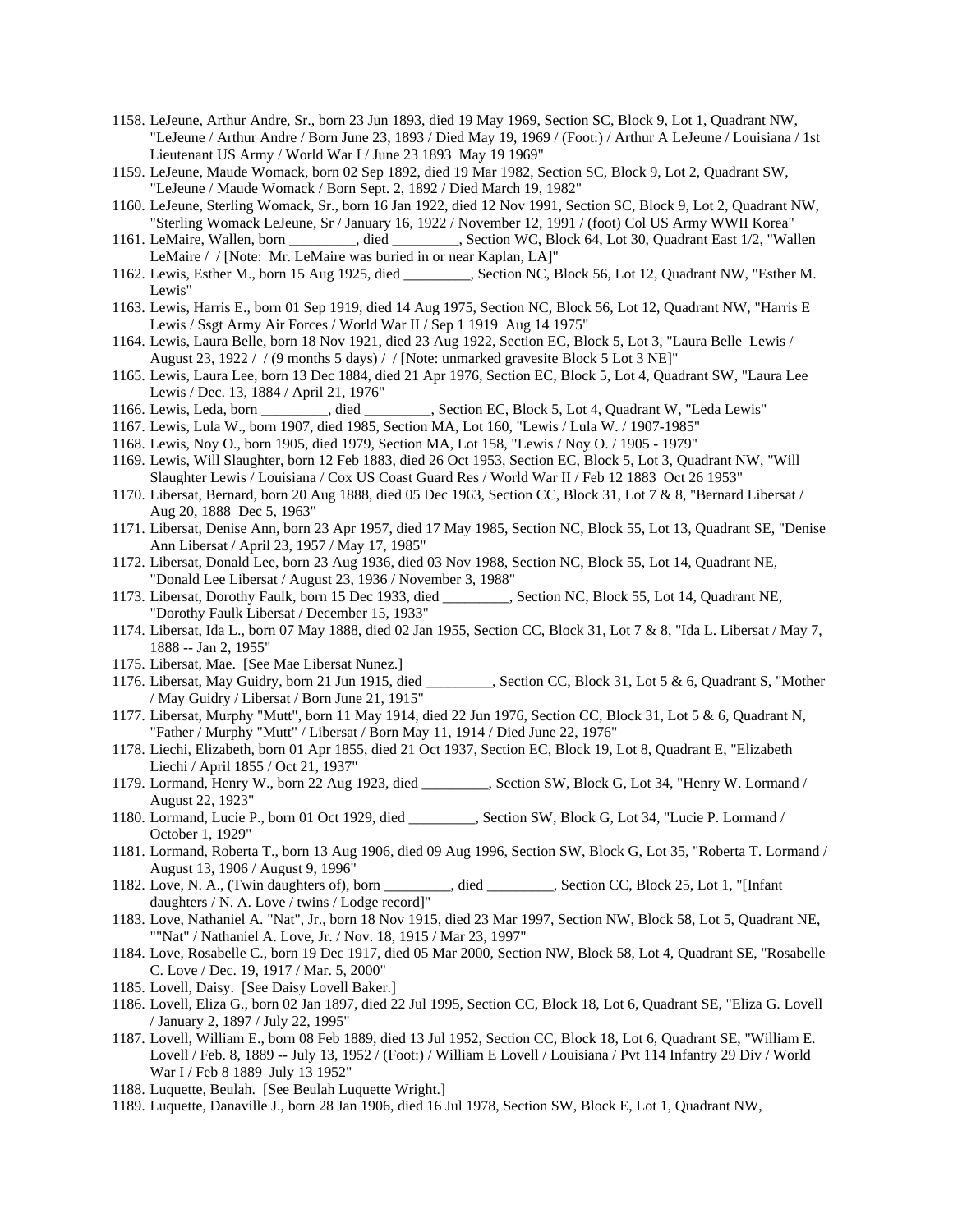"Danaville J. / Luquette / Jan. 28, 1906 / July 16, 1978"

- 1190. Luquette, Dora L., born 1892, died 1976, Section MA, Lot 148, "Luquette / Dora L. / 1892 1976"
- 1191. Luquette, Eraste, born 1885, died 1975, Section MA, Lot 146, "Luquette / Eraste / 1885 1975"
- 1192. Luquette, Rosebelle Durke, born 02 Dec 1916, died \_\_\_\_\_\_\_\_\_, Section WC, Block K, Lot 3, Quadrant SW, "Rosebelle Durke Luquette / Dec. 2, 1916"
- 1193. Luquette, Sylvester, born 28 Oct 1914, died 20 May 1983, Section WC, Block K, Lot 3, Quadrant NW, "Sylvester Luquette / Oct. 28, 1914 / May 20, 1983 / Gone, but not forgotten"
- 1194. Luquette, Wilma H., born 26 Jul 1906, died 04 Feb 1995, Section SW, Block E, Lot 2, Quadrant SW, "Wilma H. Luquette / July 26, 1906 / February 4, 1995"
- 1195. Lyons, Lizzie. [See Lizzie Lyons Labit.]
- 1196. Lyons, Lucinda. [See Lucinda Lyons White.]
- 1197. Maggard, Norma V., born 1917, died 1966, Section SE, Block 3, Lot 4, Quadrant NE, "Norma V. Maggard / 1917 - 1966"
- 1198. Maillian, Alma, born 31 Mar 1902, died 26 Oct 1985, Section NW, Block 59, Lot 18, Quadrant SE, "Alma Maillian / March 31, 1902 / October 26, 1985"
- 1199. Maillian, Bert, born 25 Feb 1901, died 29 Jun 1986, Section NW, Block 59, Lot 18, Quadrant NE, "Bert Maillian / February 25, 1901 / June 29, 1986"
- 1200. Maitree, Clifton, born \_\_\_\_\_\_\_\_\_, died \_\_\_\_\_\_\_\_\_, Section SW, Block B, Lot 4, Quadrant NW, "[Unmarked]"
- 1201. Manley, Margaret. [See Margaret Manley Kerksieck.]
- 1202. Manning, Elsie P. Foote, born 28 Sep 1902, died 09 Sep 1989, Section EC, Block 11, Lot 7, Quadrant NW, "Elsie P. Foote Manning / September 28, 1902 / September 9, 1989"
- 1203. Manuel, M. J. "Tiny", born 29 Dec 1939, died 03 Feb 1998, Section WC, Block P, Lot 5A, Quadrant SW, "M. J. "Tiny" Manuel / December 29, 1939 / February 3, 1998 / / "I Can SEE!""
- 1204. Marceaux, Hilda S., born 27 Sep 1922, died \_\_\_\_\_\_\_\_\_, Section EC, Block 24, Lot 2, "Hilda S. Marceaux / September 27, 1922"
- 1205. Marceaux, Lauris, born 24 Feb 1941, died 15 Apr 1941, Section EC, Block 24, Lot 2, "Lauris Marceaux / February 24, 1941"
- 1206. Marceaux, Lionel J., born 19 Nov 1920, died \_\_\_\_\_\_\_\_\_, Section EC, Block 24, Lot 2, "Lionel J. Marceaux / November 19, 1920"
- 1207. Marcham, E. M., Mrs., (Infant), born \_\_\_\_\_\_\_\_\_, died 1944, Section CC, Block 16, Lot 7, "Infant / E.M. Marcham's, Mrs. / 1944 / Lodge record"
- 1208. Marcham, Edward M., Jr., born 30 Sep 1940, died 30 Sep 1940, Section CC, Block 16, Lot 8, "[Edward M. Marcham, Jr / September 30, 1940 / infant / Lodge record]"
- 1209. Marcham, Edward M., Sr., born 1901, died 1944, Section CC, Block 16, Lot 8, "[Edward M. Marcham, Sr / 1944 / age 43 / Lodge record]"
- 1210. Maronge, Tony W., born \_\_\_\_\_\_\_\_, died \_\_\_\_\_\_\_\_, Section WC, Block 64, Lot 25, Quadrant NE
- 1211. Marshall, A. L., born 1879, died 1936, Section SE, Block 14, Lot 4, Quadrant W Center, "A. L. Marshall / 1879 1936"
- 1212. Marshall, Catherine A., born 1850, died 1941, Section SE, Block 14, Lot 4, Quadrant SW, "Catherine A. Marshall / 1850 - 1941"
- 1213. Martin, Audrey. [See Audrey Martin Broussard.]
- 1214. Martin, Ebba Lou M., born 1915, died 1969, Section MA, Lot 119, "Martin / Ebba Lou M. / 1915-1969 / / [see Block J, Lot 4, SW]"
- 1215. Martin, George, Mrs., born \_\_\_\_\_\_\_\_\_, died 1969, Section WC, Block J, Lot 4, Quadrant SW, "Mrs. George Martin / / 1969"
- 1216. Martin, George P., born 1915, died \_\_\_\_\_\_\_\_\_, Section MA, Lot 117, "Martin / George P. / 1915 / [Note: not buried in Graceland Cemetery]"
- 1217. Martin, Jean. [See Jean Martin Edwards.]
- 1218. Martin, Josephine Daly, born 1847, died 1948, Section CC, Block 17, Lot 6, Quadrant NE, "Josephine Daly Martin / 1847 / 1948"
- 1219. Martin, Melvin, born 1925, died 1993, Section CC, Block 17, Lot 6, Quadrant C, "In Memory of / Melvin Martin / 1925 / 1993 / "T MAN""
- 1220. Martin, Paula L., born 15 Jan 1889, died 29 Jan 1979, Section CC, Block 17, Lot 6, Quadrant SW, "Paula L. Martin / Jan. 15, 1889 / Jan. 29, 1979"
- 1221. Martin, Victor P., born 14 Feb 1887, died 08 May 1961, Section CC, Block 17, Lot 6, Quadrant SE, "Victor P. Martin / Feb 14 1887 / May 8 1961"
- 1222. Masich, Beverly, born \_\_\_\_\_\_\_\_\_, died \_\_\_\_\_\_\_\_\_, Section SW, Block F, Lot 5, Quadrant SE
- 1223. May, Cora. [See Cora May Corrodi.]
- 1224. Mazerolle, Isabella E., born 1864, died 1952, Section SE, Block 3, Lot 4, Quadrant E Center, "Isabella E.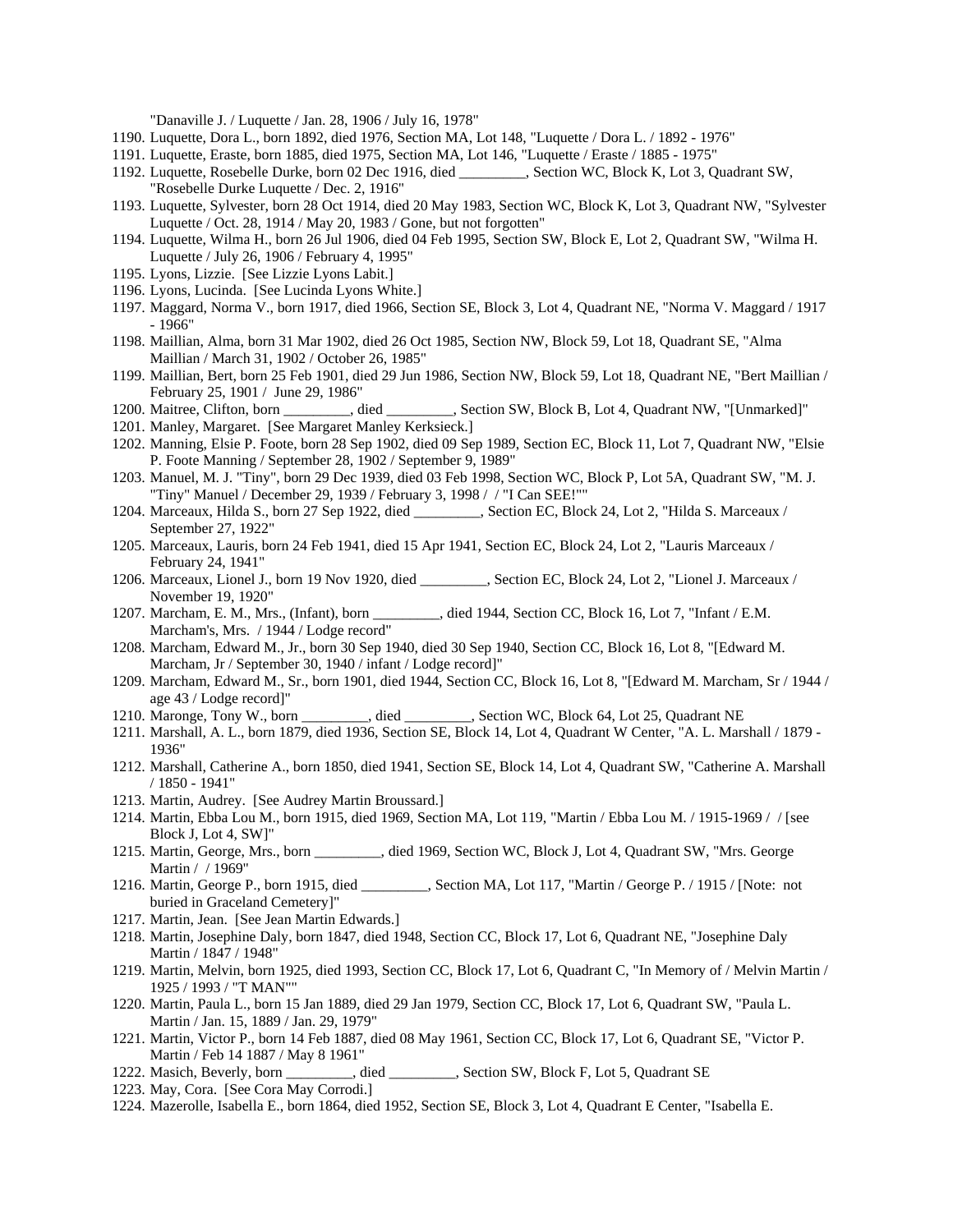Mazerolle / 1864 - 1952"

- 1225. McCarty, Grace. [See Grace McCarty Poche.]
- 1226. McClellan, Beatrice Broussard, born 02 Jul 1909, died 16 Mar 2004, Section SW, Block H, Lot 4, Quadrant NW, "McClellan / Beatrice B. / July 2, 1909 / March 16, 2004"
- 1227. McClellan, Joseph Edward, Dr., born 04 Jan 1901, died 10 Jul 1975, Section SW, Block H, Lot 4, Quadrant SW, "McClellan / Dr. Joseph Edward / Jan. 4, 1901 / July 10, 1975"<br>1228. McComiskey, J. R., born \_\_\_\_\_\_\_\_, died 18 Jan 1923, Section
- 132. Mied 18 Jan 1923, Section SE, Block 2, Lot 6, Quadrant SE, "J. R. McComiskey / / January 18, 1923"
- 1229. McCoy, Mary, born 17 Mar 1910, died 21 Jun 1998, Section CC, Block 10, Lot 5, Quadrant NW, "Mary McCoy / March 17, 1910 / June 21, 1998 / In Loving Memory"
- 1230. McDaniel, Arthurine. [See Arthurine McDaniel Sirmon.]
- 1231. McDugle, Beulah H., born 1894, died 1983, Section MA, Lot 136, "McDugle / Beulah H. / 1894 1983"
- 1232. McDugle, Watkins, born 1895, died 1968, Section MA, Lot 134, "McDugle / Watkins / 1895 1968"
- 1233. McEvers, Edgar Joseph, born 25 Sep 1881, died 15 Nov 1959, Section CC, Block 24, Lot 4, Quadrant SW, "Edgar Joseph McEvers / Sept. 25, 1881 / Nov. 15, 1959"
- 1234. McEvers, Margie. [See Margie McEvers Hagan.]
- 1235. McEvers, Mildred V., born 17 Apr 1895, died 01 Jan 1989, Section CC, Block 24, Lot 3, Quadrant NW, "Mildred V. McEvers / April 17, 1895 / January 1, 1989"
- 1236. McFarlain, Leola. [See Leola McFarlain Crochet.]
- 1237. McGuirt, Edith, born 14 May 1901, died 14 Jul 1916, Section SE, Block 26, Lot 9, "Edith McGuirt / / July 14, 1916 / (age 15 years 2 months)"
- 1238. McLendon, Audette S., born 1917, died 1968, Section WC, Block O, Lot 6, Quadrant SW, "Audette S. McLendon / 1917 - 1968"
- 1239. McLendon, H. L., born \_\_\_\_\_\_\_\_\_, died \_\_\_\_\_\_\_\_\_, Section WC, Block D, Lot 6, Quadrant SW, "H. L. McLendon"
- 1240. McNett, Ancil P., born 23 Mar 1909, died 25 Apr 1979, Section WC, Block K, Lot 3, Quadrant SE, "Ancil P. McNett / March 23, 1909 / April 25, 1979 / (Second stone:) / Ancil P McNett / Sfc US Army / World War II Korea / Mar 23 1909 Apr 25 1979 / [NOTE: / BODY TRANSFERRED / Lot sold to Whitworth]"
- 1241. McPherson, Daniel L., born 1906, died 1997, Section CC, Block 12, Lot 2, Quadrant NE, "Daniel L. McPherson / 1906 / 1997"
- 1242. McPherson, Daniel L., born 1866, died 1953, Section CC, Block 12, Lot 2, Quadrant NW, "Daniel L. McPherson / 1866 - 1953"
- 1243. McPherson, Edith Sybil, born 20 Nov 1904, died 17 Dec 1994, Section EC, Block 11, Lot 8, Quadrant NE, "Edith Sybil McPherson / November 20, 1904 / December 17, 1994"
- 1244. McPherson, Georgia Labit, born 1876, died 1957, Section CC, Block 12, Lot 2, Quadrant SW, "Georgia L. McPherson / 1876 - 1957"
- 1245. McPherson, Hattie Hill, born 1914, died 1995, Section CC, Block 12, Lot 2, Quadrant SE, "Hattie Hill McPherson / 1914 / 1995"
- 1246. McPherson, Isabelle Jane, born 18 Apr 1906, died 28 Oct 1993, Section EC, Block 11, Lot 8, Quadrant SE, "Isabelle Jane McPherson / April 18, 1906 / October 28, 1993"
- 1247. McPherson, Jessie F., born 1860, died 1949, Section EC, Block 11, Lot 8, Quadrant NW, "Jessie F. McPherson / 1860 - 1949"
- 1248. McPherson, Lillie M., born 1880, died 1964, Section EC, Block 11, Lot 8, Quadrant SW, "Lillie M. McPherson / 1880 - 1964"
- 1249. McWhan, Emily. [See Emily McWhan Putnam.]
- 1250. Meaux, Clara Cornelius Faulk, born 1871, died 1957, Section EC, Block 17, Lot 8, Quadrant SW, "Mother / Clara F. Meaux / 1871 - 1957"
- 1251. Meaux, Cleta V., born 27 Jul 1926, died 31 Jan 2003, Section CC, Block 24, Lot 3, Quadrant NE, "Cleta V. Meaux / July 27, 1926 / January 31, 2003 / Wife & Mother"
- 1252. Meaux, Edna Mae B. Landry, born 08 May 1923, died 09 Apr 2007, Section CC, Block 22, Lot 4, Quadrant SW, "Edna Mae B. Landry / May 8, 1923"
- 1253. Meaux, Edwin J. "Quarterback", born 18 Dec 1919, died \_\_\_\_\_\_\_\_\_, Section EC, Block 19, Lot 5, Quadrant NW, "Meaux / Edwin J. / Dec. 18, 1919 / Dec. 1, 2004"
- 1254. Meaux, Elezabeth, born 1859, died 1948, Section EC, Block 20, Lot 2, Quadrant SE, "Elezabeth Meaux / 1859 1948"
- 1255. Meaux, Geraldine. [See Geraldine Meaux Reichlinger.]
- 1256. Meaux, Joyce L., born 10 Jan 1925, died 18 Dec 1984, Section EC, Block 19, Lot 5, Quadrant NW, "Meaux / Joyce L. / Jan. 10, 1925 / Dec. 18, 1984"
- 1257. Meaux, Louis J., born 24 Nov 1921, died \_\_\_\_\_\_\_\_\_, Section CC, Block 24, Lot 3, Quadrant NE, "Louis J.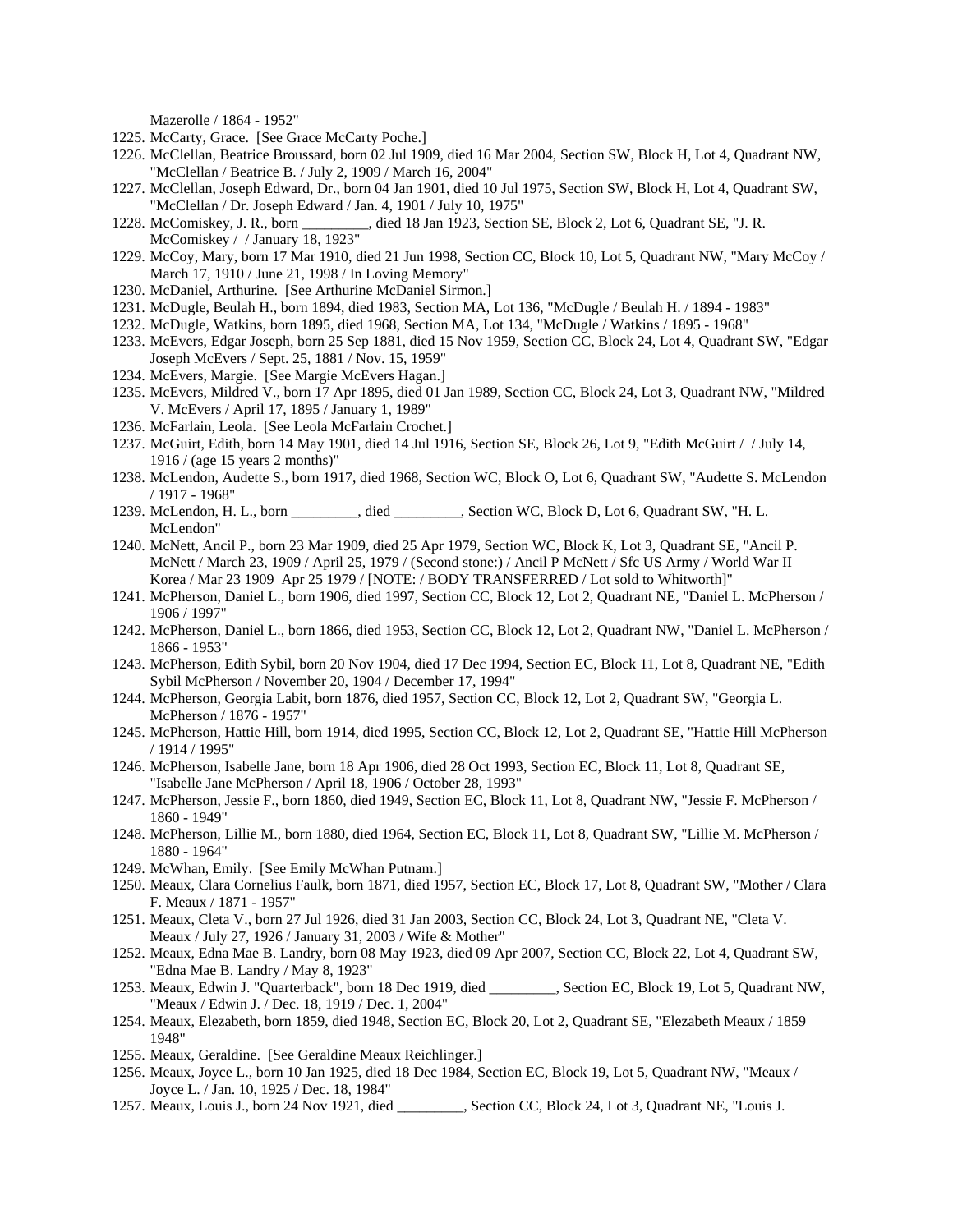Meaux / November 24, 1921 / Husband & Father"

- 1258. Meaux, Mae. [See Mae Meaux Comeaux.]
- 1259. Meaux, Marion, born 1899, died 1929, Section EC, Block 17, Lot 8, Quadrant SE, "Marion Meaux / 1899 1929"
- 1260. Meaux, Myrtle Clara. [See Myrtle Meaux Roberts.]
- 1261. Meaux, Robert, born 1872, died 1957, Section EC, Block 17, Lot 8, Quadrant NW, "Father / Robert Meaux / 1872 - 1957"
- 1262. Meaux, Sallie E. Burke, born 1891, died 1982, Section EC, Block 20, Lot 2, Quadrant NW, "Sallie E. Burke / 1891 - 1982 / (Wife of William M. Meaux)"
- 1263. Meaux, Shirley M., born 25 Mar 1949, died 22 Apr 1984, Section NC, Block 55, Lot 12, Quadrant NW, "Shirley M. Meaux / March 25, 1940 / April 22, 1984"
- 1264. Meaux, William Minos, born 1897, died 1978, Section EC, Block 20, Lot 2, Quadrant SW, "William M. Meaux / 1897 - 1978"
- 1265. Melancon, Alex, born 1894, died 1956, Section WC, Block N, Lot 3, Quadrant NW, "Alex Melancon / 1894 1956"
- 1266. Melancon, Alex, Mrs., born 1902, died 1965, Section WC, Block N, Lot 3, Quadrant NW, "Mrs Alex Melancon / 1902 1965"
- 1267. Melancon, F., (Infant son of), born \_\_\_\_\_\_\_\_, died \_\_\_\_\_\_\_\_, Section CC, Block 29, Lot 1 & 2 ??, Quadrant N, "Infant Son / of / Mr. & Mrs. / F. Melancon"
- 1268. Melancon, Francis, born \_\_\_\_\_\_\_\_\_, died 1956, Section CC, Block 29, Lot 1&2, Quadrant N, "[Francis Melancon / 1956 / Lodge record]"
- 1269. Melancon, George, born \_\_\_\_\_\_\_\_\_, died 26 Nov 2003, Section WC, Block N, Lot 3, Quadrant SW, "[George Melancon / November 26 2003 / Cremation Urn.]"
- 1270. Menard, Arte, born 1899, died 1964, Section WC, Block N, Lot 4, Quadrant NE, "Arte Menard / 1899 1964"
- 1271. Menard, Charles Benny, born \_\_\_\_\_\_\_\_\_, died \_\_\_\_\_\_\_\_\_, Section WC, Block N, Lot 6, Quadrant NW
- 1272. Menard, Elie J., born 11 Aug 1924, died 31 Aug 2003, Section WC, Block N, Lot 4, Quadrant NW, "Elie J Menard / Cpl US Army Air Forces / World War II / Aug 11 1924 Aug 31 2003"
- 1273. Menard, Henry P., born 27 Dec 1948, died 30 Sep 1988, Section CC, Block 24, Lot 7, Quadrant NE, "Henry P. Menard / December 27, 1948 / September 30, 1988 / Pvt. U. S. Army Vietnam"
- 1274. Menard, M. Milliman "Lovinia", born 16 Jun 1921, died 06 Mar 1994, Section WC, Block L, Lot 5A, Quadrant SE, "M. Milliman Menard / "Lovinia" / June 16, 1921 - March 6, 1994"
- 1275. Menard, Marcel, born 01 Jul 1914, died 17 Feb 1991, Section CC, Block 24, Lot 7, Quadrant NE, "Marcel Menard / July 1, 1914 / February 17, 1991 / Beloved Father and Son"
- 1276. Menard, Noenie. [See Noenie Menard Smith.]
- 1277. Menard, Olite H., born 1904, died 1964, Section WC, Block N, Lot 4, Quadrant SE, "Olite H. Menard / 1904 1964"
- 1278. Mendoza, Melba, born 24 Feb 1918, died 26 Oct 1993, Section WC, Block K, Lot 4, Quadrant NE, "Melba Mendoza / February 24, 1918 / October 26, 1993 / / "A Cheerful Giver""
- 1279. Merchant, Josephine David "Pinkie", born 20 May 1873, died 15 Oct 1958, Section CC, Block 6, Lot 5, Quadrant NW, "Josephine David / (Pinkie) Merchant / May 20, 1873 / Oct. 15, 1958"
- 1280. Merchant, Nellie, born 13 Jan 1915, died 19 Mar 2002, Section CC, Block 6, Lot 5, Quadrant SW, "Nellie Merchant / January 13, 1915 / March 19, 2002 / "Nannie" McCain"
- 1281. Mergist, Darcey Leonard, born 16 Jun 1937, died 26 Sep 1986, Section NW, Block 58, Lot 11, Quadrant NE, "Darcey Leonard Mergist / June 16, 1937 / September 26, 1986 / SP 4 U. S. Army"
- 1282. Mergist, Emelia C., born 16 Dec 1903, died 02 Sep 1972, Section SW, Block D, Lot 2, Quadrant NW, "Emelia C. Mergist / Dec. 16, 1903 Sept. 2, 1972 / Nearer my God to Thee"
- 1283. Mergist, H. J. "Crip", born 19 Jul 1902, died 09 Mar 1987, Section WC, Block Q, Lot 3, Quadrant NE, "H. J. "Crip" Mergist / July 19, 1902 / March 9, 1987"
- 1284. Mergist, Lena T., born 18 Aug 1906, died 03 Dec 1983, Section WC, Block Q, Lot 3, Quadrant SE, "Lena T. Mergist / Aug. 18, 1906 Dec. 3, 1983"
- 1285. Mergist, Paul, born 30 Mar 1895, died 25 Jul 1972, Section WC, Block Q, Lot 3, Quadrant NW, "Paul Mergist / Louisiana / Pvt Co K 132 Infantry / World War I / March 30 1895 July 25, 1972"
- 1286. Messick, Benjamin, born \_\_\_\_\_\_\_\_\_, died 28 Dec 1937, Section EC, Block 22, Lot 5, "Benjamin Messick / / [Computer records indicate Hollie Howard buried here.]"
- 1287. Miguez, Elaine M., born 04 Sep 1942, died 30 Aug 1985, Section NC, Block 55, Lot 18, Quadrant SE, "Elaine M. Miguez / September 4, 1942 / August 30, 1985"
- 1288. Miguez, Scotty Lee, born 28 Oct 1966, died 18 Jan 1989, Section NC, Block 54, Lot 2, Quadrant NW, "Scotty Lee Miguez / October 28, 1966 / January 18, 1989 / Sadly missed by Wife, Children and Family"
- 1289. Miia, Ben F., born 1868, died 1962, Section CC, Block 18, Lot 5, Quadrant NW, "Miia / Ben F. / 1868 1962"
- 1290. Miia, Delilah H., born 1868, died 1953, Section CC, Block 18, Lot 5, Quadrant NW, "Miia / Delilah H. / 1868 -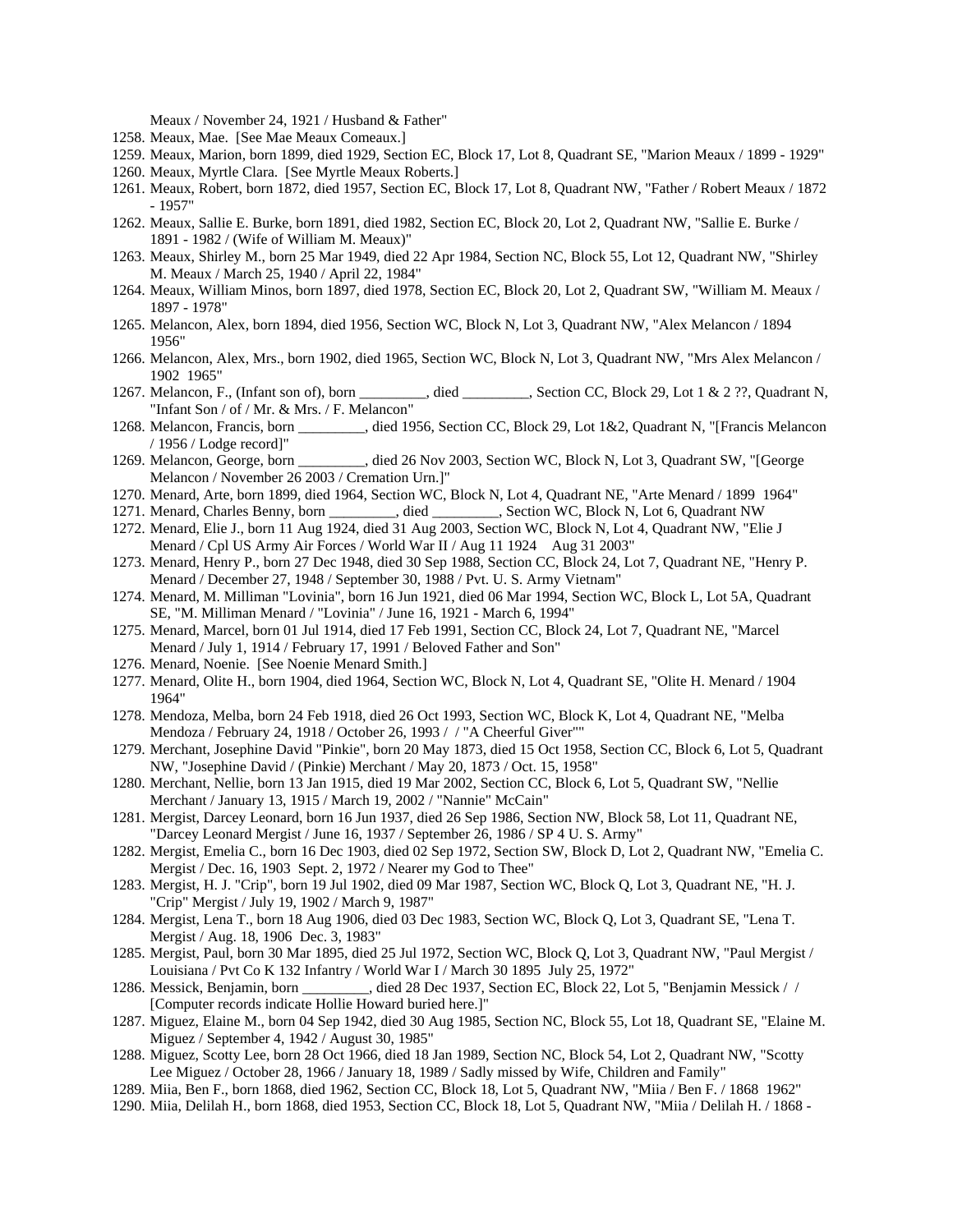1953"

- 1291. Miia, Ena B., born 21 Sep 1898, died 17 Nov 1982, Section CC, Block 18, Lot 5, Quadrant SE, "Ena B. Miia / Sept. 21, 1898 -- Nov. 17,1982"
- 1292. Miia, Horace R., born 01 Sep 1897, died 25 Jun 1972, Section CC, Block 18, Lot 5, Quadrant SE, "Horace R. Miia / Sept. 1, 1897 -- June 25, 1972"
- 1293. Miia, Velta M., born 1919, died 1924, Section CC, Block 18, Lot 5, Quadrant SW, "Velta M. Miia / 1919 1924"
- 1294. Milam, Mary Louise Ramke, born 15 Feb 1905, died 28 May 1997, Section NC, Block 56, Lot 16, Quadrant NE, "Mary Louise Ramke Milam / February 15, 1905 / May 28, 1997"
- 1295. Miller, Audrey. [See Audrey Miller Summers.]
- 1296. Miller, Bertine V.. [See Bertine V. Miller Haydell.]
- 1297. Miller, Blanche B., born 08 Sep 1889, died 25 Aug 1976, Section CC, Block 11, Lot 1, Quadrant SW, "Miller / Blanche B. / Sept. 8, 1889 / Aug. 25, 1976"
- 1298. Miller, Byrom Harrison, born 01 Dec 1858, died 01 Feb 1953, Section SE, Block 3, Lot 7, Quadrant W, "Miller / Byrom Harrison / New Market, Alabama / Dec. 1858 Feb 1953"
- 1299. Miller, Dalton, born 08 Jun 1895, died 11 Oct 1958, Section CC, Block 17, Lot 1, Quadrant SE, "Dalton Miller / Louisiana / Pvt 3 Co Development Bn / World War I / June 8 1895 Oct 11 1958"
- 1300. Miller, Delta St. Amant, born 02 Nov 1900, died \_\_\_\_\_\_\_\_\_, Section EC, Block 19, Lot 6, Quadrant EC, "Delta St.Amant Miller / November 2, 1900"
- 1301. Miller, Donald A., born 25 Nov 1906, died 23 Jan 1978, Section SW, Block E, Lot 4, Quadrant NW, "Donald A. Miller / Nov. 25, 1906 / Jan. 23, 1978"
- 1302. Miller, Ella D., born 09 Nov 1911, died 29 Feb 1996, Section SW, Block E, Lot 4, Quadrant NW, "Ella D. Miller / November 9, 1911 / February 29, 1996"
- 1303. Miller, Emma Bell Carter, born 01 Jan 1866, died 01 Mar 1925, Section SE, Block 3, Lot 7, Quadrant W, "Miller / Emma Bell Carter / Paris Tennessee / Jan. 1866 Mar. 1925"
- 1304. Miller, Ernest, born 15 Jan 1861, died 17 May 1945, Section CC, Block 17, Lot 1, Quadrant SW, "Ernest Miller / Born in / Huntsville, Alabama / Jan. 15, 1861 / May 17, 1945"
- 1305. Miller, Lloyd B., born 25 Sep 1886, died 01 Oct 1955, Section CC, Block 11, Lot 1, Quadrant SW, "Miller / Lloyd B. / Sept. 25, 1886 / Oct. 1, 1955"
- 1306. Miller, Louise Broussard, born 26 Apr 1891, died 21 Nov 1981, Section CC, Block 31, Lot 1 & 2, Quadrant N, "Louise Broussard Miller / Born Vermilion Parish La, / April 26, 1891 / Nov. 21, 1981"
- 1307. Miller, Mabel Louise. [See Mabel Louise Miller Caldwell.]
- 1308. Miller, Nellie Mabel, born 25 Sep 1885, died 06 Mar 1968, Section CC, Block 17, Lot 1, Quadrant NW, "Nellie Mabel Miller / Born in Water Valley Miss. / Sept. 25, 1885 / Died March 6, 1968"
- 1309. Miller, Philip E., born 22 Oct 1926, died 17 Dec 1973, Section SW, Block C, Lot 2, Quadrant SW, "Philip E Miller / Pennsylvania / Sfc US Army / World War II Korea / Oct 22 1926 Dec 17 1973"
- 1310. Miller, Roberta. [See Roberta Miller Terrier.]
- 1311. Miller, Walter Warren, born 11 Aug 1883, died 26 May 1977, Section CC, Block 31, Lot 1 & 2, Quadrant S, "Walter Warren Miller / Born Watervalley Miss / Aug. 11, 1883 / May 26, 1977"
- 1312. Milliman, Andy Josh, born 21 Sep 1977, died 10 Apr 1979, Section SW, Block G, Lot 29, "Andy Josh / Milliman / Sept. 21, 1977 / Apr. 10, 1979"
- 1313. Mills, Dora N., born 1901, died 1988, Section MA, Lot 7, "Mills / Dora N. / 1901-1988"
- 1314. Mills, Earl J., born 1901, died 1990, Section MA, Lot 5, "Mills / Earl J. / 1901-1990"
- 1315. Mills, Joseph Berard, born 1853, died 16 Nov 1935, Section EC, Block 6, Lot 8, Quadrant SE, "Joseph Berard Mills / November 16, 1935"
- 1316. Mills, Leontine Feray, born 1858, died 22 Jan 1940, Section EC, Block 6, Lot 8, Quadrant NE, "Leontine Feray Mills / 1858 / January 22, 1940"
- 1317. Mills, Rosa, born 16 Sep 1879, died 12 Feb 1967, Section EC, Block 6, Lot 8, Quadrant NW, "Rosa Mills / Sept. 16, 1879 / Feb. 12, 1967"
- 1318. Mills, Velma. [See Velma Mills Stansbury.]
- 1319. Mire, Eula White, born 17 Apr 1917, died 07 Feb 1980, Section WC, Block O, Lot 2, Quadrant SE, "Mrs Romain Mire / Nee Eula White / April 17, 1917 / February 7, 1980 / Gone but not forgotten / Rest in peace"
- 1320. Mire, Jeanne, born 1921, died 1994, Section NC, Block 54, Lot 1, Quadrant SE, "Jeanne Mire / 1921 / 1994"
- 1321. Mire, Joseph N., born 23 Sep 1919, died \_\_\_\_\_\_\_\_\_, Section NW, Block 58, Lot 3, Quadrant NE, "Joseph N. Mire / Sept. 23, 1919"
- 1322. Mire, Mildred Jenkins, born 04 Jul 1914, died , Section NW, Block 58, Lot 4, Quadrant SW, "Mrs. Joseph N. Mire / Nee' Mildred Jenkins / July 4, 1914"
- 1323. Mire, Preston, born 1917, died 1993, Section NC, Block 54, Lot 1, Quadrant SE, "Preston Mire / 1917 / 1993"
- 1324. Moist, Albert Reynolds, born 07 Dec 1882, died 02 Sep 1934, Section SE, Block 15, Lot 1, Quadrant NW, "Albert Reynolds Moist / Dec. 7, 1882 / Sept 2, 1934"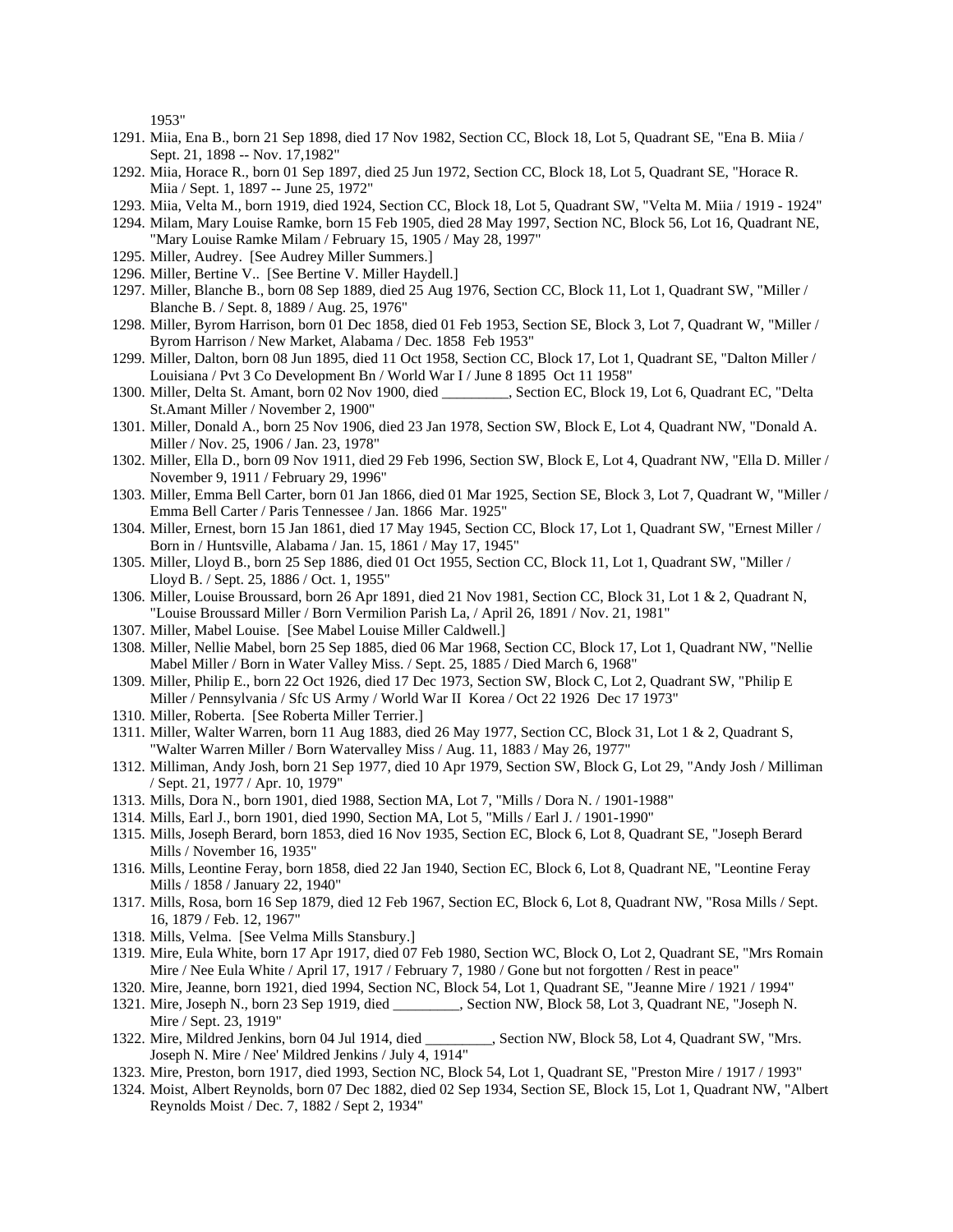- 1325. Moist, Aline Starr Burwell, born 22 Aug 1892, died 15 Nov 1975, Section SE, Block 15, Lot 1, Quadrant NE, "Aline Starr Burwell Moist / August 22, 1892 / November 15, 1975"
- 1326. Moist, Marian. [See Marian Moist Morgan.]
- 1327. Molaison, Mathilde. [See Mathilde Molaison Greene.]
- 1328. Monroe, Herbert, born 11 Jan 1942, died (Section EC, Block 24, Lot 3 & 4, "Herbert Monroe / January 11, 1942"
- 1329. Montagne, Ernest, born 07 Feb 1851, died 16 Apr 1938, Section SE, Block 2, Lot 5, Quadrant NE, "Father / Ernest Montagne / Feb. 7, 1851 / April 16, 1938"
- 1330. Montagne, Louise. [See Louise Montagne Moss.]
- 1331. Montagne, Nora M.. [See Nora M. Montagne Moss.]
- 1332. Montagne, Sarah Creswell, born 05 Apr 1861, died 09 Apr 1914, Section SE, Block 2, Lot 5, Quadrant NE, "Mother / Sarah Creswell / April 5, 1861 / April 9, 1914"
- 1333. Montgomery, Charles J., Jr., born 25 Mar 1909, died 04 Jun 1998, Section NW, Block 59, Lot 2, Quadrant SW, "Charles J. Montgomery, Jr. / March 25, 1909 / June 4, 1998"
- 1334. Montgomery, Charles Joseph, born 18 Dec 1878, died 15 Jan 1951, Section CC, Block 6, Lot 6, Quadrant SE, ""Dad" / Chas. Jos. Montgomery / Dec. 18, 1878 / Jan. 15, 1951"
- 1335. Montgomery, Doris Loreene R., born 18 Nov 1911, died 18 Apr 1993, Section NW, Block 59, Lot 2, Quadrant SW, "Doris Loreene R. Montgomery / November 18, 1911 / April 18, 1993"
- 1336. Montgomery, Erin, born 1921, died 1972, Section CC, Block 6, Lot 5, Quadrant NE, "Erin Montgomery / 1921 1972"
- 1337. Montgomery, Grace. [See Grace Montgomery Hardee.]
- 1338. Montgomery, Marguerite, born 14 Mar 1918, died 29 Jun 1968, Section CC, Block 6, Lot 5, Quadrant SE, "Marguerite / Montgomery / March 14, 1918 / June 29, 1968"
- 1339. Montgomery, Pauline David, born 22 Apr 1881, died 18 Feb 1942, Section CC, Block 6, Lot 6, Quadrant NE, "Mother / Pauline David / Montgomery / April 22, 1881 / February 18, 1942."
- 1340. Montgomery, Thyra May, born 09 Feb 1903, died 26 Sep 1984, Section CC, Block 6, Lot 6, Quadrant SW, "Thyra May Montgomery / February 9, 1903 / September 26, 1984"
- 1341. Monypeny, Wilma. [See Wilma Monypeny Godchaux.]
- 1342. Moore, Birdie Vanslyke, born 12 Apr 1886, died 02 May 1938, Section EC, Block 23, Lot 4, 5, Quadrant S, "Wife / Birdie Vanslyke / Moore / Born Apr 12, 1886 / Died May 2, 1938"
- 1343. Moore, Hazel Ila, born 15 Mar 1920, died 29 Jan 1995, Section WC, Block Q, Lot 6A, Quadrant NE, "Hazel Ila Moore / March 15, 1920 / January 29, 1995 / / Whisper of Wisdom Blows in the wind"
- 1344. Moore, Joy T.. [See Joy T. Moore Delino.]
- 1345. Moore, Thomas C., born 05 Sep 1866, died 30 Nov 1937, Section EC, Block 23, Lot 4, 5, Quadrant N, "Husband / Thomas C. Moore / Born / Sept. 5, 1866 / Died / Nov. 30, 1937"
- 1346. Morain, Aristeed, born 1855, died 16 Jan 1920, Section EC, Block 5, Lot 8, "Aristeed Morain / January 16, 1920 / 65 years"
- 1347. Morella, Josephine, born 03 Sep 1908, died 25 Apr 1987, Section WC, Block P, Lot 7, Quadrant NE, "Josephine Morella / September 3, 1908 April 25, 1987"
- 1348. Morello, Charley V., born 22 Feb 1906, died 08 Sep 1982, Section CC, Block 18, Lot 6, Quadrant NE, "Charley V Morello / Tec5 US Army / World War II / Feb 22 1906 Sep 8 1982"
- 1349. Morello, Rose M., born 20 Jun 1881, died 02 Oct 1966, Section WC, Block P, Lot 7, Quadrant NE, "Mother / Rose M. Morello / June 20, 1881 / Oct. 2, 1966"
- 1350. Moresi, Alice Caldwell, born 04 May 1882, died 24 Dec 1945, Section SC, Block 19, Lot 1, Quadrant SE, "Alice Caldwell Moresi / May 4, 1882 / Dec. 24, 1945"
- 1351. Moresi, Emile P., born 04 Jul 1868, died 27 Jan 1949, Section SC, Block 19, Lot 2, Quadrant E, "Emile P. Moresi / July 4, 1868 / Jan. 27, 1949"
- 1352. Moresi, Mary Laura Frenzel Erath, born 01 Oct 1891, died 18 Mar 1979, Section WC, Block P, Lot 1, Quadrant NE, "Mary Laura Frenzel / (Erath) Moresi / Oct. 1, 1891 - March 18, 1979"
- 1353. Morgan, Bernard Samuel, born 20 Jun 1922, died 12 Feb 2001, Section CC, Block 24, Lot 5 & 6, Quadrant W, "Morgan / Bernard Samuel / June 20, 1922 / February 12, 2001"
- 1354. Morgan, Dorothy F., born 12 Oct 1922, died 07 Feb 2003, Section SE, Block 13, Lot 1, Quadrant WCenter, "Dorothy F. Morgan / / October 12, 1922 / February 7, 2003"
- 1355. Morgan, Estella. [See Estella Morgan Williams.]
- 1356. Morgan, Etha W., born 11 May 1901, died 26 May 1972, Section WC, Block P, Lot 10, Quadrant NE, "Etha W. Morgan / May 11, 1901 / May 26, 1972 / Gone but not forgotten"
- 1357. Morgan, Eugene A., born 08 Oct 1919, died Section SE, Block 13, Lot 1, Quadrant WCenter, "Eugene A. Morgan / October 8, 1919"
- 1358. Morgan, Eula L.. [See Eula L. Morgan Dyson.]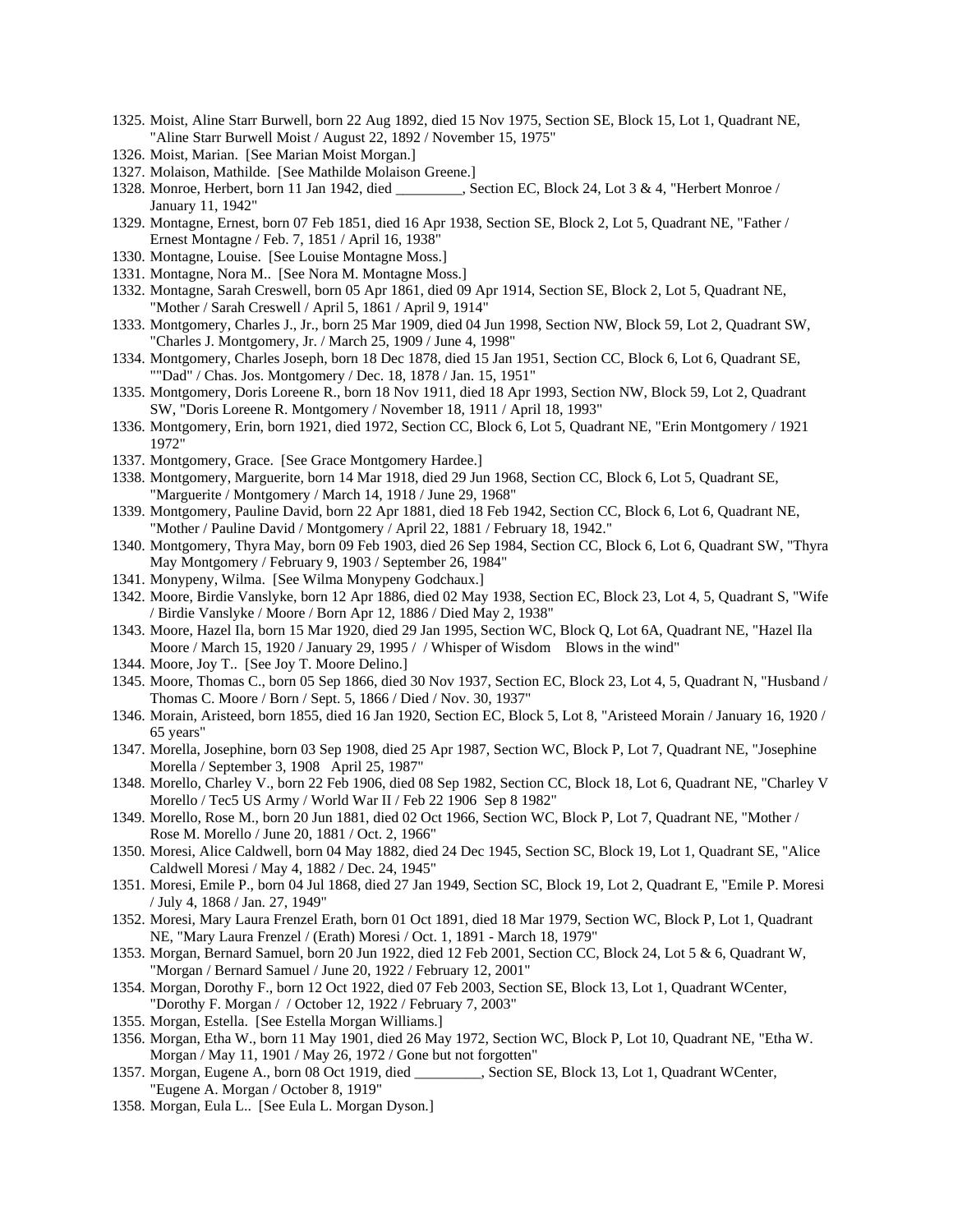- 1359. Morgan, Fred C., Sr., born 03 Aug 1923, died 08 Jul 1963, Section SE, Block 13, Lot 1, Quadrant SE, "Fred C. Morgan Sr. / Aug. 3, 1923 July 8, 1963"
- 1360. Morgan, Isham White, born 16 Mar 1895, died 26 Jan 1974, Section WC, Block P, Lot 10, Quadrant SE, "Isham W / Morgan / Louisiana / Cpl / US Army / World War I / March 16 1895 / January 26 1974"
- 1361. Morgan, James S., born 22 Nov 1880, died 25 Jun 1964, Section SE, Block 13, Lot 8, Quadrant SW, "James S. Morgan / Nov. 22, 1880 June 25, 1964 / Resting till the Resurrection morn"
- 1362. Morgan, James S., Mrs., born 28 Sep 1885, died 25 May 1954, Section SE, Block 13, Lot 8, Quadrant W Center, "Mrs. James S. Morgan / Sept. 28, 1885 May 25, 1954 / Resting till the Resurrection morn"
- 1363. Morgan, Marian Moist, born 17 Oct 1922, died 06 Jan 1949, Section CC, Block 24, Lot 5, Quadrant W, "Morgan / Marian Moist / October 17, 1922 / January 6, 1949"
- 1364. Morgan, Marvel Burton, born 05 Oct 1922, died 09 Oct 1999, Section WC, Block P, Lot 10, Quadrant E Center, "Marvel Burton Morgan / October 5, 1922 / October 9, 1999 / [cremation] / TSGT US AIR FORCE WORLD WAR II KOREA"
- 1365. Morgan, Thomas J., born 16 Sep 1862, died 22 Sep 1956, Section CC, Block 12, Lot 1, Quadrant SE, "Thomas J. Morgan / Sept. 16, 1862 / Sept. 22, 1956"
- 1366. Morgan, Vera. [See Vera Morgan Noel.]
- 1367. Morgan, W. F., born 1854, died 16 Jun 1931, Section SE, Block 13, Lot 9, "W. F. Morgan / June 16, 1931 / Age 77"
- 1368. Morton, Doyce D., Jr., born 20 Aug 1938, died \_\_\_\_\_\_\_\_\_, Section SC, Block 14, Lot 6, Quadrant EC (center), "Doyce D. Morton, Jr"
- 1369. Morton, Rachel Williams, born 13 Oct 1940, died \_\_\_\_\_\_\_\_\_, Section SC, Block 14, Lot 6, Quadrant NE, "Rachel W. Morton / October 13, 1940"
- 1370. Morvant, Clifton, born \_\_\_\_\_\_\_\_\_, died \_\_\_\_\_\_\_\_\_, Section NC, Block 55, Lot 18, Quadrant NW, "Clifton Morvant"
- 1371. Morvant, Nella Hebert, born 16 Jul 1914, died 02 Jun 2002, Section NW, Block 58, Lot 4, Quadrant NW, "Nella Hebert Morvant / July 16, 1914 / June 2, 2002"
- 1372. Morvant, Onedias, born 19 Jul 1908, died 01 Mar 1982, Section NW, Block 58, Lot 4, Quadrant NW, "Onedias Morvant / July 19, 1908 / March 1, 1982"
- 1373. Mosier, Albert J., born 1902, died 1968, Section WC, Block J, Lot 5, Quadrant SE, "Albert J Mosier / 1902 1968"
- 1374. Moss, Agnes Chauvin, born 06 Dec 1899, died 10 Jun 1986, Section EC, Block 17, Lot 4, Quadrant SE, "Agnes Chauvin Moss / December 6, 1899 / June 10, 1986"
- 1375. Moss, Clarence Joseph, born 16 Apr 1863, died 19 Jan 1959, Section EC, Block 17, Lot 1, Quadrant NW, "Clarence Joseph Moss / April 14, 1863 Jan. 19, 1959"
- 1376. Moss, Connie E., born 01 Jan 1878, died 14 Jul 1972, Section EC, Block 17, Lot 6, Quadrant NE, "Connie E. Moss / Jan. 1, 1878 / July 14, 1972"
- 1377. Moss, Cornelia Ann, born 01 Mar 1889, died 01 Mar 1968, Section SE, Block 26, Lot 8, "Cornelia Ann Moss / March 1889 / March 1968"
- 1378. Moss, Cornelius R., born 07 Jun 1967, died 19 Dec 1976, Section EC, Block 17, Lot 6, Quadrant SW, "Cornelius R. Moss / June 7, 1967 / December 19, 1976"
- 1379. Moss, Frances. [See Frances Moss Corcoran.]
- 1380. Moss, Grace Domingue, born 18 Aug 1928, died \_\_\_\_\_\_\_\_\_, Section WC, Block Q, Lot 6, Quadrant NW, "Grace Domingue Moss / August 18, 1928"
- 1381. Moss, Henry Thomas, born 09 Jan 1893, died 1929, Section EC, Block 17, Lot 1, Quadrant SW, "Henry Thomas Moss / Jan. 9, 1893 1929"
- 1382. Moss, Howard J., born 12 Feb 1876, died 12 Feb 1951, Section CC, Block 26, Lot 8, "Howard J. Moss / Born Feb. 12, 1876 / Died Feb. 12, 1951"
- 1383. Moss, J. Morris, born 11 Nov 1890, died 30 Nov 1976, Section EC, Block 17, Lot 4, Quadrant NE, "J. Morris Moss / November 11, 1890 / November 30, 1976"
- 1384. Moss, Kathlyn Ruth, born 30 Apr 1952, died 07 Nov 1964, Section EC, Block 17, Lot 6, Quadrant NW, "Kathlyn Ruth Moss / April 30, 1952 / Nov. 7, 1964"
- 1385. Moss, Laura Hasson, born 24 Jul 1877, died 16 Apr 1977, Section EC, Block 17, Lot 6, Quadrant NE, "Laura Hasson Moss / July 24, 1877 / April 16, 1977"
- 1386. Moss, Lenis J., Sr., born 1904, died 1978, Section WC, Block Q, Lot 6, Quadrant SE, "Lenis J. Moss Sr. / 1904 1978"
- 1387. Moss, Lenis Joseph, Jr., born 17 Aug 1929, died 06 May 1994, Section WC, Block Q, Lot 6, Quadrant E Center, " / "In Memory of" / Lenis Joseph Moss, Jr. / August 18, 1929 / May 6, 1994 / / Donated his body to LSU Medical Center"
- 1388. Moss, Leontine Lee, born 1909, died 1962, Section WC, Block Q, Lot 6, Quadrant NE, "Leontine Lee Moss /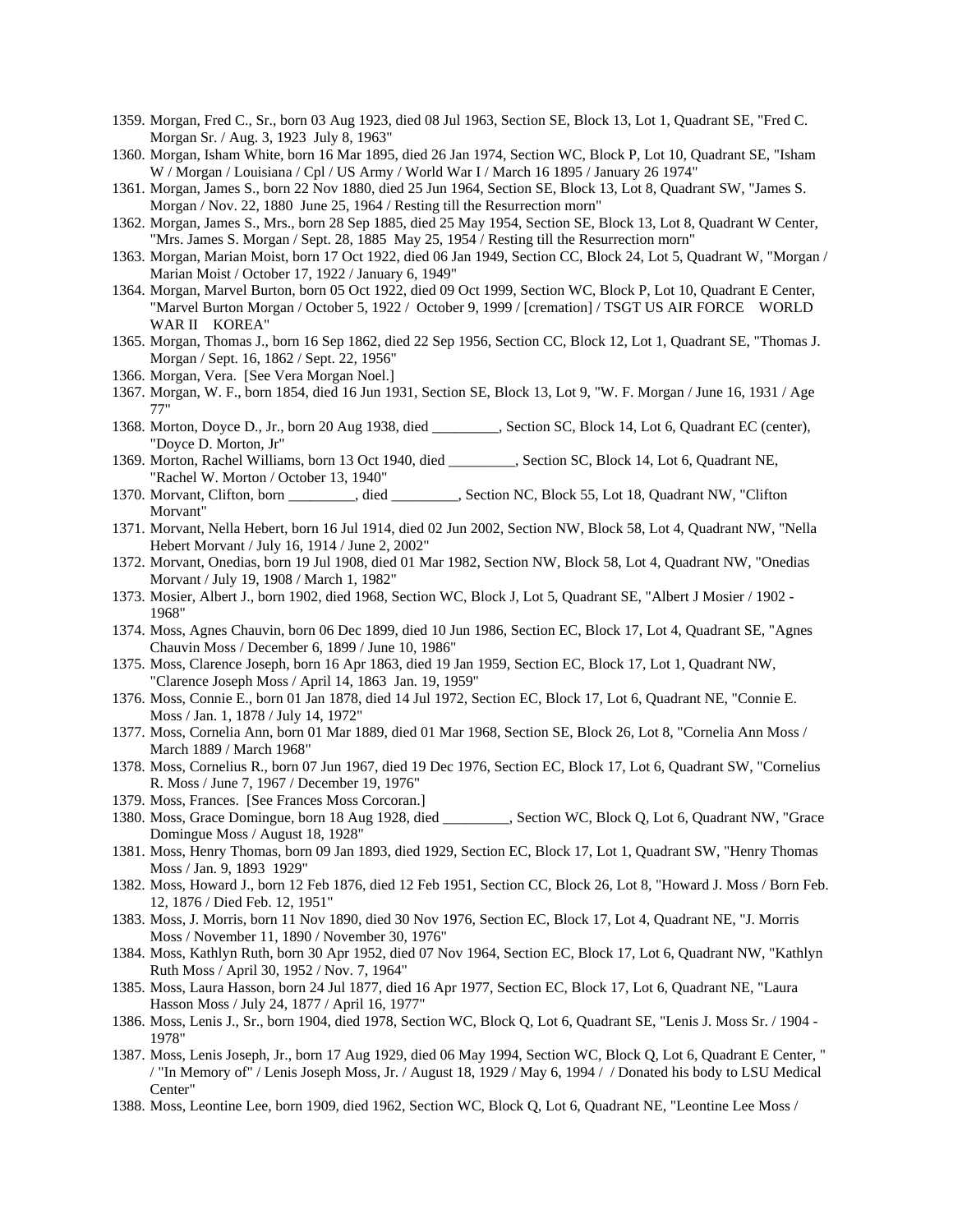1909 - 1962"

- 1389. Moss, Louise Montagne, born 25 Apr 1880, died 05 Dec 1955, Section CC, Block 12, Lot 8, Quadrant NE, "Louise Montagne / Moss / Apr. 25, 1880 / Dec. 5, 1955"
- 1390. Moss, Lula Mae. [See Lula Mae Moss Edwards.]
- 1391. Moss, Magee Joseph, born 04 Jan 1927, died 21 Apr 1993, Section WC, Block Q, Lot 6, Quadrant SW, "Magee Joseph Moss / January 4, 1927 / April 21, 1993"
- 1392. Moss, Martha Ann, born 15 Oct 1869, died 15 May 1959, Section EC, Block 17, Lot 2, Quadrant SW, "Martha Ann Moss / Oct. 1869 May 1959"
- 1393. Moss, Mary Alma, born 11 May 1895, died \_\_\_\_\_\_\_\_\_, Section EC, Block 17, Lot 2, Quadrant SE, "Mary Alma Moss / May 11, 1895"
- 1394. Moss, Nina. [See Nina Moss Garteiser.]
- 1395. Moss, Nora M. Montagne, born 16 Nov 1889, died 10 Aug 1948, Section EC, Block 21, Lot 1, Quadrant SW, "Nora M. Montagne / Wife of / Walter C. Moss / Nov. 16, 1889 -- Aug. 10, 1948."
- 1396. Moss, Oliver J., born 1872, died 1960, Section CC, Block 12, Lot 8, Quadrant SE, "Oliver J. Moss / 1872 1960"
- 1397. Moss, Phro Villien, born 29 Jan 1925, died 07 Nov 1964, Section EC, Block 17, Lot 5, Quadrant SW, "Phro Villien Moss / Jan. 29, 1925 / Nov. 7, 1964"
- 1398. Moss, Roxie Broussard (Poulet), Mrs., born 28 Jan 1920, died 23 Sep 1999, Section EC, Block 17, Lot 6, Quadrant NE, "Roxie Broussard Moss "Poulet" / January 28, 1920 / September 23, 1999 / (cremation)"
- 1399. Moss, Walter C., born 13 Mar 1886, died 02 Jan 1980, Section EC, Block 21, Lot 1, Quadrant SW, "Walter C. Moss / March 13, 1886 / January 2, 1980 / / {buried with Nora}"
- 1400. Mouton, Donnie F., born 28 Feb 1943, died 04 Feb 1978, Section SW, Block B, Lot 6, Quadrant NE, "Donnie F. Mouton / Feb. 28, 1943 / Feb. 4, 1978 / Dust in the wind"
- 1401. Mouton, Eliza, Mrs., born 03 Mar 1879, died 14 Jan 1963, Section WC, Block N, Lot 5, Quadrant SW, "Mrs. Eliza Mouton / March 3, 1879 / Jan. 14, 1963"
- 1402. Mouton, Ella Mae L., born 14 Feb 1925, died 28 Sep 1977, Section WC, Block N, Lot 5, Quadrant NE, "Ella Mae L. Mouton / Feb. 14, 1925 / Sept. 28, 1977 / "I am at rest where I want to be""
- 1403. Mouton, Francis D., born 10 May 1923, died 29 Aug 1974, Section WC, Block N, Lot 5, Quadrant SE, "Francis D Mouton / Tsgt US Army / May 10 1923 Aug 29 1974 / "Gone to a better place, don't weep for me""
- 1404. Mouton, James Dwight, Sr., born 03 Aug 1949, died 23 Jun 1995, Section SW, Block B, Lot 3, Quadrant NE, "James Dwight Mouton, Sr / August 3, 1949 / June 23, 1995"
- 1405. Mouton, O. "Kish", born 18 Aug 1898, died 16 Nov 1961, Section WC, Block N, Lot 6, Quadrant NW, "O. (Kish) Mouton / Born Aug. 18, 1898 / Died Nov. 16, 1961"
- 1406. Mouton, Pauline M., born 06 Feb 1941, died 18 Aug 1986, Section NW, Block 58, Lot 6, Quadrant NE, "Pauline M. Mouton / February 6, 1941 / August 18, 1986 / "Our Loving Mother""
- 1407. Mouton, Vera S., born 18 Apr 1902, died 01 Dec 1963, Section WC, Block N, Lot 5, Quadrant NW, "Vera S. Mouton / April 18, 1902 / Dec. 1, 1963"
- 1408. Musemeche, Ouida R., born 19 Feb 1914, died \_\_\_\_\_\_\_\_\_, Section WC, Block R, Lot 1, Quadrant SW, "Mother / Ouida R. Musemeche / Feb. 19, 1914"
- 1409. Musemeche, R. J., Sr., born 03 Dec 1910, died 02 Oct 1972, Section WC, Block R, Lot 1, Quadrant NW, "Father / R. J. Musemeche Sr. / Dec. 3, 1910 / Oct. 2, 1972"
- 1410. Myrick, Ray Barr, born 18 Nov 1909, died 10 May 1968, Section CC, Block 12, Lot 7, Quadrant NE, "Ray Barr Myrick / Nov. 18, 1909 / May 10, 1968"
- 1411. Nazerolle, Archie, born 14 Aug 1952, died \_\_\_\_\_\_\_\_\_, Section CC, Block 30, Lot 7, "Archie Nazerolle / August 14, 1952 / Lodge record"
- 1412. Nettles, James E., born 1865, died 1945, Section CC, Block 10, Lot 7, Quadrant E, "Nettles / James E. / 1865 1945"
- 1413. Nettles, Lulu M., born 1868, died 1947, Section CC, Block 10, Lot 7, Quadrant E, "Nettles / Lulu M. / 1868 1947"
- 1414. Newell, C. E. "Baldy", born 24 Aug 1894, died 07 Jun 1975, Section EC, Block 12, Lot 4, Quadrant NE, "C. E. "Baldy" Newell / Aug. 24, 1894 / June 7, 1975"
- 1415. Newell, Johnnie Elizabeth, born 26 Oct 1899, died 04 Jun 1971, Section EC, Block 12, Lot 4, Quadrant NW, "Johnnie Elizabeth / Newell / Oct. 26, 1899 / June 4, 1971"
- 1416. Nicks, Evia D., born 09 Feb 1909, died \_\_\_\_\_\_\_\_\_, Section NC, Block 56, Lot 18, Quadrant NW, "Mother / Evia D. Nicks / Feb. 9, 1909"
- 1417. Nicks, J. M., Sr., born 20 Mar 1903, died 13 Dec 1978, Section NC, Block 56, Lot 18, Quadrant SW, "Father / J. M. Nicks Sr. / Mar. 20, 1903 / Dec. 13, 1978"
- 1418. Nicks, Nicie Jane, born 31 Jan 1879, died 30 Oct 1943, Section EC, Block 12, Lot 4, Quadrant SW, "Nicie Jane / Nicks / Jan. 31, 1879 / Oct. 30, 1943"
- 1419. Nilson, Sadie Grimm, born 1866, died \_\_\_\_\_\_\_\_\_, Section CC, Block 10, Lot 2, Quadrant W, "His Wife / Sadie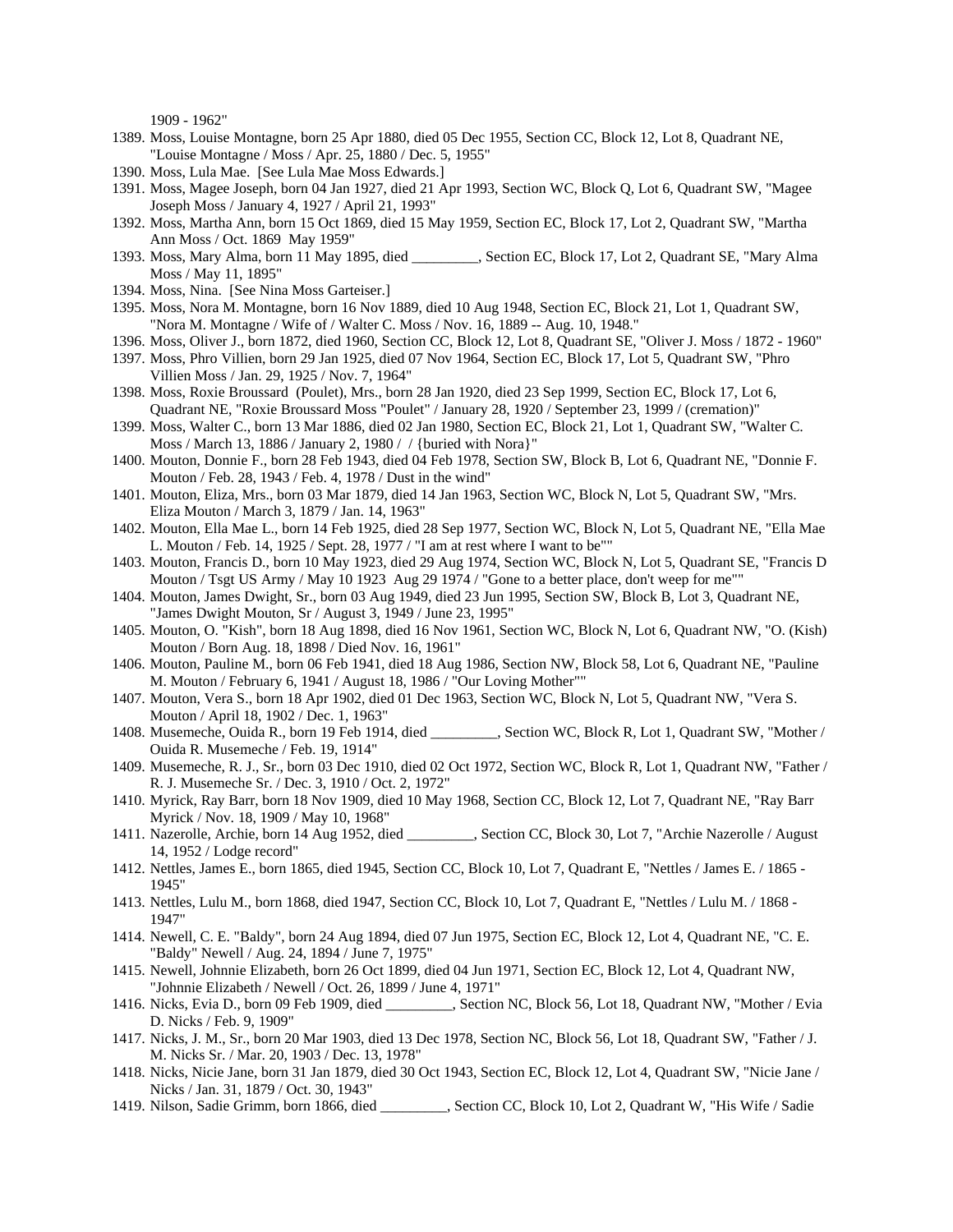Grimm / 1866"

- 1420. Nilson, W. S., born 1864, died 1948, Section CC, Block 10, Lot 2, Quadrant W, "W. S. Nilson / 1864 1948"
- 1421. Noel, Ann, (Infant), born 14 Oct 1933, died 14 Oct 1933, Section WC, Block Q, Lot 1, Quadrant SE, "Ann Noel / Infant / Oct. 14, 1933"
- 1422. Noel, Henry Allen, born 01 Apr 1910, died 05 Aug 1983, Section WC, Block Q, Lot 1, Quadrant NW, "Henry Allen / Noel / April 1, 1910 / August 5, 1983"
- 1423. Noel, Louis J. "Red", born 02 Dec 1942, died 12 Sep 1969, Section WC, Block Q, Lot 1, Quadrant NE, "Louis J. "Red" / Noel / Dec. 2, 1942 / Sept. 12, 1969"
- 1424. Noel, Vera Morgan, born 28 Jul 1912, died 31 Jul 1998, Section WC, Block Q, Lot 1, Quadrant SW, "Vera Morgan / Noel / July 28, 1912 / July 31, 1998"
- 1425. Nordin, Margaret D., born 21 Feb 1908, died 28 Apr 1998, Section CC, Block 6, Lot 3, Quadrant NE, "Margaret D. Nordin / February 21, 1908 / April 28, 1998"
- 1426. Norman, Arthur W., Jr., born 05 Apr 1901, died 11 Oct 1970, Section SW, Block D, Lot 1, Quadrant SE, "Arthur W. Norman, Jr. / April 5, 1901 / Oct. 11, 1970"
- 1427. Norman, Thelma Golden, born 24 Jun 1902, died 28 Nov 1978, Section SW, Block D, Lot 1, Quadrant NE, "Thelma Golden Norman / June 24, 1902 / Nov. 28, 1978"
- 1428. Nugier, Eleanor G.. [See Eleanor G. Nugier Bernard.]
- 1429. Nugier, Felicie Brien, born 29 Dec 1886, died 10 Nov 1939, Section CC, Block 10, Lot 4, Quadrant W, "Felicie Brien Nugier / Dec. 29, 1886 / Nov. 10, 1939"
- 1430. Nugier, Philip Lewis, born 22 Nov 1880, died 14 Sep 1961, Section CC, Block 10, Lot 4, Quadrant W, "Philip Lewis Nugier / Nov. 22, 1880 / Sept. 14, 1961"
- 1431. Nugier, Richard Brian, born 03 Sep 1921, died 30 Aug 1997, Section WC, Block P, Lot 5A, Quadrant NE, "Richard Brian Nugier / September 3, 1921 / August 30, 1997 / / US NAVY"
- 1432. Nugier, Ruby. [See Ruby Nugier Bailey.]
- 1433. Nugier, Ruth Elsie, born 04 Dec 1926, died \_\_\_\_\_\_\_\_\_, Section SE, Block 3, Lot 5, Quadrant NW, "Ruth Elsie Nugier / December 4, 1926"
- 1434. Nunez, Aaron, born 07 Feb 1894, died 11 Jun 1965, Section EC, Block 20, Lot 1, Quadrant NE, "Aaron Nunez / Feb. 7, 1894 / June 11, 1965"
- 1435. Nunez, Aaron, (Infant daughter of), born \_\_\_\_\_\_\_\_\_, died 14 Oct 1933, Section EC, Block 17, Lot 8, Quadrant NE, "Infant daughter of / Aaron & Melinda Nunez / / October 14, 1933"
- 1436. Nunez, Aaron Dale, born 06 Dec 1934, died 27 Sep 1945, Section EC, Block 20, Lot 1, Quadrant SW, "Aaron Dale Nunez / Born Dec. 6, 1934 / Died Sept. 27, 1945 / Gone but not forgotten"
- 1437. Nunez, Gerald, born \_\_\_\_\_\_\_\_\_, died \_\_\_\_\_\_\_\_\_, Section NE, Block 51, Lot 1, "Gerald Nunez"
- 1438. Nunez, John Avery, born 1900, died 1984, Section MA, Lot 17, "John Avery Nunez / 1900 1984"
- 1439. Nunez, Kerney, born 22 Aug 1920, died \_\_\_\_\_\_\_\_\_, Section SW, Block G, Lot 26, "Kerney Nunez / August 22, 1920"
- 1440. Nunez, Mae Libersat, born 01 Jan 1907, died 2002, Section MA, Lot 19, "Mae Libersat Nunez / 1907-2002"
- 1441. Nunez, Maude. [See Maude Nunez Stebbins.]
- 1442. Nunez, Mazie A., born 11 Aug 1912, died 22 Jul 1999, Section SW, Block G, Lot 25, "Mazie A. Nunez / August 11, 1912 / July 22, 1999"
- 1443. Nunez, Melinda M., born 13 Nov 1903, died 04 Apr 1980, Section EC, Block 20, Lot 1, Quadrant SE, "Melinda M. Nunez / Nov. 13, 1903 / April 4, 1980"
- 1444. Nunez, Milton, born 05 Mar 1903, died 18 Nov 1980, Section NC, Block 55, Lot 16, Quadrant NE, "Milton Nunez / March 5, 1903 / Nov. 18, 1980"
- 1445. Nussbaum, Linnie Caldwell, born 07 Jul 1871, died 05 Apr 1938, Section EC, Block 4, Lot 6, Quadrant SW, "Sister / Linnie Caldwell / Nussbaum / July 7, 1871 -- Apr. 5, 1938"
- 1446. Nussbaum, Louis, Jr., born \_\_\_\_\_\_\_\_\_, died \_\_\_\_\_\_\_\_\_, Section EC, Block 4, Lot 7, Quadrant N, "Louis Nussbaum Jr"
- 1447. O'Bryan, Agnes R., born 1922, died 2001, Section MA, Lot 112, "O'Bryan / Agnes R. / 1922-2001"
- 1448. O'Bryan, Alice Davidson, born 08 Jul 1885, died 15 Apr 1974, Section WC, Block L, Lot 8, Quadrant NE, "Alice D. O'Bryan / July 8, 1885 / April 15, 1974"
- 1449. O'Bryan, Bayard M. "D.D.", born 07 Mar 1883, died 11 Aug 1958, Section WC, Block L, Lot 8, Quadrant SE, "Bayard M. "D.D." / O'Bryan / March 7, 1883 / Aug. 11, 1958"
- 1450. O'Bryan, Elaine, born 17 Sep 1941, died \_\_\_\_\_\_\_\_\_, Section NC, Block 54, Lot 14, Quadrant NW, "Elaine O'Bryan / September 17, 1941"
- 1451. O'Bryan, Elda Badon, born 1903, died 1964, Section CC, Block 23, Lot 2, Quadrant SE, "Elda B. O'Bryan / 1903 - 1964"
- 1452. O'Bryan, Ella Villemez, born 10 Jul 1891, died 28 Nov 1960, Section EC, Block 12, Lot 6, Quadrant NE, "Mother / Ella Villemez O'Bryan / July 10, 1891 -- Nov. 28, 1960"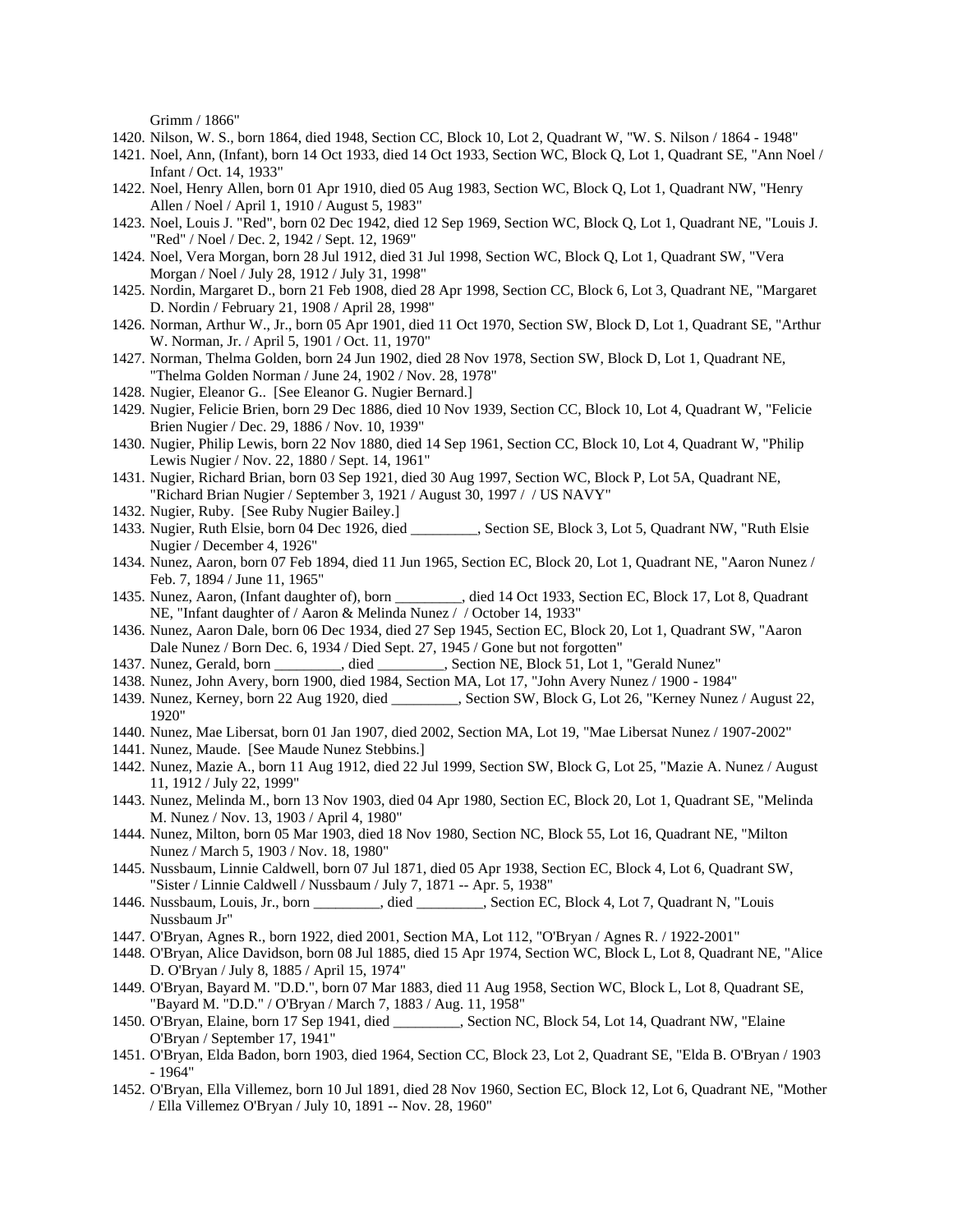- 1453. O'Bryan, Freddie, born 02 Aug 1903, died 10 Nov 1990, Section CC, Block 23, Lot 2, Quadrant NE, "Freddie O'Bryan / August 2, 1903 / November 10, 1990"
- 1454. O'Bryan, Grace. [See Grace O'Bryan Duhon.]
- 1455. O'Bryan, Hazel. [See Hazel O'Bryan Gosselin.]
- 1456. O'Bryan, Jesse, born 23 Sep 1923, died \_\_\_\_\_\_\_\_\_, Section CC, Block 23, Lot 2, Quadrant SW, "Jesse O'Bryan / September 23, 1923"
- 1457. O'Bryan, John Winfred, born 09 Oct 1886, died 10 Dec 1943, Section EC, Block 12, Lot 6, Quadrant SE, "Father / John Winfred O'Bryan / Oct. 9, 1886 / Dec. 10, 1943"
- 1458. O'Bryan, John Winfred, Jr., born 30 Jun 1917, died 11 Jul 1944, Section EC, Block 12, Lot 5, 6, Quadrant E Center, "John W. O'Bryan Jr / Louisiana / 2d Lieut 704 AAF Bomb Sq / World War II / June 30, 1917 July 11, 1944"
- 1459. O'Bryan, Judy Ann, born 26 Sep 1945, died 19 Sep 1984, Section CC, Block 23, Lot 2, Quadrant NW, "Judy Ann O'Bryan / September 26, 1945 / September 19, 1984"
- 1460. O'Bryan, Kate. [See Kate O'Bryan Conrad.]
- 1461. O'Bryan, Lillian M., born 16 Dec 1925, died 07 Mar 1999, Section CC, Block 23, Lot 2, Quadrant SW, "Lillian M. O'Bryan / December 16, 1925 / March 7, 1999"
- 1462. O'Bryan, Linden C. "Link", born 15 Dec 1890, died 05 Sep 1970, Section NC, Block 56, Lot 18, Quadrant SE, "Linden C. "Link" O'Bryan / Dec. 15, 1890 / Sept. 5, 1970"
- 1463. O'Bryan, Marshall, born 1920, died 1983, Section MA, Lot 110, "O'Bryan / Marshall / 1920 1983"
- 1464. O'Bryan, Randolph A., born 16 May 1879, died 19 Oct 1955, Section CC, Block 27, Lot 7, "In Memory of / Randolph A. O'Bryan / Born May 16, 1879 / Died Oct. 19, 1955 / Loved and not forgoten / By his wife / Alice F. O'Bryan"
- 1465. O'Dea, E. S. "Pat", born 19 Nov 1900, died 25 Feb 1971, Section CC, Block 16, Lot 8, Quadrant NW, "E. S. "Pat" O'Dea / Nov 19, 1900 Feb 25, 1971"
- 1466. O'Dea, Winnie T., born 25 Feb 1906, died 11 Dec 1985, Section CC, Block 16, Lot 8, Quadrant NW, "Winnie T. O'Dea / Feb. 25, 1906 / December 11, 1985"
- 1467. O'Quinn, Gloria Mae, born 06 Sep 1928, died 06 May 1993, Section WC, Block P, Lot 5A, Quadrant NW, "Gloria Mae O'Quinn / September 6, 1928 / May 6, 1993 / "We love you, Mom and we miss you""
- 1468. Osburn, Jim A., born 02 Dec 1904, died 18 Jun 1972, Section SW, Block H, Lot 4, Quadrant SE, "Jim A. Osburn / Dec. 2, 1904 / June 18, 1972"
- 1469. Osburn, Zoila Torrico, born 23 May 1910, died 19 Aug 1991, Section SW, Block H, Lot 4, Quadrant NE, "Zoila Torrico Osburn / May 23, 1910 / August 19, 1991"
- 1470. Padfield, Lola N., born 05 Jul 1910, died 21 Jun 2002, Section EC, Block 21, Lot 2, Quadrant SE, "Lola N. Padfield / July 5, 1910 / June 21, 2002"
- 1471. Palma, Maria Theresa, born \_\_\_\_\_\_\_\_\_, died \_\_\_\_\_\_\_\_\_, Section NW, "[Maria Theresa Palma / see Rose Thibodeaux]"
- 1472. Palmer, Ethel Clair. [See Ethel Clair Palmer Summers.]
- 1473. Palombo, Catherine Ann, born 14 Apr 1958, died 28 May 1981, Section WC, Block P, Lot 8, Quadrant NW, "Catherine Ann Palombo / April 14, 1958 / May 28, 1981 / We will always love you"
- 1474. Palombo, Gertrude Durke, born 22 Dec 1925, died \_\_\_\_\_\_\_\_\_, Section WC, Block P, Lot 8, Quadrant SW, "Palombo / Gertrude Durke / Dec. 22, 1925"
- 1475. Palombo, Rufus Joseph, born 04 Sep 1926, died \_\_\_\_\_\_\_\_\_, Section WC, Block P, Lot 9, Quadrant NW, "Palombo / Rufus Joseph / Sept. 4, 1926"
- 1476. Patten, Anna K.. [See Anna K. Patten Abadie.]
- 1477. Patten, Robert Fenton, born 1858, died 1935, Section EC, Block 22, Lot 1, 2, Quadrant S, "Robert Fenton Patten / 1858 - 1935"
- 1478. Patterson, Mattie. [See Mattie Patterson Cantey.]
- 1479. Pearson, John H., born \_\_\_\_\_\_\_\_\_, died \_\_\_\_\_\_\_\_\_, Section SC, Block 19, Lot 4, Quadrant SW, "John H. Pearson"
- 1480. Pearson, Lucille B., born 28 May 1899, died 04 Jan 1955, Section SC, Block 19, Lot 5, Quadrant NW, "Lucille B. Pearson / May 28, 1899 / Jan 4, 1955"
- 1481. Pearson, Stanley O., born 11 Dec 1900, died 10 Jan 1959, Section SC, Block 19, Lot 5, Quadrant SW, "Stanley O. Pearson / Dec. 11, 1900 / Jan. 10, 1959"
- 1482. Pedigo, Donald Leo, Sr., born 02 Sep 1936, died 13 Nov 1997, Section WC, Block J, Lot 4, Quadrant SE, "[Moved to Section WC, Block 64, Lot 29, SE]"
- 1483. Pedigo, Donald Leo, Sr., born 02 Sep 1936, died 13 Nov 1997, Section WC, Block 64, Lot 29, Quadrant SE, "Donald Leo Pedigo, Sr. / September 2, 1936 / November 13, 1997 / / Pvt U.S. Army"
- 1484. Pedigo, Elbert E., born 19 Aug 1904, died 26 Mar 1977, Section SW, Block E, Lot 8, Quadrant SE, "Elbert E. Pedigo / Aug. 19, 1904 / March 26, 1977 / Nearer my God to Thee"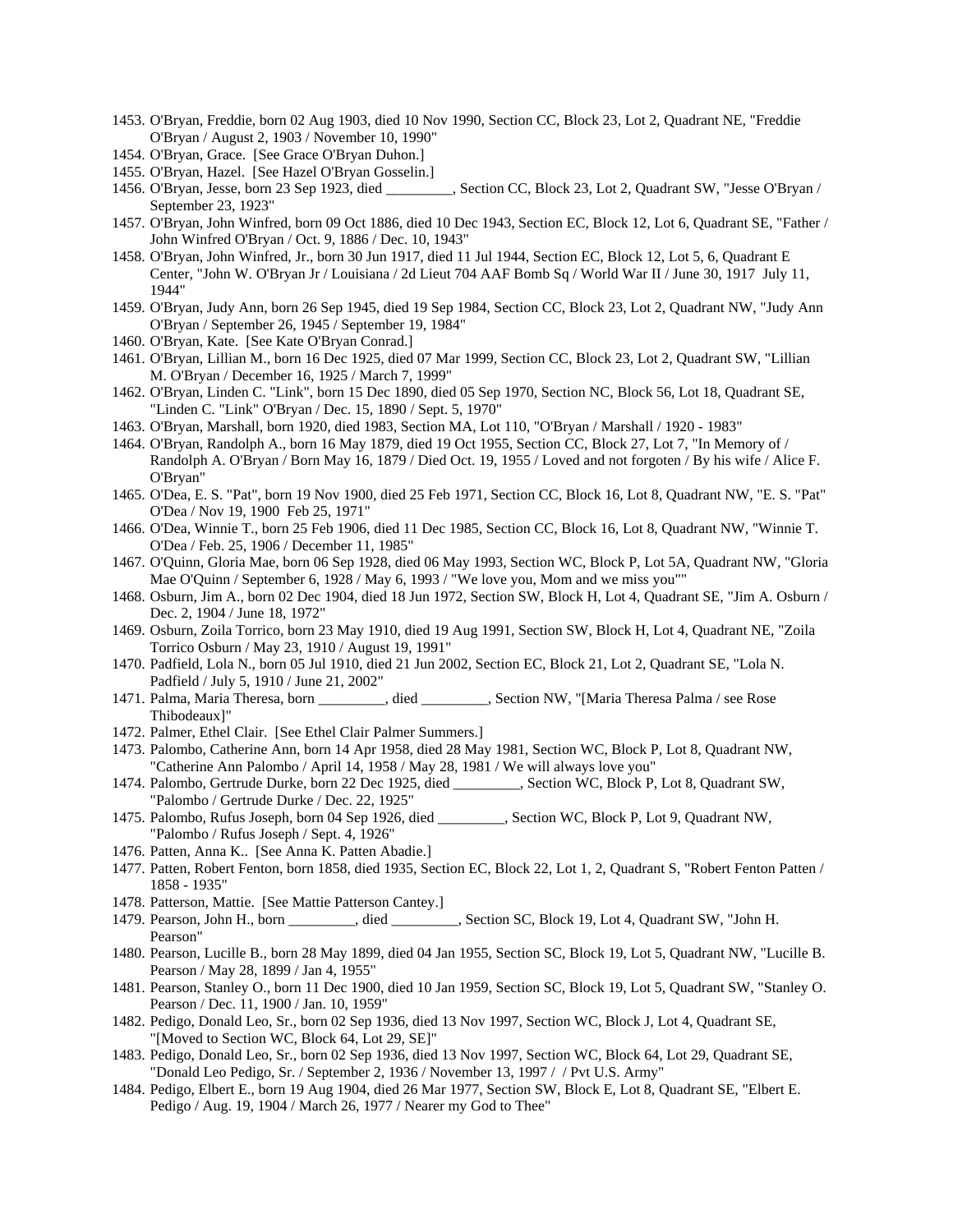- 1485. Pedigo, Mazie H., born 02 Jul 1902, died 28 Jul 1991, Section SW, Block E, Lot 8, Quadrant NE, "Mazie H. Pedigo / July 2, 1902 / July 28, 1991"
- 1486. Peets, Beulah Orme Caldwell, born 01 Nov 1911, died 09 Aug 1994, Section SC, Block 13, Lot 2&3, Quadrant W, "Beulah Orme Caldwell Peets / November 1, 1911 / August 9, 1994"
- 1487. Peets, Wilmer Ruffin, born 09 Sep 1902, died 21 Aug 1996, Section SC, Block 13, Lot 2&3, Quadrant W, "Wilmer Ruffin Peets / September 9, 1902 / August 21, 1996"
- 1488. Pellerin, Eustice J., born 15 Dec 1917, died 28 Dec 1996, Section CC, Block 17, Lot 4, Quadrant SE, "Eustice J. Pellerin / December 15, 1917 / December 28, 1996"
- 1489. Pelletier, Elton L., born 19 Nov 1940, died 01 Mar 1985, Section NW, Block 58, Lot 5, Quadrant NW, "Elton L. Pelletier / November 19, 1940 / March 1, 1985 / SN US Navy"
- 1490. Pelletier, Mary Alice Guidry, born 03 Apr 1918, died \_\_\_\_\_\_\_\_\_, Section NC, Block 56, Lot 2, Quadrant SE, "Pelletier / Mary Alice Guidry / April 3, 1918"
- 1491. Pelletier, Oreste, born 24 Apr 1895, died 25 Oct 1972, Section NC, Block 56, Lot 1, Quadrant NE, "Pelletier / Oreste / April 24, 1895 / Oct. 25, 1972"
- 1492. Penny, Jason Frederick, born 23 Feb 1914, died 25 Jul 2001, Section WC, Block J, Lot 1, Quadrant SW, "Jason Frederick Penny / February 23, 1914 / July 25, 2001"
- 1493. Penny, Mary Ann Crochet, born 06 Oct 1931, died \_\_\_\_\_\_\_\_\_, Section WC, Block J, Lot 1, Quadrant SW, "Mary Ann Crochet Penny / October 6, 1931"
- 1494. Perrin, Gail. [See Gail Perrin Knilans.]
- 1495. Perrin, L. P., born 24 Aug 1887, died 17 Feb 1932, Section SE, Block 15, Lot 6, Quadrant NW, "L. P. Perrin / Aug. 24, 1887 / Feb. 17, 1932 / He was beloved by God and man"
- 1496. Perrin, Lloyd, born \_\_\_\_\_\_\_\_\_, died 1976, Section CC, Block 11, Lot 4, Quadrant NW, "Lloyd Perrin / 1976 / Lodge record"
- 1497. Perrin, Lloyd, Mrs., born \_\_\_\_\_\_\_\_\_, died 1970, Section CC, Block 11, Lot 4, Quadrant SE, "Lloyd Perrin, Mrs / 1970 / Lodge record"
- 1498. Perrin, William Lloyd, born 21 Nov 1946, died 06 Sep 2003, Section CC, Block 11, Lot 4, Quadrant SW, ""Bill" / William Lloyd Perrin / Nov. 21, 1946--Sept. 6, 2003 / For everyone who calls upon the / name of the Lord will be saved"
- 1499. Perry, Aldes, born 10 Mar 1910, died \_\_\_\_\_\_\_\_\_, Section NW, Block 59, Lot 14, Quadrant NW, "Aldes Perry / March 10, 1910"
- 1500. Perry, Donna, born 22 Aug 1947, died \_\_\_\_\_\_\_\_\_, Section NW, Block 59, Lot 13, Quadrant NW, "Donna Perry / August 22, 1947"
- 1501. Perry, Ella. [See Ella Perry Rogers.]
- 1502. Perry, Frankie S., born 11 Jul 1923, died 30 Nov 1997, Section WC, Block J, Lot 8, Quadrant NE, "Perry / Frankie / July 11, 1923"
- 1503. Perry, Hampton, born 17 Apr 1920, died 27 Mar 1985, Section WC, Block J, Lot 8, Quadrant SE, "Perry / Hampton / April 17, 1920 / March 27, 1985"
- 1504. Perry, L. Hampton, born 15 Nov 1947, died 30 May 1965, Section WC, Block J, Lot 8, Quadrant NW, "L. Hampton Perry / Nov. 15, 1947 / May 30, 1965 / If I should die and leave you here awhile, / Be not like others, sore undone, who keep / Long vigil by the silent dust and weep. / For my sake turn again to life and smile, / Nerving thy heart and trembling hand / To do that which will comfort other souls / Than mine. Complete these unfinished tasks / Of mine and I, perchance, may / Therein comfort too."
- 1505. Perry, Lee, born 10 Nov 1956, died \_\_\_\_\_\_\_\_\_, Section CC, Block 30, Lot 6, Quadrant S, "Lee Perry / November 10, 1956 / Lodge record"
- 1506. Perry, Thelma, born 30 Sep 1918, died \_\_\_\_\_\_\_\_\_, Section NW, Block 59, Lot 13, Quadrant SW, "Thelma Perry / September 30, 1918"
- 1507. Peré (Pere), Marcus Daniel, born 05 Jun 1956, died 16 Oct 1993, Section WC, Block Q, Lot 6A, Quadrant SW, "Marcus Daniel Peré / June 5, 1956 / October 16, 1993 / / "Beloved Husband & father" / / "Tomorrow is promised to no man" James 4:14"
- 1508. Pesson, Presley J., born 19 Jul 1946, died 22 Apr 1966, Section WC, Block Q, Lot 7, Quadrant SE, "Presley J Pesson / Louisiana / Pvt US Army / July 19 1946 April 22 1966"
- 1509. Phillips, Marie B., born 31 Aug 1943, died 31 Dec 1989, Section NW, Block 58, Lot 18, Quadrant SE, "Marie B. Phillips / August 31, 1943 / December 31, 1989"
- 1510. Picard, J. Forest, born 23 Feb 1892, died 13 Jul 1971, Section WC, Block L, Lot 3, Quadrant SE, "J. Forest Picard / Feb. 23, 1892 / July 13, 1971"
- 1511. Picard, Nita Durke, born 17 Oct 1891, died \_\_\_\_\_\_\_\_\_, Section WC, Block L, Lot 3, Quadrant NE, "Mrs. J. Forest Picard / Nee / Nita Durke / Oct. 17, 1891"
- 1512. Piccione, Angelina M., born 01 Nov 1906, died 09 Apr 1993, Section WC, Block P, Lot 7, Quadrant SE, "Angelina M. Piccione / Nov 1 1906 - Apr 9 1993"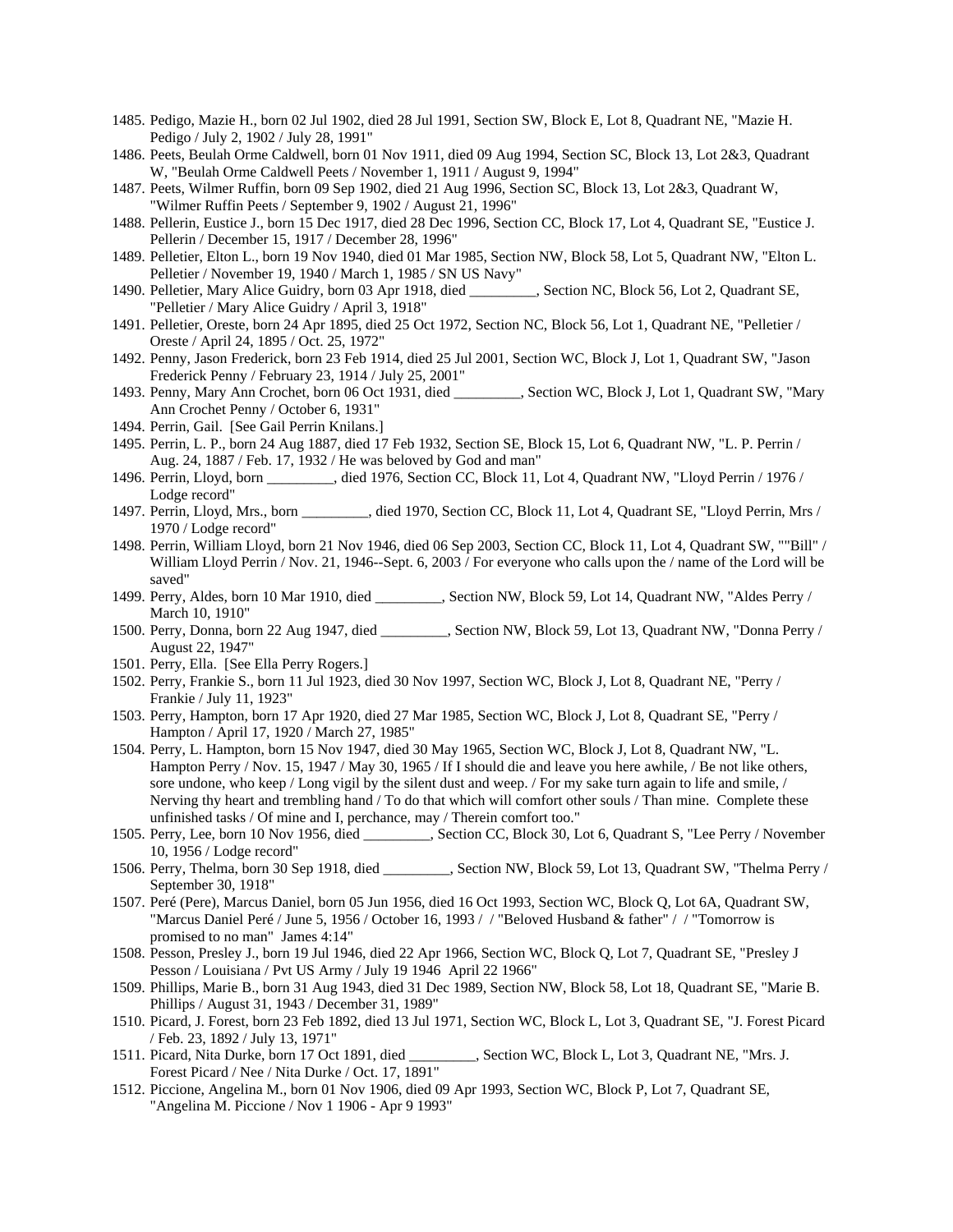- 1513. Piccione, Salvatore, born 08 Mar 1902, died 04 May 1966, Section WC, Block P, Lot 7, Quadrant SE, "Salvatore Piccione / Louisiana / S1 USNR / World War II / March 8 1902 May 4 1966"
- 1514. Pickett, Herbert, born 20 Nov 1915, died \_\_\_\_\_\_\_\_\_, Section NC, Block 56, Lot 15, Quadrant NE, "Herbert Pickett"
- 1515. Pickett, Howard R., born 25 Feb 1915, died 27 Mar 1986, Section EC, Block 18, Lot 1, Quadrant NE, "Howard R. Pickett / February 25, 1915 / March 27, 1986"
- 1516. Pickett, Olga Ramke, born 26 Feb 1913, died \_\_\_\_\_\_\_\_\_, Section NC, Block 56, Lot 15, Quadrant SE, "Olga Ramke Pickett"
- 1517. Pickett, Opal L., born 05 Jul 1919, died 06 Aug 1993, Section EC, Block 18, Lot 1, Quadrant SE, "Opal L. Pickett / July 5, 1919 / August 6, 1993"
- 1518. Pierce, Alvin "Pete", born 24 Sep 1926, died 28 Apr 1922, Section NW, Block 59, Lot 17, Quadrant SE, "Alvin "Pete" Pierce / September 24, 1926 / April 28, 1992 / S1 US Navy World War II / 1926 1992"
- 1519. Pierce, Gloria, born 25 Sep 1926, died \_\_\_\_\_\_\_\_\_, Section NW, Block 59, Lot 17, Quadrant NE, "Gloria Pierce / September 25, 1926"
- 1520. Pierce, Lauri Ann Beaver, born 04 Oct 1965, died 26 Jul 2004, Section NW, Block 59, Lot 6, Quadrant SW, "Pierce / Lauri / Oct. 4, 1965 / July 26, 2004 / Woman of God"
- 1521. Place, Karen Elizabeth Russo, born 13 May 1943, died 04 Feb 2000, Section NW, Block 60, Lot 14, Quadrant NE, "Karen Elizabeth Russo Place / May 13, 1943 / February 4, 2000"
- 1522. Place, Reece Randall, born 18 Oct 1947, died \_\_\_\_\_\_\_\_\_, Section NW, Block 60, Lot 14, Quadrant NE, "Reece Randall Place / October 18, 1947"
- 1523. Plaisance, J. D., born \_\_\_\_\_\_\_\_\_, died \_\_\_\_\_\_\_\_\_, Section CC, Block 29, Lot 3&4, Quadrant S, "[J. D. Plaisance / Lodge record]"<br>1524. Plaisance, J. D., Mrs., born \_\_\_
- 1524. Plaisance, J. D., Mrs., Block 28, Lot 5, "Mrs. J. D., Plaisance / / (re: Betty Plaisance Langlinais)"
- 1525. Plaisance, JOW, born \_\_\_\_\_\_\_\_\_, died \_\_\_\_\_\_\_\_\_, Section CC, Block 29, Lot 3&4, Quadrant N, "[JOW Plaisance / Lodge record]"
- 1526. Plaisance, O. J. "Coon", born 06 Oct 1898, died 14 Jan 1931, Section SE, Block 28, Lot 2, "O. J. "Coon" Plaisance / Oct. 6, 1898 / Oct. 14, 1931"
- 1527. Plaisance, Ocuide, born \_\_\_\_\_\_\_\_\_, died \_\_\_\_\_\_\_\_\_, Section WC, Block R, Lot 2, Quadrant SW, "Ocuide Plaisance / Age 79"
- 1528. Plaisance, William "Billy", born 20 Feb 1923, died 09 Oct 1978, Section SE, Block 28, Lot 2, "William "Billy" Plaisance / Feb. 20, 1923 / Oct. 9, 1978"
- 1529. Platsmier, Rose. [See Rose Platsmier Barthe.]
- 1530. Poche, Grace McCarty, born 01 Nov 1873, died 17 Mar 1929, Section SE, Block 2, Lot 4, Quadrant NW, "Grace McCarty Poche / Beloved Wife of / Dr. W. A. Poche / Nov. 1, 1873 / Mar. 17, 1929"
- 1531. Poché (Poche), Walter Andrew, M.D., born 1875, died 1943, Section SE, Block 2, Lot 4, Quadrant NE, "Walter Andrew Poché, M.D. / 1875 - 1943"
- 1532. Pommier, Alsina. [See Alsina Pommier Durocher.]
- 1533. Porter, Edna C., born 12 Nov 1900, died 04 Aug 1990, Section NW, Block 58, Lot 12, Quadrant SE, "Edna C. Porter / Nov. 12, 1900 / Aug. 4, 1990"
- 1534. Porter, John Boyd, born 17 Jan 1922, died . Section NW, Block 58, Lot 12, Quadrant NE, "John Boyd Porter / January 17, 1922"
- 1535. Porter, Onis James, born 12 Mar 1900, died 14 Apr 1982, Section NW, Block 58, Lot 12, Quadrant SE, "Onis James Porter / March 12, 1900 / Apr. 14, 1982"
- 1536. Porter, Wayne Boyd, born 11 Dec 1945, died 17 Jan 1992, Section NW, Block 58, Lot 12, Quadrant NE, "Wayne Boyd Porter / December 11, 1945 / January 17, 1992"
- 1537. Poteet, Barbara E., born 13 Oct 1934, died 06 Apr 2003, Section WC, Block Q, Lot 4, Quadrant NE, "Barbara E. Poteet / "Poe" / Arrival Oct. 13, 1934 / Departure April 6, 2003 / 2 Cor 5:8--"Absent from body---present with Lord""
- 1538. Poteet, Elizabeth S., born 12 Oct 1904, died 10 May 2001, Section WC, Block Q, Lot 4, Quadrant NW, "Elizabeth S. Poteet / Oct. 12, 1904 / May 10, 2001"
- 1539. Poteet, Revis Lee, born 26 Aug 1904, died 17 Jun 1982, Section WC, Block Q, Lot 4, Quadrant SW, "Revis Lee Poteet / Aug. 26, 1904 / June 17, 1982"
- 1540. Pound, Nellie May. [See Nellie May Pound Hutchinson.]
- 1541. Prejean, Annie Foster, born 14 Mar 1938, died 07 Oct 1977, Section NC, Block 55, Lot 7, Quadrant SW, "Annie Foster Prejean / March 14, 1938 / Oct. 7, 1977"
- 1542. Primeaux, Aledia Joseph, born 18 Jan 1893, died 28 Feb 1934, Section SE, Block 28, Lot 3, "Aledia / Joseph / Primeaux / Louisiana / Pvt. 128 Inf. / 32 Div. / January 18, 1893 / February 28, 1934"
- 1543. Primeaux, Amant S., born 1891, died 1969, Section EC, Block 20, Lot 4, Quadrant NE, "Amant S Primeaux /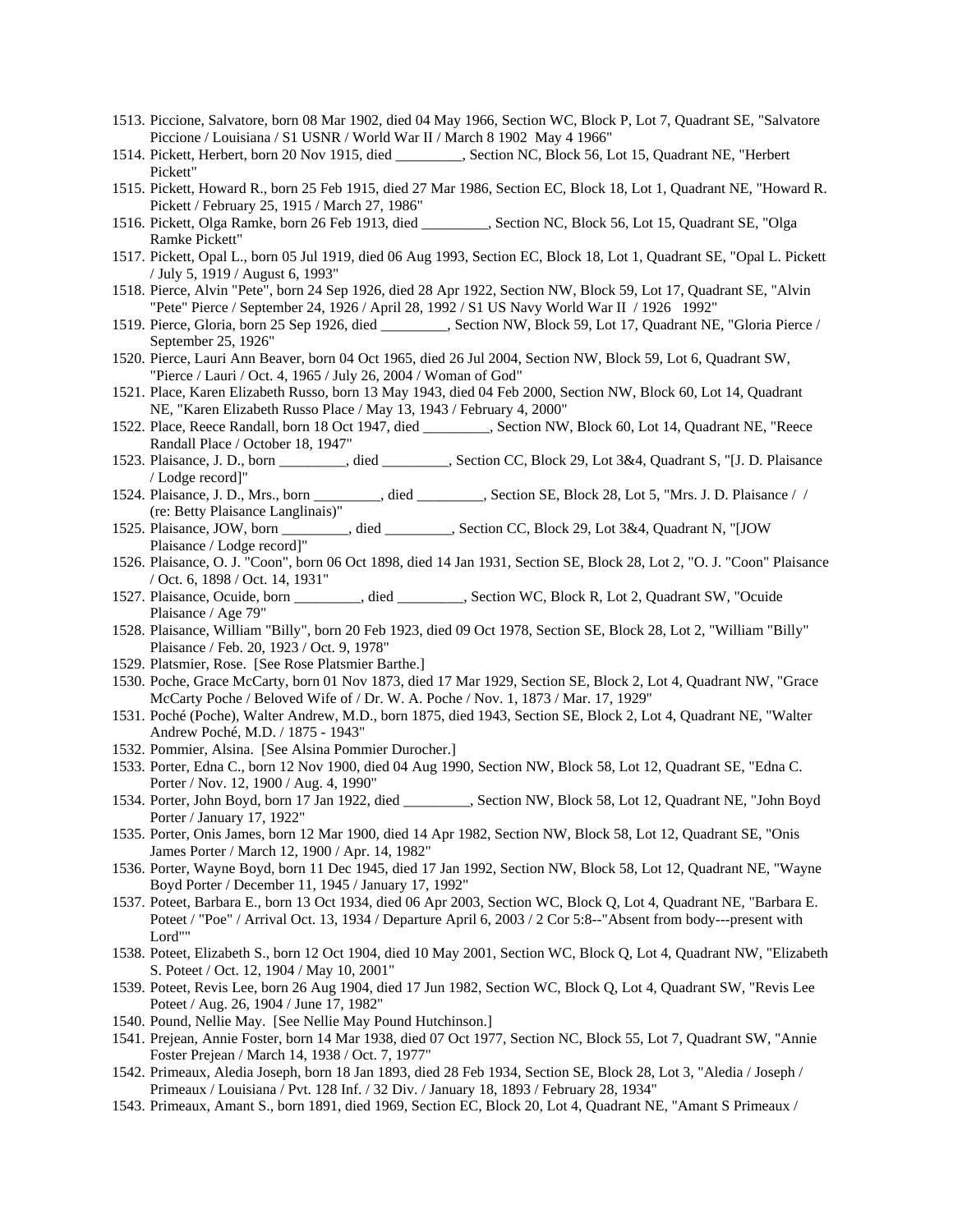1891 1969"

- 1544. Primeaux, Aurelie, born 1891, died 1966, Section EC, Block 20, Lot 4, Quadrant SE, "Aurelie Primeaux / 1891 1966"
- 1545. Primeaux, Louise T., born 10 Apr 1910, died 07 Dec 1987, Section EC, Block 19, Lot 1, Quadrant SE, "Louise T. / Primeaux / April 10, 1910 / December 7, 1987"
- 1546. Primeaux, Nancy, born 17 Jul 1870, died 28 Sep 1951, Section SE, Block 13, Lot 7, Quadrant SE, "Nancy Primeaux / July 17, 1870 / Sept. 28, 1951"
- 1547. Primeaux, Roland, born \_\_\_\_\_\_\_\_\_, died 02 Jul 1999, Section SE, Block 28, Lot 3, "Roland Primeaux / / July 2, 1999 / (cremation)"
- 1548. Primeaux, Ursin, born 07 Jun 1861, died 31 Jul 1937, Section SE, Block 13, Lot 7, Quadrant SE, "Ursin Primeaux / June 7, 1861 / July 31, 1937"
- 1549. Prior, Annie Mae. [See Annie Mae Prior Knighten.]
- 1550. Pundt, Adaline R., born 1908, died 1998, Section MA, Lot 128, "Pundt / Adaline R. / 1908-1998"
- 1551. Pundt, Carl, born 1903, died 1981, Section MA, Lot 126, "Pundt / Carl / 1903 1981"
- 1552. Pundt, Diedrick "Dick", born 1867, died 1956, Section CC, Block 10, Lot 6, Quadrant NE, "Mr. / Dick Pundt / 1867 - 1956"
- 1553. Pundt, Emma H., Mrs., born 1871, died 1941, Section CC, Block 10, Lot 6, Quadrant NE, "Mrs. / Dick Pundt / 1871 - 1941"
- 1554. Pundt, Onis, born 1898, died 1982, Section MA, Lot 130, "Onis Pundt / 1898 1982"
- 1555. Putman, E. P., Jr. (Infant of), born 29 Oct 1923, died 29 Oct 1923, Section SE, Block 2, Lot 6, Quadrant SE, "(infant of) / E. P. Putnam, Jr. / October 29, 1923 / October 29, 1923"
- 1556. Putnam, Agnes Jackson. [See Agnes P. Godchaux.]
- 1557. Putnam, Annie. [See Annie Putnam Stansbury.]
- 1558. Putnam, Charles Simon, born 05 Sep 1962, died 21 Sep 1962, Section SW, Block C, Lot 5, Quadrant NE, "Charles / Simon / Putnam / Sept. 5, 1962 / Sept. 21, 1962"
- 1559. Putnam, Dorethea Gooch, born 03 Mar 1913, died 05 Jul 1999, Section CC, Block 11, Lot 3, Quadrant NW, "Dorethea Gooch Putnam / March 3, 1913 / July 5, 1999"
- 1560. Putnam, Emily McWhan, born 27 Jul 1860, died 09 Jul 1955, Section SE, Block 2, Lot 7, Quadrant SW, "Emily McWhan / July 27, 1860 / July 9, 1955"
- 1561. Putnam, Emmet Perkins, born 04 Aug 1856, died 02 Feb 1925, Section SE, Block 2, Lot 7, Quadrant SW, "Putnam / Emmet Perkins / Aug. 4, 1856 / Feb. 2, 1925"
- 1562. Putnam, Emmet Perkins, Jr., born 1892, died 1966, Section SW, Block C, Lot 5, Quadrant SW, "Emmet Perkins Putnam, Jr. / 1892 - 1966"
- 1563. Putnam, Fannie Ealer, born 17 Jun 1879, died 10 Jul 1968, Section EC, Block 18, Lot 3, Quadrant NW, "Fannie Ealer / Putnam / March 17, 1879 / July 10, 1968"
- 1564. Putnam, Mattie, born 1889, died 1976, Section SW, Block D, Lot 5, Quadrant W Center, "Putnam / Mattie / 1889 - 1976 / Our garden of memories"
- 1565. Putnam, Minnie Watson. [See Minnie Watson Putnam Broussard.]
- 1566. Putnam, Richard J., born 17 Sep 1913, died 16 Dec 2002, Section CC, Block 11, Lot 3, Quadrant SW, "Richard J. Putnam / September 17, 1913 / December 16, 2002"
- 1567. Putnam, Robert Emmet, born 1883, died 1959, Section SW, Block D, Lot 5, Quadrant SW, "Putnam / Bob / 1883 - 1959 / Our garden of memories"
- 1568. Putnam, Ruth Argue, born 1898, died 1987, Section SW, Block C, Lot 6, Quadrant NW, "Ruth Argue Putnam / 1898 / 1987"
- 1569. Putnam, Walter B., born 1881, died 1958, Section EC, Block 18, Lot 3, Quadrant SW, "Walter B. / Putnam / 1881 - 1958 / Psalm 23 1-6"
- 1570. Quibodeaux, Lillie D., born 25 Oct 1936, died 22 Feb 1988, Section NC, Block 55, Lot 11, Quadrant SE, "Lillie D. Quibodeaux / October 25, 1936 / February 22, 1988"
- 1571. Quibodeaux, Rodney L., born 23 May 1957, died 18 Jul 1983, Section NC, Block 55, Lot 15, Quadrant NE, "Rodney L. Quibodeaux / May 23, 1957 / July 18, 1983 / Age 26 / A very loved man"
- 1572. Quick, Iva Buford, born 1885, died 1965, Section SC, Block 7, Lot 4, Quadrant WCenter, "Iva Buford Quick / 1885 - 1965"
- 1573. Quick, Walton J., born 1881, died 1951, Section SC, Block 7, Lot 4, Quadrant SW, "Walton J Quick / 1881 1951"
- 1574. Rageur, Audele Fletcher, born 12 Oct 1897, died 21 Nov 1981, Section SE, Block 9, Lot 6, Quadrant NE, "Audele Fletcher Rageur / Oct. 12, 1897 / Nov. 21, 1981"
- 1575. Rageur, Aurelie P., born 1886, died 1964, Section WC, Block R, Lot 1, Quadrant SE, "Aurelie P Rageur / 1886 1964"
- 1576. Rageur, Irene T., born 1888, died 1960, Section WC, Block R, Lot 1, Quadrant NE, "Irene T Rageur / 1888 1960"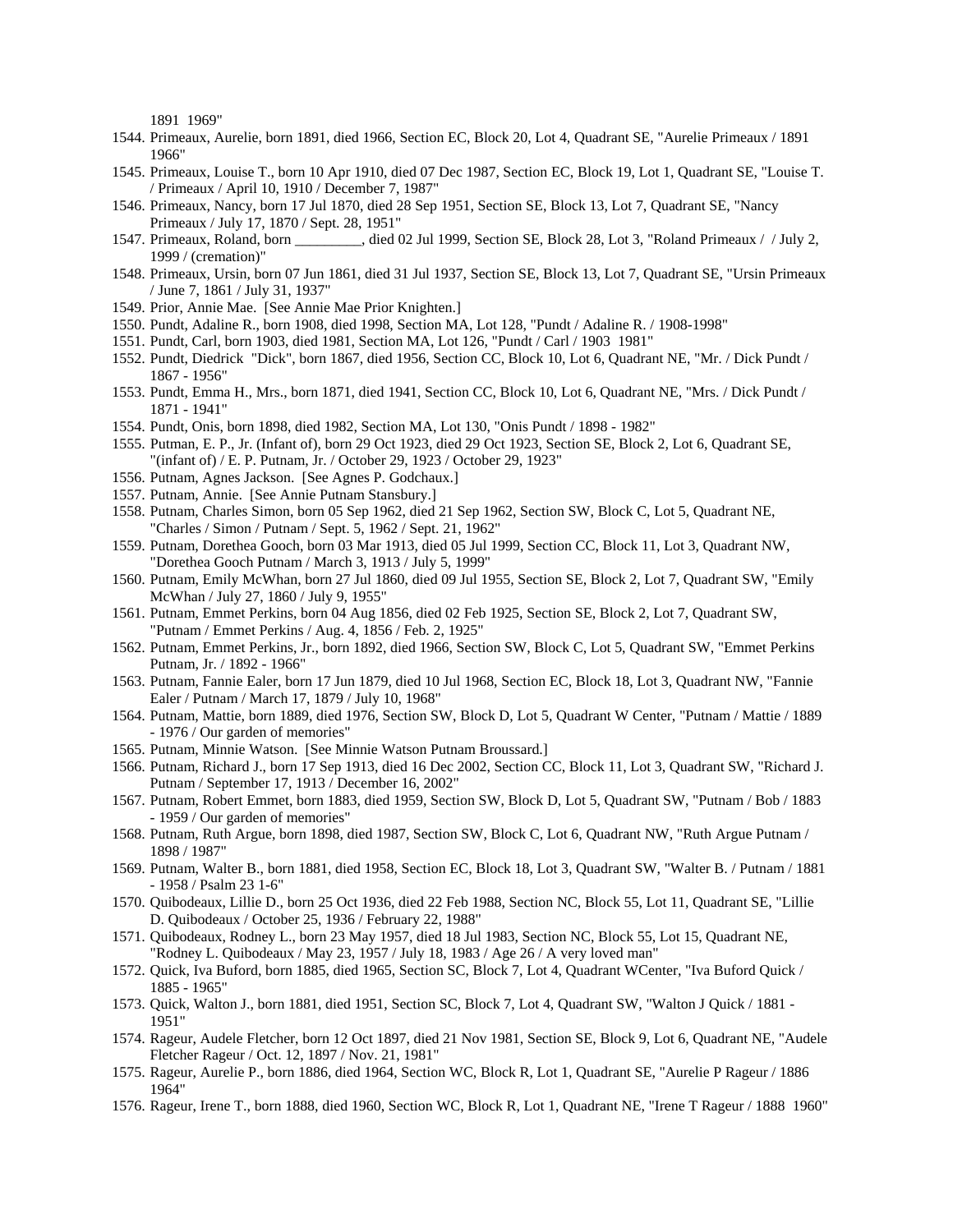- 1577. Rageur, John S., born 24 Aug 1894, died 31 Aug 1972, Section SE, Block 9, Lot 6, Quadrant E Center, "John S. Rageur / Louisiana PFC Co A / 110 MG BN World War I / Aug 24, 1894 / Aug 31, 1972"
- 1578. Rageur, Joseph Wiltz, born 17 Oct 1907, died 05 Feb 1973, Section EC, Block 19, Lot 4, Quadrant NE, "Joseph Wiltz Rageur / Oct. 17, 1907 / Feb. 5, 1973"
- 1579. Rageur, Noelie B., born 19 Oct 1914, died \_\_\_\_\_\_\_\_\_, Section EC, Block 19, Lot 4, Quadrant NE, "Noelie B. Rageur / Oct. 19, 1914 -"
- 1580. Ragland, Mary. [See Mary Ragland Godchaux.]
- 1581. Ramke, Albert, born 1903, died 1982, Section MA, Lot 129, "Ramke / Albert / 1903 1982"
- 1582. Ramke, Alice DeHart, born 16 Oct 1876, died 11 Feb 1958, Section EC, Block 6, Lot 2, Quadrant NW, "Alice DeHart Ramke / October 16, 1876 / Feburary 11, 1958 / In life we loved you dearly / In death we do the same. / At rest"
- 1583. Ramke, Alzia H., born 16 Feb 1918, died 13 Jun 1983, Section NC, Block 55, Lot 17, Quadrant NW, "Alzia H. Ramke / Feb. 16, 1918 / June 13, 1983 / The Lord is my light / And my salvation"
- 1584. Ramke, Angeline. [See Angeline Ramke Accord.]
- 1585. Ramke, Bernice. [See Bernice Ramke Hutton.]
- 1586. Ramke, Bertha. [See Bertha Ramke Delino.]
- 1587. Ramke, Charles, born 22 Jan 1916, died 11 Oct 1978, Section NC, Block 55, Lot 17, Quadrant SW, "Charles Ramke / Jan. 22, 1916 / Oct. 11, 1978"
- 1588. Ramke, Elsie, born 1896, died 1964, Section EC, Block 17, Lot 7, Quadrant NE, "Elsie Ramke / 1896 1964"
- 1589. Ramke, Emma Foster, born 1878, died 1960, Section WC, Block M, Lot 4, Quadrant NE, "Emma Foster / Ramke / 1878 - 1960 / Beloved wife / of / George Ramke"
- 1590. Ramke, Evelyn. [See Evely Ramke Broussard.]
- 1591. Ramke, George, born 21 Nov 1881, died 18 Sep 1973, Section WC, Block M, Lot 4, Quadrant SE, "George Ramke / Nov. 21, 1881 / Sept. 18, 1973"
- 1592. Ramke, Heinrich, born 29 Mar 1876, died 22 Jun 1933, Section EC, Block 6, Lot 2, Quadrant SW, "Father / Heinrich Ramke. / Born March 29, 1876. / Died June 22, 1933. / In life we loved you dearly / In death we do the same. / At rest"
- 1593. Ramke, Henry Herman, born 25 Aug 1909, died 30 Jul 1993, Section WC, Block M, Lot 4, Quadrant SW, "Henry Herman Ramke / August 25, 1909 / July 30, 1993"
- 1594. Ramke, Jane Toups, born 22 Aug 1920, died \_\_\_\_\_\_\_\_\_, Section EC, Block 6, Lot 1, Quadrant SW, "Jane Toups Ramke / Auguat 22, 1920"
- 1595. Ramke, John E., born 06 Jan 1883, died 28 Jun 1953, Section EC, Block 18, Lot 6, Quadrant NE, "John E. Ramke / Jan. 6, 1883 -- June 28, 1953"
- 1596. Ramke, Lydia DeHart, born 10 Jul 1888, died 29 Jan 1962, Section EC, Block 18, Lot 5, Quadrant SE, "Lydia DeHart Ramke / July 10, 1888 / Jan. 29, 1962"
- 1597. Ramke, Mary Ernestine Wilhelmina Wollenhaupt, born 1859, died 1943, Section EC, Block 17, Lot 7, Quadrant SE, "Mrs. John Ramke / 1859 - 1943"
- 1598. Ramke, Mary Louise. [See Mary Louise Ramke Milam.]
- 1599. Ramke, Mary Rebecca. [See Mary Rebecca Ramke DeHart.]
- 1600. Ramke, Matilda. [See Matilda Ramke DeHart.]
- 1601. Ramke, Olga. [See Olga Ramke Pickett.]
- 1602. Ramke, Peggy Bertrand, born 06 Aug 1944, died \_\_\_\_\_\_\_\_\_, Section EC, Block 6, Lot 1, Quadrant SE, "Peggy Bertrand Ramke / August 6, 1944"
- 1603. Ramke, Rosa, born 15 Sep 1906, died 16 Sep 1977, Section EC, Block 6, Lot 2, Quadrant NE, "Daughter / Rosa Ramke / Born Sept. 15, 1906 / Died Sept. 16, 1977 / In life we loved you dearly / In death we do the same / At rest"
- 1604. Ramke, Walter, Jr., born 18 Sep 1954, died \_\_\_\_\_\_\_\_\_, Section EC, Block 6, Lot 1, Quadrant NE, "Walter Ramke, Jr. / September 18, 1954"
- 1605. Ramke, Walter A., Sr., born 22 Sep 1916, died 24 Oct 1991, Section EC, Block 6, Lot 1, Quadrant NW, "Walter A. Ramke, Sr. / September 22, 1916 / October 24, 1991"

1606. Ramke, Winnie H., born 1908, died 1982, Section MA, Lot 131, "Ramke / Winnie H. / 1908 - 1982"

- 1607. Ramsey, Hattie. [See Hattie Ramsey Rose.]
- 1608. Randel, Daniel V., born 04 Feb 1871, died 23 Mar 1950, Section EC, Block 16, Lot 5, Quadrant NW, "Daniel V. Randel / Feb. 4, 1871 / March 23, 1950 / Weep not he is at rest. / Father"
- 1609. Randel, Mabel, born 11 Sep 1893, died 04 Oct 1977, Section EC, Block 16, Lot 5, Quadrant SE, "Mabel Randel / Sept. 11, 1893 / Oct. 4, 1977 / There is rest in heaven"
- 1610. Randel, Mary E., born 22 Oct 1869, died 17 May 1944, Section EC, Block 16, Lot 5, Quadrant SW, "Mary E. Randel / Oct. 22, 1869 / May 17, 1944 / We will meet again. / Mother"
- 1611. Randel, Robert R., born 20 Sep 1890, died 08 Apr 1912, Section EC, Block 16, Lot 5, Quadrant NE, "Robert R.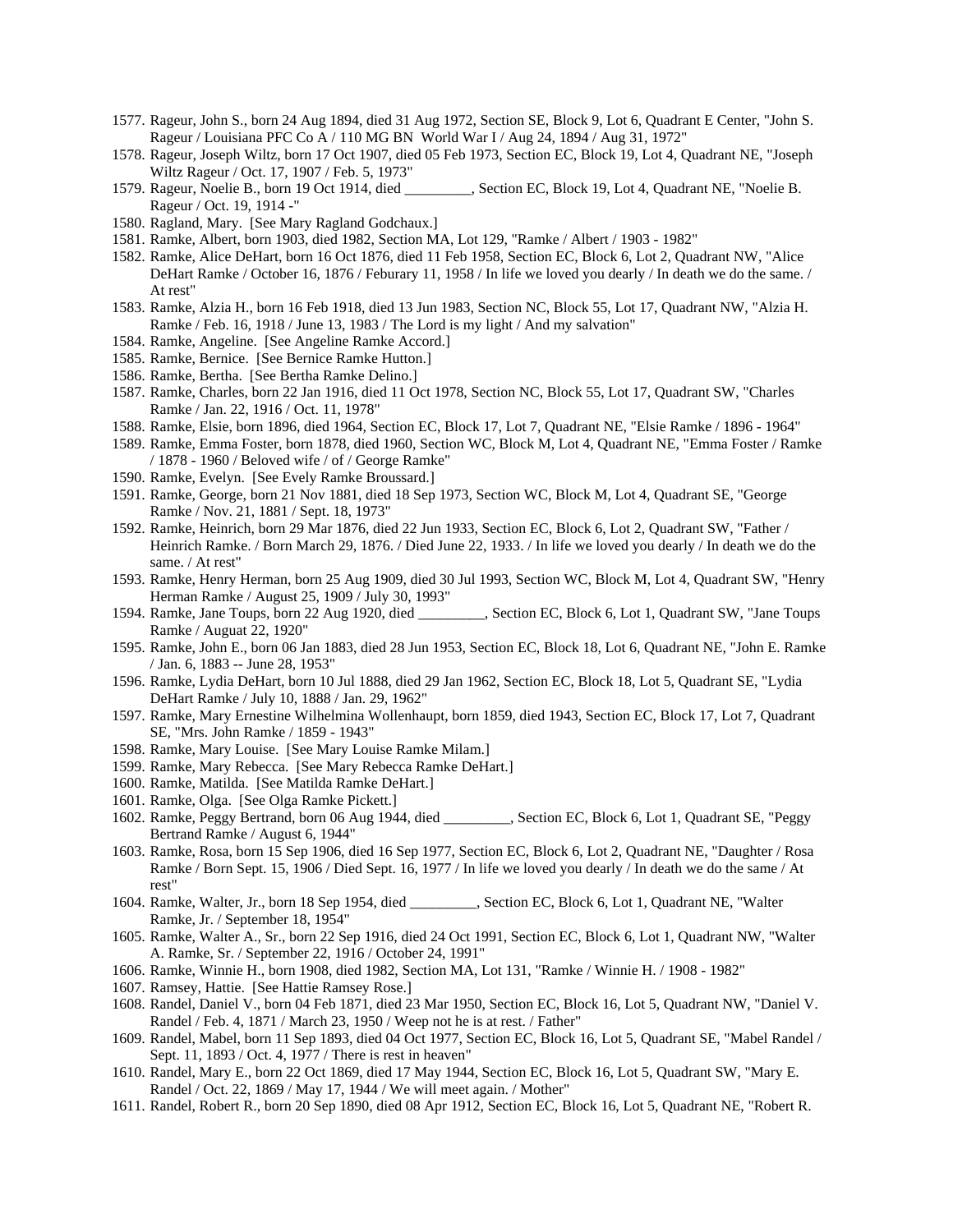Randel / Sept. 20, 1890 / April 8, 1912 / Asleep in Jesus."

- 1612. Ratcliff, Elaine D., born 08 Aug 1927, died 05 Jun 1984, Section SW, Block G, Lot 28, "Elaine D. Ratcliff / August 8, 1927 / June 5, 1984"
- 1613. Ratcliff, George H., born 30 May 1921, died 17 Oct 1979, Section SW, Block G, Lot 27, "George H. Ratcliff / Tsgt US Air Force / World War II Korea / May 30 1921 Oct 17 1979"
- 1614. Raynor, John, born 05 Jan 1927, died 21 Dec 1991, Section NW, Block 58, Lot 10, Quadrant NE, "John Raynor / January 5, 1927 / December 21, 1991"
- 1615. Reichlinger, Geraldine Meaux, Mrs., born \_\_\_\_\_\_\_\_\_, died \_\_\_\_\_\_\_\_\_, Section EC, Block 20, Lot 2, Quadrant NE, "Geraldine Meaux Reichlinger / [owner]"
- 1616. Reisdorf, Ronald Albert, born 27 Jun 1942, died 28 Nov 2003, Section NW, Block 24, Lot 6, "Ronald Albert / Reisdorf / June 27, 1942 / November 28, 2003 / Father - Brother / Faithful Sweetheart"
- 1617. Reynolds, A., (Infant of), born \_\_\_\_\_\_\_\_\_, died 08 Jul 1919, Section SE, Block 28, Lot 10, "Infant / July 8, 1919 / / [A. Reynolds - owner of Lot]"
- 1618. Reynolds, Selima Savoy "Tina", born 12 Nov 1916, died \_\_\_\_\_\_\_\_\_, Section WC, Block J, Lot 6, Quadrant NW, "Selima Savoy "Tina" Reynolds / November 12, 1916"
- 1619. Reynolds, William Lane "Bill", born 15 Jul 1923, died 15 Aug 1998, Section WC, Block J, Lot 6, Quadrant SW, "William Lane "Bill" Reynolds / July 15, 1923 / August 15, 1998 / / "BLESSED BE THE NAME OF THE LORD""
- 1620. Richard, Antoine Roy, Jr., born 13 Nov 1943, died 11 Dec 2000, Section WC, Block 64, Lot 24, Quadrant SE, "Antoine Roy Richard Jr. / US Navy / Vietnam / Nov 13 1943 Dec 11 2000"
- 1621. Richard, Golden Joseph, born 17 Feb 1932, died \_\_\_\_\_\_\_\_\_, Section WC, Block J, Lot 1, Quadrant NW, "Golden Joseph Richard / February 17, 1932"
- 1622. Richard, Rosenell Crochet, born 07 Nov 1932, died 04 Aug 2007, Section WC, Block J, Lot 1, Quadrant NW, "Rosenell Crochet Richard / November 7, 1932"
- 1623. Richards, Shirley, born \_\_\_\_\_\_\_\_\_, died \_\_\_\_\_\_\_\_\_, Section WC, Block 64, Lot 20, Quadrant NE
- 1624. Richardson, A. W., born 1863, died 1941, Section SE, Block 8, Lot 1, Quadrant NE, "A. W. Richardson / 1863 1941"
- 1625. Richardson, A. W., Jr., born 1917, died 1988, Section MA, Lot 166, "Richardson / A. W. Jr. / 1917-1988"
- 1626. Richardson, Addie E., born 1880, died 1959, Section EC, Block 11, Lot 1, Quadrant NE, "Addie E. Richardson / 1880 - 1959"
- 1627. Richardson, Alvin "Sweet", born 16 Feb 1904, died 31 Dec 1987, Section NC, Block 56, Lot 6, Quadrant NW, "Alvin "Sweet" Richardson / February 16, 1904 / December 31, 1987 / POP"
- 1628. Richardson, Birdie Lue W., born 08 Sep 1875, died 06 Aug 1961, Section WC, Block R, Lot 2, Quadrant SE, "Mother / Birdie Lue W. / Richardson / Sept. 8, 1875 / Aug. 6, 1961"
- 1629. Richardson, Clarence Ray, born 30 Dec 1872, died 12 Dec 1967, Section WC, Block R, Lot 2, Quadrant NE, "Father / Clarence Ray / Richardson / Dec. 30, 1872 / Dec. 12, 1967"
- 1630. Richardson, Dolores. [See Dolores Richardson Hebert.]
- 1631. Richardson, Dorothy H., born 1918, died \_\_\_\_\_\_\_\_\_, Section MA, Lot 168, "Richardson / Dorothy H. / 1918"
- 1632. Richardson, Emma Fletcher, born \_\_\_\_\_\_\_\_\_, died \_\_\_\_\_\_\_\_\_, Section SE, Block 8, Lot 8, Quadrant SE, "Emma Fletcher Richardson / / [information from family]"
- 1633. Richardson, Frank, born 1897, died 1918, Section SE, Block 8, Lot 8, Quadrant SW, "Frank Richardson / 1897 1918"
- 1634. Richardson, Gerald Wayne, born 07 Aug 1941, died 02 Mar 1942, Section SE, Block 8, Lot 1, Quadrant E Center, "Gerald Wayne / Richardson / Aug. 7, 1941 / Mar. 2, 1942"
- 1635. Richardson, Irene B., born 1903, died 1984, Section MA, Lot 172, "Richardson / Irene B. / 1903 1984"
- 1636. Richardson, Jerold W., (Infant), born \_\_\_\_\_\_\_\_\_, died \_\_\_\_\_\_\_\_\_, Section MA, Lot 166/168, "Richardson / Infant Jerold W."
- 1637. Richardson, John C., born 18 Dec 1907, died 14 Mar 1966, Section WC, Block O, Lot 6, Quadrant NE, "John C. Richardson / Dec. 18, 1907 / March 14, 1966"
- 1638. Richardson, Loretta Margaret, born 11 Jan 1913, died 20 Oct 1988, Section WC, Block O, Lot 6, Quadrant SE, "Loretta Margaret Richardson / January 11, 1913 / October 20, 1988"
- 1639. Richardson, Lovelace Ray, born 1897, died 1965, Section WC, Block O, Lot 5, Quadrant NE, "Richardson / Lovelace Ray / 1897 - 1965"
- 1640. Richardson, Marburn Love, born \_\_\_\_\_\_\_\_\_, died 04 Feb 1942, Section EC, Block 19, Lot 3, "Marburn Love Richardson / February 4, 1942 / (2 years of age)"
- 1641. Richardson, Marie B., born 18 Mar 1908, died 03 Aug 1973, Section NC, Block 56, Lot 7, Quadrant SW, "Mom / Marie B. Richardson / Mar. 18, 1908 / Aug. 3, 1973"
- 1642. Richardson, Marvin, born 13 Jul 1932, died 14 Dec 2002, Section NC, Block 54, Lot 6, Quadrant NE, "Marvin Richardson / July 13, 1932 / December 14, 2002"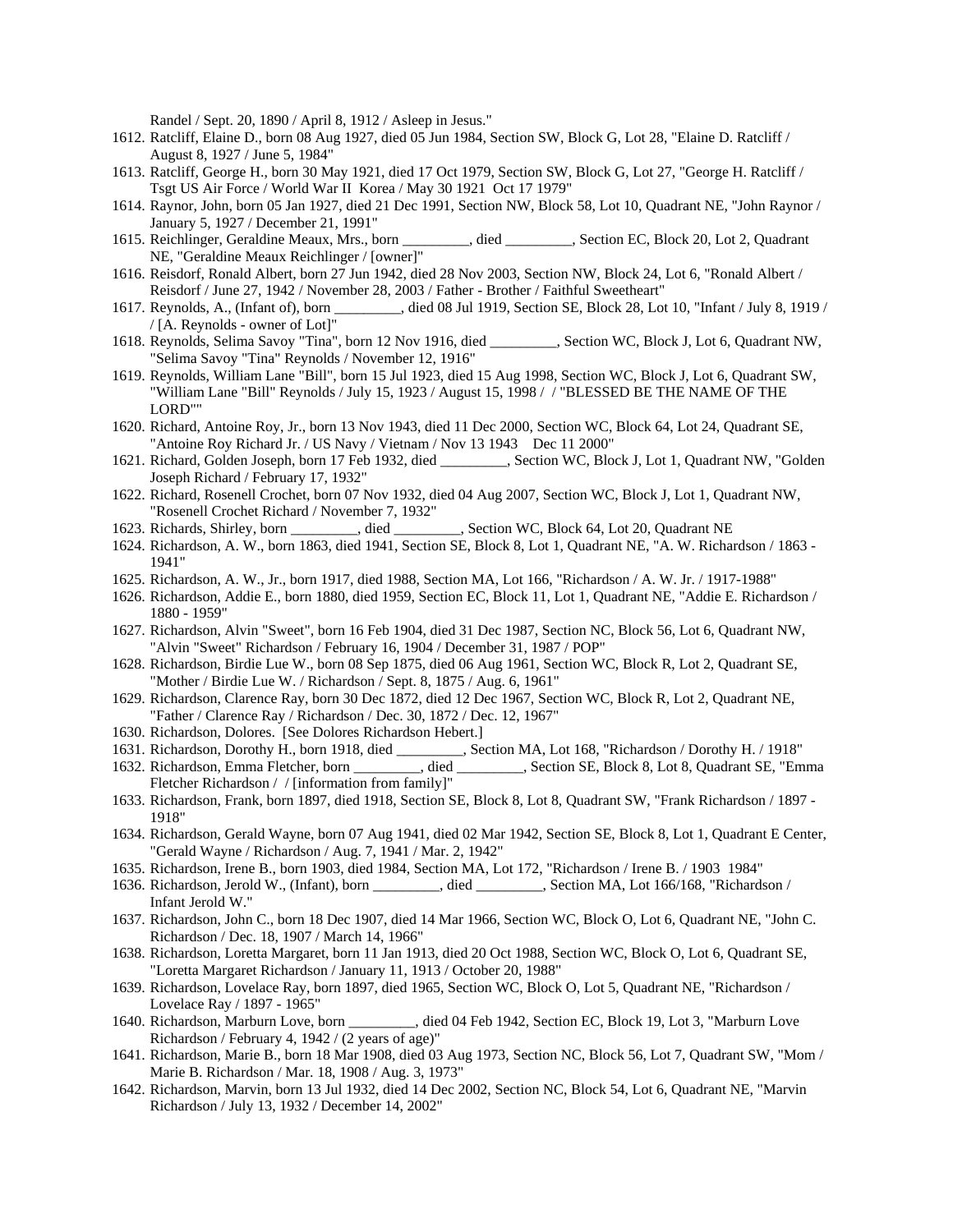- 1643. Richardson, Minos O., born 26 Mar 1917, died 05 Jul 1990, Section SW, Block E, Lot 2, Quadrant SE, "Minos O. Richardson / March 26, 1917 / July 5, 1990"
- 1644. Richardson, Norman G., born 06 Aug 1942, died 08 Jul 1978, Section SW, Block E, Lot 2, Quadrant NE, "Norman G. Richardson / Bmsn US Navy / Vietnam / Aug 6 1942 Jul 8 1978"
- 1645. Richardson, Patrick F., born 01 Dec 1931, died 25 Nov 1992, Section SC, Block 13, Lot 5, Quadrant SE, "Patrick F. Richardson / December 1, 1931 / November 25, 1992 / US Air Force Korea"
- 1646. Richardson, Robert W., born 1890, died 1918, Section SE, Block 8, Lot 8, Quadrant NW, "Robert W. Richardson / 1890 - 1918"
- 1647. Richardson, Rose T., born 1883, died 1967, Section WC, Block O, Lot 5, Quadrant SE, "Richardson / Rose T. / 1883 1967"
- 1648. Richardson, Roy L., born 1900, died 1973, Section MA, Lot 170, "Richardson / Roy L. / 1900 1973"
- 1649. Richardson, Ruth Dietz, born 02 Jan 1923, died 25 May 1994, Section SW, Block E, Lot 1, Quadrant NE, "Ruth Dietz Richardson / January 2, 1923 / May 25, 1994"
- 1650. Richardson, Velia. [See Velia Richardson Chauvin.]
- 1651. Richardson, William Bryant, born \_\_\_\_\_\_\_\_\_, died \_\_\_\_\_\_\_\_\_, Section SE, Block 8, Lot 8, Quadrant NE, "William Bryant Richardson / / [info from Willie Mae Chauvin Derouen]"
- 1652. Richardson, Winnie, born 02 Dec 1900, died 21 Jan 1976, Section NC, Block 56, Lot 12, Quadrant SE, "Winnie Richardson / Dec. 2, 1900 / Jan. 21, 1976"
- 1653. Ritter, Charles F., born 19 May 1846, died 01 Dec 1925, Section SE, Block 15, Lot 2, Quadrant NW, "Father / Charles F. Ritter / 1846 - 5 - 19 / 1925 - 12 - 1 / Co. E. 143rd Reg. / Illinois Vol. Inf."
- 1654. Ritter, Eilleen. [See Eilleen Ritter Yager.]
- 1655. Ritter, Jacob Frederick, born 25 Sep 1872, died 09 Dec 1929, Section SE, Block 15, Lot 3, Quadrant W Center, "Jacob Frederick Ritter / September 25, 1872 / December 9, 1929"
- 1656. Ritter, Kenneth George, born 05 Aug 1901, died 06 Feb 1935, Section SE, Block 15, Lot 3, Quadrant NW, "Kenneth George Ritter / August 5, 1901 / February 6, 1935"
- 1657. Ritter, Laura Bullick, born 13 Aug 1877, died 01 Sep 1927, Section SE, Block 15, Lot 3, Quadrant SW, "Laura Bullick Ritter / August 13, 1877 / September 1, 1927"
- 1658. Roberts, Dolia F., born 22 Feb 1899, died 04 May 1982, Section WC, Block P, Lot 4, Quadrant NW, "Roberts / Dolia F. / Feb. 22, 1899 / May 4, 1982"
- 1659. Roberts, James Pervis, born 27 Jul 1899, died 21 Mar 1981, Section EC, Block 20, Lot 3, Quadrant W CENTER, "James Pervis Roberts / July 27, 1899 / March 21, 1981"
- 1660. Roberts, Myrtle Clara Meaux, born 04 Jun 1909, died 10 Jan 2002, Section EC, Block 30, Lot 3, Quadrant SW, "Myrtle Meaux Roberts / June 4, 1909 / January 10, 2002"
- 1661. Roberts, Richard H., born 05 Feb 1891, died 17 Aug 1978, Section WC, Block P, Lot 4, Quadrant NW, "Roberts / Richard H. / Feb. 5, 1891 / Aug. 17, 1978"
- 1662. Robicheaux, Maudry. [See Maudry Robicheaux Dyson.]
- 1663. Roemer, Josephine. [See Josephine Roemer Broussard.]
- 1664. Rogers, Ella Perry, born 15 Mar 1901, died 30 Dec 1955, Section CC, Block 26, Lot 6, "Ella Perry Rogers / March 15, 1901 / Dec. 30, 1955"
- 1665. Rogers, Honora, born 09 Nov 1895, died 29 Jan 1958, Section CC, Block 24, Lot 7, Quadrant SW, "Honora Rogers / Louisiana / Pvt Infantry / World War I / Nov 9 1895 Jan 29 1958"
- 1666. Rogers, William T., born 30 May 1924, died 28 May 1949, Section CC, Block 23, Lot 4, Quadrant NW, "William T / Rogers / Alabama / Sgt / 3567 AF Maint Sq / World War II / May 30, 1924 / May 28, 1949"
- 1667. Romero, Amelia V., born 19 Mar 1884, died 07 Mar 1968, Section WC, Block O, Lot 7, Quadrant SE, "Amelia V. Romero / March 19, 1884 / March 7, 1968"
- 1668. Romero, Andy, born 08 Dec 1928, died 25 Dec 1979, Section WC, Block J, Lot 7, Quadrant SE, "Andy Romero / Pfc US Army / Korea / Dec 8 1928 Dec 25 1979"
- 1669. Romero, Azemae H., born 25 Oct 1924, died 21 Nov 2003, Section WC, Block J, Lot 7, Quadrant SE, "Azemae H. Romero / October 25, 1924 / November 21, 2003"
- 1670. Romero, Clodias, born 15 Nov 1881, died 14 Nov 1965, Section WC, Block O, Lot 7, Quadrant NE, "Clodias Romero / Nov. 15, 1881 / Nov. 14, 1965"
- 1671. Romero, Ella, born 20 Aug 1925, died \_\_\_\_\_\_\_\_\_, Section WC, Block J, Lot 5, Quadrant NW, "Ella Romero / Aug. 20, 1925"
- 1672. Romero, Evest, born 28 Aug 1915, died 17 Sep 1988, Section WC, Block J, Lot 5, Quadrant SW, "Evest Romero / Aug. 28, 1915 / Sept. 17, 1988"
- 1673. Romero, I. J. Rusty, born 10 Aug 1952, died 21 Apr 1971, Section SE, Block 2, Lot 4, Quadrant W Center, "In memory of / I. J. Rusty Romero / Aug. 10, 1952 / April 21, 1971"
- 1674. Romero, Inez Badeaux, born 22 Jan 1906, died 31 Jan 1991, Section WC, Block l, Lot 7, Quadrant SW, "Inez Badeaux / Romero / Jan. 22, 1906 / Jan. 31, 1991"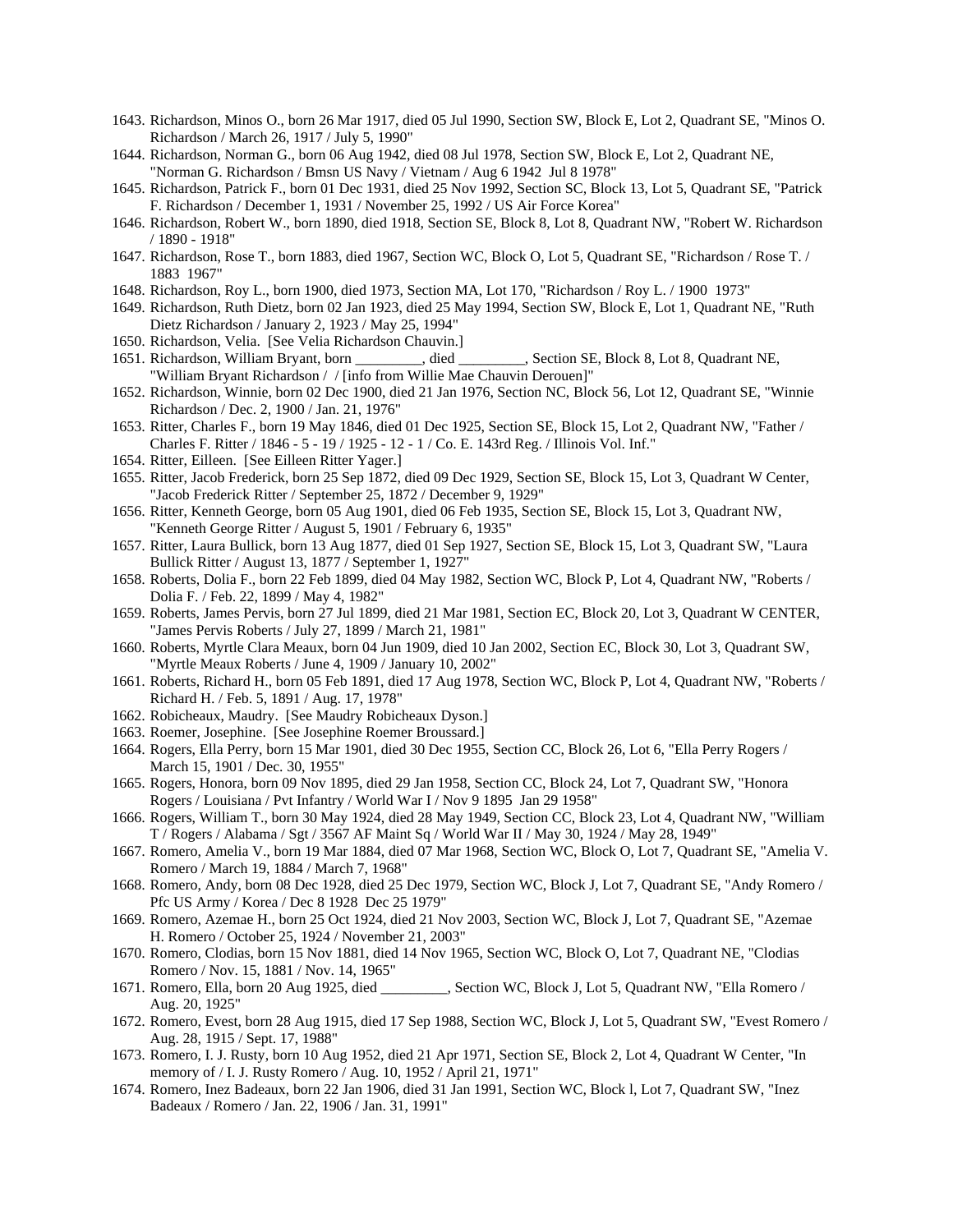- 1675. Romero, John Dallas, born 1932, died 1978, Section SW, Block E, Lot 8, Quadrant SW, "John Dallas Romero / 1932 1978"
- 1676. Romero, Ophe, born 27 Apr 1915, died 04 Jul 1997, Section NC, Block 54, Lot 5, Quadrant NW, "Ophe "Father" Romero / April 27, 1915 / July 4, 1997"
- 1677. Romero, Theophile, born 07 Jan 1911, died 13 Mar 1983, Section WC, Block O, Lot 7, Quadrant NW, "Theophile Romero / Jan. 7, 1911 / March 13, 1983"
- 1678. Romero, Wilda Mae V., born 07 Oct 1927, died \_\_\_\_\_\_\_\_\_, Section NC, Block 54, Lot 5, Quadrant NW, "Wilda Mae V. Romero / October 7, 1927 / Mother"
- 1679. Rose, Daisy, born 21 Dec 1879, died 27 Jun 1970, Section SE, Block 13, Lot 6, Quadrant NE, "Miss Daisy Rose / Dec. 21, 1879 / June 27, 1970"
- 1680. Rose, Edmond, born 01 May 1884, died 06 Jan 1970, Section CC, Block 12, Lot 6, Quadrant SW, "Rose / Edmond Rose / May 1, 1884 / Jan. 6, 1970"
- 1681. Rose, Edmond A., born 17 Apr 1847, died 10 Jan 1938, Section SE, Block 13, Lot 6, Quadrant SW, "Edmond A. Rose / Apr. 17, 1847 / Jan. 10, 1938"
- 1682. Rose, Elizabeth Cole, born 02 Mar 1882, died 08 Mar 1958, Section SE, Block 13, Lot 6, Quadrant SE, "Elizabeth C. Rose / Mar 2, 1882 / Mar 8, 1958"
- 1683. Rose, Ethel. [See Ethel Rose Fariss.]
- 1684. Rose, Hattie Ramsey, born 14 Aug 1853, died 30 Jun 1943, Section SE, Block 13, Lot 6, Quadrant NW, "Hattie Ramsey / Rose / Aug. 14, 1853 / June 30, 1943"
- 1685. Rose, Isabelle M., born 02 Mar 1885, died 28 Sep 1963, Section CC, Block 12, Lot 6, Quadrant NW, "Rose / Isabelle M. Rose / Mar. 2, 1885 / Sept. 28, 1963"
- 1686. Rose, June. [See June Rose Broussard.]
- 1687. Rose, Revis Yancey, born 11 Apr 1887, died 10 Oct 1955, Section SE, Block 13, Lot 6, Quadrant E Center, "Revis Yancey Rose / Louisiana / Cook 1 Cook Co. ASC / World War I / Apr. 11, 1887 Oct. 10, 1955 / (Second stone:) / Revis Y. Rose / Apr. 11, 1887 / Oct. 10, 1955"
- 1688. Rost, Ophelia. [See Ophelia Rost Van Slyke.]
- 1689. Roundtree, Birchie M., born 04 Sep 1903, died 05 May 1983, Section NW, Block 58, Lot 15, Quadrant NW, "Birchie M Roundtree / Pvt US Army / World War II / Sep 4 1903 May 5 1983"
- 1690. Roundtree, Chloe, born 16 May 1914, died 20 Apr 2000, Section NW, Block 58, Lot 14, Quadrant SW, "Chloe Roundtree / May 16, 1914 / April 20, 2000"
- 1691. Rowe, Beulah Sirmon, born 03 Apr 1874, died 28 Mar 1955, Section EC, Block 4, Lot 3, Quadrant NE, "Beulah Sirmon Rowe / Apr. 3, 1874 -- Mar. 28, 1955"
- 1692. Rowe, Mary Delhomme "Mema", born 11 Sep 1919, died 08 Feb 1999, Section SE, Block 15, Lot 2, Quadrant WCenter, "Mary Delhomme Rowe / "Mema" / September 11, 1919 / February 8, 1999"
- 1693. Rowe, Stephen Decatur, born 03 Jul 1872, died 28 Feb 1956, Section EC, Block 4, Lot 3, Quadrant SE, "Stephen Decatur Rowe / July 3, 1872 -- Feb. 28, 1956"
- 1694. Roy, Jessie Mae Foster, born 25 Feb 1947, died 05 Apr 1998, Section NC, Block 54, Lot 7, Quadrant NW, "Jessie Mae Foster Roy / February 25, 1947 / April 5, 1998 / "Her Children Arise Up, and call her Blessed" Proverbs 31:28"
- 1695. Roy, Lillian M., born 25 Dec 1912, died 11 Apr 1974, Section CC, Block 25, Lot 2, "Lillian M. Roy / Dec. 25, 1912 / April 11, 1974"
- 1696. Roy, Linda M., born 27 Jul 1949, died 30 May 1965, Section WC, Block J, Lot 7, Quadrant SW, "Linda M. Roy / July 27, 1949 / May 30, 1965 / In memory / The last few words, / Don't worry, I won't be long, / But there was no return, / Time is so lonely, / A dream that will live forever, / She is home in heaven, / God took her as his own, / But she will never be forgotten, / By her friends and loved ones."
- 1697. Roy, Marie Hebert, born 09 Oct 1905, died 07 Aug 1990, Section NW, Block 58, Lot 8, Quadrant SW, "Marie Hebert Roy / October 9, 1905 / August 7, 1990"
- 1698. Roy, Suzanne Desormeaux, born 07 Feb 1913, died 16 Dec 1997, Section SW, Block B, Lot 5, Quadrant NW, "Suzanne Desormeaux Roy / February 7, 1913 / December 16, 1997"
- 1699. Ruffner, Sallie Harris, born \_\_\_\_\_\_\_\_\_, died \_\_\_\_\_\_\_\_\_, Section SE, "Sallie Harris Ruffner"
- 1700. Russo, Karen Elizabeth. [See Karen Elizabeth Russo Place.]
- 1701. Russo, Peter L., born 10 Aug 1948, died 05 Jul 1996, Section NW, Block 60, Lot 14, Quadrant SE, "Peter L. Russo / August 10, 1948 / July 5, 1996 / "MAN OF GOD""
- 1702. Sarver, Annie, born 01 Dec 1879, died 17 Jan 1968, Section WC, Block M, Lot 3, Quadrant SW, "Annie Sarver / Dec. 1, 1879 / Jan. 17, 1968"
- 1703. Sarver, James, born 18 Oct 1889, died 01 Aug 1959, Section WC, Block M, Lot 3, Quadrant SE, "James Sarver / Oct. 18, 1889 / Aug. 1, 1959 / (Separate stone:) / James Sarver / Louisiana / Cpl Military Police Corps / World War I / Oct 18 1889 Aug 1 1959"
- 1704. Sarver, James, Mrs., born 15 Jan 1903, died 31 Mar 1984, Section WC, Block M, Lot 3, Quadrant SE, "Mrs.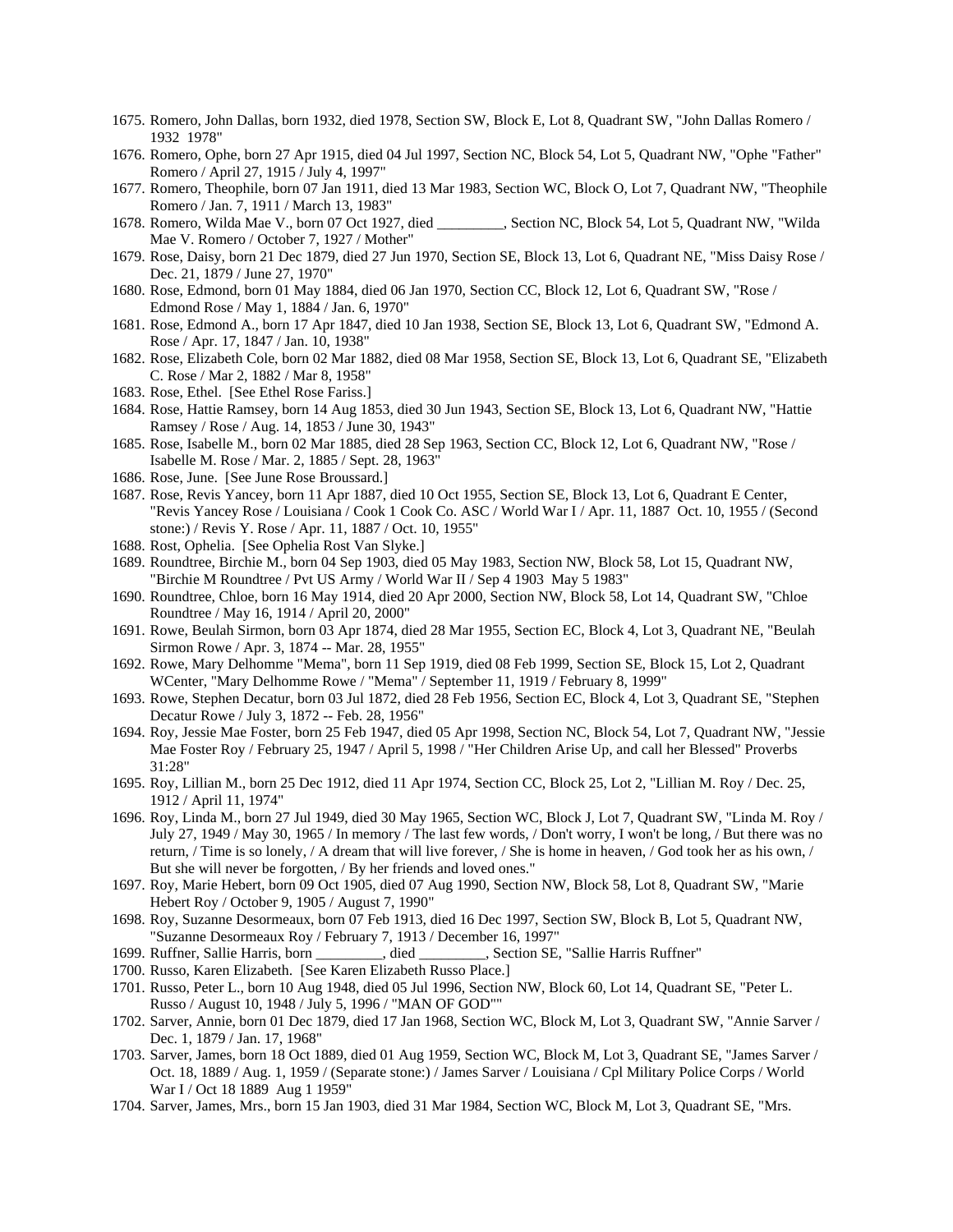James Sarver / Jan. 15, 1903 / March 31, 1984"

- 1705. Savoy, Adella F., born 09 Nov 1910, died \_\_\_\_\_\_\_\_\_, Section NC, Block 55, Lot 6, Quadrant NW, "Mother / Adella F. Savoy / Nov. 9, 1910"
- 1706. Savoy, Jeanne, born 05 Nov 1920, died 27 Sep 1967, Section WC, Block J, Lot 6, Quadrant SE, "Jeanne Savoy / Nov. 5, 1920 / Sept. 27, 1967"
- 1707. Savoy, Selima "Tina". [See Selima Savoy "Tina" Reynolds.]
- 1708. Schaefer, Ellen Kerksieck, born 30 Sep 1924, died \_\_\_\_\_\_\_\_\_, Section CC, Block 5, Lot 2, Quadrant SW, "Ellen Kerksieck / Schaefer / Oct. 30, 1924"
- 1709. Schexnayder, Odeonce, born 10 Sep 1898, died 16 May 1975, Section NC, Block 56, Lot 6, Quadrant NE, "Odeonce Schexnayder / September 10, 1898 / May 16, 1975"
- 1710. Schexneider, Philamine M., born 30 Apr 1900, died 17 Dec 1987, Section NC, Block 56, Lot 8, Quadrant NE, "Philamine M. Schexneider / April 30, 1900 / December 17, 1987"
- 1711. Schexnider, Emily L., born 31 Oct 1873, died 31 Jan 1949, Section CC, Block 24, Lot 2, Quadrant SW, "Emily L. Schexnider / Born Oct. 31, 1873 / Died Jan. 31, 1949"
- 1712. Schexnider, Eva B., born 1918, died 1976, Section MA, Lot 139, "Schexnider / Eva B. / 1918 1976"
- 1713. Schexnider, Frank, Jr., born 18 Feb 1935, died 27 Aug 2000, Section NC, Block 54, Lot 17, Quadrant SW, "Frank Schexnider, Jr / February 18, 1935 / August 27, 2000"
- 1714. Schexnider, Frank, Sr., born 18 Nov 1892, died 14 Aug 1975, Section NC, Block 56, Lot 9, Quadrant E, "Frank Schexnider Sr / Born Nov. 18, 1892 / Died Aug. 14, 1975"
- 1715. Schexnider, Noah, born 1900, died 1979, Section MA, Lot 137, "Schexnider / Noah / 1900 1979"
- 1716. Schexnyder, Clotile, born 08 May 1898, died 21 Sep 1946, Section EC, Block 18, Lot 4, Quadrant SW, "Clotile Schexnyder / Born May 8, 1898 Died Sept. 21, 1946"
- 1717. Schomburg, Dolores Carter, born 12 Jun 1929, died 23 Jun 1973, Section SE, Block 9, Lot 2, Quadrant SW, "Dolores Carter Schomburg / June 12, 1929 / June 23, 1973"
- 1718. Schoonmaker, Albert R., born 17 Jun 1900, died 04 Apr 1975, Section NC, Block 56, Lot 15, Quadrant NW, "Albert R. Schoonmaker / June 17, 1900 April 4, 1975 / At rest"
- 1719. Schriefer, Clara, born 1888, died 1937, Section SE, Block 14, Lot 2, Quadrant NW, "Clara / Schriefer / 1888 1937 / She was the sunshine of our home"
- 1720. Schriefer, Ella Broussard, born 1894, died 1981, Section SE, Block 14, Lot 2, Quadrant E Center, "Ella Broussard / Schriefer / 1894 - 1981"
- 1721. Schriefer, Emma R., born 03 Mar 1906, died 31 Mar 1999, Section MA, Lot 138, "Schriefer / Emma R. / March 3, 1906 / March 31, 1999"
- 1722. Schriefer, Harry W., born 1892, died 1962, Section SE, Block 14, Lot 2, Quadrant NE, "Harry W. Schriefer / 1892 - 1962"
- 1723. Schriefer, Henry D., born 14 Jun 1931, died 18 Jul 1953, Section SE, Block 14, Lot 1, Quadrant E Center, "Henry D. Schriefer / Louisiana / Pvt. Co. G. 180 Infantry Regt. / Korea PH / June 14, 1931 July 18, 1953"
- 1724. Schriefer, Maggie A., born 1864, died 1938, Section SE, Block 14, Lot 1, 2, Quadrant W Center, "Maggie A. / Schriefer / 1864 - 1938 / Earth has no sorrow that heaven / cannot heal"
- 1725. Schriefer, Victor H., born 1898, died 14 Feb 1984, Section MA, Lot 138, "Schriefer / Victor H. / 1898 / February 14, 1984 / [See Section SE, Block 14, Lot 2 WC.]"
- 1726. Schriefer, Victor H., born 12 Mar 1898, died 14 Feb 1984, Section SE, Block 14, Lot 2, Quadrant WCenter, "Victor H. Schriefer / March 12, 1998 / February 14, 1984"
- 1727. Schriefer, Wesley, born 1860, died 1937, Section SE, Block 14, Lot 2, Quadrant W Center, "Wesley / Schriefer / 1860 - 1937 / Thy life was beauty, truth, goodness, / & love"
- 1728. Schwartz, Berthel, (Infant daughter of), born 02 Feb 1961, died 02 Feb 1961, Section SE, Block 14, Lot 1, Quadrant SW, "Infant Daughter / of / Berthel Rose / Schriefer / Morton Schwartz / Feby. 2, 1961"
- 1729. Scott, Virgil F., (Infant son of), born 09 Jun 1946, died 09 Jun 1946, Section Ec, Block 18, Lot 4, "Infant son of / Virgil F. Scott / June 9, 1946"
- 1730. Sellers, Carrie Ann Ingram, born \_\_\_\_\_\_\_\_\_, died 17 Oct 1981, Section SW, Block E, Lot 6, Quadrant NW, "Carrie Ann Ingram Sellers / DOD October 17, 1981"
- 1731. Sellers, Freddie J., born 28 Feb 1948, died 09 May 1977, Section SW, Block E, Lot 6, Quadrant SW, "Freddie J. Sellers / Born Feb. 28, 1948 / Died May 9, 1977"
- 1732. Sellers, Hazel. [See Hazel Sellers Durke.]
- 1733. Sellers, Jesse James, born 24 Jun 1916, died 22 Mar 1989, Section SW, Block E, Lot 7, Quadrant NW, "Jesse James Sellers / June 24, 1916 / March 22, 1989"
- 1734. Sellers, Paul Raymond, born 05 Sep 1946, died 01 Jul 1976, Section SW, Block E, Lot 5, Quadrant SW, "Paul Raymond Sellers / Born Sept. 5, 1946 / Died July 1, 1976"
- 1735. Shankles, Micheal E., born 23 Oct 1953, died 06 May 1973, Section NC, Block 56, Lot 17, Quadrant SE, "Micheal E. Shankles / Oct. 23, 1953 / May 6, 1973 / Son of / Troy E. Shankles & Velta Sorbet / Shankles"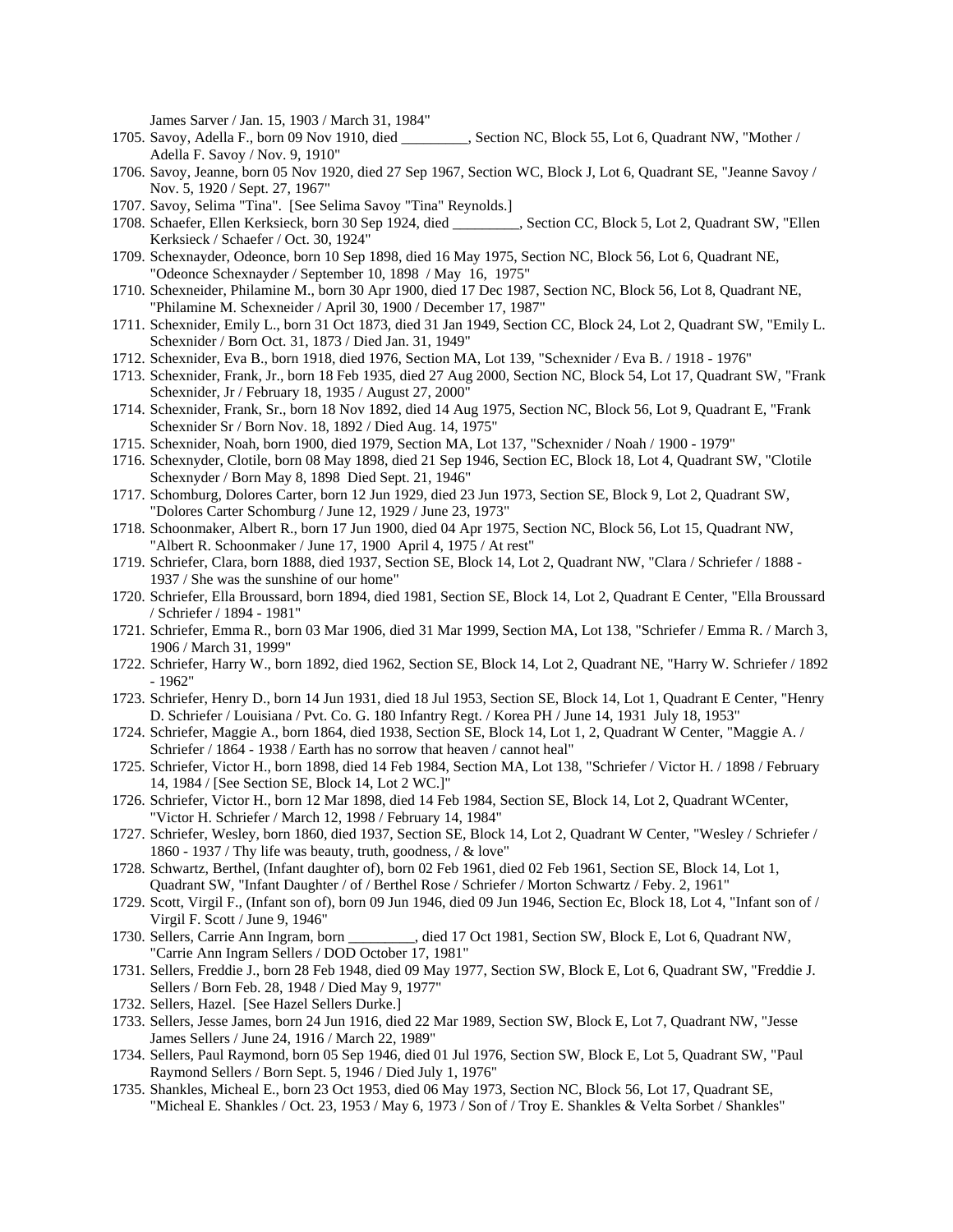- 1736. Shanks, J. C., Mrs., born \_\_\_\_\_\_\_\_\_, died 08 Nov 1912, Section EC, Block 16, Lot 8, Quadrant SE, "Mrs. J. C. Shanks / November 8, 1912"
- 1737. Sheffield, Lillian, born 05 Nov 1915, died 12 Nov 2002, Section SW, Block F, Lot 7, Quadrant SE, "Lillian Sheffield / November 5, 1915 / November 12, 2002"
- 1738. Sherman, Lucy. [See Lucy Sherman Stansbury.]
- 1739. Shexnider, Betty M., born 11 Jan 1933, died \_\_\_\_\_\_\_\_\_, Section NC, Block 54, Lot 16, Quadrant SW, "Betty M. Shexnider / January 11, 1933"
- 1740. Shexnider, Carri B., born 23 Sep 1940, died \_\_\_\_\_\_\_\_\_, Section NC, Block 54, Lot 17, Quadrant SW, "Carrie B. Shexnider / September 23, 1940"
- 1741. Simmerman, D. Ross, born 1920, died 1988, Section NC, Block 54, Lot 10, Quadrant W, "D. Ross Simmerman / 1920 / 1988"
- 1742. Simon, Sanford, born 11 Jan 1921, died 12 Apr 1992, Section SW, Block G, Lot 14, "Sanford Simon / Jan. 11, 1921"
- 1743. Sirmon, Arthurine McDaniel, born 01 Dec 1925, died \_\_\_\_\_\_\_\_\_, Section SW, Block H, Lot 7, Quadrant SE, "Arthurine McDaniel / Sirmon / Dec. 1, 1925"
- 1744. Sirmon, Beulah. [See Beulah Sirmon Rowe.]
- 1745. Sirmon, Bolin Edward, born 02 Jul 1879, died 30 Jan 1951, Section CC, Block 16, Lot 1, Quadrant EC, "Father / Bolin Edward / Sirmon / July 2, 1879 / Jan. 30, 1951"
- 1746. Sirmon, Carrie Smiley, born 06 Nov 1879, died 02 Sep 1948, Section CC, Block 16, Lot 1, Quadrant SE, "Mother / Carrie Smiley / Sirmon / Nov. 6, 1879 / Sept. 2, 1948"
- 1747. Sirmon, Claude Russell, born 10 Nov 1921, died 12 Oct 1992, Section SW, "Claude R. Sirmon / Nov. 10, 1921 / October 12, 1992"
- 1748. Sirmon, Dorothy T., born 17 Nov 1921, died 18 Mar 1982, Section CC, Block 16, Lot 2, Quadrant SE, "Dorothy T. Sirmon / Nov. 17, 1921 / March 18, 1982"
- 1749. Sirmon, Gladys. [See Gladys Sirmon Ward.]
- 1750. Sirmon, Lizzie Young, born 01 Mar 1887, died 18 Oct 1986, Section CC, Block 16, Lot 4, Quadrant NW, "Sirmon / Lizzie Young / Sirmon / March 1, 1887"
- 1751. Sirmon, Lorraine B., born 1921, died \_\_\_\_\_\_\_\_\_, Section MA, Lot 171, "Sirmon / Lorraine B. / 1921 / [See Section NW, Block 60, Lot 17 SW.]"
- 1752. Sirmon, Lorraine Breaux, born 13 Mar 1921, died 17 May 2007, Section NW, Block 60, Lot 17, Quadrant SW, "Sirmon / Lorraine Breaux / You are the wind / beneath my wings / March 13, 1921"
- 1753. Sirmon, Madge. [See Madge Sirmon Brown.]
- 1754. Sirmon, Mary Jane Beasley, born 08 Jul 1845, died 10 Sep 1921, Section EC, Block 4, Lot 3, Quadrant NW, "Mary Beasley Sirmon / Wife of / Richard G. Sirmon / Born in Conecuha / County Alabamy / July 8, 1845 / Died in Abbeville / Sept. 10, 1921"
- 1755. Sirmon, Nathan Jewell, born 17 Jul 1881, died 23 Apr 1945, Section CC, Block 16, Lot 4, Quadrant SW, "Sirmon / Nathan Jewell / Sirmon / July 17, 1881 / April 23, 1945"
- 1756. Sirmon, R. S., (Infant child of), born \_\_\_\_\_\_\_\_\_, died \_\_\_\_\_\_\_\_\_, Section CC, Block 16, Lot 1, Quadrant NW, "Infant child / R. S. Sirmon's / died at birth / [Lodge record]"
- 1757. Sirmon, Revis G., born 1919, died \_\_\_\_\_\_\_\_\_, Section MA, Lot 169, "Sirmon / Revis G. / 1919 / / [See Section NW, Block 60, Lot 18 SW.]"
- 1758. Sirmon, Revis Green, born 28 Oct 1919, died \_\_\_\_\_\_\_\_\_, Section NW, Block 60, Lot 18, "Sirmon / Revis Green / Oct. 28, 1919 / HIGH FLIGHT / Oh we've slipped the surly bonds of earth / And danced the skies on laughtersilvered wings; / Sunward we've climbed and joined the tumbling mirth / Of sun-split clouds - and done a hundred things / You have not dreamed of - wheeled and soared and swung / High in the sunlit silence. Hov'ring there, / We've chased the shouting wind along, and flung / Our eager craft through footless halls of air. / Up, up the long delirious, burning blue / We've topped the windswept heights with easy grace / Where never lark, or even eagle flew. / And, while with silent, lifting mind we've trod / The high untrespassed sanctity of space, / Put out our hands, and touched the face of God."
- 1759. Sirmon, Richard Green, born 08 Nov 1841, died 23 Jun 1925, Section EC, Block 4, Lot 3, Quadrant SW, "Richard G. Sirmon / Son of Jno. Sirmon / & Elizabeth Ellis / Born in Conecuha / County Alabamy / Nov. 8 1841 / Died in Abbeville / June 23, 1925"
- 1760. Sirmon, Richard Smiley, Sr., born 16 Mar 1911, died 05 Oct 1979, Section SW, Block H, Lot 8, Quadrant SE, "Richard Smiley Sirmon, Sr. / March 16, 1911 - Oct. 5, 1979"
- 1761. Sirmon, William Jewell, Sr., born 15 Jun 1918, died 23 Jan 1972, Section CC, Block 16, Lot 2, Quadrant SE, "William Jewell Sirmon, Sr. / June 15, 1918 / Jan. 23, 1972 / (Foot:) / William J Sirmon Sr / Louisiana / S Sgt Btry A 32 Fa Bn / World War II / June 15 1918 Jan 23 1972"
- 1762. Sirmon (Sermon), M. J., Mrs., born 27 Jun 1845, died 10 Sep 1921, Section EC, Block 4, Lot 3, "Mrs. M. J. Sirmon (Sermon) / September 10, 1921 / 76 years 2 months 2 weeks / / [Note: same date of death as Mary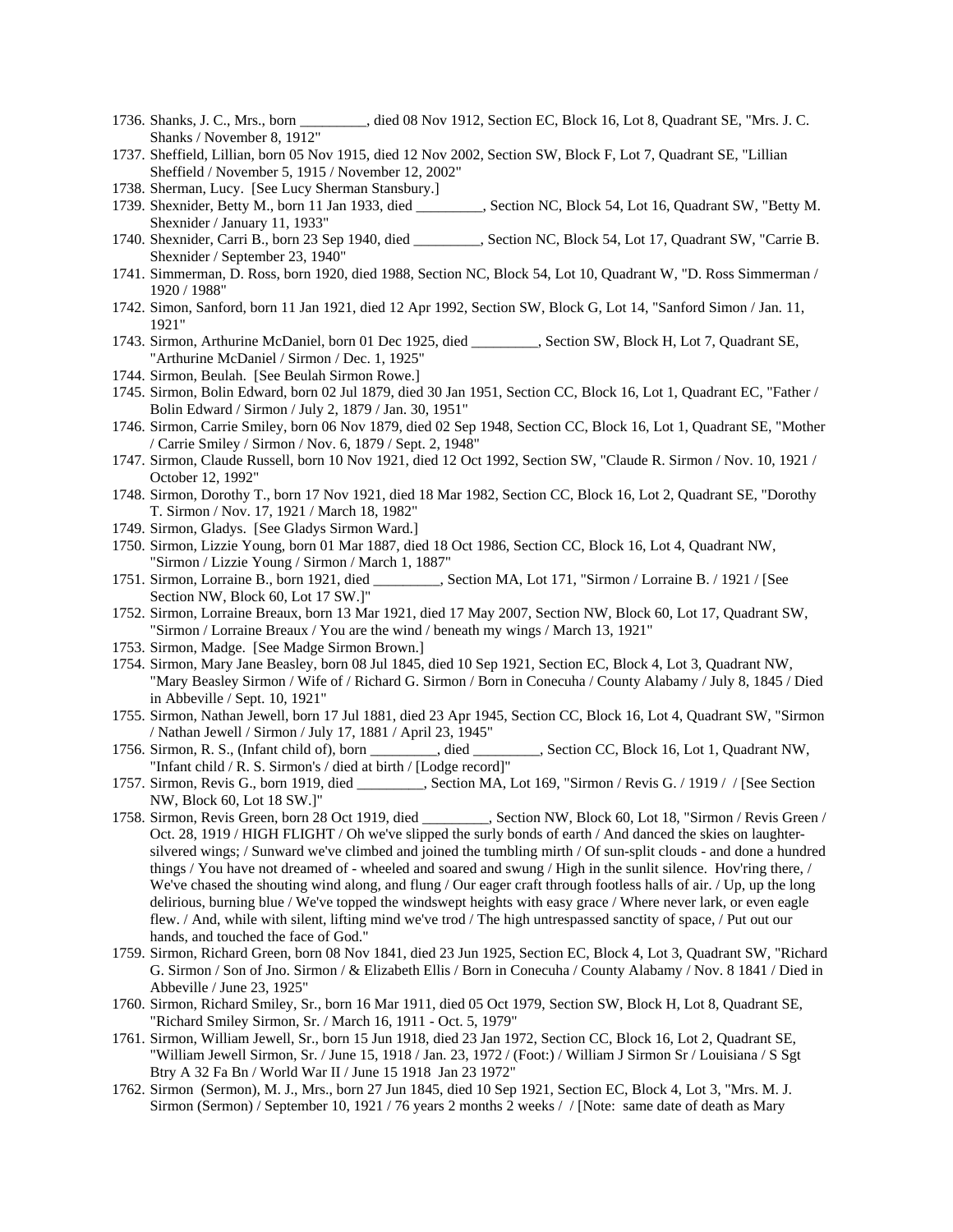Beasley Sirmon / (lodge records)]"

- 1763. Sledge, Guy Poston, born 27 Sep 1882, died 17 Sep 1953, Section SC, Block 14, Lot 1, Quadrant NW, "Sledge / Guy Poston Sledge / Sept. 27, 1882 / Sept. 17, 1953"
- 1764. Sledge, Guy Poston, Jr., born 28 Dec 1911, died 18 Dec 2002, Section SC, Block 14, Lot 2, Quadrant SE, "Guy Poston Sledge, Jr / December 28, 1911 / December 18, 2002"
- 1765. Sledge, Minnie S., born 09 Jul 1880, died 01 Nov 1959, Section SE, Block 2, Lot 3, Quadrant SW, "Minnie S. Sledge / July 9, 1880 / Nov. 1, 1959"
- 1766. Sledge, Susie Marguerite, born 11 Oct 1910, died 04 Apr 1914, Section SE, Block 2, Lot 3, 4, Quadrant W Center, "Susie Marguerite Sledge / Oct. 11, 1910 / April 4, 1914"
- 1767. Sledge, Vick Nance, born 09 Feb 1888, died 22 Jun 1966, Section SC, Block 14, Lot 2, Quadrant SW, "Sledge / Vick Nance Sledge / Feb. 9, 1888 / June 22, 1966"
- 1768. Sledge, W. H., born 14 Feb 1876, died 21 Feb 1934, Section SE, Block 2, Lot 3, Quadrant W Center, "W. H. Sledge / Feb. 14, 1876 / Feb. 21, 1934"
- 1769. Smiley, Annie Lea, born 11 Dec 1882, died 24 Nov 1974, Section CC, Block 16, Lot 3, Quadrant WCenter, "Annie Lea Smiley / Dec. 11, 1882 / Nov. 24, 1974"
- 1770. Smiley, Carrie. [See Carrie Smiley Sirmon.]
- 1771. Smiley, Celia, born 15 Jan 1894, died 06 Mar 1981, Section CC, Block 16, Lot 3, Quadrant NW, "Celia Smiley / Jan. 15, 1894 / Mar. 6, 1981"
- 1772. Smiley, Celia Copes, born 06 Nov 1862, died 26 Nov 1941, Section CC, Block 16, Lot 1, Quadrant SW, "Celia Copes Smiley / Wife of / Edward Smiley / Nov. 6, 1862 -- Nov. 26, 1941"
- 1773. Smiley, Cornelia, born 21 Dec 1899, died 22 Feb 1973, Section CC, Block 16, Lot 3, Quadrant SW, "Cornelia Smiley / Dec. 21, 1899 / Feb. 22, 1973"
- 1774. Smiley, Doris. [See Doris Smiley Edwards.]
- 1775. Smiley, Edward L., born 23 Feb 1902, died 27 Nov 1965, Section CC, Block 16, Lot 1, Quadrant NE, "Edward L Smiley / Louisiana / Pvt Co A 731 Mp Bn / World War II / Feb 23 1902 Nov 27 1965"
- 1776. Smiley, May, born 11 Jul 1898, died 16 Apr 1945, Section CC, Block 16, Lot 1, Quadrant SW, "May Smiley / July 11, 1898 -- April 16, 1945"
- 1777. Smiley, William Malcolm, born 24 Oct 1884, died 18 Aug 1966, Section CC, Block 16, Lot 2, Quadrant NE, "William Malcolm Smiley / Oct. 24, 1884 Aug. 18, 1966"
- 1778. Smith, Adam, born 07 Apr 1892, died 11 May 1975, Section WC, Block R, Lot 4, Quadrant SE, "Adam Smith / April 7, 1892 / May 11, 1975"
- 1779. Smith, Ann Laura. [See Ann Laura Smith Hall.]
- 1780. Smith, Elvina Theriot Chauvin. [See Elvina Theriot Chauvin Smith Soirez.]
- 1781. Smith, Eve, born 30 Mar 1896, died 06 May 1986, Section WC, Block R, Lot 4, Quadrant NE, "Eve Smith / March 30, 1896 / May 6, 1986"
- 1782. Smith, Irene I., born 01 Oct 1922, died 04 Jan 1990, Section NW, Block 58, Lot 10, Quadrant NW, "Irene I. Smith / October 1, 1922 / January 4, 1990"
- 1783. Smith, Jeffie W., born 04 Jan 1853, died 08 Jul 1943, Section SE, Block 8, Lot 4, Quadrant E Center, "Jeffie W. Smith / Jan. 4, 1853 / July 8, 1943"
- 1784. Smith, Joseph H., born 15 Feb 1917, died 15 Jul 1993, Section NW, Block 58, Lot 10, Quadrant NW, "Joseph H. Smith / February 15, 1917 / July 15, 1993"
- 1785. Smith, L. A., born 06 Aug 1854, died 22 Jan 1931, Section SE, Block 8, Lot 4, Quadrant NE, "L. A. Smith / Aug. 6, 1854 / Jan. 22, 1931"
- 1786. Smith, Noenie Menard, born \_\_\_\_\_\_\_\_\_, died 18 Aug 1930, Section SE, Block 8, Lot 7, "Mrs. A. B. Smith / August 18, 1930 / nee Noenie Menard"
- 1787. Smith, Thomas, born \_\_\_\_\_\_\_\_\_, died 01 Oct 1919, Section SE, Block 8, Lot 5, "Thomas Smith / / October 1919"
- 1788. Snoddy, James D., Sr., born 23 Dec 1900, died 23 Oct 1961, Section WC, Block N, Lot 6, Quadrant SW, "James D Snoddy Sr / S2 US Navy / World War I / Dec 23 1900 Oct 23 1961"
- 1789. Soileau, Oliver Bernard, born \_\_\_\_\_\_\_\_\_, died 22 Nov 1937, Section EC, Block 23, Lot 3, "Oliver Bernard Soileau / November 22, 1937 / / {son of Arion Soileau}"
- 1790. Soirez, Cestia, born 21 Oct 1906, died 13 Jun 1983, Section NC, Block 56, Lot 8, Quadrant SE, "Cestia Soirez / As US Navy / World War II / Oct 21 1906 Jun 13 1983"
- 1791. Soirez, Elvina Theriot Chauvin Smith, Mrs., born 18 Mar 1896, died 29 May 1991, Section SE, Block 7, Lot 2, Quadrant WCenter, "Elvina Theriot Chauvin Smith Soirez / March 18, 1896 / May 29, 1991"
- 1792. Songné (Songne), Brenda Trahan, born 01 Oct 1949, died \_\_\_\_\_\_\_\_\_, Section WC, Block R, Lot 5A, Quadrant NE, "Brenda / Trahan / October 1, 1949 / Songné"
- 1793. Songné (Songne), Burleigh Jude, Sr., born 20 Jul 1937, died 15 Feb 1994, Section WC, Block R, Lot 5A, Quadrant NE, "Burleigh Jude / July 20, 1937 / February 15, 1994 / Songné / "Beloved Husband and Father" / m.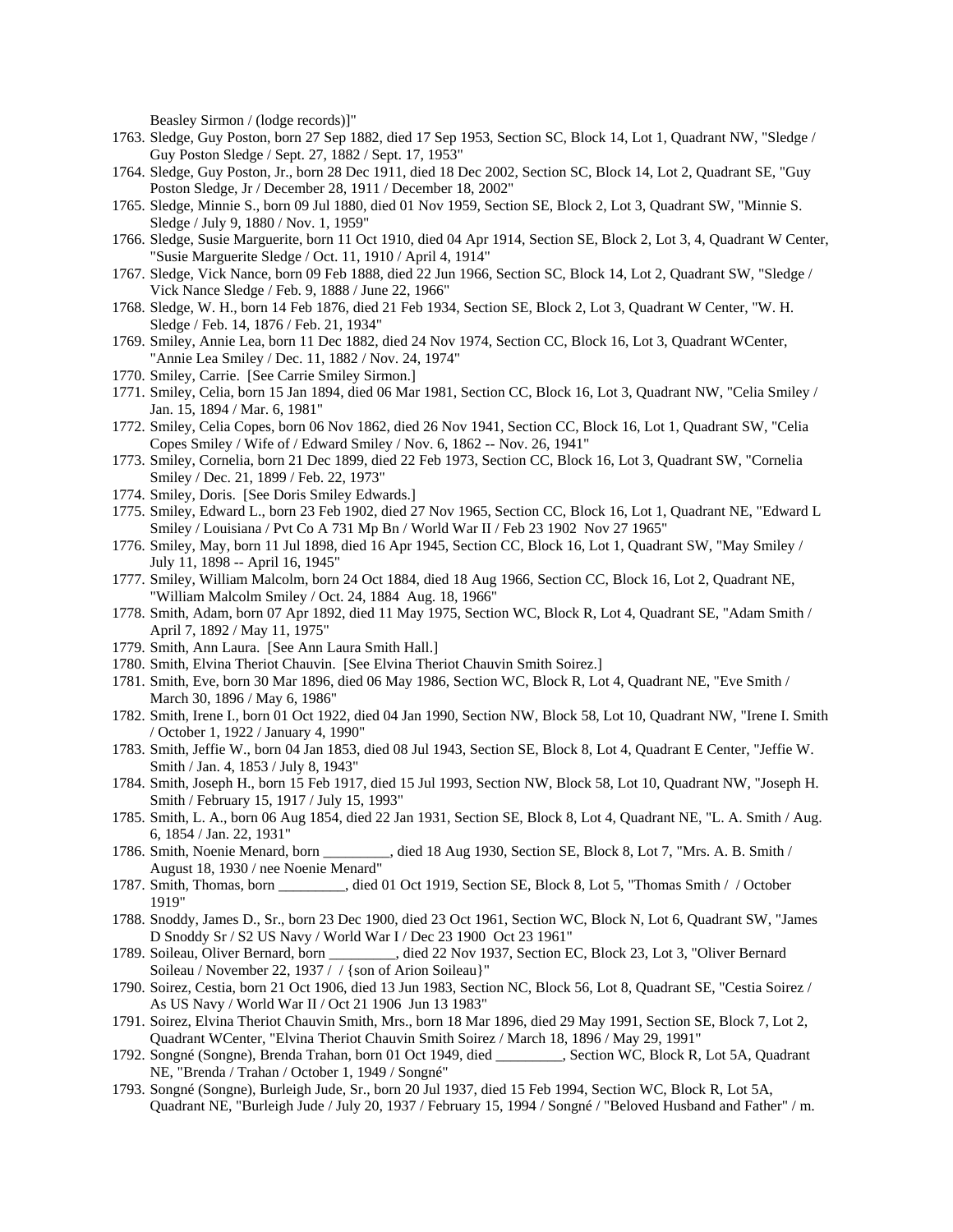Apr. 28, 1990 / / [Foot] / Burleigh J. Songne Sr. / EM2 US Navy / July 20 1937 - Feb 15 1994"

- 1794. Sonnier, John Colt, born 02 Jan 1981, died 02 Jan 1981, Section WC, Block Q, Lot 6A, Quadrant NW, "John Colt / Sonnier / Jan. 2, 1981 / (Reverse:) / Infant of / Mr. and Mrs. / John Connley / Sonnier"
- 1795. Sonnier, Rita Callahan, born 18 Mar 1917, died 08 Feb 1982, Section NW, Block 58, Lot 3, Quadrant NW, "Rita Callahan / Mar. 18, 1917 / Feb. 8, 1982 / Sonnier"
- 1796. Sonnier, Romelus, born 22 Jan 1904, died 31 Oct 1982, Section NW, Block 58, Lot 4, Quadrant SW, "Romelus Sonnier / Jan. 22, 1904 / Oct. 31, 1982 / Sonnier"
- 1797. Sorbet, Charles Wilbur, born 01 Oct 1923, died 23 Oct 2000, Section NW, Block 59, Lot 7, Quadrant SE, "Charles Wilbur Sorbet / October 1, 1923 / October 23, 2000 / Sgt US Marine Corps World War II / Purple Heart"
- 1798. Sorbet, Mandy Gray, born 1900, died 1983, Section MA, Lot 159, "Sorbet / Mandy G. / 1900 1983"
- 1799. Sorbet, Robert, born 1897, died 1980, Section MA, Lot 157, "Sorbet / Robert / 1897 1980"
- 1800. Sorbet, Rose Mae, born \_\_\_\_\_\_\_\_\_, died 07 May 1932, Section EC, Block 22, Lot 8, Quadrant S, "Rose Mae Sorbet / May 7, 1932"
- 1801. Sorbet, William, born 14 May 1892, died 17 Apr 1956, Section CC, Block 27, Lot 2, "William Sorbet / May 14, 1892 / April 17, 1956"
- 1802. Sorbet, William, Mrs., born 03 May 1892, died \_\_\_\_\_\_\_\_\_, Section CC, Block 27, Lot 3, "Mrs. William Sorbet / May 3, 1892"
- 1803. Spahr, Virginia. [See Virginia Spahr Brandau.]
- 1804. Springer, Catherine Louise Caldwell, born 01 Dec 1905, died 19 Sep 1997, Section SC, Block 13, Lot 2&3, Quadrant W, "Catherine Louise Caldwell Springer / December 1, 1905 / September 19, 1997"
- 1805. Squires, (Family), born \_\_\_\_\_\_\_\_\_, died \_\_\_\_\_\_\_\_\_, Section EC, Block 11, Lot 5, "Squires. Faimely. / Father, mother, and son. / Slander us not when under the sod, / Pray not over my grave. My spirit winged its / Way back to God, who claimed the life he gave. / The body, the clay shall rot and decay, / But the spirit soars ever on, / To brighten spheres, to a brighten day, / In the unknown realms beyod. / Don't say that you are sorry we are dead, / Don't soil your tongue with that lie. / In your heart you don't care--get this in / Your head, / And remember, you, also must die."
- 1806. Squires, Bert, born \_\_\_\_\_\_\_\_\_, died \_\_\_\_\_\_\_\_\_, Section EC, Block 11, Lot 5, "Bert Squires"
- 1807. Squires, George H., born 11 Feb 1923, died 17 Feb 1993, Section EC, Block 11, Lot 5, Quadrant NW, "George H. Squires / February 11, 1923 / February 17, 1993 / / Pvt U. S. Army / "In Loving Memory of Pappy""
- 1808. St. Amant, Delta. [See Delta St. Amant Miller.]
- 1809. St. Amant, Dominique, born 28 Jan 1908, died 06 Nov 1991, Section NC, Block 55, Lot 13, Quadrant NW, "Dominique St. Amant / January 28, 1908 / November 6, 1991"
- 1810. St. Amant, Eve, born 25 Mar 1915, died 01 Aug 1992, Section NC, Block 55, Lot 12, Quadrant SW, "Eve St. Amant / March 25, 1915 / August 1, 1992"
- 1811. St. Amant, Margaret, born \_\_\_\_\_\_\_\_\_, died \_\_\_\_\_\_\_\_\_, Section EC, Block 19, Lot 6, Quadrant SE, "Margaret St. Amant"
- 1812. St. Amant, Maurice, born \_\_\_\_\_\_\_\_\_, died \_\_\_\_\_\_\_\_\_, Section EC, Block 19, Lot 6, Quadrant SE, "Maurice St. Amant"
- 1813. Stanley, (Infant), born 01 Aug 1916, died 01 Aug 1916, Section SE, Block 26, Lot 8, "Stanley / Infant / / Aug 1916"
- 1814. Stanley, Jerry E., born 01 Aug 1924, died 12 Jun 1996, Section CC, Block 10, Lot 3, Quadrant NE, "Jerry E. Stanley / August 1, 1924 / June 12, 1996"
- 1815. Stanley, Ramona A., born 15 Feb 1930, died 11 May 1991, Section CC, Block 10, Lot 3, Quadrant NE, "Ramona A. Stanley / February 15, 1930 / May 11, 1991"
- 1816. Stansbury, Alice Castalano, born 19 Dec 1934, died \_\_\_\_\_\_\_\_\_, Section WC, Block P, Lot 6, Quadrant W, "Alice Castalano Stansbury / December 19, 1934"
- 1817. Stansbury, Annie Putnam, born 1895, died 1933, Section SE, Block 2, Lot 7, Quadrant NE, "Annie Putnam / Wife of Lloyd Stansbury / 1895 - 1933"
- 1818. Stansbury, Beryl Boulet, born 13 Dec 1919, died \_\_\_\_\_\_\_\_\_, Section NC, Block 56, Lot 4, Quadrant NW, "Beryl Boulet / Dec. 13, 1919 / Stansbury"
- 1819. Stansbury, Burton C., born 10 Mar 1907, died 07 Oct 1921, Section SE, Block 9, Lot 4, Quadrant SW, "Burton C. Stansbury / Born Mar. 10, 1907 / Died Oct. 7, 1921"
- 1820. Stansbury, Chester J., born 06 Jan 1919, died 22 Oct 2000, Section NC, Block 56, Lot 4, Quadrant NW, "Chester J. Stansbury / Jan. 6, 1919 / October 22, 2000"
- 1821. Stansbury, Clarie. [See Clarie Stansbury Fletcher.]
- 1822. Stansbury, Daisy, born 1888, died 1971, Section WC, Block R, Lot 3, Quadrant NE, "Daisy / Stansbury / 1888 1971"
- 1823. Stansbury, Don Everett, born 14 Feb 1941, died 12 Oct 1980, Section NC, Block 56, Lot 5, Quadrant sw, "Don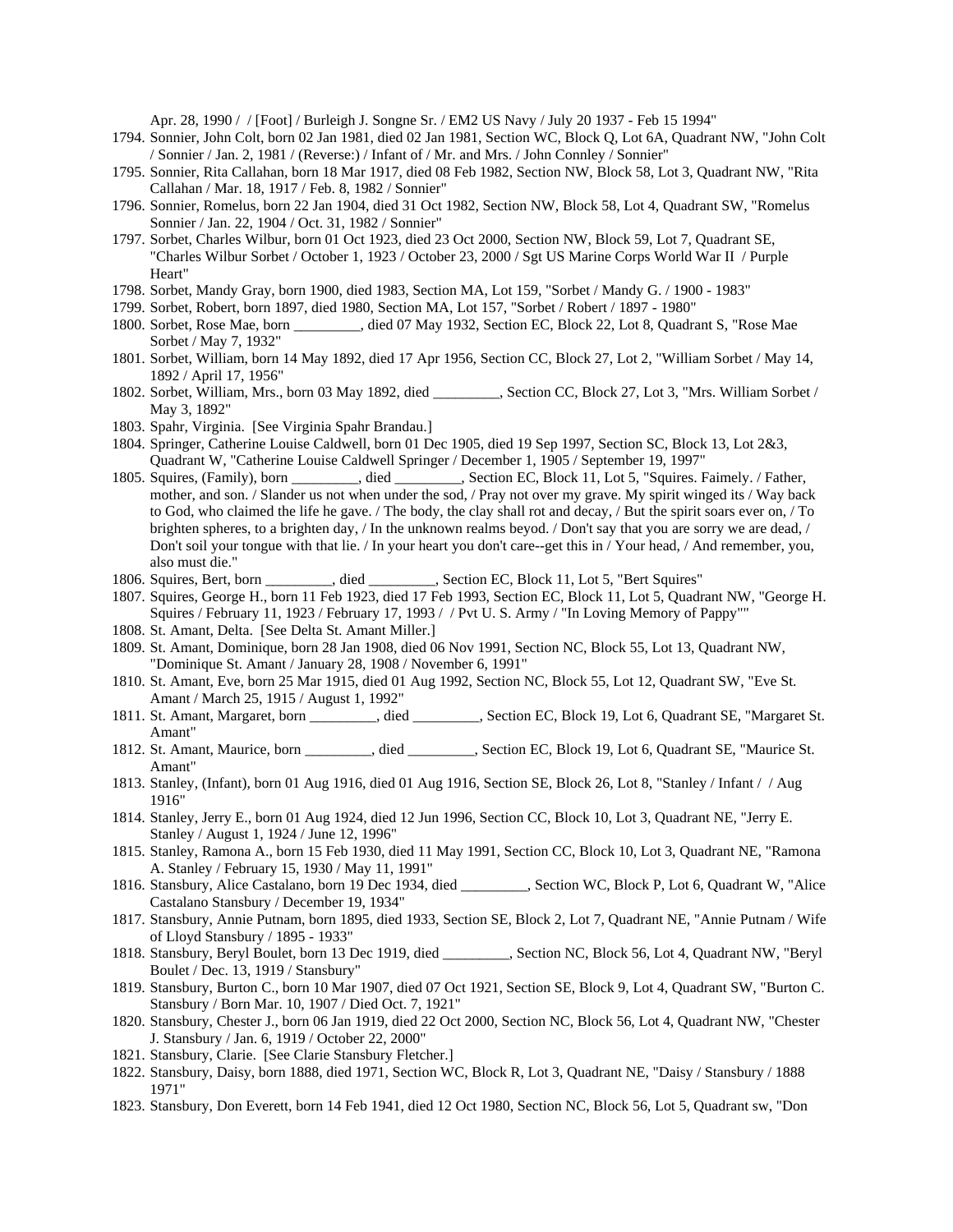Everett / Feb. 14, 1941 / Oct. 12, 1980 / Stansbury"

- 1824. Stansbury, Dora M., born 03 Dec 1877, died 24 Apr 1968, Section SE, Block 9, Lot 3, Quadrant SE, "Dora M. Stansbury / Born Dec. 3, 1877 / Died April 24, 1968"
- 1825. Stansbury, Elrita L., born 19 Feb 1907, died 22 Nov 1995, Section WC, Block P, Lot 6, Quadrant SE, "Elrita L. / Stansbury / Feb. 19, 1907 - Nov. 22, 1995"
- 1826. Stansbury, Elva. [See Elva Stansbury LeBlanc.]
- 1827. Stansbury, Frank N., born 19 Apr 1894, died 05 Feb 1973, Section SE, Block 9, Lot 2, Quadrant NW, "Frank N. Stansbury / (Pvt. U.S. Army WWI) / April 19, 1894 / February 5, 1973"
- 1828. Stansbury, Gloria Floyd, born 18 Sep 1940, died \_\_\_\_\_\_\_\_\_, Section NC, Block 56, Lot 5, Quadrant SW, "Gloria Floyd / Sept. 18, 1940 / Stansbury"
- 1829. Stansbury, H. J. "Hank", born 02 Dec 1858, died 23 May 1924, Section SE, Block 9, Lot 4, Quadrant NE, "H. J. "Hank" Stansbury / Dec. 2, 1858 / May 23, 1924"
- 1830. Stansbury, Hilda H., born 1891, died 1959, Section EC, "Stansbury / Hilda H. / 1891 1959"
- 1831. Stansbury, Ivy L., born 23 Feb 1868, died 17 Sep 1931, Section SE, Block 9, Lot 3, Quadrant NW, "Ivy L. Stansbury / Born Feb. 23, 1868 / Died Sept. 17, 1931"
- 1832. Stansbury, John L., born 24 Jan 1897, died 12 May 1961, Section WC, Block P, Lot 6, Quadrant NE, "John L Stansbury / Louisiana / Pvt US Army / World War I / Jan 24 1897 May 12 1961"
- 1833. Stansbury, Joseph Leon, born 05 Jul 1873, died 12 Oct 1962, Section EC, Block 18, Lot 8, Quadrant SW, "Joseph Leon Stansbury / Born July 5, 1873 / Died Oct. 12, 1962"
- 1834. Stansbury, Larry Rolf, born 06 Dec 1954, died 18 Jul 1980, Section NC, Block 55, Lot 14, Quadrant SW, "Larry Rolf Stansbury / Dec. 6, 1954 / July 18, 1980 / Fisherman's Prayer / Dear Lord I pray let me fish / Till that certain day, and when / Your net is cast into the deep / I pray you judge and find / Me fit to keep. / When in your home o' Lord / I say, forever may I fish and stay."
- 1835. Stansbury, Lelia Dubois, born 20 Aug 1906, died 16 Feb 1994, Section SW, Block B, Lot 5, Quadrant NE, "Mrs. Willie H. Stansbury / Nee Lelia Dubois / Aug. 20, 1906 / February 16, 1994"
- 1836. Stansbury, Leslie Carl, born 28 Apr 1896, died 17 Mar 1955, Section SE, Block 9, Lot 3, Quadrant SW, "Leslie Carl Stansbury / April 28, 1896 / March 17, 1955"
- 1837. Stansbury, Lily. [See Lily Stansbury DeRouen.]
- 1838. Stansbury, Lloyd, born 1892, died 1954, Section SE, Block 9, Lot 2, Quadrant NE, "Lloyd Stansbury / 1892 1954 / In memory of our / beloved father"
- 1839. Stansbury, Lucy Sherman, born 28 Oct 1875, died 19 Nov 1962, Section EC, Block 18, Lot 8, Quadrant NW, "Lucy Sherman Stansbury / Born Oct. 28, 1875 / Died Nov. 19, 1962"
- 1840. Stansbury, Mary Lou G., born 27 Aug 1871, died 15 May 1950, Section SE, Block 9, Lot 3, Quadrant W Center, "Mary Lou G. Stansbury / Born Aug. 27, 1871 / Died May 15, 1950"
- 1841. Stansbury, Rosa M. Feray, born 06 Jan 1860, died 06 Aug 1942, Section SE, Block 9, Lot 4, Quadrant SE, "Rosa M. Feray / Wife of H. J. Stansbury / Jan. 6, 1860 -- Aug. 6, 1942"
- 1842. Stansbury, Russell, born 1887, died 1937, Section EC, Block 5, Lot 2, Quadrant NE, "Stansbury / Russell / 1887 1937"
- 1843. Stansbury, Summerfield, Mrs., born 1835, died 19 Dec 1911, Section SE, Block 9, Lot 4, Quadrant NW, "Mrs. Summerfield Stansbury / Age 76 / December 19, 1911"
- 1844. Stansbury, Uriah W., born \_\_\_\_\_\_\_\_\_, died \_\_\_\_\_\_\_\_\_, Section EC, Block 5, Lot 2, Quadrant NW, "Uriah W. Stansbury / Co. C. / 8 La Inf. / C.S.A."
- 1845. Stansbury, Uriah William, born 14 Oct 1927, died 08 Apr 1998, Section WC, Block P, Lot 6, Quadrant W, "Uriah William Stansbury / October 14, 1927 / April 8, 1998 / / "Married Sept. 1, 1957" / (Alice Castalano)"
- 1846. Stansbury, Uriah William, Mrs., born \_\_\_\_\_\_\_\_\_, died 27 Nov 1926, Section EC, Block 4, Lot 2, "Mrs. U. W. Stansbury / / November 27, 1926"
- 1847. Stansbury, Velma Mills, born 25 May 1898, died 23 Jun 1978, Section EC, Block 6, Lot 8, Quadrant SW, "Velma Mills Stansbury / May 25, 1898 / June 23, 1978"
- 1848. Stansbury, Willie H., born 12 Apr 1908, died 07 Jun 1978, Section SW, Block B, Lot 5, Quadrant SE, "Willie H. Stansbury / April 12, 1908 / June 7, 1978"
- 1849. Stauffer, Albert, born 1871, died 1960, Section EC, Block 10, Lot 8, Quadrant SW, "Albert Stauffer / 1871 1960"
- 1850. Stauffer, Effie L., born 1881, died 1964, Section EC, Block 10, Lot 8, Quadrant NW, "Effie L. Stauffer / 1881 1964"
- 1851. Stebbins, Anson W., born 10 Feb 1855, died 02 Apr 1919, Section SE, Block 2, Lot 1, Quadrant E Center, "Anson W. Stebbins / Feb. 10, 1855 / Apr. 2, 1919 / / [Moved to Graceland from Lake Charles]"
- 1852. Stebbins, E. Marion, born 02 Feb 1857, died 14 Aug 1926, Section SE, Block 2, Lot 1, 2, Quadrant W Center, "E. Marion Stebbins / Feb. 2, 1857 / Aug. 14, 1926"
- 1853. Stebbins, Edwin Anson, born 08 Apr 1886, died 02 Feb 1941, Section SE, Block 2, Lot 1, 2, Quadrant E Center,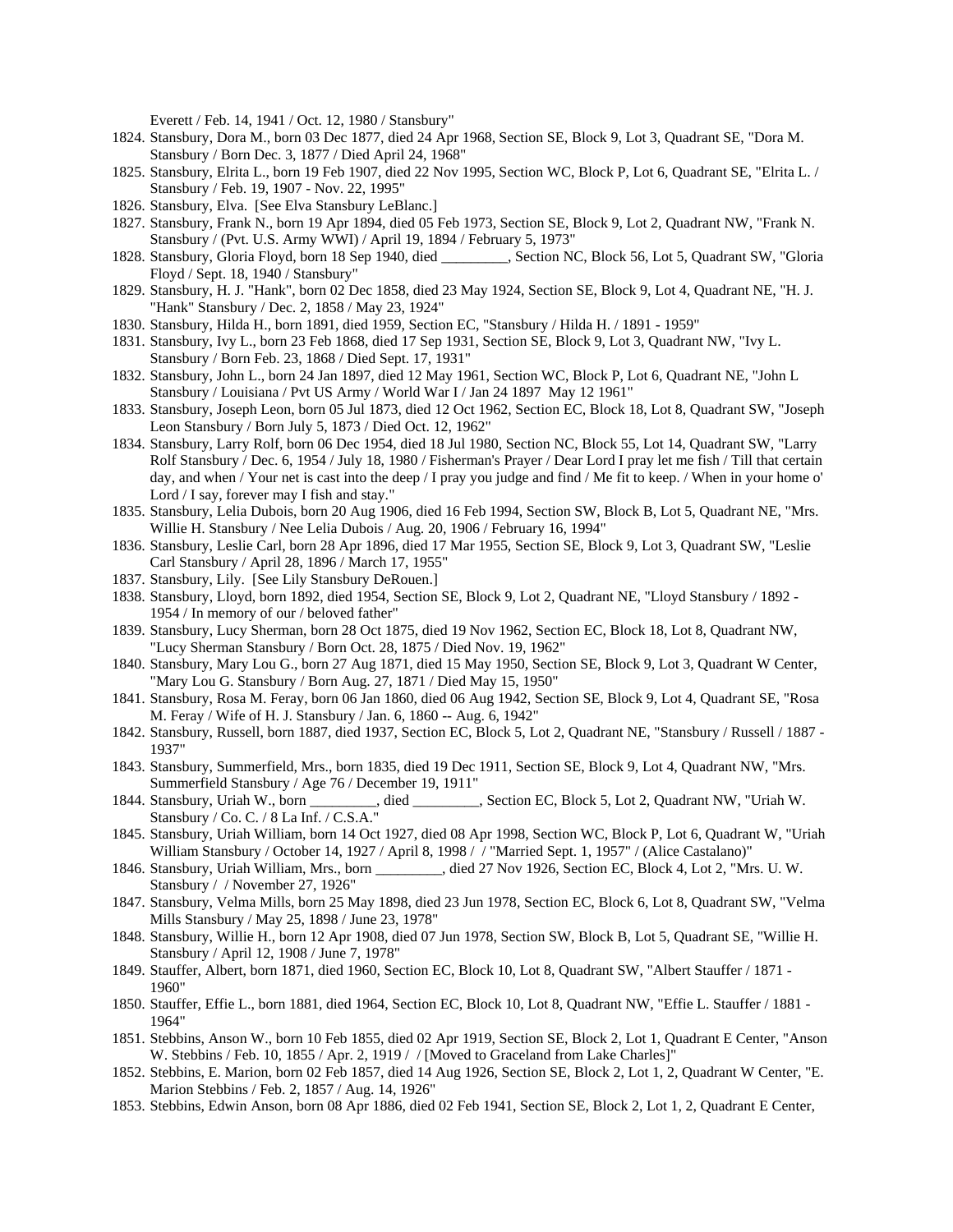"Edwin Anson Stebbins / April 8, 1886 / Feb. 2, 1941"

- 1854. Stebbins, Edwin Wilmer, Jr., born 26 Jun 1913, died 01 Nov 1943, Section SE, Block 13, Lot 2, Quadrant NW, "Edwin W. Stebbins Jr. / Louisiana / Pvt. 3007 Ord Base Depot Co. / World War II / June 26, 1913 Nov. 1, 1943"
- 1855. Stebbins, Edwin Wilmer, Sr., born 30 Nov 1884, died 02 Sep 1980, Section SE, Block 13, Lot 3, Quadrant Center, "Edwin Wilmer Stebbins Sr. / Nov. 30, 1884 / Sept. 2, 1980"
- 1856. Stebbins, Emma E. Hart, born 17 Mar 1859, died 08 Nov 1911, Section SE, Block 2, Lot 1, Quadrant SE, "Emma E. Hart / Wife of / Anson W. Stebbins / Mar. 17, 1859 / Nov. 8, 1911"
- 1857. Stebbins, Frank Area, born 08 Mar 1915, died 10 Feb 1997, Section SE, Block 13, Lot 3, Quadrant SW, "Frank Area Stebbins / (Cpl. U.S. Army WWII) / March 8, 1915 / February 10, 1997"
- 1858. Stebbins, John David, born 20 Oct 1920, died 30 Jun 1929, Section SE, Block 13, Lot 2, Quadrant SW, "John David Stebbins / Oct. 20, 1920 / June 30, 1929"
- 1859. Stebbins, Mary Area, born 01 May 1862, died 27 May 1943, Section SE, Block 2, Lot 2, Quadrant W Center, "Mary Area Stebbins / May 1, 1862 / May 27, 1943"
- 1860. Stebbins, Maude Nunez, born 13 Dec 1882, died 01 May 1978, Section SE, Block 13, Lot 3, Quadrant SW, "Maude Nunez Stebbins / Dec. 13, 1882 / May 1, 1978"
- 1861. Stebbins, Rachel J. Fleming, born 20 Dec 1834, died 17 Jun 1922, Section SE, Block 2, Lot 1, Quadrant W Center, "Rachel J. Fleming / Wife of / Edwin A. Stebbins / Dec. 20, 1834 / June 17, 1922"
- 1862. Steen, Albert Charles, born 06 Dec 1891, died 30 Dec 1917, Section SE, Block 15, Lot 8, Quadrant SE, "Albert Charles Steen / Dec. 6, 1891 -- Dec. 30, 1917"
- 1863. Steen, Bernard, born 15 Sep 1898, died 08 Nov 1911, Section SE, Block 15, Lot 7, 8, Quadrant W Center, "Bernard Steen / Sept. 15, 1898 / Nov. 8, 1911"
- 1864. Steen, Charles Sidney, Sr., born 28 Nov 1864, died 02 May 1936, Section SE, Block 15, Lot 8, Quadrant NW, "Charles Sidney Steen, Sr. / Nov. 28, 1864 -- May 2, 1936"
- 1865. Steen, Charley Sidney, Jr., born 1900, died 1946, Section CC, Block 16, Lot 6, Quadrant SW, "Charley Sidney Steen Jr. / 1900 - 1946"
- 1866. Steen, Clarence, born 18 Nov 1908, died 18 Nov 1908, Section SE, Block 15, Lot 8, Quadrant E Center, "Clarence Steen / Nov. 18, 1908 / Nov. 18, 1908"
- 1867. Steen, Elizabeth Eloise Bernard, born 26 Nov 1870, died 27 Sep 1938, Section SE, Block 15, Lot 8, Quadrant SW, "Elizabeth Eloise Bernard Steen / Nov. 26, 1870 -- Sept. 27, 1938"
- 1868. Steen, John Wesley, born 18 Nov 1908, died 19 Feb 1983, Section SE, Block 15, Lot 7, Quadrant W Center, "John Wesley Steen / Nov. 18, 1908 / Feb. 19, 1983"
- 1869. Steen, Lillian. [See Lillian Steen Derveloy.]
- 1870. Steen, Reuben Samuel, born 06 Jul 1896, died 01 Nov 1922, Section SE, Block 15, Lot 8, Quadrant NE, "Reuben Samuel Steen / July 6, 1896 / Nov. 1, 1922"
- 1871. Steen, Sidney, born 1832, died \_\_\_\_\_\_\_\_\_, Section SE, Block 15, Lot 7, Quadrant SW, "Sidney Steen / Pvt. Co. "B" 7th La. Cav. / C.S.A. / 1832"
- 1872. Stelly, Curley J., born 15 Dec 1901, died 03 Jun 1990, Section EC, Block 4, Lot 6, Quadrant ECenter, "Curley J. Stelly / December 15, 1901 / June 3, 1990"
- 1873. Stelly, Lenix J., born 04 Sep 1922, died 28 May 1998, Section NC, Block 55, Lot 17, Quadrant SE, "Lenix J. Stelly / September 4, 1922 / May 28, 1998 / Pvt. U.S. Army World War II"
- 1874. Stelly, Liza Jo, born \_\_\_\_\_\_\_\_\_, died \_\_\_\_\_\_\_\_\_, Section EC, Block 4, Lot 6, Quadrant SE, "Liz Jo Stelly"
- 1875. Stephens, Laura. [See Laura Stephens Harrington.]
- 1876. Stevens, Rosella T., born 14 Aug 1909, died 21 Sep 1987, Section SW, Block G, Lot 36, "Rosella T. Stevens / August 14, 1909 / September 21, 1987"
- 1877. Stout, Lillie, born 1911, died 1989, Section CC, Block 18, Lot 8, Quadrant E, "Lillie Stout / 1911 / 1989"
- 1878. Strane, Isabelle. [See Isabelle Strane Garrett.]
- 1879. Strohan, Julia, born 1966, died 1966, Section WC, Block K, Lot 3, Quadrant NE, "Julia Strohan / 1966 -1966"
- 1880. Summers, Audrey Miller, born \_\_\_\_\_\_\_\_\_, died 16 Dec 2004, Section EC, Block 10, Lot 1, Quadrant NE, "[Unmarked]"
- 1881. Summers, Clay R., Jr., born 23 Dec 1912, died 10 Sep 1987, Section EC, Block 10, Lot 5, Quadrant NW, "Clay R. Summers, Jr. / December 23, 1912 / September 10, 1987"
- 1882. Summers, Clay R., Sr., born 04 Aug 1887, died 04 Feb 1963, Section EC, Block 10, Lot 2, Quadrant SE, "Clay R. Summers, Sr. / Aug. 4, 1887 / Feb. 4, 1963"
- 1883. Summers, Ethel Clair Palmer, born 24 Nov 1883, died 22 Oct 1918, Section EC, Block 10, Lot 2, Quadrant NW, "Ethel Clair Palmer / Faithful and loved wife of / J. A. Summers / Nov. 24, 1883 / Oct. 22, 1918"
- 1884. Summers, Frank W., born 01 Jan 1884, died \_\_\_\_\_\_\_\_\_, Section SC, Block 14, Lot 3, Quadrant NW, "Summers / Frank W. Summers / 1884"
- 1885. Summers, George E., born 1877, died 1910, Section EC, Block 10, Lot 1, Quadrant SW, "George E. Summers / 1877 - 1910"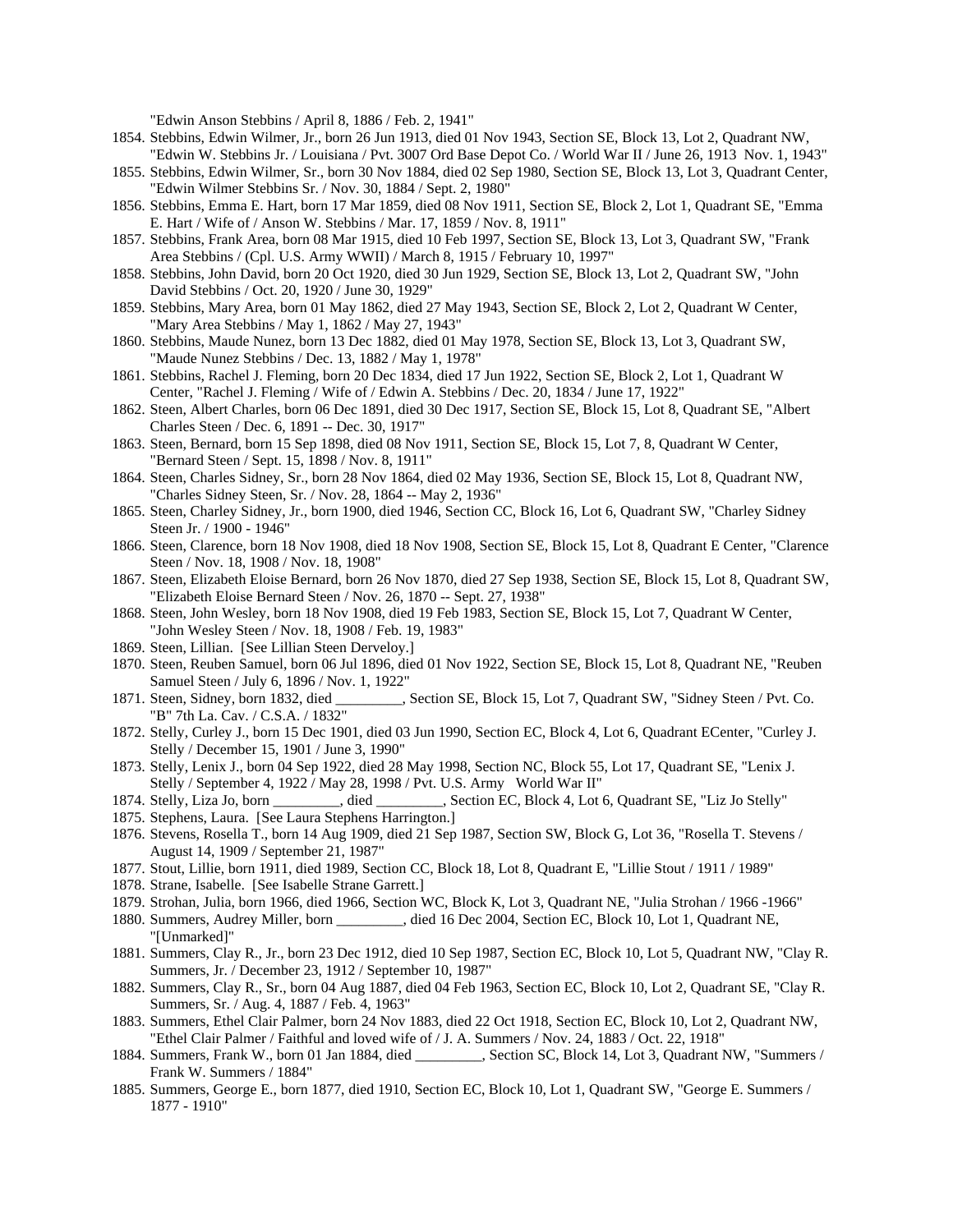- 1886. Summers, George West, born 1849, died 1930, Section EC, Block 10, Lot 4, Quadrant SW, "George West / Summers / 1849 - 1930"
- 1887. Summers, James A., born 1874, died 1951, Section EC, Block 10, Lot 3, Quadrant SW, "James A. Summers / 1874 - 1951"
- 1888. Summers, L. H., born 1879, died 1946, Section EC, Block 10, Lot 2, Quadrant SW, "In Memoriam / L. H. Summers / 1879 - 1946"
- 1889. Summers, Mary Bell Knox, born \_\_\_\_\_\_\_\_\_, died \_\_\_\_\_\_\_\_\_, Section SC, Block 8, Lot 1, Quadrant NW, "Mary Bell Knox Summers"
- 1890. Summers, May Palmer. [See May Palmer Summers Foote.]
- 1891. Summers, Sadie S., born 01 Jan 1892, died \_\_\_\_\_\_\_\_\_, Section SC, Block 14, Lot 4, Quadrant SW, "Summers / Sadie S. Summers / 1892"
- 1892. Summers, Severin West, Sr., born 24 Mar 1917, died 12 Feb 2003, Section SC, Block 8, Lot 2, Quadrant SW, "Severin West Summers, Sr / Born March 24, 1917 / February 12, 2003 / 85 yrs / [Foot:] / CMN US NAVY / World War II / Mar 27 1917 Feb 12 2003 / Severin West Summers"
- 1893. Sustric, Rudolph, born 22 Apr 1887, died 12 Jun 1980, Section NC, Block 55, Lot 10, Quadrant E, "Rudolph Sustric / April 22, June 12 / 1887 1980 / Gone but not forgotten"
- 1894. Sutton, Hattie. [See Hattie Sutton Broussard.]
- 1895. Sweeny, Frank, (Infant son of), born \_\_\_\_\_\_\_\_\_, died 18 Dec 1946, Section EC, Block 18, Lot 3, Quadrant NE, "Infant son of / Frank Sweeny / December 18, 1946"
- 1896. Tapkenhindrichs, Richard, born 05 Dec 1915, died 13 Feb 1989, Section NW, Block 59, Lot 4, Quadrant NW, "Richard Tapkenhindrichs / December 5, 1915 / February 13, 1989"
- 1897. Tapkenhindricks, Bertha, born 15 Oct 1918, died \_\_\_\_\_\_\_\_\_, Section NW, Block 58, Lot 5, Quadrant SW, "Bertha Tapkenhindricks / October 15, 1918"
- 1898. Tapkenhinricks, Roberta K., born 04 May 1918, died 24 Oct 1991, Section NW, Block 59, Lot 4, Quadrant SW, "Roberta K. Tapkenhinricks / May 4, 1918 / October 24, 1991"
- 1899. Tatum, Madeline O., born 23 Jul 1907, died 28 Feb 1972, Section CC, Block 16, Lot 7, Quadrant NW, "Madeline O. Tatum / July 23, 1907 Feb 28, 1972"
- 1900. Tatum, William O., born 19 Sep 1889, died 26 Jan 1971, Section CC, Block 16, Lot 7, Quadrant NW, "William O. Tatum / Sept 19, 1889 Jan 26, 1971"
- 1901. Taylor, Albert J., born 1901, died 1982, Section WC, Block R, Lot 7, "Taylor / Albert J. / 1901 1982"
- 1902. Taylor, Alexander Jacob, born 03 Jan 1876, died 22 Sep 1960, Section CC, Block 32, Lot 1 & 2, "Alex J. Taylor / Jan. 3, 1876 -- Sept. 22, 1960"
- 1903. Taylor, Mamie. [See Mamie Taylor Broussard.]
- 1904. Taylor, Mamie D., born 1905, died 16 Jan 1996, Section WC, Block R, Lot 7, "Taylor / Mamie D. / 1905 -"
- 1905. Taylor, Mary S., born 07 Aug 1875, died 10 Jul 1948, Section CC, Block 32, Lot 1 & 2, "Mary S. Taylor / Aug. 7, 1875 -- July 10, 1948"
- 1906. Terrier, Roberta Miller, born \_\_\_\_\_\_\_\_\_, died \_\_\_\_\_\_\_\_\_, Section CC, Block 11, Lot 1, Quadrant SE, "Roberta Miller Terrier / Lodge record"
- 1907. Theall, Chester Paul, Sr., born 1942, died 28 Nov 2002, Section WC, Block R, Lot 6A, Quadrant SE, "Chester Paul Theall, Sr. / Age 60 / November 28, 2002"
- 1908. Theall, Gary E., born 21 Jan 1940, died \_\_\_\_\_\_\_\_\_, Section NW, Block 60, Lot 1, Quadrant SW
- 1909. Theall, Hilness, born 1910, died 1951, Section CC, Block 18, Lot 8, Quadrant E, "THEALL / 1910 / 1951"
- 1910. Theall, John N., born 25 Jun 1933, died 23 May 1989, Section CC, Block 18, Lot 8, Quadrant NW, "John N. Theall / June 25, 1933 / May 23, 1989 / Sp2 US Army Korea"
- 1911. Theall, Sandra Kathryn Lehman, born 02 May 1942, died \_\_\_\_\_\_\_\_\_, Section NW, Block 60, Lot 1, Quadrant NW
- 1912. Theriot, Elvina. [See Elvina Theriot Chauvin Smith Soirez.]
- 1913. Theriot, Elvina F., born 1857, died 1947, Section SE, Block 7, Lot 2, Quadrant NW, "Elvina F. Theriot / 1857 1947"
- 1914. Theriot, Nugier, Sr., born 04 Oct 1900, died 17 Jan 1963, Section WC, Block M, Lot 3, Quadrant NW, "Nugier Theriot, Sr. / Oct. 4, 1900 Jan. 17, 1963"
- 1915. Theriot, Rena F., born 13 Oct 1912, died 20 Jan 1992, Section NC, Block 55, Lot 16, Quadrant NW, "Rena F. Theriot / October 13, 1912 / January 20, 1992"
- 1916. Theriot, Renée (Renee) Giraud, born 23 Sep 1917, died 13 Dec 1976, Section NC, Block 55, Lot 9, Quadrant E, "Renée Giraud Theriot / Born in France - Sept. 23, 1917 / Died in Louisiana - Dec. 13, 1976 / "With God we love her""
- 1917. Theriot, Semon, born 13 Feb 1912, died 09 Jun 1965, Section WC, Block K, Lot 2, Quadrant NW, "Semon Theriot / Feb. 13, 1912 - June 9, 1965"
- 1918. Theriot, Telesphor, born 1844, died 24 Jan 1924, Section SE, Block 7, Lot 2, "Telesphor Theriot / (80 years of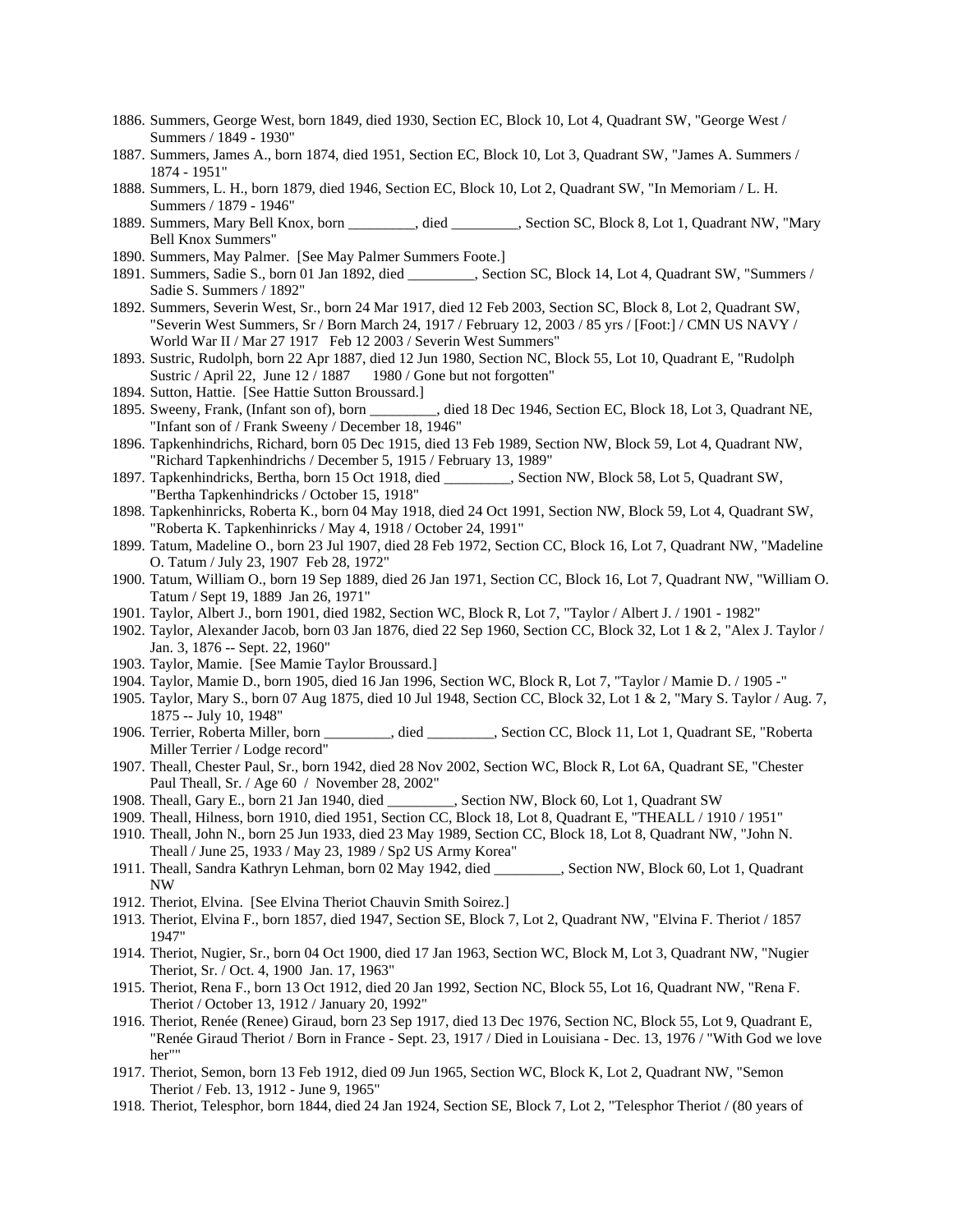age) / January 24, 1924"

- 1919. Theriot, Wilson J., born 10 Jun 1913, died 05 Feb 1981, Section NC, Block 55, Lot 16, Quadrant SW, "Wilson J Theriot / Pfc US Army / World War II / Jun 10 1913 Feb 5 1981"
- 1920. Thibodeaux, Clemile, Jr., born 10 Feb 1942, died 10 Aug 1977, Section SW, Block H, Lot 1, Quadrant NW, "Clemile Thibodeaux Jr. / Mr. / Feb. 10, 1942 / Aug. 10, 1977"
- 1921. Thibodeaux, Clemile, Sr., born 07 Nov 1897, died 14 Nov 1970, Section WC, Block P, Lot 3, Quadrant NW, "Clemile Thibodeaux Sr. / Nov. 7, 1897 / Nov. 14, 1970"
- 1922. Thibodeaux, Flordury Frederick, born 05 May 1944, died \_\_\_\_\_\_\_\_\_, Section SW, Block H, Lot 1, Quadrant NW, "Thibodeaux / Mrs. / May 5, 1944 / Flordury Frederick"
- 1923. Thibodeaux, Francis "Black", born 10 Apr 1918, died 05 Dec 1994, Section NW, Block 59, Lot 16, Quadrant SE, "Francis "Black" Thibodeaux / April 10, 1918 / December 5, 1994"
- 1924. Thibodeaux, Joseph Fred, born 27 Sep 1915, died 11 Mar 1981, Section NW, Block 58, Lot 2, Quadrant SW, "Joseph Fred Thibodeaux / September 27, 1915 / March 11, 1981 / Will always be remembered"
- 1925. Thibodeaux, Noemie. [See Noemie Thibodeaux Broussard.]
- 1926. Thibodeaux, Odelia Lee, born 07 Oct 1907, died 05 Mar 1976, Section WC, Block P, Lot 3, Quadrant NW, "Odelia Lee Thibodeaux / October 7, 1907 / March 5, 1976"
- 1927. Thibodeaux, Pauline Lee, born 17 Jan 1873, died 21 Jul 1957, Section SE, Block 13, Lot 8, Quadrant NW, "Pauline Lee Thibodeaux / Wife of Justilain / Jan 17, 1873 / July 21, 1957"
- 1928. Thibodeaux, Rose Comeaux, born 15 Nov 1912, died 16 Dec 1999, Section SE, Block 8, Lot 7, Quadrant SW, "Rose Comeaux Thibodeaux / November 15, 1912 / December 16, 1999"
- 1929. Thibodeaux, Rose Tess, born 26 Sep 1964, died 07 May 1995, Section NW, Block 59, Lot 10, Quadrant E, "Rose Tess Thibodeaux / September 26, 1964 / May 7, 1995"
- 1930. Thibodeaux, Virginia S., born 04 Apr 1920, died 04 Jan 2002, Section NW, Block 59, Lot 16, Quadrant NE, "Virginia S. Thibodeaux / April 4, 1920 / January 4, 2002"
- 1931. Thomas, A. J., Sr., born 03 Oct 1880, died 24 Apr 1950, Section SE, Block 7, Lot 7, Quadrant NW, "A. J. Thomas Sr. / Born Oct. 3, 1880 / Died Apr. 24, 1950"
- 1932. Thomas, Fred Leon, born 06 Feb 1877, died 29 Oct 1950, Section SE, Block 7, Lot 7, Quadrant SW, "Fred Leon Thomas / Born Feb. 6, 1877 / Died Oct. 29, 1950"
- 1933. Thomas, Mary Frances Fuhrer, born 17 Jul 1848, died 10 Feb 1943, Section SE, Block 7, Lot 7, Quadrant SE, "Mary Frances / Fuhrer Thomas / Born July 17, 1848 / Died Feb. 10, 1943"
- 1934. Thomas, Minnie. [See Minnie Thomas Brinkman.]
- 1935. Thurman, Henry, born \_\_\_\_\_\_\_\_\_, died 12 Feb 1915, Section SE, Block 27, Lot 1, "Henry Thurman / / February 12, 1915"
- 1936. Toler, Charles E., born 15 Jun 1882, died 13 Sep 1950, Section CC, Block 28, Lot 1 & 2, Quadrant S, "Charles E. Toler / June 15, 1882 / Sept. 13, 1950"
- 1937. Torrico, Victor Manuel, born 17 Nov 1877, died 30 Jul 1972, Section WC, Block K, Lot 1, Quadrant NE, "Victor Manuel / Torrico / Nov. 17, 1877 / July 30, 1972 / Recuerdo / De sus Hijos"
- 1938. Torrico, Zoila. [See Zoila Torrico Osburn.]
- 1939. Torrico, Zoila Fedima, born 18 Jul 1879, died 20 Sep 1962, Section WC, Block K, Lot 1, Quadrant SE, "Zoila Fedima / Torrico / July 18, 1879 / Sept. 20, 1962 / Recuerdo de su / Esposo e Hijos"
- 1940. Touchet, Andrew W., born 03 Nov 1909, died 24 Sep 1974, Section EC, Block 21, Lot 2, Quadrant NE, "Andrew W. Touchet / Pvt US Army / Nov 3 1909 Sep 24 1974"
- 1941. Touchet, Effie M., born 09 May 1887, died 06 Dec 1966, Section EC, Block 21, Lot 3, Quadrant NE, "Mrs. Effie M. Touchet / Born May 9, 1887 / Died Dec. 6, 1966"
- 1942. Touchet, Ferguse F., born 15 Feb 1887, died 18 Mar 1969, Section EC, Block 21, Lot 3, Quadrant SE, "Ferguse F. Touchet / Born Feb. 15, 1887 / Died Mar. 18, 1969"
- 1943. Touchet, Ivan "Pish", born 01 Sep 1929, died 02 Nov 2001, Section NW, Block 58, Lot 7, Quadrant SE, "Ivan "Pish" Touchet / September 1, 1929 / November 2, 2001"
- 1944. Touchet, Robert G., born 15 Mar 1920, died 11 Aug 1995, Section WC, Block R, Lot 6A, Quadrant NW, "Robert G. Touchet / March 15, 1920 / August 11, 1995 / / U.S. Army"
- 1945. Touchet, Sable Boudreaux, born 05 Jul 1938, died 22 Jan 2002, Section NW, Block 58, Lot 7, Quadrant SE, "Sable Boudreaux Touchet / July 5, 1938 / January 22, 2002"
- 1946. Touchet, Terry L., Sr., born \_\_\_\_\_\_\_\_\_, died \_\_\_\_\_\_\_\_\_, Section NW, Block 61, Lot 1, Quadrant S 1/2, "Terry L.Touchet, Sr."
- 1947. Touchet, Terry Lane "T. J.", Jr., born 31 Oct 1980, died 04 Jul 2004, Section NW, Block 61, Lot 1, Quadrant S, ""T. J." / Terry Lane Touchet, Jr. / Oct. 31, 1980--July 4, 2004 / Beloved son, brother, father / and partner in life"
- 1948. Touchet, Wilson J., born 29 Sep 1919, died 10 Jan 1985, Section NC, Block 55, Lot 14, Quadrant SE, "Wilson J. Touchet / September 29, 1919 / January 10, 1985 / Pvt. U. S. Army World War II"
- 1949. Toups, Edward B., born 03 Feb 1887, died 21 Dec 1951, Section SE, Block 3, Lot 2, Quadrant SE, "Edward B.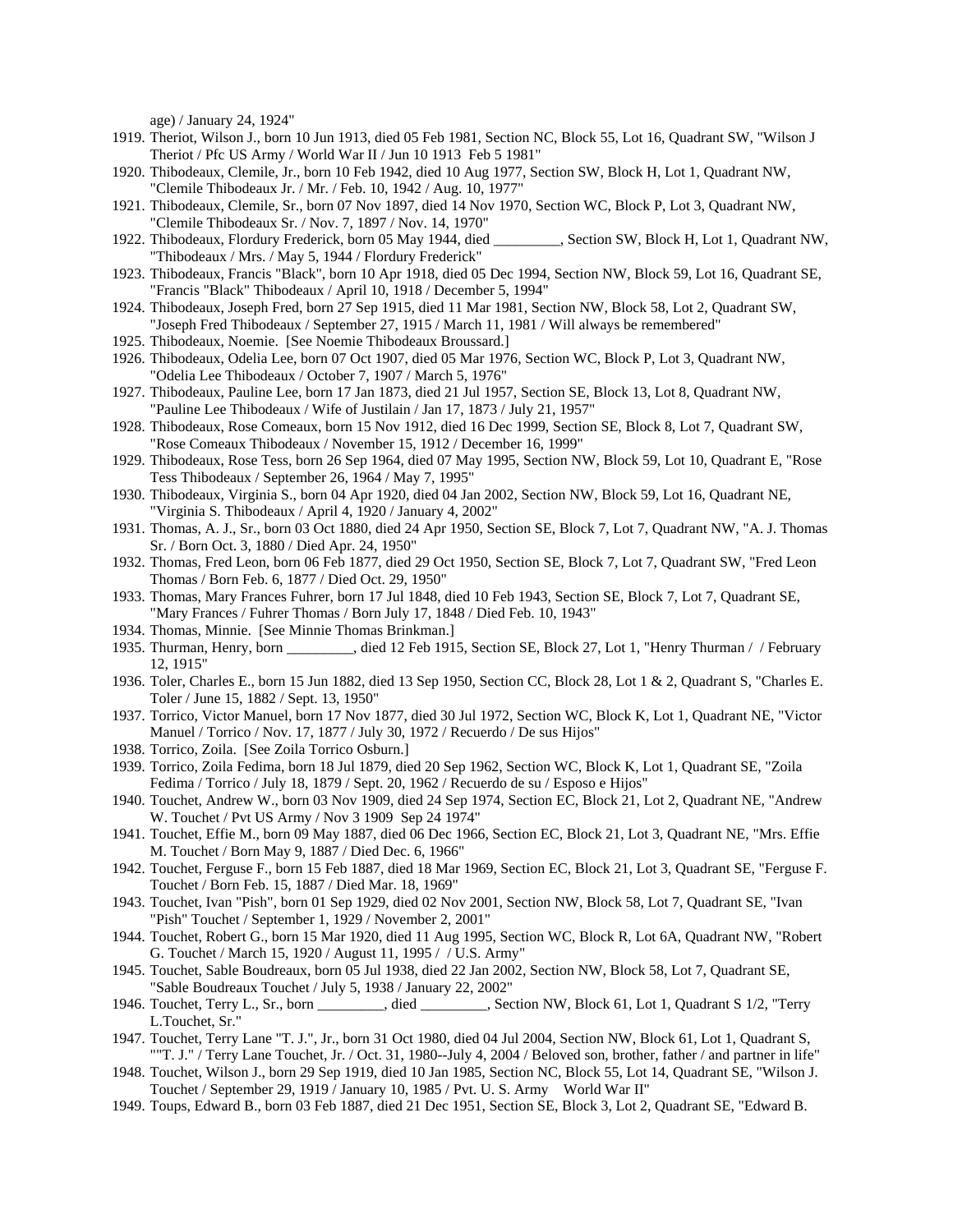Toups / Louisiana Pvt 4 Casual Co. / World War I / Feb 3 1887 Dec 21 1951"

- 1950. Toups, Evelyn Womack, born 21 Sep 1896, died 06 Jul 1982, Section SE, Block 3, Lot 2, Quadrant SE, "Evelyn Womack Toups / Sept. 21, 1896 / July 6, 1982"
- 1951. Toups, Flossie P., born 29 Dec 1907, died 15 Oct 1997, Section CC, Block 10, Lot 6, Quadrant SE, "Flossie P. Toups / December 29, 1907 / October 15, 1997"
- 1952. Toups, Jane. [See Jane Toups Ramke.]
- 1953. Toups, Leo, born 11 Dec 1907, died 16 Feb 1970, Section CC, Block 10, Lot 6, Quadrant SE, "Leo Toups / December 11, 1907 / February 16, 1970"
- 1954. Trahan, A., born \_\_\_\_\_\_\_\_\_, died 06 Jan 1936, Section EC, Block 16, Lot 3, "A. Trahan / January 6, 1936"
- 1955. Trahan, Antoinette. [See M. Antoinette Trahan Fletcher.]
- 1956. Trahan, Brenda. [See Brenda Trahan Songé.]
- 1957. Trahan, Caroll Lee, born 16 Dec 1939, died 21 Dec 1999, Section NC, Block 54, Lot 14, Quadrant NW, "Caroll Lee Trahan / December 16, 1939 / December 21, 1999"
- 1958. Trahan, Dorothy Faye, born 12 May 1956, died 26 Aug 1998, Section NW, Block 59, Lot 5, Quadrant NE, "Dorothy Faye Trahan / May 12, 1956 / August 26, 1998 / "We love you moma Big Big""
- 1959. Trahan, Edward Steven, born 12 May 1956, died 21 Apr 2000, Section NW, Block 59, Lot 6, Quadrant SE, "Edward Steven Trahan / May 12, 1956 / April 21, 2000 / "We love you Steve""
- 1960. Trahan, Elia R., born 18 Jun 1913, died 27 Jun 1976, Section SW, Block E, Lot 5, Quadrant NW, "Dearest mother / Elia R. Trahan / June 18, 1913 / June 27, 1976"
- 1961. Trahan, Elodie F., born 26 May 1922, died 04 Feb 2002, Section NC, Block 56, Lot 6, Quadrant SE, "Elodie F. Trahan / May 26, 1922 / February 4, 2002 / Mama, We love you"
- 1962. Trahan, Elray J., born 26 Jan 1945, died 01 Jul 1971, Section SW, Block D, Lot 6, Quadrant SW, "Elray J. Trahan / Jan. 26, 1945 / July 1, 1971 / Ps. 23:1 / Jehovah is my shepherd"
- 1963. Trahan, Euphemon, born 19 Aug 1903, died 04 Jun 1983, Section SW, Block H, Lot 5, Quadrant SW, "Euphemon Trahan / Aug. 19, 1903 / June 4, 1983"
- 1964. Trahan, Felicia Ann LeBlanc, born 02 Nov 1947, died 22 Feb 2001, Section NW, Block 59, Lot 6, Quadrant NE, "Felicia Ann LeBlanc Trahan / November 2, 1947 / February 22, 2001 / "We love you Ann""
- 1965. Trahan, Francis, born 06 Jul 1921, died 16 Apr 1975, Section NC, Block 56, Lot 5, Quadrant NE, "We love you Daddy / Francis Trahan / July 6, 1921 Apr 16, 1975"
- 1966. Trahan, Hazard Joseph, born 05 Nov 1896, died 23 Aug 1976, Section SW, Block H, Lot 2, Quadrant SE, "Hazard Joseph Trahan / Pvt US Army / World War I / Nov 5 1896 Aug 23 1976"
- 1967. Trahan, Inez R., born 08 May 1918, died \_\_\_\_\_\_\_\_\_, Section WC, "Trahan / Inez R. / May 8, 1918 / A tender mother / And faithful friend"
- 1968. Trahan, Joseph, born \_\_\_\_\_\_\_\_\_, died 16 Mar 1927, Section EC, Block 19, Lot 2, Quadrant SW, "Joseph Trahan / Co. D, / 7 La. Cav. / C.S.A. / / Died March 16, 1927"
- 1969. Trahan, Joseph Roy, born 17 Nov 1941, died 21 Apr 1991, Section NW, Block 59, Lot 4, Quadrant SE, "Joseph Roy Trahan / November 17, 1941 / April 21, 1991"
- 1970. Trahan, Larry G., born 07 Jan 1941, died 05 Oct 1980, Section SW, Block E, Lot 1, Quadrant SE, "Larry G. Trahan / Pvt US Army / Jan 7 1941 Oct 5 1980"
- 1971. Trahan, Lilly F., born 19 Dec 1918, died 06 Dec 1980, Section SW, Block H, Lot 5, Quadrant SW, "Lilly F. Trahan / Dec. 19, 1918 / Dec. 6, 1980"
- 1972. Trahan, Marrie Emerite, born \_\_\_\_\_\_\_\_\_, died 20 Oct 1923, Section EC, Block 16, Lot 3, "Marrie Emerite Trahan / October 20, 1923"
- 1973. Trahan, Minos J., born 19 Nov 1914, died 12 Nov 1980, Section WC, "Trahan / Minos J. / Nov. 19, 1914 / Nov. 12, 1980 / Weep not, he / Is at rest"
- 1974. Trahan, Paul Warren, born 18 Jul 1931, died \_\_\_\_\_\_\_\_\_, Section NC, Block 55, Lot 4, Quadrant NE, "Paul Warren Trahan"
- 1975. Trahan, Rose B., born \_\_\_\_\_\_\_\_\_, died \_\_\_\_\_\_\_\_\_, Section CC, Block 11, Lot 5, Quadrant NW, "Rose B. Trahan"
- 1976. Trahan, Thelma Landry, born 13 Apr 1931, died \_\_\_\_\_\_\_\_\_, Section NC, Block 55, Lot 4, Quadrant SE, "Thelma Landry Trahan"
- 1977. Tucker, Mary L., born 07 Mar 1922, died 29 Apr 2007, Section NW, Block 58, Lot 18, Quadrant NE, "Mary L. Tucker / March 7, 1922"
- 1978. Tucker, Robert L., born 27 Mar 1918, died 10 Jun 1992, Section NW, Block 58, Lot 18, Quadrant SE, "Robert L. Tucker / March 27, 1918 / June 10, 1992 / "Gone But Not Forgotten""
- 1979. Turner, Dorothy C., born 20 Oct 1940, died \_\_\_\_\_\_\_\_\_, Section SW, Block C, Lot 8, Quadrant NW, "Dorothy C. Turner / October 20, 1940"
- 1980. Turner, Eva F., born 27 Apr 1930, died 11 Dec 1989, Section SW, Block C, Lot 8, Quadrant SE, "Eva F. Turner / April 27, 1930 / December 11, 1989"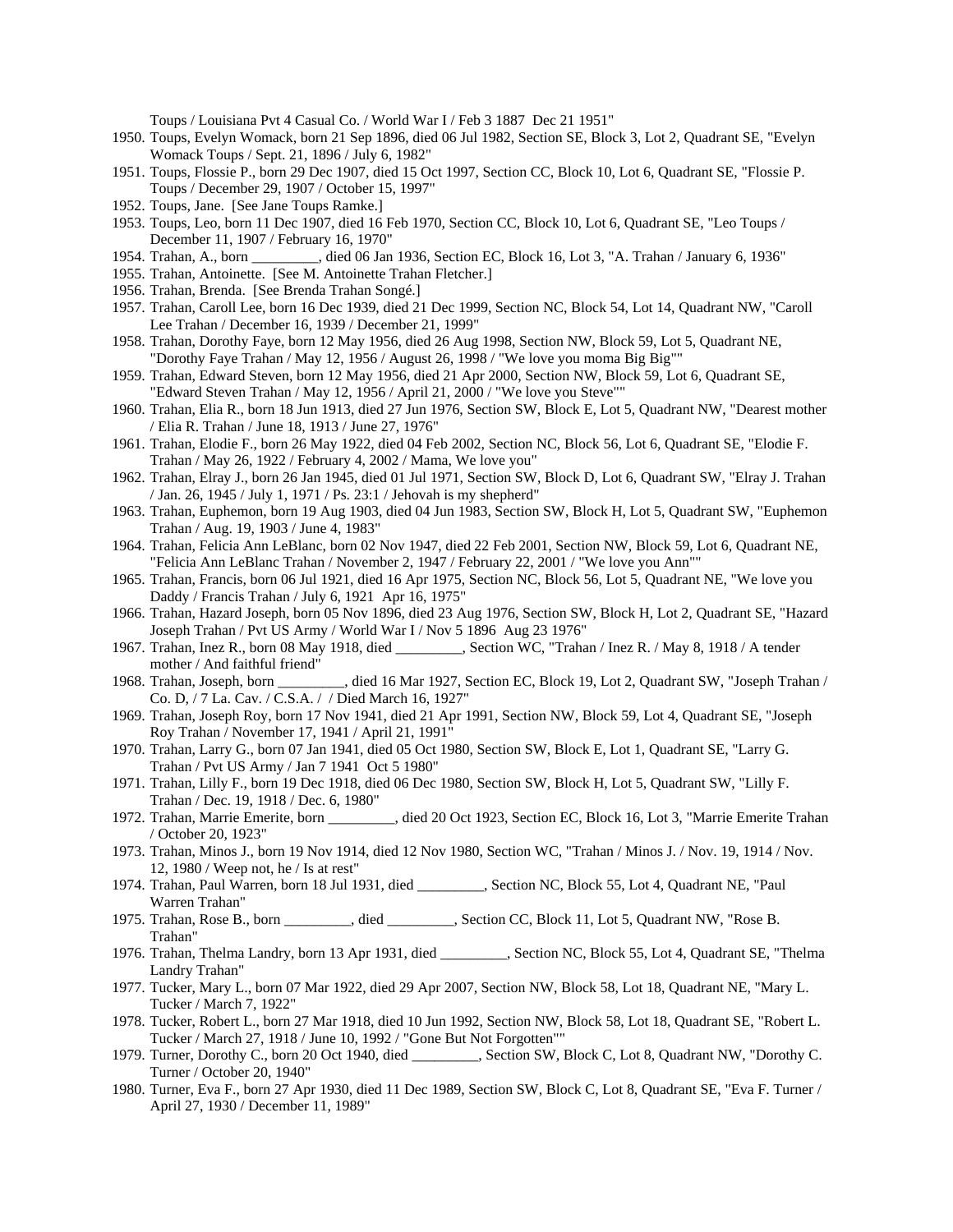- 1981. Turner, Ores J., born 17 Jan 1927, died 24 Apr 1989, Section SW, Block C, Lot 8, Quadrant NW, "Ores J. Turner / January 17, 1927 / April 24, 1989"
- 1982. Turner, Robley J., Sr., born 02 Dec 1918, died 12 Apr 1972, Section SW, Block C, Lot 8, Quadrant NE, "Robley J. Turner Sr. / Dec 2, 1918 / Apr. 12, 1972"
- 1983. Unknown, born \_\_\_\_\_\_\_\_\_, died \_\_\_\_\_\_\_\_\_, Section CC, Block 11, Lot 1, Quadrant NE, "[Unknown / Lodge record]"
- 1984. Van Slyke, Ophelia Rost, born 09 Oct 1863, died 26 Apr 1956, Section SE, Block 27, Lot 7, "Mrs. Walter Van Slyke / Nee / Ophelia Rost / Born Oct. 9, 1863 / Died April 26, 1956"
- 1985. Van Slyke, Walter, born 29 Sep 1861, died 29 Jun 1928, Section SE, Block 27, Lot 8, "Walter Van Slyke / Born 9/29/1861 / Died 6/29/1928"
- 1986. Vanslyke, Birdie. [See Birdie Vanslyke Moore.]
- 1987. Vanslyke, Daisy, born 17 Aug 1880, died 15 Dec 1948, Section CC, Block 24, Lot 4, Quadrant NW, "Daisy Vanslyke / Born Aug 17 1880 / Died Dec 15 1948"
- 1988. Vanslyke, Effie. [See Effie Vanslyke Fuchs.]
- 1989. Vanslyke, Lula. [See Lula Vanslyke Delino.]
- 1990. Vaughan, Alberta Lou, born 17 Dec 1935, died 07 Apr 1981, Section NC, Block 55, Lot 16, Quadrant SE, "Alberta Lou Vaughan / Dec. 17, 1935 / April 7, 1981"
- 1991. Vaughan, Claude A., born 13 Dec 1899, died 09 May 1973, Section NC, Block 56, Lot 3, Quadrant NW, "Our beloved / Father / Claude A. Vaughan / Dec. 13, 1899 / May 9, 1973"
- 1992. Vaughan, Eva H., born 16 Apr 1906, died 06 Dec 1975, Section NC, Block 56, Lot 4, Quadrant SW, "Our beloved / Mother / Eva H. Vaughan / April 16, 1906 / Dec. 6, 1975"
- 1993. Vaughan, Leslie H., born 03 Apr 1902, died 26 Jun 1959, Section WC, Block L, Lot 4, Quadrant SE, "Leslie H. Vaughan / Born Apr. 3, 1902 / Died June 26, 1959"
- 1994. Vaughn, Martha B., born 25 May 1940, died 03 May 1988, Section NC, Block 54, Lot 9, Quadrant E, "Martha B. Vaughn / May 25, 1940 / May 3, 1988 / "She Knew No Stranger""
- 1995. Vaughn, Rosella Vincent, born 09 Mar 1913, died 26 Oct 1998, Section WC, Block L, Lot 4, Quadrant NE, "Rosella Vincent Vaughn / March 9, 1913 / October 26, 1998 / / vase inscribed / "Leslie Rosella 10-11-1929""
- 1996. Veazey, Joyce B., born 1926, died \_\_\_\_\_\_\_\_\_, Section MA, Lot 151, "Veazey / Joyce B. / 1926"
- 1997. Veazey, Lynson, born 1922, died \_\_\_\_\_\_\_\_\_, Section MA, Lot 149, "Veazey / Lynson / 1922"
- 1998. Verret, Elphedge, born 04 Feb 1885, died 04 Mar 1969, Section EC, Block 19, Lot 1, Quadrant NE, "Elphedge Verret / Feb. 4, 1885 / March 4, 1969"
- 1999. Viator, Edolia S., born 22 Mar 1909, died 22 Jan 1993, Section CC, Block 24, Lot 2, "Edolia S. Viator / March 22, 1909 / January 22, 1993"
- 2000. Viator, Frank, born 29 Dec 1903, died 21 Jun 1988, Section CC, Block 24, Lot 2, Quadrant NE, "Frank Viator / Dec. 29, 1903 / June 21, 1988"
- 2001. Vice, Bernard Lloyd, born 20 Aug 1918, died 15 Apr 1966, Section WC, Block O, Lot 1, Quadrant SE, "Bernard Lloyd Vice / Louisiana / Cwo US Navy / World War II / Aug 20 1918 April 15 1966"
- 2002. Villemez, Ella. [See Ella Villemez O'Bryan.]
- 2003. Villien, Phro. [See Phro Villien Moss.]
- 2004. Vincent, Brady Dane, born 15 Jun 1968, died 22 Dec 1976, Section SW, Block H, Lot 1, Quadrant SW, "Brady Dane Vincent / June 15, 1968 / Dec. 22, 1976"
- 2005. Vincent, Carlo, born 06 May 1891, died 21 Oct 1926, Section SE, Block 7, Lot 8, Quadrant E Center, "Vincent Carlo / May 6, 1891 / Oct. 21, 1926"
- 2006. Vincent, Ethel D., born 13 Jan 1922, died \_\_\_\_\_\_\_\_\_, Section WC, Block L, Lot 6, Quadrant SE, "Vincent / Ethel D. / Jan. 13, 1922"
- 2007. Vincent, Lelia M., born 25 Sep 1930, died 02 Feb 1972, Section NC, Block 56, Lot 1, Quadrant SE, "Lelia M. Vincent / Sept. 25, 1930 / Feb. 2, 1972"
- 2008. Vincent, Loison J., Sr., born 25 Jun 1914, died 04 Jun 1980, Section WC, Block L, Lot 6, Quadrant SE, "Vincent / Loison J., Sr. / June 25, 1914 / June 4, 1980"
- 2009. Vincent, Rosella. [See Rosella Vincent Vaughn.]
- 2010. Vincent, Yvonne S., born 06 Mar 1918, died 30 Jul 1993, Section SE, Block 8, Lot 6, Quadrant SE, "Yvonne S. Vincent / March 6, 1918 / July 30, 1993"
- 2011. Vitello, Jeanette M., born 1886, died 1927, Section SE, Block 3, Lot 4, Quadrant NW, "Jeanette M. Vitello / 1886 - 1927"
- 2012. Vitello, Joseph A., born 1878, died 1950, Section SE, Block 3, Lot 4, Quadrant W Center, "Joseph A. Vitello / 1878 - 1950"
- 2013. Wade, Gilbert, Horton E., born 10 Sep 1928, died \_\_\_\_\_\_\_\_\_, Section NC, Block 53, Lot 14, Quadrant NW, "Gilbert Horton E. Wade"
- 2014. Wade, Mayme Elizabeth Coburn, born 08 Oct 1928, died 30 Jul 1990, Section NC, Block 53, Lot 14, Quadrant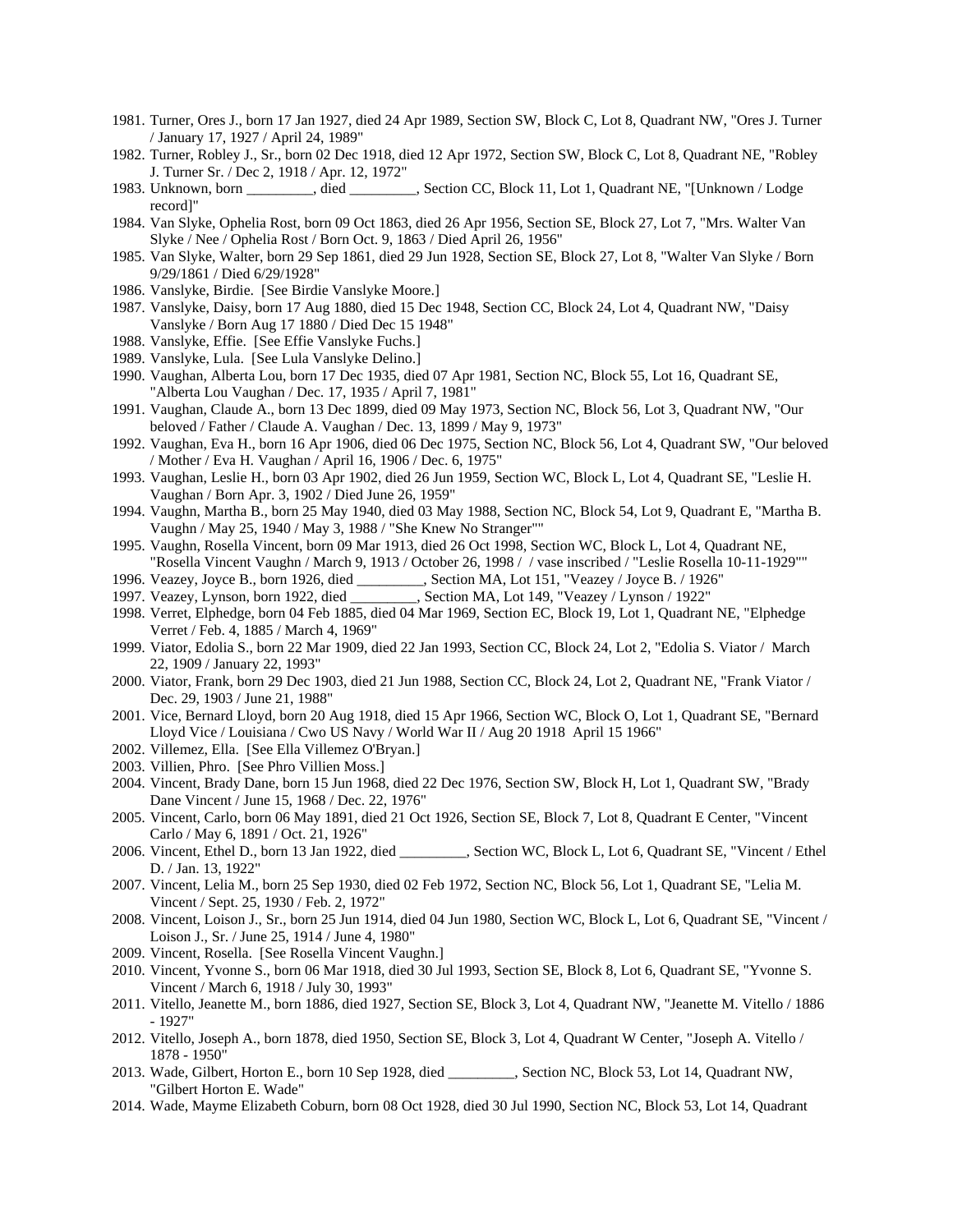SW, "Mayme Elizabeth Coburn Wade / October 8, 1928 / July 30, 1990"

- 2015. Walker, Mary P.. [See Mary P. Walker Holmes.]
- 2016. Wall, Elizabeth Posey Cage, born \_\_\_\_\_\_\_\_\_, died \_\_\_\_\_\_\_\_\_, Section SE, Block 13, Lot 4, "Elizabeth Posey Cage / Wall / Feb. 10, 1852 / April 7, 1930"
- 2017. Wall, Francis Lovelace "Frank", born 1842, died 08 Sep 1908, Section SE, Block 13, Lot 4, Quadrant SW, "Francis Lovelace / Wall / 1842 / September 12, 1908 / First person buried in / Graceland Cemetery"
- 2018. Wall, Lovelace, born 05 Nov 1875, died 21 Mar 1936, Section SE, Block 13, Lot 4, Quadrant SW, "Lovelace / Wall / Nov. 5, 1875 / March 21, 1936"
- 2019. Ward, Gladys Sirmon, born 13 Jan 1916, died 02 Feb 1996, Section SW, Block H, Lot 6, Quadrant SE, "Gladys Sirmon / Ward / January 13, 1916 / February 2, 1996"
- 2020. Ward, Wanda Jewel, born 30 Apr 1942, died \_\_\_\_\_\_\_\_\_, Section SW, Block H, Lot 6, Quadrant NW, "Wanda Jewel Ward / April 30, 1942"
- 2021. Ward, William Whitman, born 21 Jun 1910, died 30 Oct 1995, Section SW, Block H, Lot 7, Quadrant NE, "William Whitman / Ward / June 21, 1910 / October 30, 1995"
- 2022. Waring, Juanita. [See Juanita Waring Caldwell.]
- 2023. Watts, Carolyn. [See Carolyn Watts Cooper.]
- 2024. Watts, S. E., Mr. & Mrs., born \_\_\_\_\_\_\_\_\_, died \_\_\_\_\_\_\_\_\_, Section SE, Block 8, Lot 3, Quadrant E, "Mr. & Mrs. S. E. Watts / / (Parents of Mrs. H. A. Eldredge)"
- 2025. Webb, Hirchal C., born 19 Oct 1908, died 07 Feb 1974, Section SC, Block 8, Lot 5, Quadrant NE, "Hirchal C. Webb / Oct. 19, 1908 / Feb. 7, 1974"
- 2026. Webb, Margaret Broussard, born 04 Dec 1914, died 10 Nov 1984, Section SC, Block 8, Lot 5, Quadrant ECenter, "Margaret B. Webb / Dec. 4, 1914 / Noivember 10, 1984"
- 2027. Weill, Ann Kerksieck, born 29 Sep 1920, died 29 Nov 2004, Section CC, Block 5, Lot 1, Quadrant NW, "Ann Kerksieck / Weill / Sept. 29, 1920 / Nov. 29, 2004"
- 2028. Welch, Gaston E., born 30 Nov 1894, died 22 Aug 1964, Section EC, Block 17, Lot 2, Quadrant NW, "Gaston E Welch / Louisiana / Pvt 631 Aero Sq / World War I / Nov 30 1894 Aug 22 1964"
- 2029. Welch, Ludie M., born 01 Nov 1901, died 16 Mar 1993, Section EC, Block 17, Lot 3, Quadrant SW, "Ludie M. Welch / Nov. 1, 1901 / March 16, 1993"
- 2030. Welcher, Roy D., born 26 Nov 1959, died 23 Feb 1960, Section EC, Block 18, Lot 3, Quadrant SE, "Roy D. Welcher / Born Nov. 26, 1959 / Died Feb. 23, 1960 / Precious in the sight of the / Lord, is the death of this angel"
- 2031. White, Eula. [See Eula White Mire.]
- 2032. White, Frances Ellen Campbell, born 27 Nov 1830, died 06 Sep 1912, Section EC, Block 16, Lot 6, Quadrant NE, "Mother and son / Frances Ellen Campbell White / Nov. 27 - 1830 / Sept. 6 - 1912 / You'll ever be remembered / until our hearts are still"
- 2033. White, Frank, born 1883, died 1946, Section EC, Block 16, Lot 6, Quadrant SW, "At rest / Frank White / 1883 1946"
- 2034. White, Gertrude B., born 31 May 1898, died 24 Jun 1971, Section WC, Block O, Lot 4, Quadrant NW, "Gertrude B. White / May 31, 1898 / June 24, 1971"
- 2035. White, Gladys Ellen W., born 12 May 1897, died 14 Nov 1997, Section CC, Block 23, Lot 8, Quadrant NE, "Gladys Ellen W. White / May 12, 1897 / November 14, 1997 / "wife of Lewis Roy White""
- 2036. White, Howard, Jr., born 12 Jan 1949, died 26 Jun 1967, Section WC, Block O, Lot 4, Quadrant SE, "Howard White, Jr. / Jan. 12, 1949 / June 26, 1967"
- 2037. White, Howard, Sr., born 09 Apr 1920, died 23 Jun 1988, Section WC, Block O, Lot 4, Quadrant NE, "Howard White, Sr. / April 9, 1920 / June 23, 1988 / / Sgt. U. S. Army World War II"
- 2038. White, Ida E., born 1863, died 1941, Section EC, Block 16, Lot 6, Quadrant SE, "Mother / Ida E. White / 1863 1941"
- 2039. White, Jeanette, born \_\_\_\_\_\_\_\_\_, died 01 May 1909, Section SE, Block 3, Lot 1, Quadrant W, "Jeanette White / / / / May 1, 1909 (DOD)"
- 2040. White, Jessie R., born \_\_\_\_\_\_\_\_\_, died 28 Sep 1935, Section EC, Block 19, Lot 3, Quadrant NW, "Jessie R. White / September 28, 1935"
- 2041. White, John Stratton, born 29 Jun 1860, died 14 Dec 1933, Section EC, Block 16, Lot 6, Quadrant NE, "Mother and son / John Stratton White / June 29 - 1860 / Dec. 14 - 1933 / You'll ever be remembered / until our hearts are still"
- 2042. White, Lewis Roy, born 09 Feb 1896, died 08 Jun 1947, Section CC, Block 23, Lot 8, Quadrant SE, "Lewis / Roy / White / Louisiana / Pfc 12 Mg Bn / 4 Div / World War I / February 9, 1896 / June 8, 1947"
- 2043. White, Lucinda Lyons, born 15 Nov 1845, died 05 Apr 1918, Section SE, Block 3, Lot 3, Quadrant NW, "Lucinda Lyons White / Nov. 15, 1845 / April 5, 1918"
- 2044. White, Marrion Virgil, born \_\_\_\_\_\_\_\_\_, died 25 Oct 1918, Section EC, Block 16, Lot 6, Quadrant NW, "Marriopn Virgil White / October 25, 1918"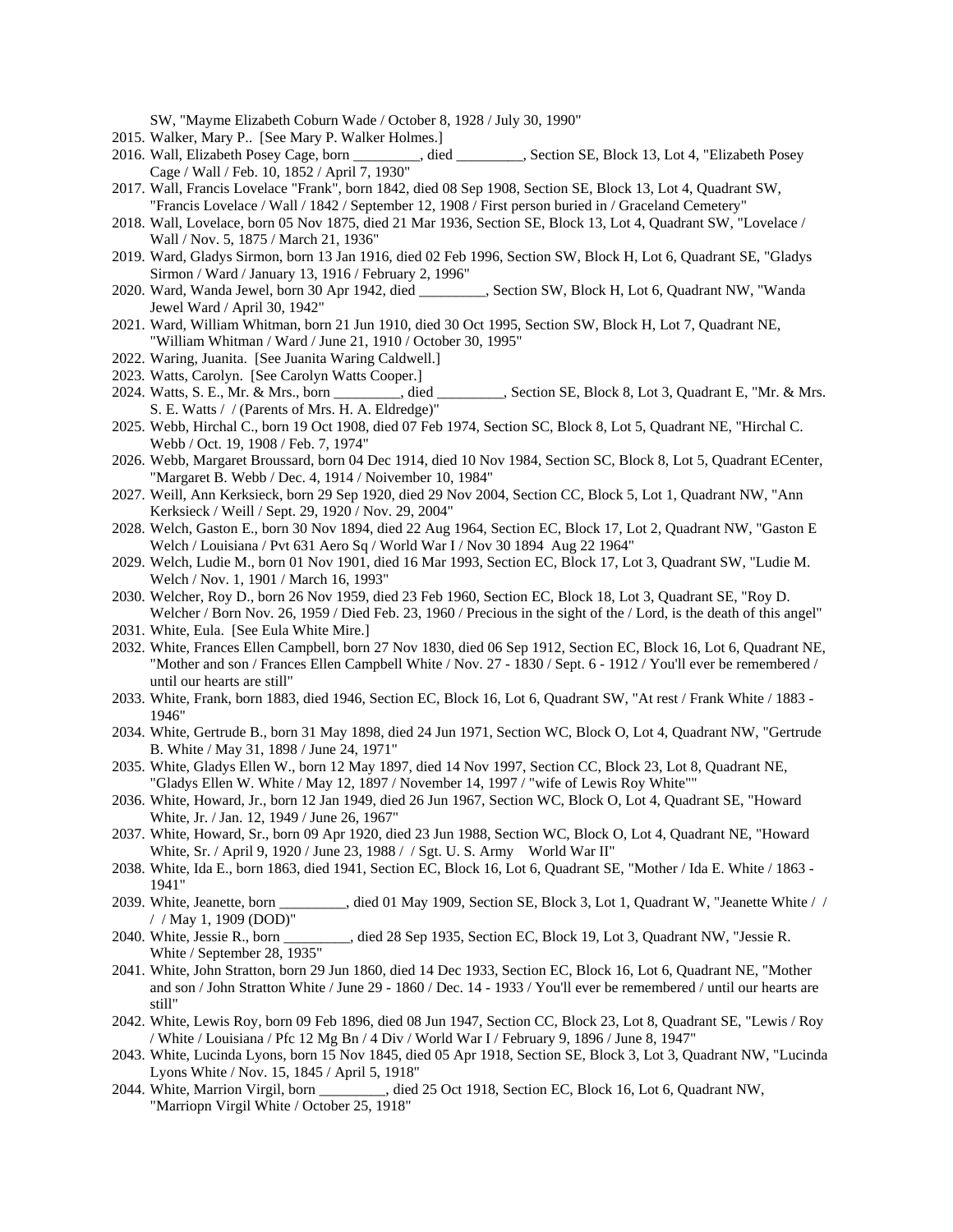- 2045. White, Mary Emma. [See Mary Emma White Kitchell.]
- 2046. White, Ossie, born \_\_\_\_\_\_\_\_\_, died 07 Feb 1935, Section EC, Block 19, Lot 3, Quadrant SW, "Ossie White / February 7, 1935"
- 2047. White, Parke James, born 1885, died 1937, Section SE, Block 14, Lot 8, Quadrant SE, "Parke James White / Husband of / Eliska Broussard / 1885 - 1937 / A friend of his country / and a believer in Christ"
- 2048. White, Pinkard, born 14 Jul 1897, died 24 Sep 1985, Section WC, Block O, Lot 4, Quadrant SW, "Pinkard White / July 14, 1897 / September 24, 1985"
- 2049. White, Sarah Elizabeth. [See Sarah Elizabeth White Dyson.]
- 2050. White, William Dee, Dr., born 21 Aug 1836, died 01 Mar 1898, Section SE, Block 3, Lot 3, Quadrant SW, "Dr. William D. White / Aug. 21, 1836 / Feb. 29, 1898 / / [Moved from Old Masonic Cemetery, Abbeville]"
- 2051. Whitley, James R., born 19 Jul 1922, died 30 Oct 1976, Section NC, Block 55, Lot 2, Quadrant NE, "James R Whitley / Pfc US Army / World War II / Jul 19 1922 Oct 30 1976"
- 2052. Whitworth, Rex E., born 13 Mar 1921, died 24 Aug 1995, Section WC, Block K, Lot 3, Quadrant SE, "Rex E. Whitworth / March 13, 1921 / August 24, 1995"
- 2053. Whitworth, Verna B., born 30 Aug 1931, died \_\_\_\_\_\_\_\_\_, Section WC, Block K, Lot L, Quadrant SE, "Verna B. Whitworth / August 30, 1931"
- 2054. Wick, Alfred C., Sr., born 13 May 1937, died 12 Aug 1971, Section SW, Block C, Lot 7, Quadrant SE, "Alfred C. Wick Sr. / May 13, 1937 / Aug. 12, 1971"
- 2055. Wiggins, Belle A., born 1889, died 1931, Section SE, Block 26, Lot 4, "Belle A. Wiggins / 1889 1931"
- 2056. Wiggins, Bert H., born 1922, died 1922, Section SE, Block 26, Lot 6, "Bert. H. Wiggins / 1922 1922"
- 2057. Wiggins, Dan B., Jr., born 08 Nov 1910, died 18 Aug 2003, Section SW, Block D, Lot 4, Quadrant SE, "Dan B. Wiggins, Jr. / Nov. 8, 1910 / August 18, 2003 / US NAVY"
- 2058. Wiggins, F. M., Sr., born 1879, died 1950, Section SE, Block 26, Lot 6, "F. M. Wiggins, Sr. / 1879 1950"
- 2059. Wiggins, Maude S., born 28 Mar 1900, died 19 Aug 1970, Section SW, Block D, Lot 4, Quadrant NE, "Maude S. Wiggins / Mar. 28, 1900 / Aug. 19, 1970"
- 2060. Wiggins, Prudia V., born 1859, died 1925, Section SE, Block 26, Lot 3, "In Loving Memory / Prudia V. Wiggins / 1859 - 1925 / (Second stone:) / Prudia V. Wiggins / 1859 - 1925"
- 2061. Wiggins, R. L., Sr., born 1911, died 1975, Section SE, Block 26, Lot 4, "R. L. Wiggins, Sr. / 1911 1975"
- 2062. Wiggins, Robert Landis, Jr., born 07 Mar 1945, died 21 Jul 1979, Section SE, Block 26, Lot 5, "Robert Landis Wiggins, Jr. / March 7, 1945 - July 21, 1979"
- 2063. Wiley, Mary Lula. [See Mary Lula Wiley Davidson.]
- 2064. Wilkes, Rose Marie B., born 15 May 1937, died 13 Feb 2002, Section SC, Block 8, Lot 7, Quadrant EC (center), "Rose Marie B. Wilkes / May 15, 1937 / February 13, 2002"
- 2065. Wilkes, Willard L., born 05 Dec 1924, died 01 Jun 1987, Section SC, Block 8, Lot 7, Quadrant NE, "Willard L. Wilkes / December 5, 1924 / June 1, 1987"
- 2066. Williams, (Infant), (Child of Rev.I. H. & Edith Williams), born \_\_\_\_\_\_\_\_\_, died 30 Nov 1943, Section EC, Block 25, Lot 3, "(Infant child of) / Rev. & Mrs. I. H. Williams"
- 2067. Williams, Donald Burt, M.D., born 06 Aug 1912, died \_\_\_\_\_\_\_\_\_, Section SC, Block 14, Lot 5, Quadrant SW, "Donald Burt Williams, M.D."
- 2068. Williams, Estella (Stella) Morgan, born 22 Jan 1887, died 19 Jun 1978, Section SC, Block 14, Lot 6, Quadrant NW, "Stella M. / Williams / Jan. 22, 1887 / June 19, 1978"
- 2069. Williams, Glenolloyd B., born 24 Apr 1920, died 19 Apr 1993, Section SC, Block 8, Lot 6, Quadrant SW, "Glenolloyd B. Williams / April 24, 1920 / April 19, 1993"
- 2070. Williams, Harry, born \_\_\_\_\_\_\_\_\_, died \_\_\_\_\_\_\_\_\_, Section SE, Block 26, Lot 7, "Harry Williams / / WWII vet from Boston, MA"
- 2071. Williams, Herbert Owen, born 29 Jun 1885, died 02 Oct 1958, Section SC, Block 14, Lot 7, Quadrant WCenter, "Herbert Owen / Williams / June 29, 1885 / Oct. 2, 1958"
- 2072. Williams, James Hugh, born 07 Jun 1883, died 23 Mar 1956, Section SC, Block 14, Lot 6, Quadrant WC, "James Hugh / Williams / June 7, 1883 / March 23, 1956"
- 2073. Williams, James Newton, born 24 Jun 1846, died 03 Sep 1908, Section SC, Block 14, Lot 6, Quadrant SW, "J. N. Williams / June 24, 1846 / Sept. 3, 1908"
- 2074. Williams, Marjorie Hutchinson, born 23 Sep 1908, died \_\_\_\_\_\_\_\_\_, Section NC, Block 56, Lot 3, Quadrant SW, "Marjorie Hutchinson Williams"
- 2075. Williams, Maude Broussard, born 08 Apr 1913, died 30 Sep 2001, Section SC, Block 14, Lot 5, Quadrant NE, "Maude B. Williams / April 8, 1913 / September 30, 2001"
- 2076. Williams, Minor V., born 1880, died 1918, Section EC, Block 10, Lot 6, Quadrant E, "Minor V. Williams / 1880 1918"
- 2077. Williams, Newton Purvis, born 31 Mar 1878, died 15 Jan 1898, Section SC, Block 14, Lot 7, Quadrant NW, "Newton Purvis / Williams / Mar. 31, 1878 / Jan. 15, 1898"